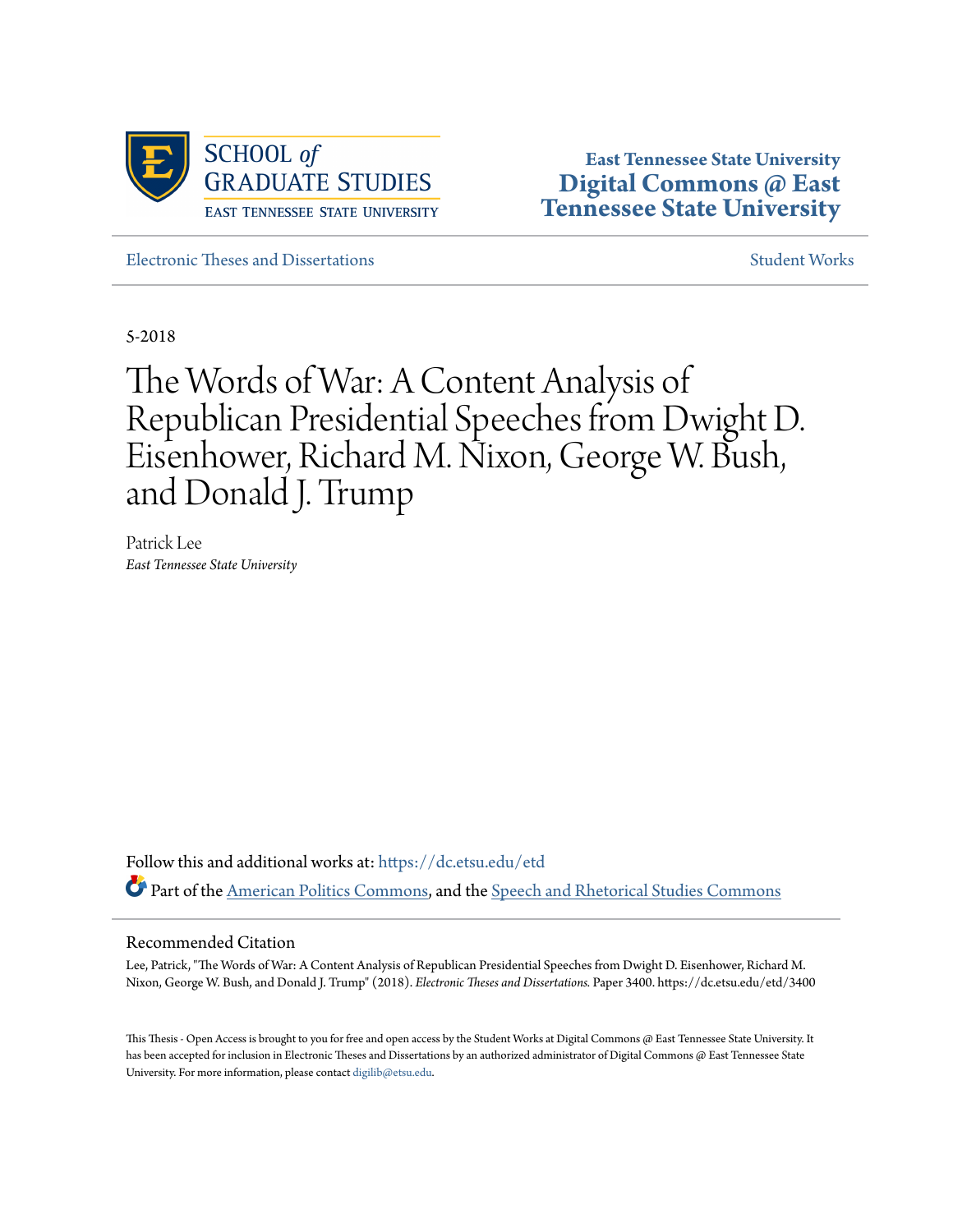The Words of War: A Content Analysis of Republican Presidential Speeches from Dwight D. Eisenhower, Richard M. Nixon, George W. Bush, and Donald J. Trump

A thesis

presented to

the faculty of the Department of Media and Communication

East Tennessee State University

In partial fulfillment

of the requirements for the degree

Master of Arts in Brand and Media Strategy

by

Patrick R. Lee

May 2018

Robert Andrew Dunn PhD., Chair

Melanie Burleson Richards Ph.D.

Stephen W. Marshall Ph.D.

Keywords: Political Communication, Content Analysis, Framing Theory, Agenda Setting Theory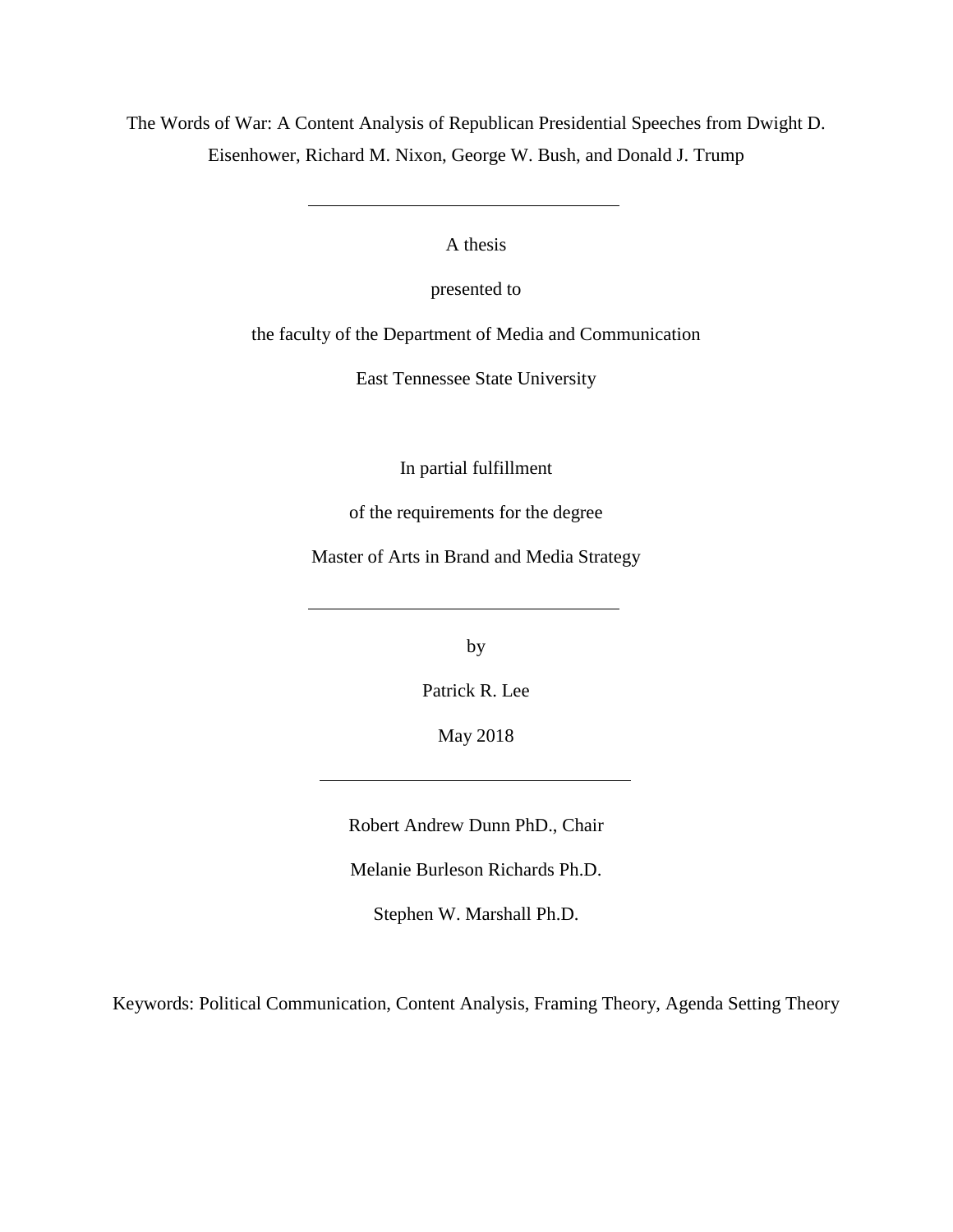#### ABSTRACT

# The Words of War: A Content Analysis of Republican Presidential Speeches from Dwight D. Eisenhower, Richard M. Nixon, George W. Bush, and Donald J. Trump

#### by

#### Patrick R. Lee

In this analysis of public speeches from four American presidents from the Republican party, the ways in which those presidents discuss and position American defense activities and stances are examined, to track the progression from the 1960s to the present. Presidents from one party were chosen, who presided over a period of active armed conflict or cold war. The addresses analyzed comprised public addresses to Congress or the American people. The analysis groups recurring frames--conceptually developed based on framing and agenda setting theories--into thematic categories for each president. Some frames were more salient for certain presidents than for others. Other frames were common and pervaded the presidents' remarks to Congress and the public. America's struggle against a faceless enemy, American military might as a guarantor of, and the importance of the United States' commitments to its international partners were all prevailing frames which emerged in the analysis.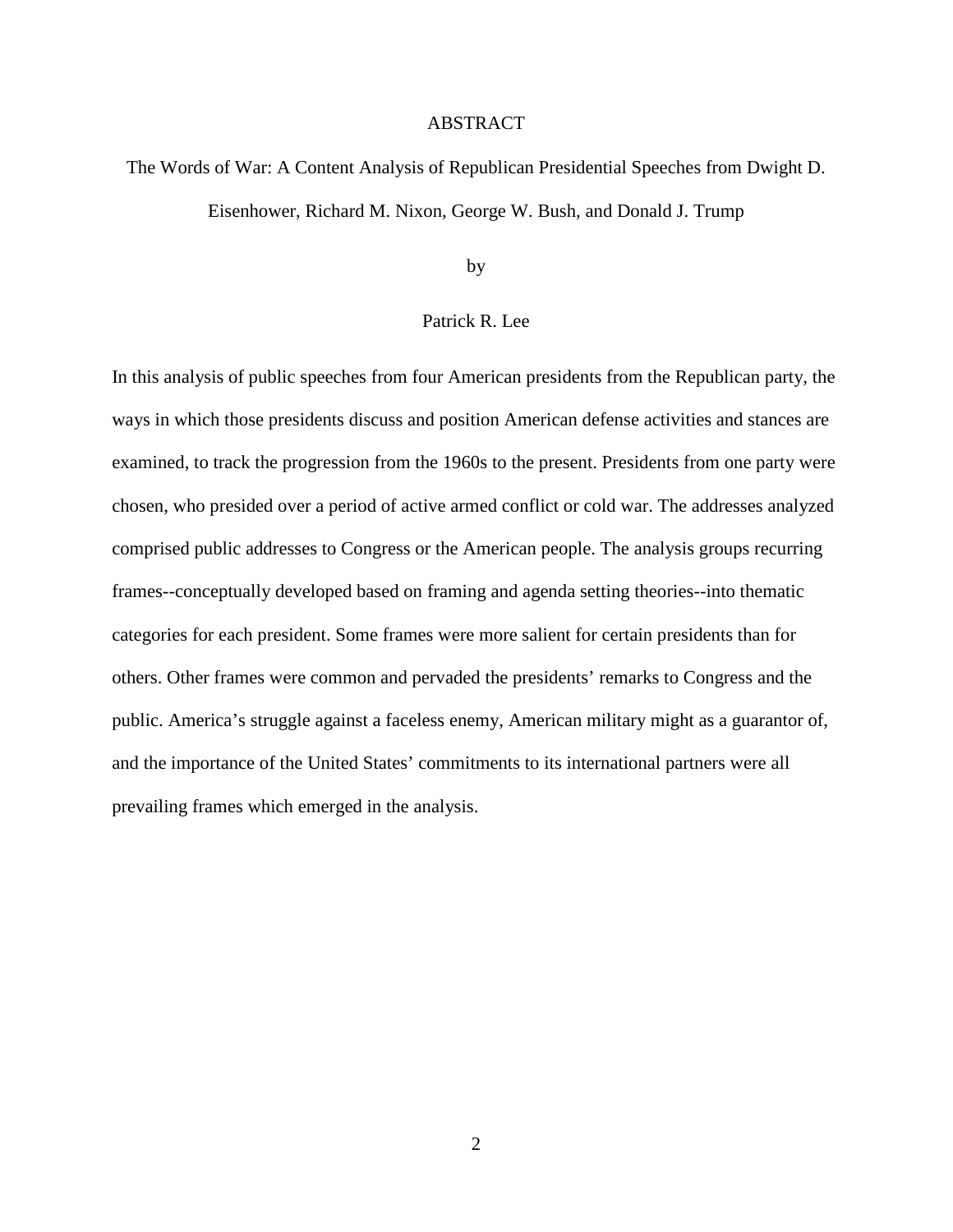Copyright 2018 by Patrick R. Lee

All Rights Reserved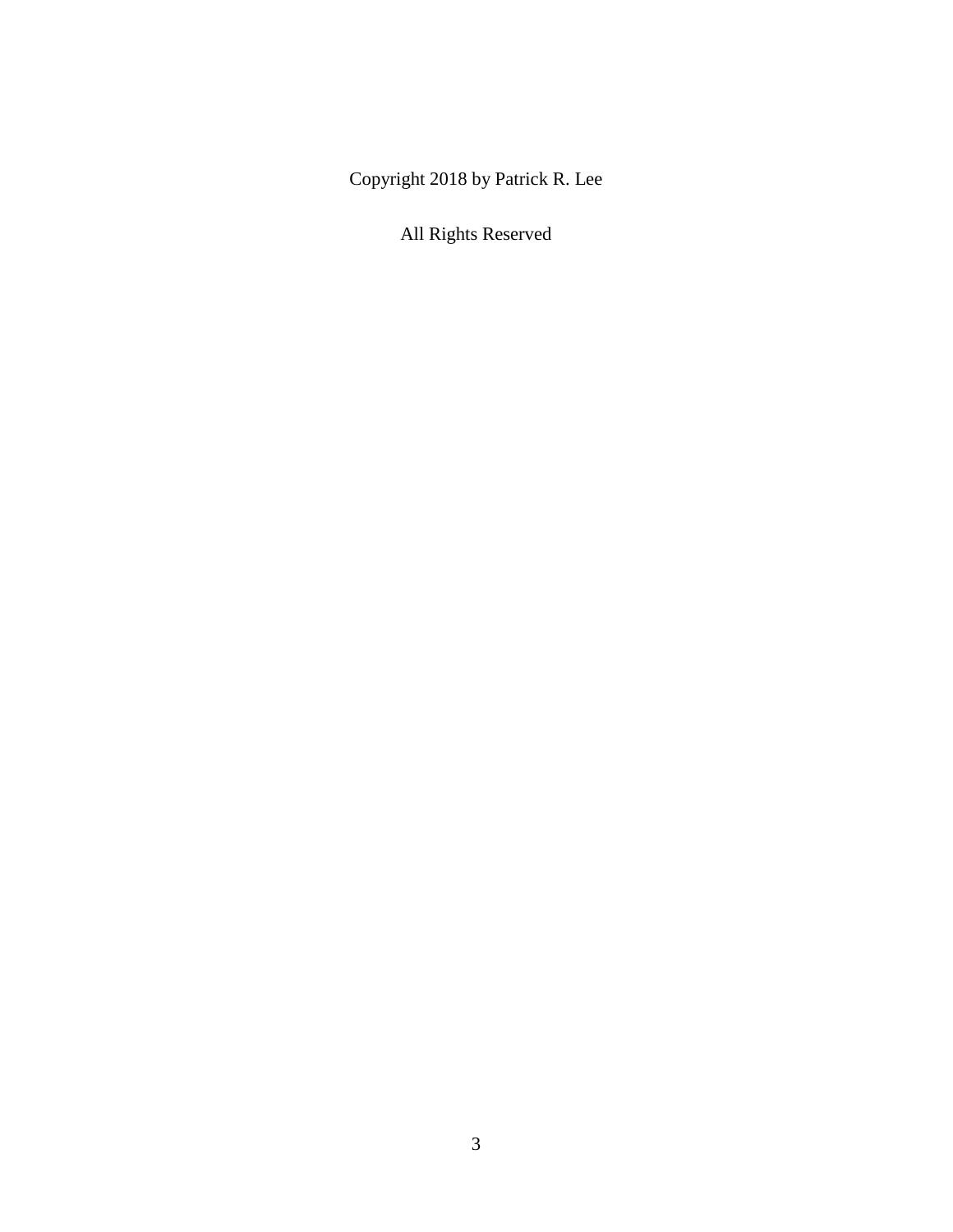### DEDICATION

<span id="page-4-0"></span>This work is dedicated to all those whose unwavering support has seen me through to academic milestones I feared would never be, and without whom those milestones surely never would have been.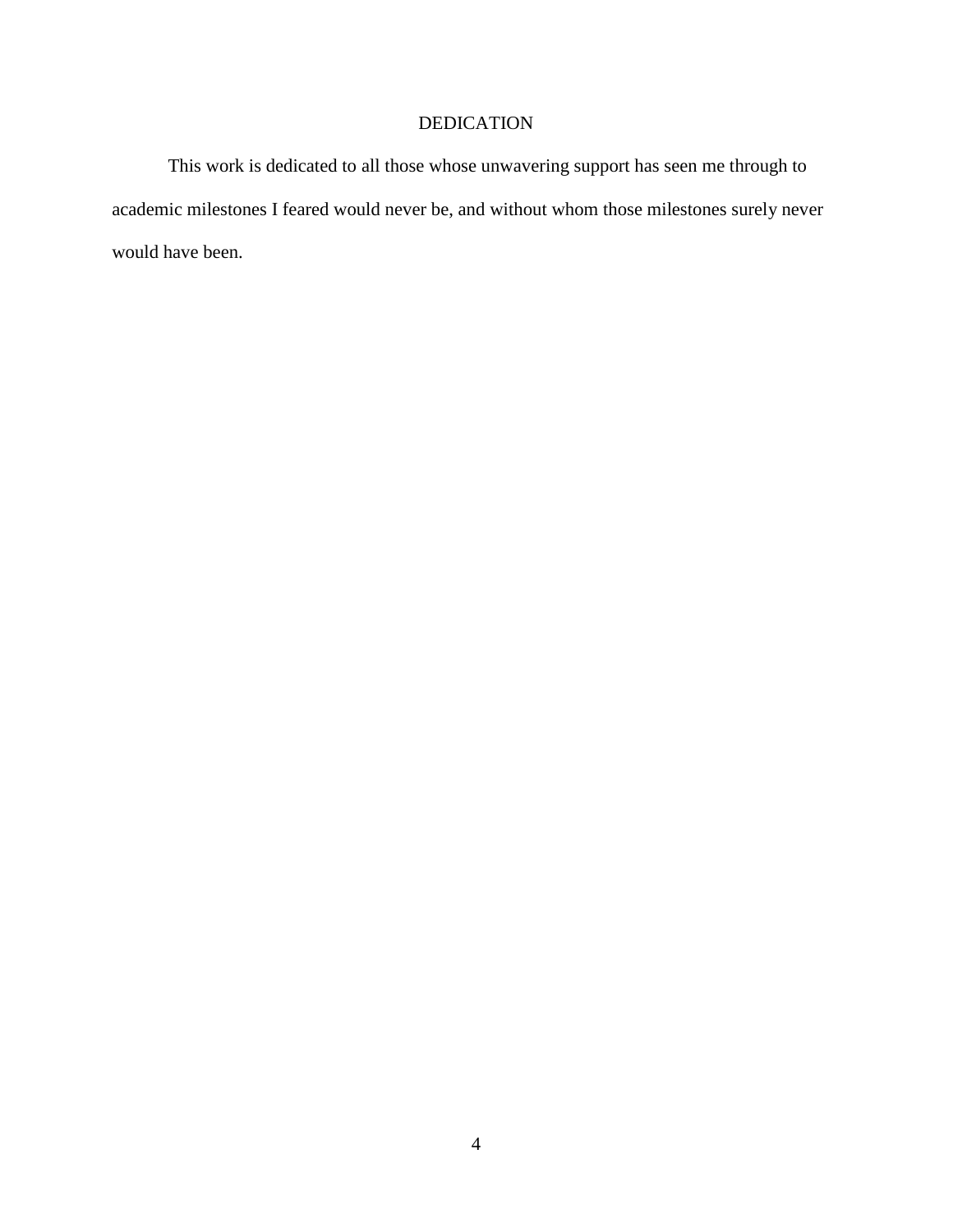#### ACKNOWLEDGEMENTS

<span id="page-5-0"></span>To the entire faculty of the Department of Media and Communications—past and present—I extend my most sincere gratitude. Their instruction and guidance over the past six years have been invaluable and culminated in this work.

To the office staff of the Department of Media and Communication I express deep thanks; the minutiae of administrative tasks and paperwork for an entire graduate cohort is surely a massive job.

To Drs. Melanie Richards, Andrew Dunn, and Stephen Marshall I extend a great gratitude for comprising the committee tasked with reviewing this work.

I would like to express special thanks to Dr. Andrew Dunn, whose guidance as my adviser for this work has proven instrumental in its completion.

Great thanks are due to my cohort in the Brand and Media Strategy program, whose companionship has surely made the last two years exponentially easier.

To my fiancée, Hannah, I give deep thanks. Her support, encouragement, and commiseration have been the cure for every ailment inherent in this process.

To the taxpaying citizens of these United States, to whom I owe a great debt, both emotionally and financially, I extend my thanks. Their contributions have allowed me to pursue my academic aspirations.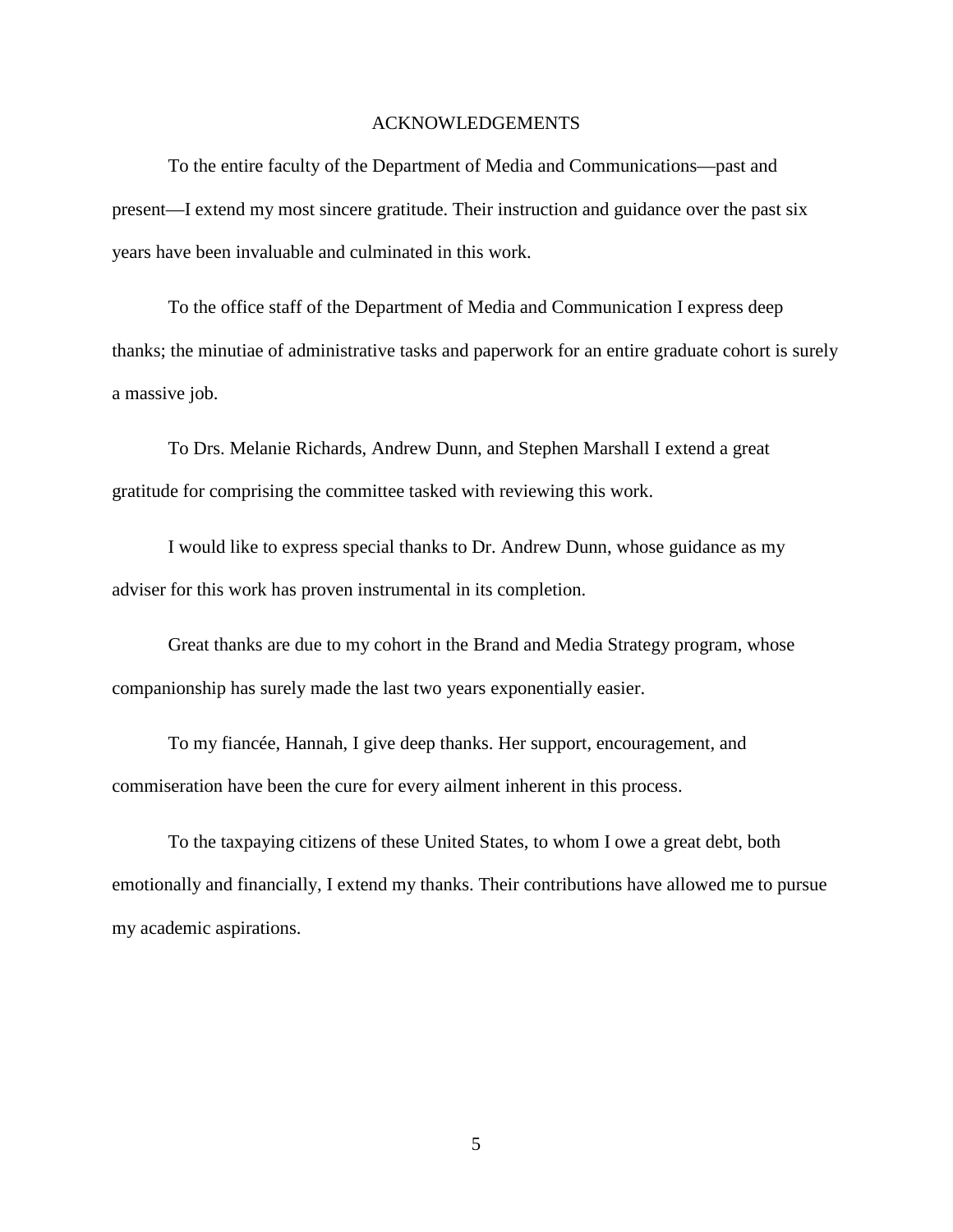## TABLE OF CONTENTS

|         | Page |
|---------|------|
|         |      |
|         |      |
| Chapter |      |
|         |      |
|         |      |
|         |      |
|         |      |
|         |      |
|         |      |
|         |      |
|         |      |
|         |      |
|         |      |
|         |      |
|         |      |
|         |      |
|         |      |
|         |      |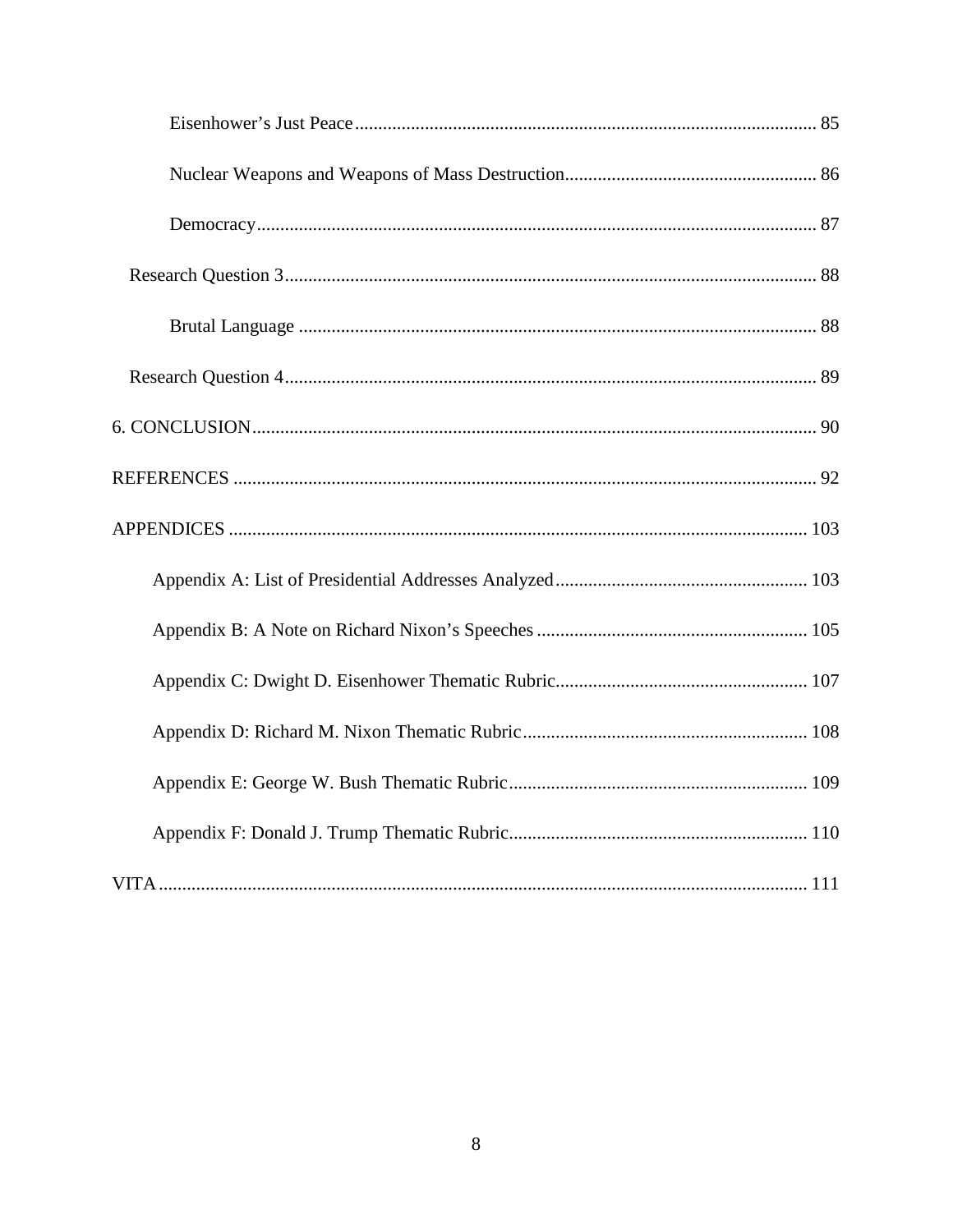#### CHAPTER 1

#### INTRODUCTION

<span id="page-9-0"></span>In July 2017, fewer than six months into his first year as president, in an ABC News and Washington Post poll, 70 percent of respondents indicated that they found President Donald Trump's actions unpresidential (Langer, 2017). In August of 2017, Trump twice threatened to meet North Korea's nuclear ambitions with "fire and fury" (Hennigan, Cloud, & Bierman, 2017, para. 1), leading the Los Angeles times to proclaim that the president was using "bellicose rhetoric usually associated with the rulers in Pyongyang" (Hennigan, Cloud, & Bierman, 2017, para. 1). Descriptors such as "unpresidential" and "bellicose" are strong, unequivocal terms by which to describe a world leader. Trump, however, is not alone in these dubious distinctions.

Trump's Republican predecessor, George W. Bush garnered the same label (Blair, 2008; Napoleoni, 2003), even admitting himself that he had spoken too brashly about the war in Iraq (Blair, 2008). Other Republican presidents presiding over armed conflict have received the same treatment. Nixon was accused of playing a "death game" (Greenberg, 2004, p. 91) and was referred to as a "war criminal" (Greenberg, 2004, p. 91). Even Conservative hero Dwight D. Eisenhower does not escape the label of warmonger, even though he is traditionally seen as a stabilizing and moderating presence in Republican foreign policy (Broadhead, 2009).

What then, is the reality? What is the truth of how these presidents—four men of the same office, from the same party, from the same wartime circustances—speak about war? Is the "fire and fury" rhetoric of Donald Trump the normal state of Republican defense discussions? I designed this study to examine the frames and contexts in which American presidents specifically modern Republican presidents—discuss the country's defense situation, and to track the progression and divergence of those messages. The messaging that the president and his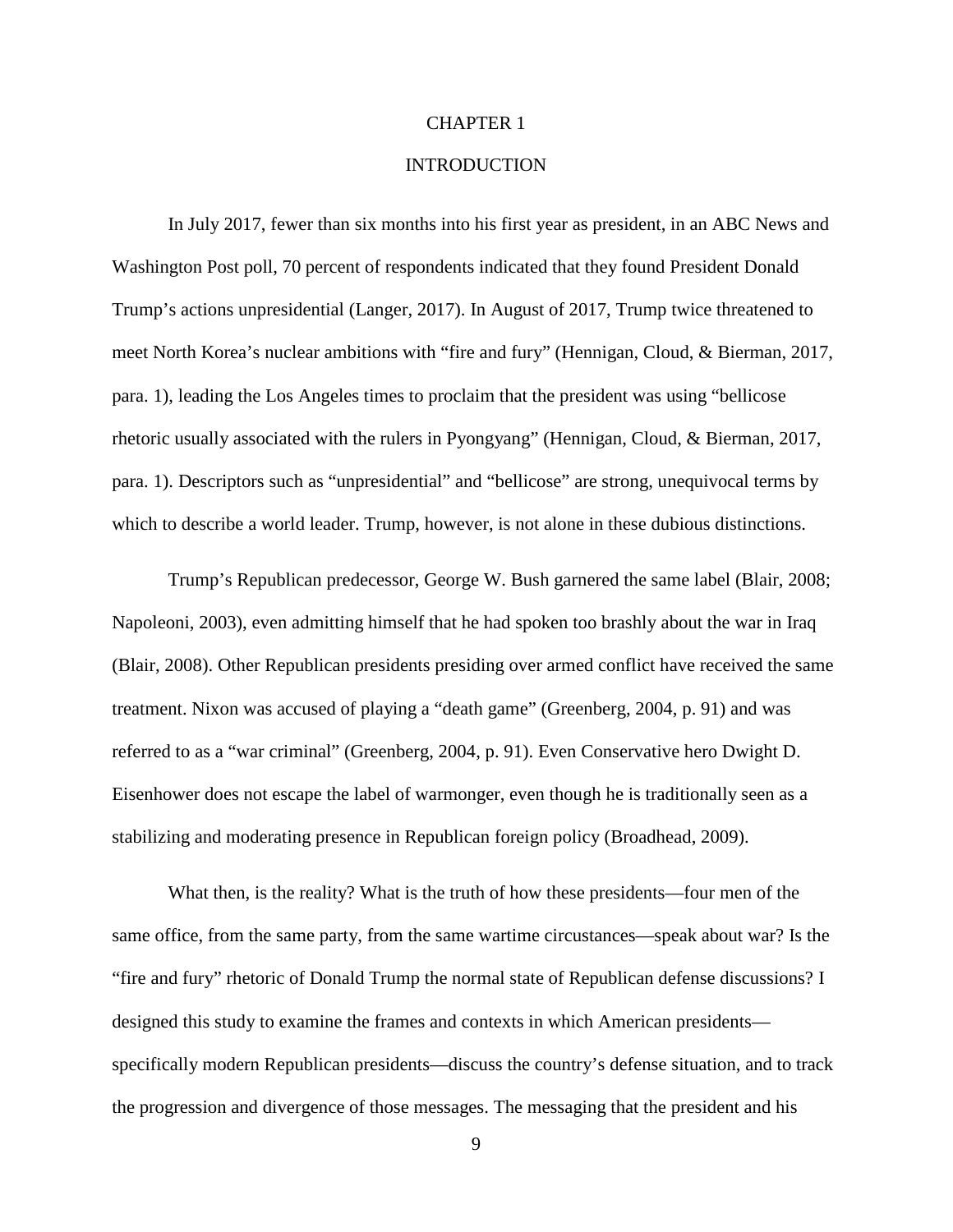speechwriters craft regarding one of the most fundamental components of governance at the federal level is a fascinating area of study, with no shortage of source material. The words used, the phrases repeated and reiterated throughout the whole of an eight-year presidency, and the larger, macro-level frames presented across an enormous corpus of presidential addresses can illuminate a great deal about how a country—and in this case a single political party—thinks about its defense.

In 1960, Dwight D. Eisenhower recognized the obfuscation and careful crafting involved in talking about security and defense issues. The way we talk, the words we use, and the frames into which we place our discussions of fundamental issues, Eisenhower said, matter:

We live, moreover, in a sea of semantic disorder in which old labels no longer faithfully describe. Police states are called "people's democracies." Armed conquest of free people is called "liberation." Such slippery slogans make more difficult the problem of communicating true faith, facts, and beliefs. We must make clear our peaceful intentions, our aspirations for better principles. So doing, we must use language to enlighten the mind, not as the instrument of the studied innuendo and distorter of truth. And we must live by what we say. (2018f)

While studying presidential speeches is an intrinsically political undertaking—simply by virtue of studying an innately political subject—this study was not intended to reveal truths of American political life, advocate or oppose policy positions, or lionize or vilify any president, party, or ideology. This study was designed to discover the frames that four American presidents from the same party use to talk about the way the United States conducts war, pursues peace, protects its territories and interests, and positions itself in matters of grave importance to the whole of humanity. This study was also not designed to be an exposition of military history or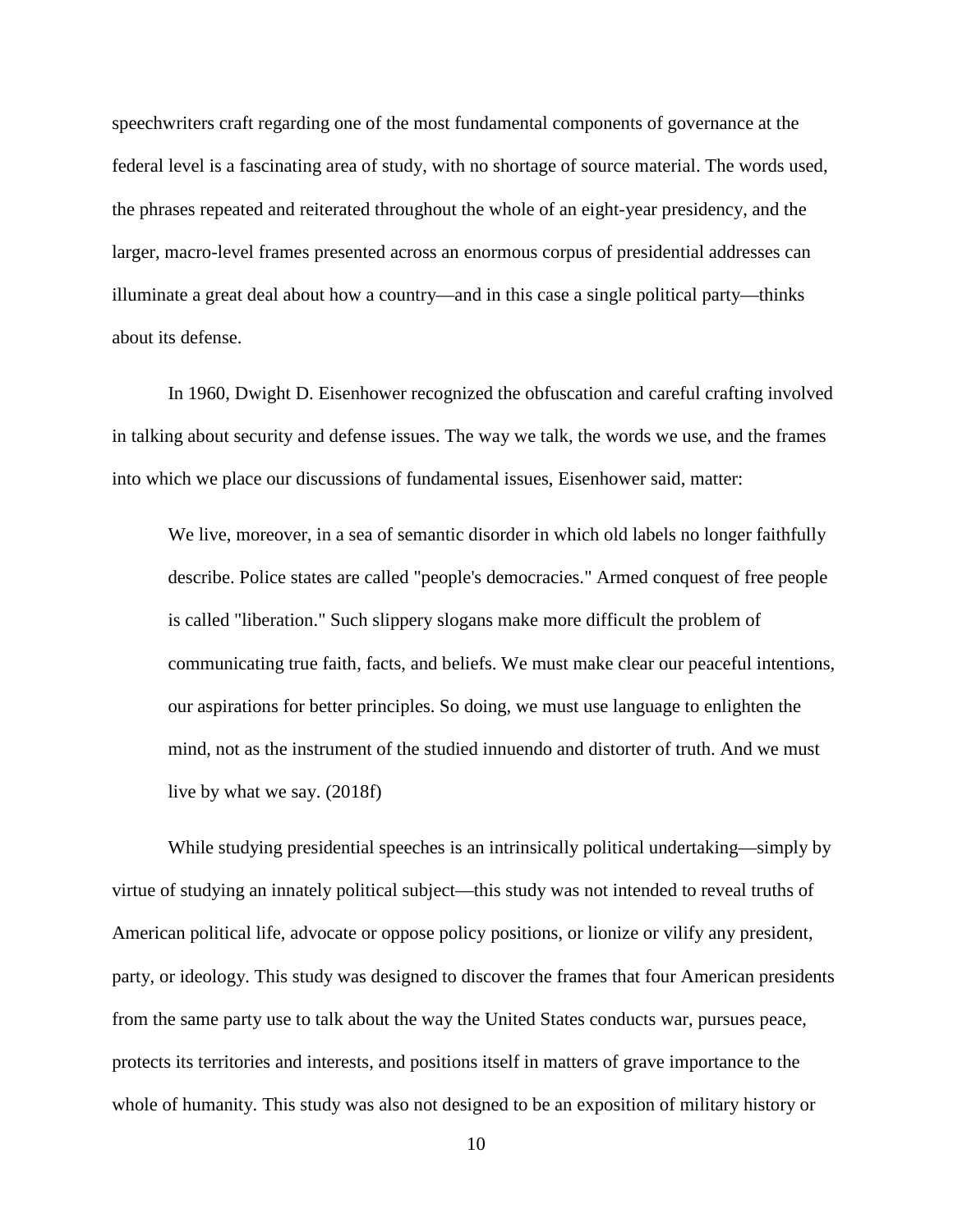the history of American foreign policy. While the subject matter is inherently historical, this study was intended to discover thematic patterns—if there were any to discover.

The primary question at hand is this: How has the Republican discussion and framing of American war making evolved, if indeed it has at all? This analysis, then, concerns the following research questions:

RQ1: Are there common frames which Republican presidents use to discuss the defense activities of the United States?

RQ2: Are there frames which Republican presidents use to discuss defense which are prevalent in the addresses of some presidents, but less salient in the addresses of other presidents?

RQ3: Do certain frames decrease or increase in prevalence over time?

RQ4: Is Donald Trump's approach to defense discussions in his national addresses typical of modern wartime Republican presidents?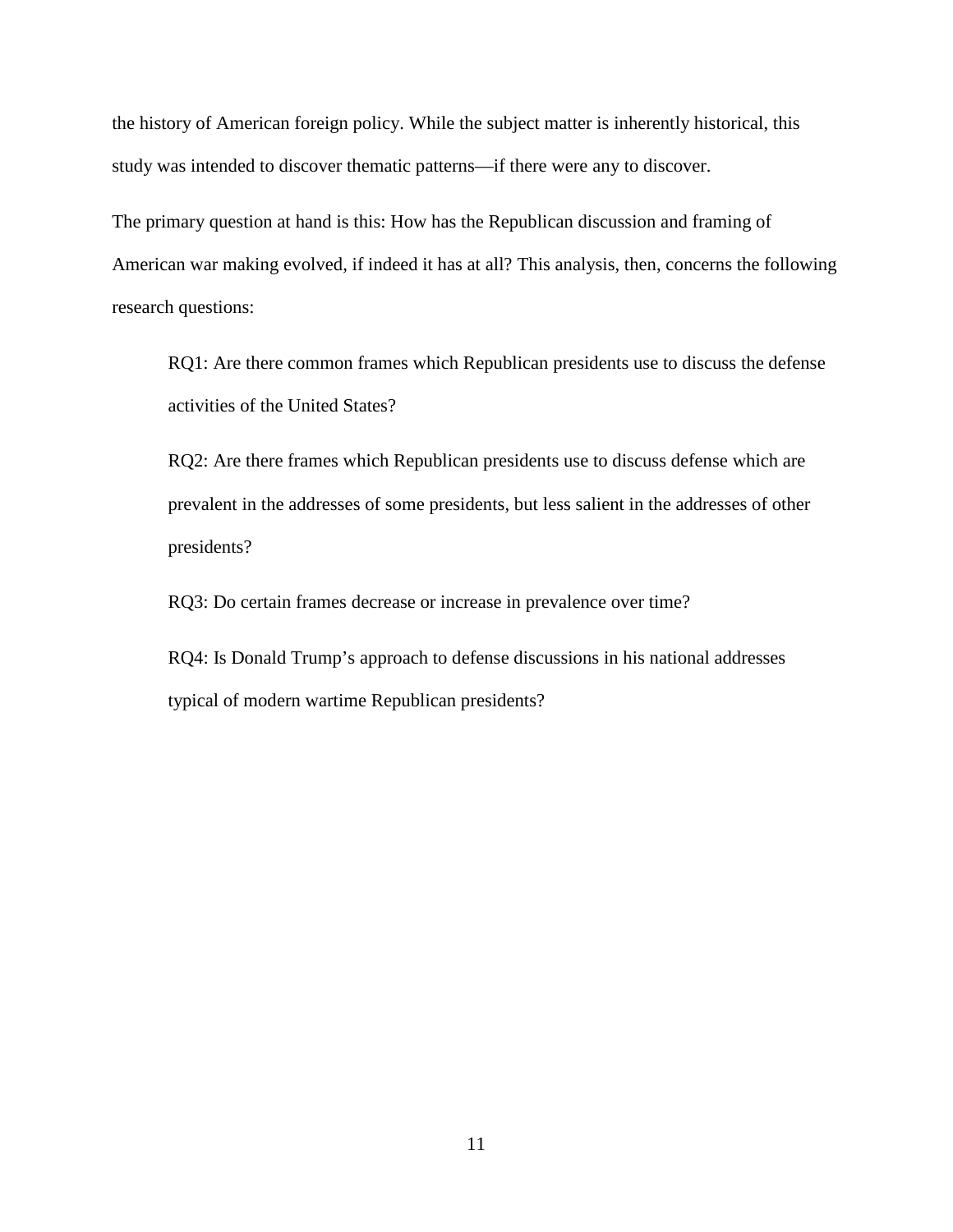#### CHAPTER 2

#### LITERATURE REVIEW

#### Relevant Theoretical Framework

#### <span id="page-12-2"></span><span id="page-12-1"></span><span id="page-12-0"></span>Agenda Setting Effects

Built upon the notion that the public's access to a set of issues or ideas controls the salience of that issue in the public agenda (McCombs & Reynolds, 2009), agenda setting theory has its roots in the 1920s work of Walter Lippmann, though he did not use that language to describe what he observed. Lippmann (1922/1997) theorized that rather than responding to the true reality of the environment, public opinion responded to the environment created by the news media. Lipmann asserted that one's perceptions of events and circumstances are controlled by the images of things they form in their minds:

We shall assume that what each man does is based not on direct and certain knowledge, but on pictures made by himself or given to him…. The way in which the world is imagined determines at any particular mment what men will do…. It determines their effort, their feelings, their hopes, . (Lippmann, 1922/1997, p. 16)

In 1972, McCombs and Shaw (as cited in McCombs & Reynolds, 2009) hypothesized that the media coverage of an issue directly controlled that issue's salience in the public agenda:

Their central hypothesis was that the mass media set the agenda of issues for a political campaign by influencing the salience of issues among voters. Those issues emphasized in the news come to be regarded over time by members of the public. McCombs and Shaw called this hypothesized influece agenda setting. (McCombs & Reynolds, 2009, p. 2)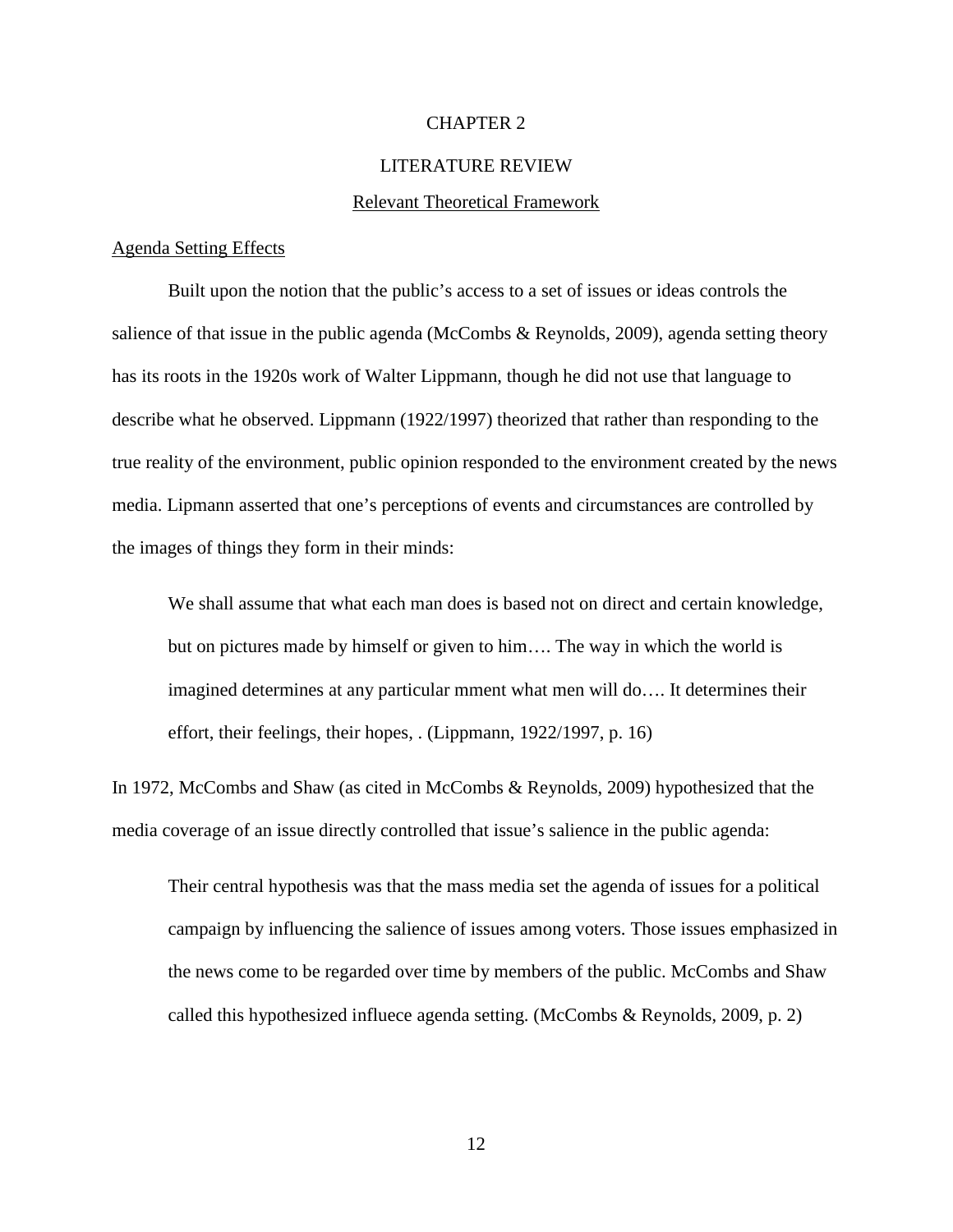Brosius and Kepplinger's 1990 study of German media coverage of public issues demonstrates the effect that agenda setting can have. Analyzing news coverage of five public issues in 1986, Brosius and Kepplinger noted that the coverage had an effect on the public's opinion on the issues. The pair also noted that as news coverage of one issue in particular, the country's energy supply increased sharply in May, the salience of that issue in the public agenda increased as well (Brosius & Kepplinger, 1990). As the news coverage declined, so too did the salience of the issue in the public agenda.

McCombs, Shaw, and Weaver (1997) describe a two-level approach to agenda setting theory. The first level is the agenda of objects, with the object satisfying the position of the policy, issue, or other communication at hand. McCombs et al. (1997) note that as objects inherently have attributes, there must be a second layer of the agenda. Thus, agenda-setting theory is divided into two related levels: the agenda of objects and the agenda of attributes. It is this agenda of attributes, this second layer, which is the primary concern of this analysis.

The agenda setting process as McCombs et al. (1997) describe it functions with traditional agenda setting characteristics at the top—that is, the salience of issues themselves. What comes next in the agenda setting hierarchy, this agenda of attributes, describes the salience of the characteristics of the issue at hand. And here we see the formation of the notion of framing (McCombs et al., 1997). The line between agenda setting and framing effects, however, is not well defined:

Explication of attribute agenda setting also links the theory with the concept of framing. Both framing and attribute agenda setting call attention to the perspectives used by communicators and their audiences to picture topics on the daily news. However, because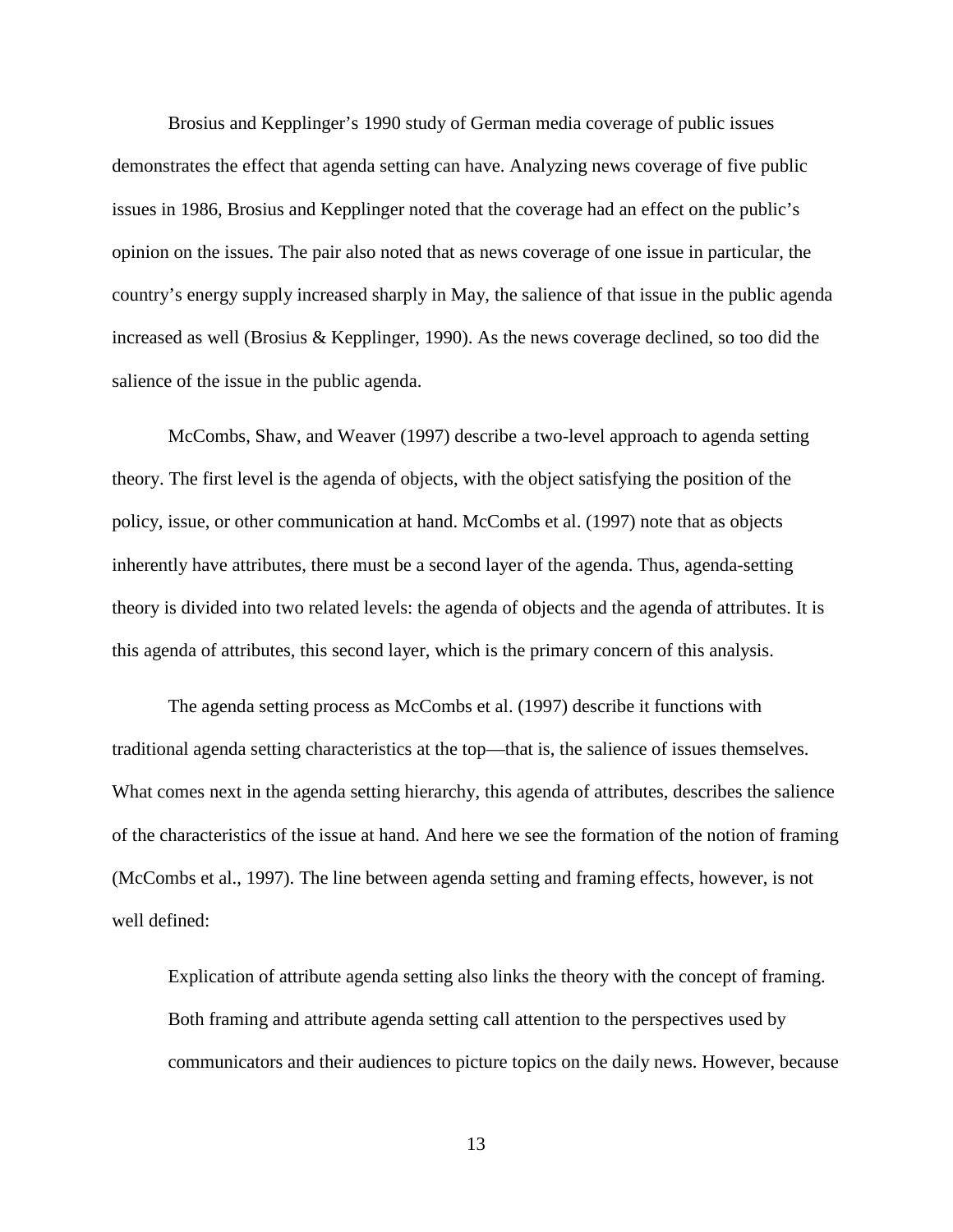of the large number of definitions for framing, comparisons of the two approaches range from substantial overlap to total dissimilarity. (McCombs & Reynolds, 2009, p. 7)

#### <span id="page-14-0"></span>Framing Effects

In the view of some, including McCombs et al. (1997), the notion of framing is simply the second-level of the agenda setting process:

The core theoretical idea is the same for agendas of attributes as it is for agendas of objects: The salience of elements, objects or attributes, on the media agenda influences the salience influences the salience of those elements on the public agenda…. At the first level of agenda setting are agendas of objects…. At the second level of agenda setting are agendas of attributes. (McCombs et al., 1997, p. x)

Much of the research on framing jumps between seeing framing as a subset of agenda setting and being considered its own discreet field of study (Maher, 2001; Scheufele, 1999; Tewksbury & Scheufele, 2009) The scholarship on the issue has yet to come to a firm consensus on whether the two are separate views of the same approach, or their own areas, each worthy of its own research.

Much of the work of deciphering the basis of how framing functions is based on the work of Erving Goffman (1974), who claimed that people build broad schema by which to interpret information, called "primary frameworks" (p. 24). It is these categorizations, these frameworks that form the bedrock of framing theory. Much of our communication is marked by different presentations, geared toward these specific frameworks, in order to influence a desired interpretation (Tewksbury & Scheufele, 2009).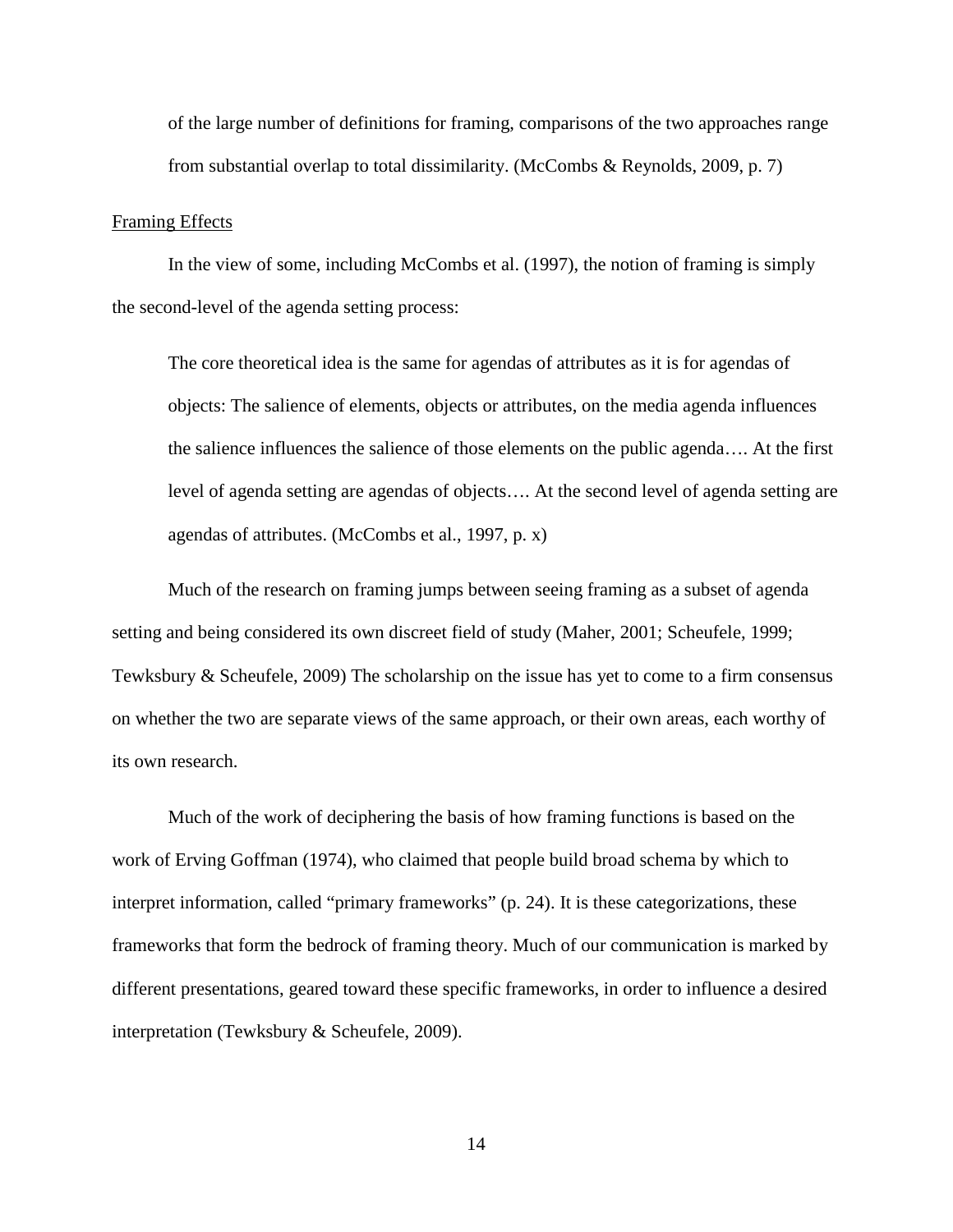Framing theory rests on the notion that an issue can be received and interpreted in different ways by different audiences, depending on the way in which the information is presented (Chong & Druckman, 2007). Entman (1993) describes framing as a matter of controlling the salience of certain issues in a message, saying that "to frame is to select some aspects of perceived reality and make them more salient in a communicating text, in such a way as to promote particular problem definition, causal interpretation, moral evaluation, and/or treatment recommendation for the item described" (p. 52). Framing can also be seen as placing information into "interpretive packages" (Tewksbury & Scheufele, 2009, p. 22) or sets of schema by which related concepts may be grouped together. Frames guide the recipients of the message toward the communicator's desired interpretation: "At their most powerful, frames invite people to think about an issue in particular ways" (Tewksbury & Scheufele, 2009, p. 19).

Gamson and Modigliani (as cited in Gross, 2008) note that a frame is "a central organizing idea or story line that provides meaning to an unfolding strip of events weaving connection among them. The frame suggests what the controversy is about, the essence of the issue" (Gross, 2008, p. 170). The frames by which issues are presented have a marked effect on shaping opinions on related issues (Gross, 2008). Framing is, in essence, placing information into a specific and carefully chosen context "so that certain elements of the issue get a greater allocation of an individual's cognitive resources" (Pan & Kosicki, 1993, p. 57)

The emphasis framing effect, described by Druckman (2001), will be useful to keep in mind while engaging the findings of this study. Druckman describes the effect this way:

[Emphasis framing] shows that by emphasizing a subset of potentially relevant considerations, a speaker can lead individuals to focus on these considerations when constructing their opinions. For example, when a candidate frames a campaign in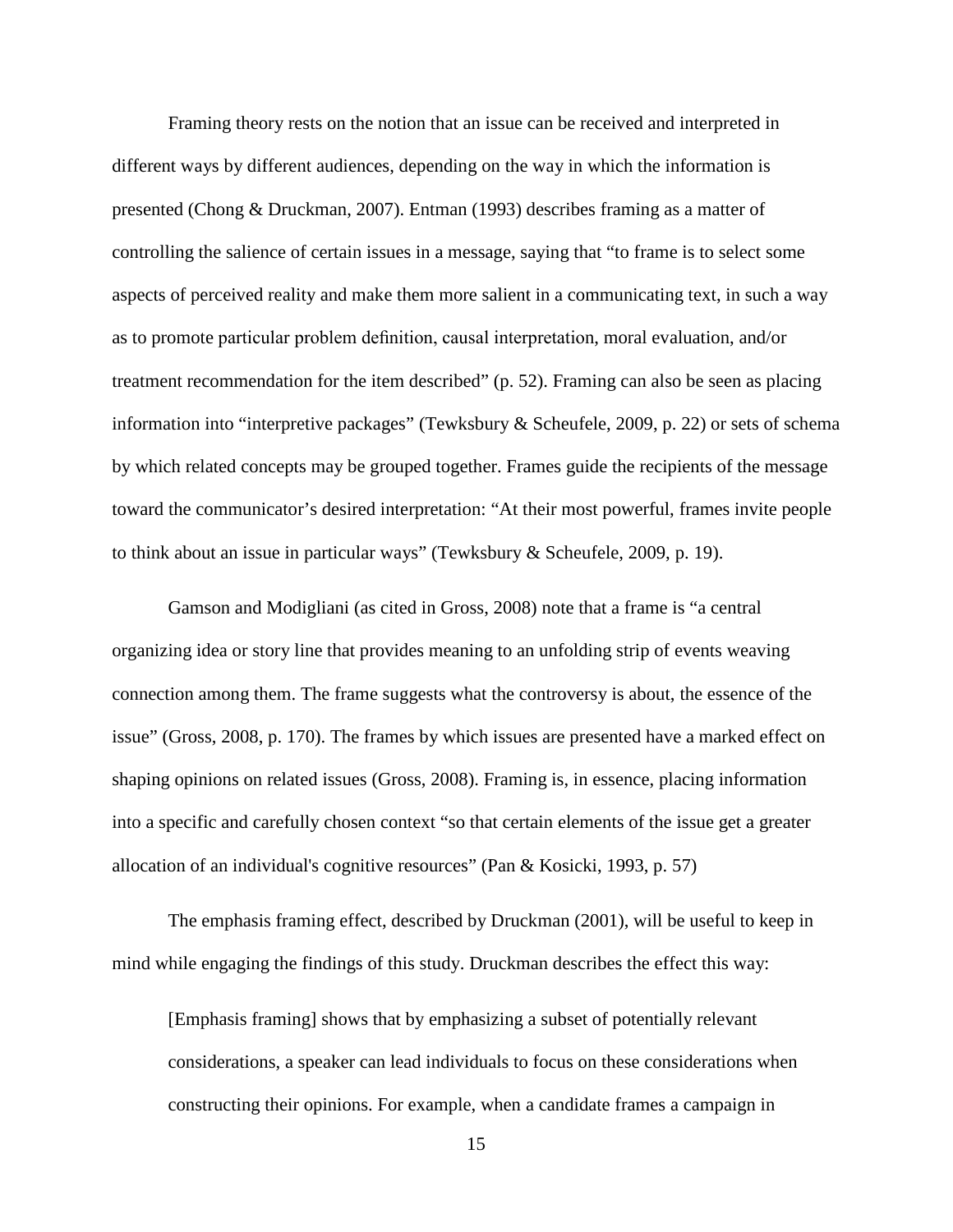economic terms, it may cause voters to evaluate candidates based on their economic policies. (2001, p. 230)

This seems to echo Entman's (1993) assertion that the root of framing is the process of emphasizing the salience of some information in order to steer the perception of the issue toward a desired interpretation. This is also displayed in the concept of "reference dependency," born from the work of Kahneman and Tversky (as cited in Tewksbury & Scheufele, 2009). Reference dependency "assumes that a given piece of information will be interpreted differently, depending on which interperative schema an individaul applies" (Tewksbury & Scheufele, 2009, p. 18).

Emphasis framing in the context of political messaging— significant for the purposes of this study—said Borah, "usually refers to 'characterizations' of a course of action where a central idea provides meaning to the event" (2011, p. 248)

In her study of episodic and thematic framing, which built upon Iyengar's 1991 work, Gross (2008) explains the distinction between the two, a distinction that will be important to note when reading this analysis. She notes:

Episodic frames present an issue by offering a specific example, case study, or event oriented report (e.g., covering unemployment by presenting a story on the plight of a particular unemployed person). Thematic frames, on the other hand, place issues into a broader context (e.g., covering unemployment by reporting on the latest unemployment figures and offering commentary by economists or public officials on the impact of the economy on unemployment). (p. 171)

As will be discussed later, the wide majority of the discussions of defense issues taken on by the presidential speeches analyzed in this study follow a thematic framing construct. Each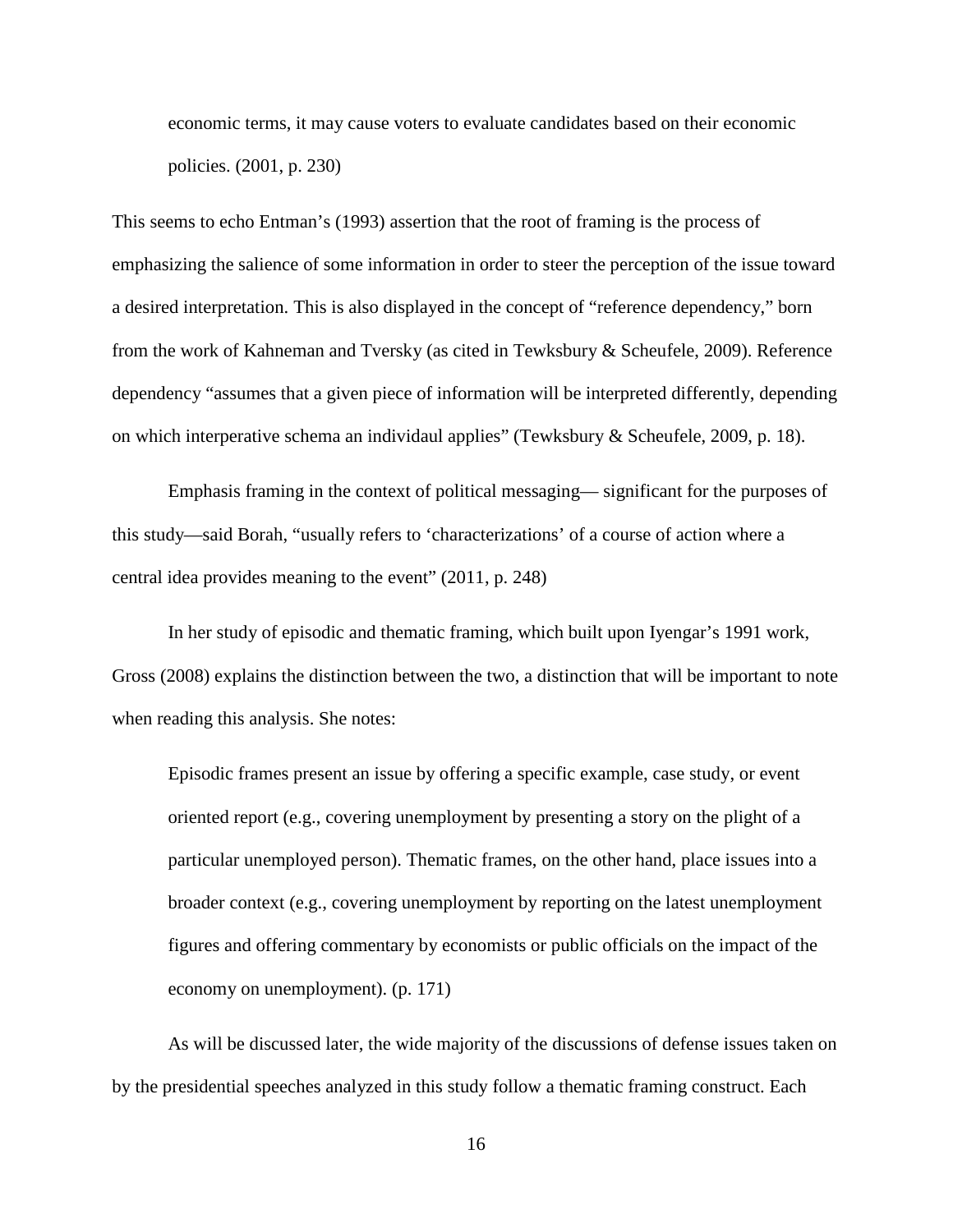president discusses American defense activities within the constructs of fighting for peace and democracy, disarming nuclear regimes, and standing together with allies. Notably, however, Nixon and Bush relate stories of individual soldiers and Marines in their speeches.

Research by Gross (2008) suggests that these episodic frames—as opposed to the broader thematic frames—were likely to have been more effective at eliciting emotional response. Episodic frames, in general, tend to lead to little change in opinion, Gross (2008) found—unless the episodic anecdote is particularly compelling:

Episodic frames appear to minimize attitude change by focusing on individual rather than societal forces (Iyengar, 1991). However, episodic frames can actually increase persuasion if the individual's story is compelling enough to generate intense emotional reactions from a significant portion of the audience. (p. 184)

In the context of political communication, Jacoby (2000) notes that political elites—presidents, for example—have a great deal of control over the frames used to present issues, and therefore a pronounced effect on the perception of the issues at hand by the intended audience:

But issues arise from complex problems that are separate and remote from the direct experiences of most citizens (Cobb & Elder, 1983). Therefore, information about these problems must be communicated to and at least partially interpreted for the public, before an issue can truly be said to exist in the first place. Political elites usually have quite a bit of latitude in defining policy issues for the mass public. Therefore, they do so in ways that shine the best possible light on their own preferred courses of action. (p. 751)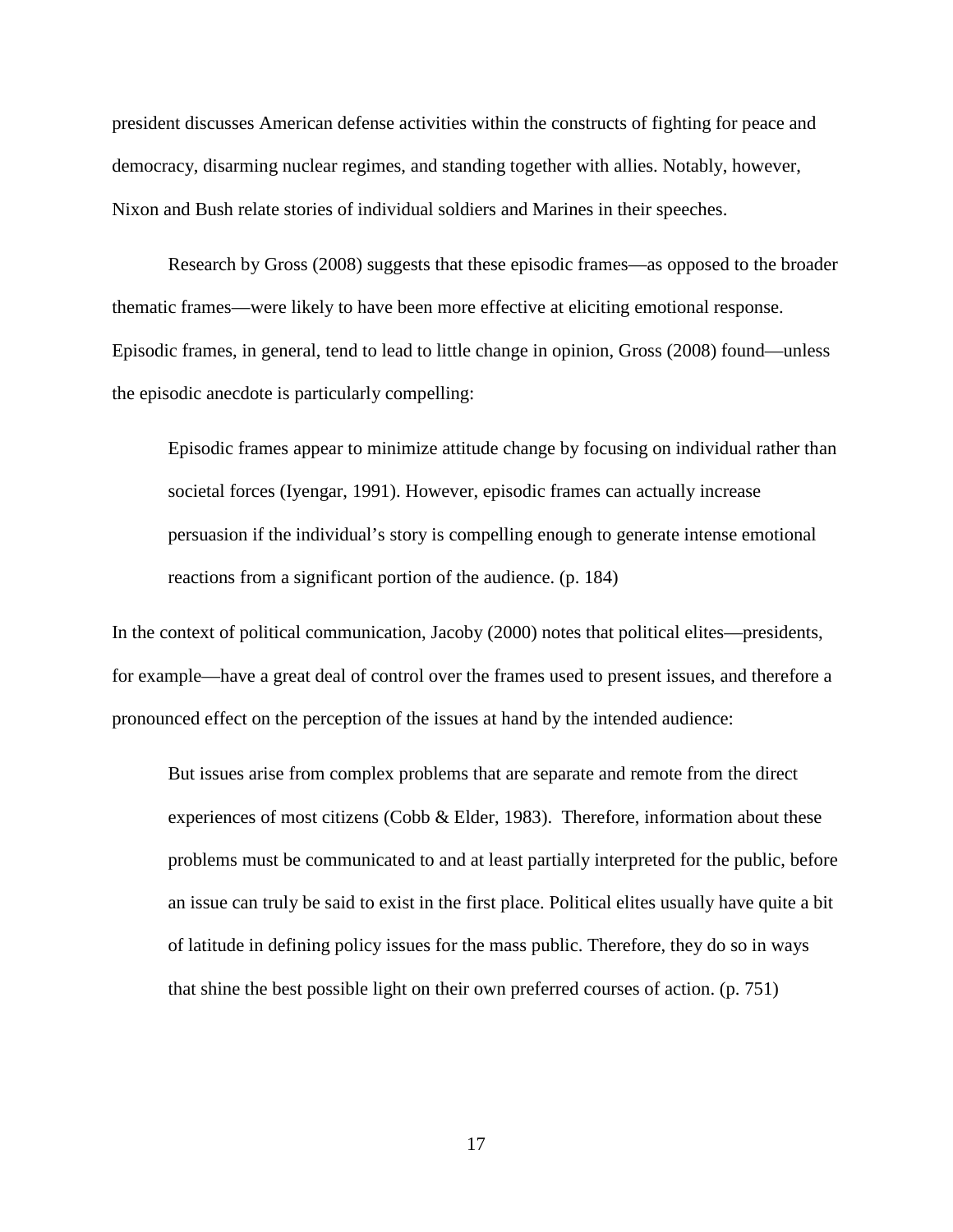<span id="page-18-0"></span>Rhetoric

The elites Jacoby (2000) speaks of have powerful influence over the dissemination and presentation of information and can, as Jacoby notes, alter that presentation as they see fit to suit their interests. Vatz (1973) notes a similar idea, asserting that rhetoric is powerless absent the meaning assigned to it by the speaker:

Fortunately, or unfortunately, meaning is not intrinsic in events, facts, people, or "situations" nor are facts "publicly observable." Except for those situations which directly confront our own empirical reality, we learn of facts and events through someone's communicating them to us. (p. 156)

Vatz (1973) also notes that "No situation can have a nature independent of the perception of its interpreter or independent of the rhetoric with which he chooses to characterize it". The speaker, Vatz, said, chooses the meaning for the listener: "Any [speaker] is involved in this sifting and choosing, whether it be the newspaper editor choosing front-page stories versus comic-page stories or the speaker highlighting facts about a person in a eulogy" (p. 156), It is, Vatz said, at the pleasure of the speaker that meaning is granted to a delivered message:

We have "leaders" or "bosses," "organizations" or "machines," and "education" or "propaganda" not according to the situation's reality, but according to the rhetor's arbitrary choice of Characterization. No theory of the relationship between situations and rhetoric can neglect to take account of the initial linguistic depiction of the situation. (p. 157)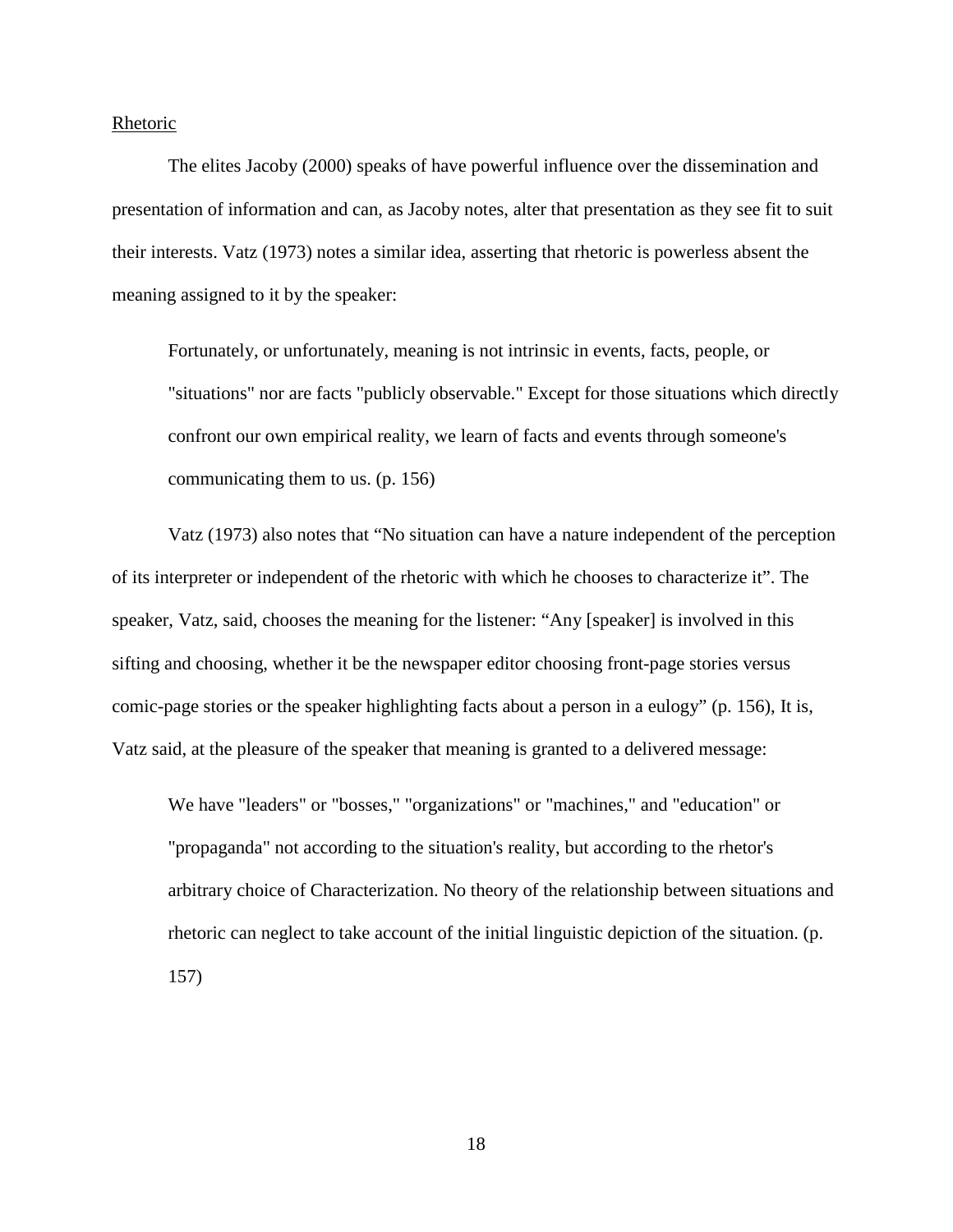Vatz makes it clear, then, that akin to framing theory, the way that the speaker chooses to relay the information at hand has a great deal to do with how the information is intended to be received, processed, and acted upon by the audience.

#### <span id="page-19-0"></span>Political rhetoric

Where political rhetoric is concerned, the concept of political rhetorical coercion is introduced (Krebs & Jackson, 2007). This coercion model essentially states that rather than simply rely on the inherent efficacy of a claimant's argument, the claimant attempts to remove the basis by which an opponent may craft a reasonable and socially acceptable rebuttal. While presented by Krebs and Jackson as a contest between a claimant and an opposition, coercion's component parts—framing and implications—play a major role in the following study. The presidents included in this analysis function inside this model as the claimant, pitted against what in this case is a nebulous opposition: public opinion about the defense policies of the United States. These presidents and their administrations repeatedly lay out their vision for defense policies and proceed to argue cases for why the public ought to readily accept that characterization.

Cohen (1995) also studied the effects of a politically-inclined claimant—the President of the United States, in this case—on the perceptions of issues by the audience. Presidents, Cohen notes, have an effect on the public's policy agenda: "By controlling the agenda, the president may secure success with Congress. He may be able to keep issues that he dislikes from the agenda, while advancing those that he favors" (Cohen, 1995, p. 88). Cohen also notes that the public is primed, by virtue of the influence of his position, to accept presidential leadership on policy issues, making the demands exacted upon his rhetorical performance less than they otherwise may be.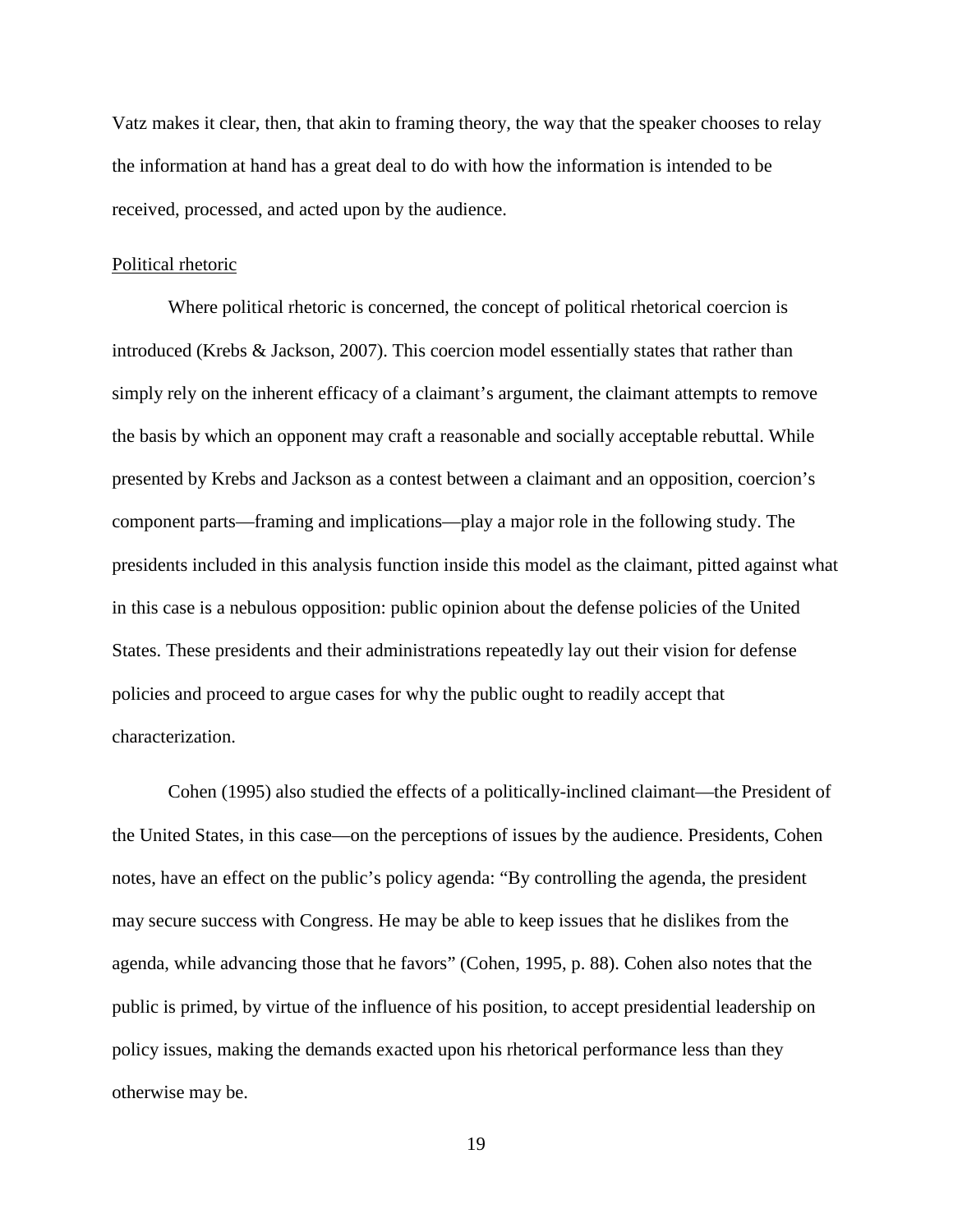In his study Cohen (1995) operates from the assumption that "presidents give greater space to those policy areas that are more important to them" (p. 91). Presidents must contend for public attention in an environment in which the public already pay very little attention to politics (Cohen, 1995). So rhetoric for its own art will not be an effective tool. Much like the burden incumbent upon the claimant in the rhetorical coercion model (Krebs & Jackson, 2007), Cohen (1995) asserts that substantive cases must be made for the president's policy decisions. By having to provide reasoning for his policy positions, the president is forced to spend extra time on concepts and policies, which increases their salience.

Cohen's (1995) work clearly displays that the president's attention to an issue, particularly within his State of the Union addresses does, in fact, increase the salience of that issue in the public policy agenda. And while substantive discussion of a particular policy point is important, it is not, strictly speaking, necessary to trigger public policy agenda effects: "The president does not have to convince the public that a policy problem is important by offering substantive positions. Merely mentioning a problem to the public heightens public concern with the policy problem" (Cohen, 1995, p. 102).

It should be noted, too, that Cohen's (1995) findings echo those of previous studies; presidential effect on public policy agenda is fleeting. Of note, however is the one policy area in which Cohen found that this effect was not present: foreign policy. While presidential influence in other areas of public policy waxed and waned, the president's effect on the salience of foreign policy—including defense concerns—was longer lasting (Cohen, 1995).

Not only can presidents influence the public policy agenda with their speeches, some research has found that presidents do not have full control over their policy issues; sometimes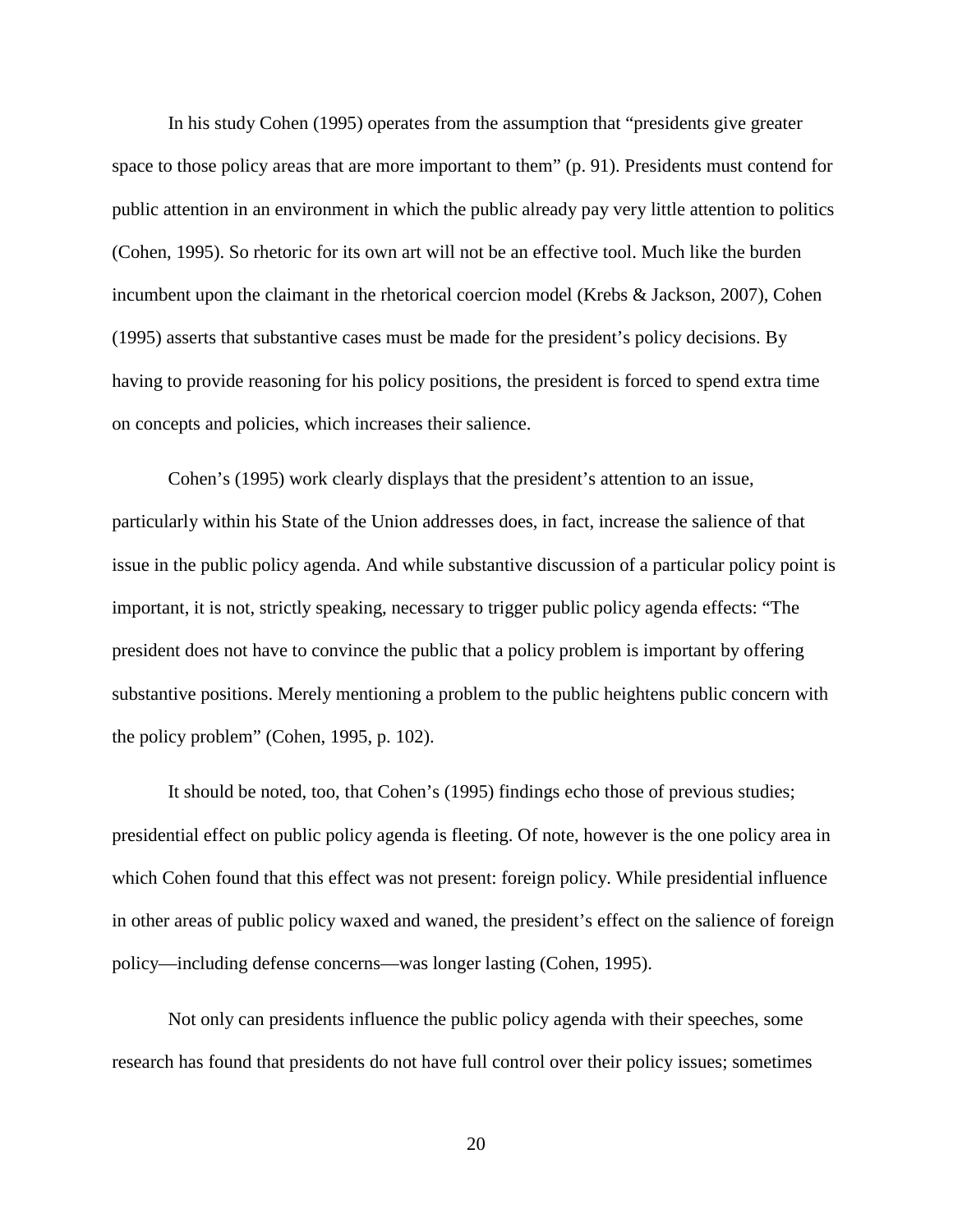those policy issues control the president. In a counterpoint to Cohen's research, Ragsdale found that:

…even with the effects of speechmaking, it is plain that presidents cannot talk their way out of short-term and long-term political problems facing the nation. Presidents' popularity among the groups significantly declines with difficulties in the economy, negative events, disintegrating wars and scandals. In addition, they also benefit from positive events and favorable economic news with which they may or may not have had anything to do. (Ragsdale, 1987, p. 732)

General rhetorical research (Vatz, 1973) as well as more focused political rhetorical research (Cohen, 1995; Hill, 1998; Jacoby, 2000; Krebs & Jackson, 2007; Ragsdale, 1987) has found that speakers—and in a more narrowly-tailored sense, presidents—have an effect on the salience of issues based on how they present those issues.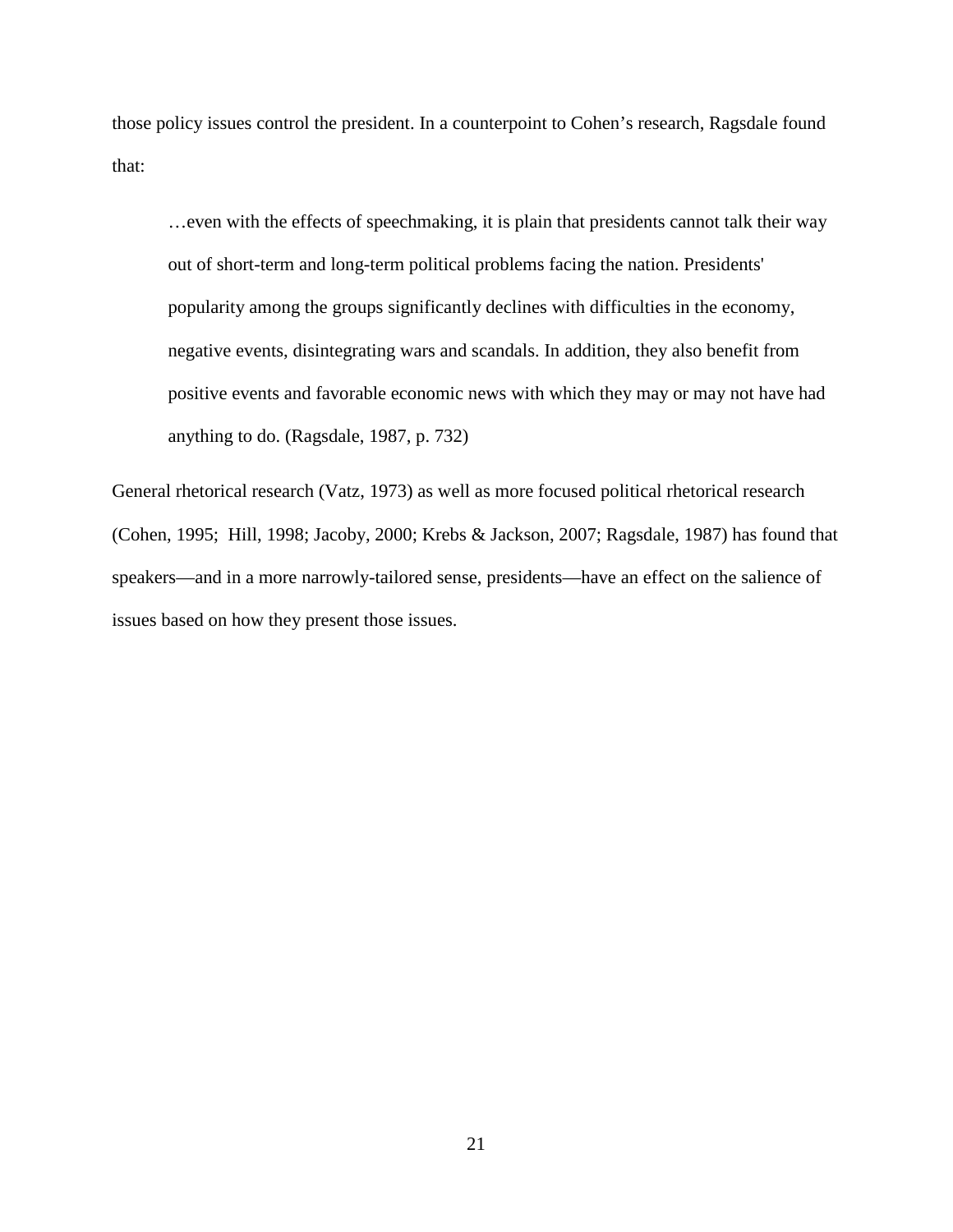#### CHAPTER 3

#### **METHODS**

<span id="page-22-0"></span>This study examined the prepared and delivered remarks of four Republican presidents of the United States regarding the country's defense positioning. The criteria by which the subjects were selected is as follows: presidents were chosen who had presided over protracted armed conflict or a period of cold war, and, to track the progression of one party's rhetoric surrounding United States defense policies, the subjects were limited to presidents from the Republican Party. Thus, the subjects chosen were Dwight D. Eisenhower, Richard M. Nixon, George W. Bush, and Donald J. Trump.

#### Grounded Theory Method

<span id="page-22-1"></span>This analysis was carried out using the Grounded Theory Method (Heath & Cowley, 2004) Specifically, this analysis was performed in the tradition of the inductive branch of Grounded Theory Method espoused by Glaser, in which constant comparison of the data allows theory to emerge from the data and fade away, rather than entering the research with fullyformed theories: "it must be emphasized that integration of the theory is best when it emerges, like the concepts. The theory should never just be put together" (Glaser & Strauss, as cited in Heath & Crowley, p. 146). Heath and Crowley (2004) note that "the endless possibilities allow the theory to be discovered rather than constructed around a predetermined framework. Rather than demanding details, parsimony, scope and modifiability are stressed" (Heath & Cowley, 2004, p. 147). This method of grounded theory places emphasis on the emergence of concepts and theory from the body of the data, rather than a predetermined boy of theories.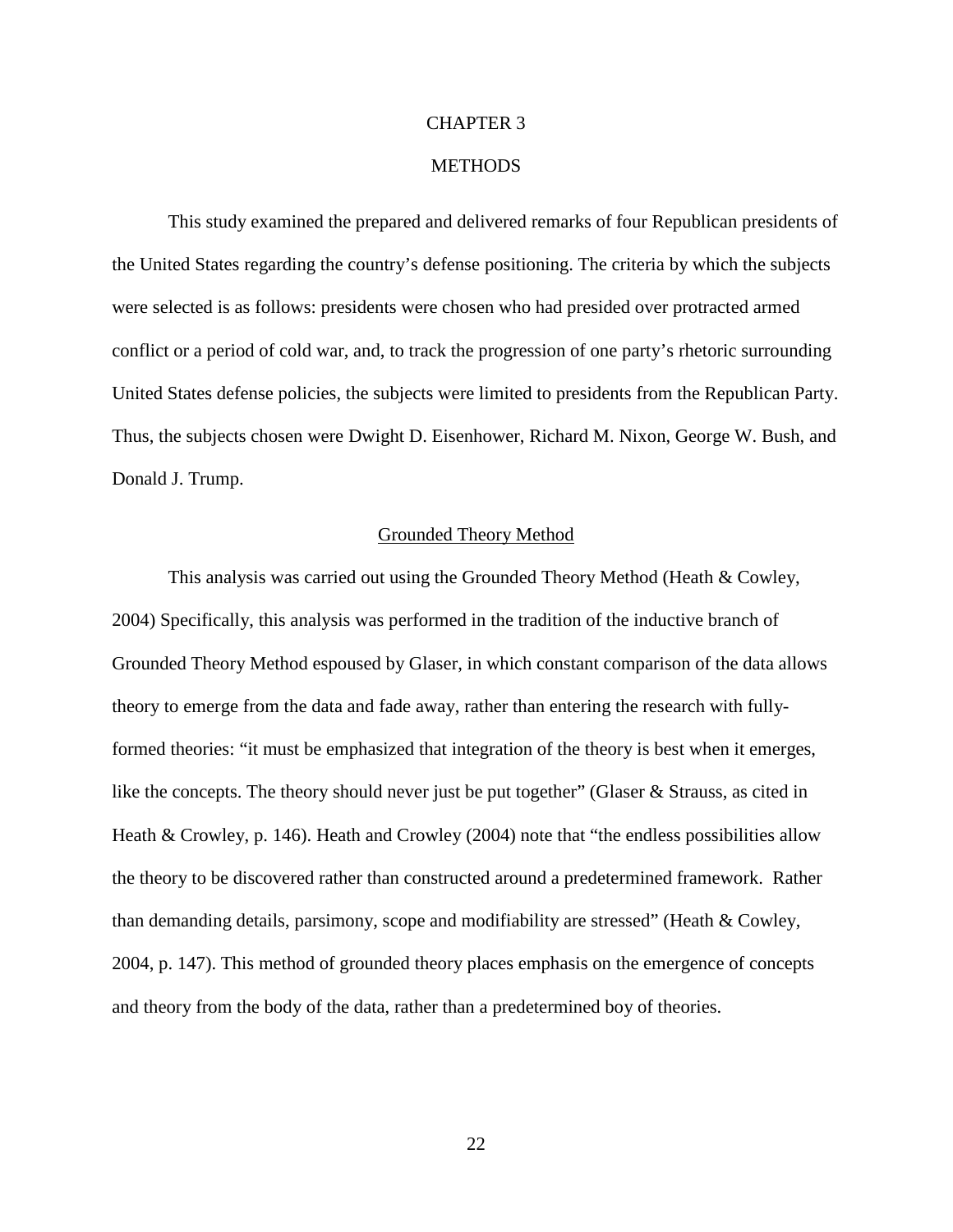#### Examined Addresses

<span id="page-23-0"></span>To give the study as much consistency as possible, the speeches chosen for analysis were restricted to public speeches to both houses of Congress or to public addresses to the American people. Thus, speeches included in the analysis are inaugural addresses, State of the Union addresses, Addresses to Joint Sessions of Congress—which sometimes take the place of the State of the Union address in a president's first year in office—and farewell addresses.

In the case of Richard Nixon's presidency, a wildly unpredictable mixture exists of written and public messages, and separate defense-related messages supplementing a dearth of defense discussion in annual State of the Union addresses (see Appendix B.) As such, in Nixon's case, for years in which he gave a State of the Union speech to a joint session, and that speech included defense-related discussion, that speech has been included in the analysis. The supplemental addresses given to inform the public of the state of the war in Vietnam have also been analyzed. Written messages and reports to congress were not included as this is an analysis of presidential speeches.

Given the above criteria, the addresses chosen for analysis in this study are as follows (see also Appendix A): Dwight D. Eisenhower's first and second inaugural addresses, nine State of the Union addresses, and farewell address; Richard M. Nixon's first and second inaugural addresses, three State of the Union addresses, and six other addresses to the nation regarding the state of the war in Vietnam; George W. Bush's first and second inaugural addresses, Address to a Joint Session of Congress, seven State of the Union addresses, and farewell address; and Donald J. Trump's inaugural address, Address to a Joint Session of Congress, and the 2018 State of the Union address.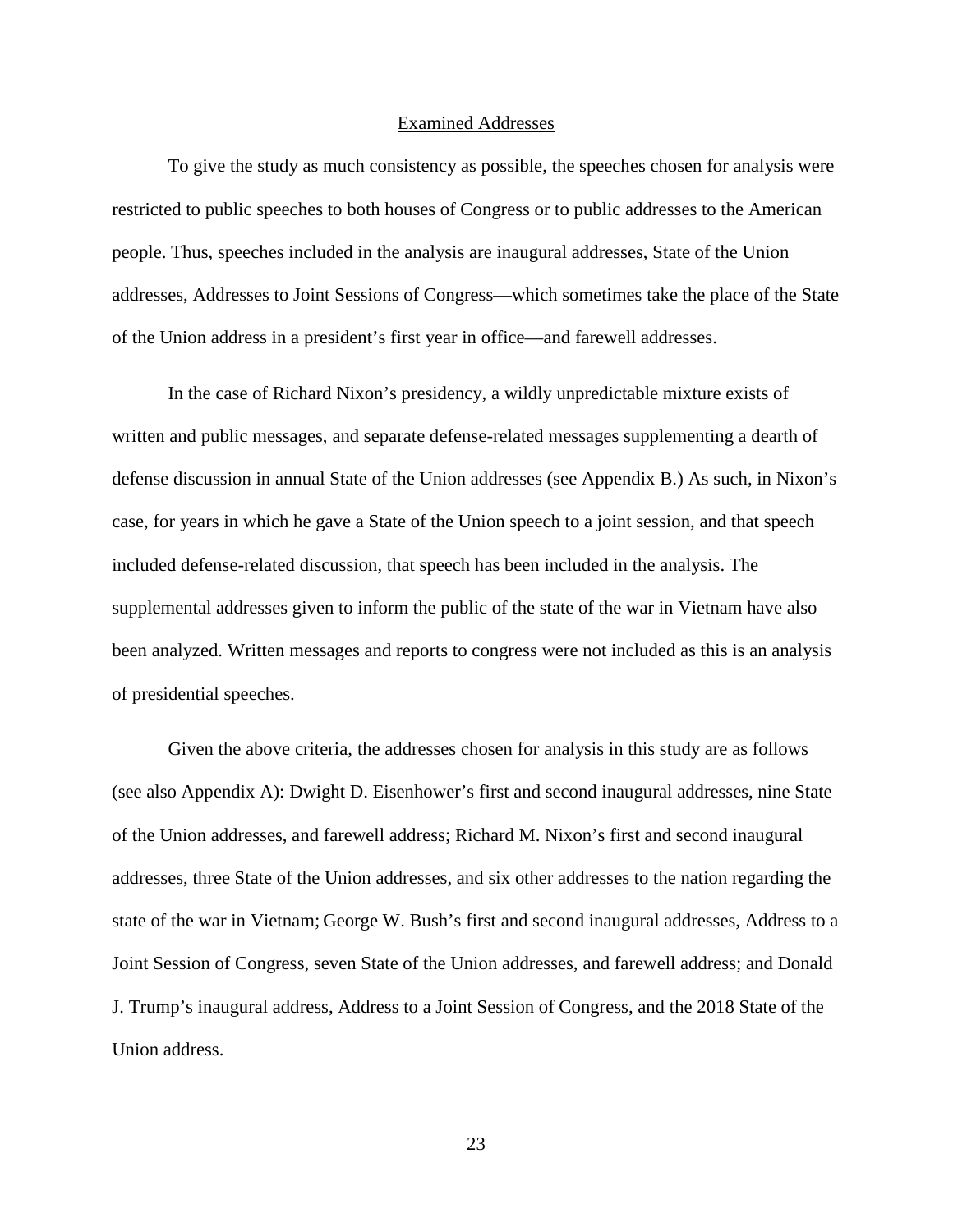Transcripts of these speeches were copied from the University of Virginia's Miller Center and the University of California at Santa Barbara's American Presidency Project. The copied transcripts were converted to text documents and compiled for each president. Each president's collection of addresses was read and examined for recurring frames surrounding the United States' defense actions and policies. Passages containing identified persistent frames were highlighted and marked with a shorthand code (see Appendix B) to designate which frame or frames the passage contained. Across the whole of a president's material, occurrences of frames were totaled to discover the prevalence of frames across the addresses.

#### Thematic Coding

<span id="page-24-0"></span>After examining each president's addresses for recurring thematic elements, the totals of those frames were compared to determine which frames were common to all presidents contained in the analysis, and which frames were specific to a single president. It will be useful to note that the tallies referenced later in the paper and listed in the appendices do not equate to simple keyword counts. The frames identified in this study encompass broader concepts as opposed to keywords, and thus a single frame may contain several keywords underneath its umbrella; a brief description of what is contained in each thematic category appears in Appendix C. The numbers referenced, unless explicitly noted as a keyword count, reference the number of larger passages which concern the frame referenced.

#### **Difficulties**

<span id="page-24-1"></span>A persistent difficulty during this study has been disentangling the concepts of foreign policy and defense. While very closely related, this study is intended to discover how modern Republican presidents have discussed matters of defense, specifically. Undoubtedly, in some instances, the two concepts have become conflated. I have, however, attempted to focus as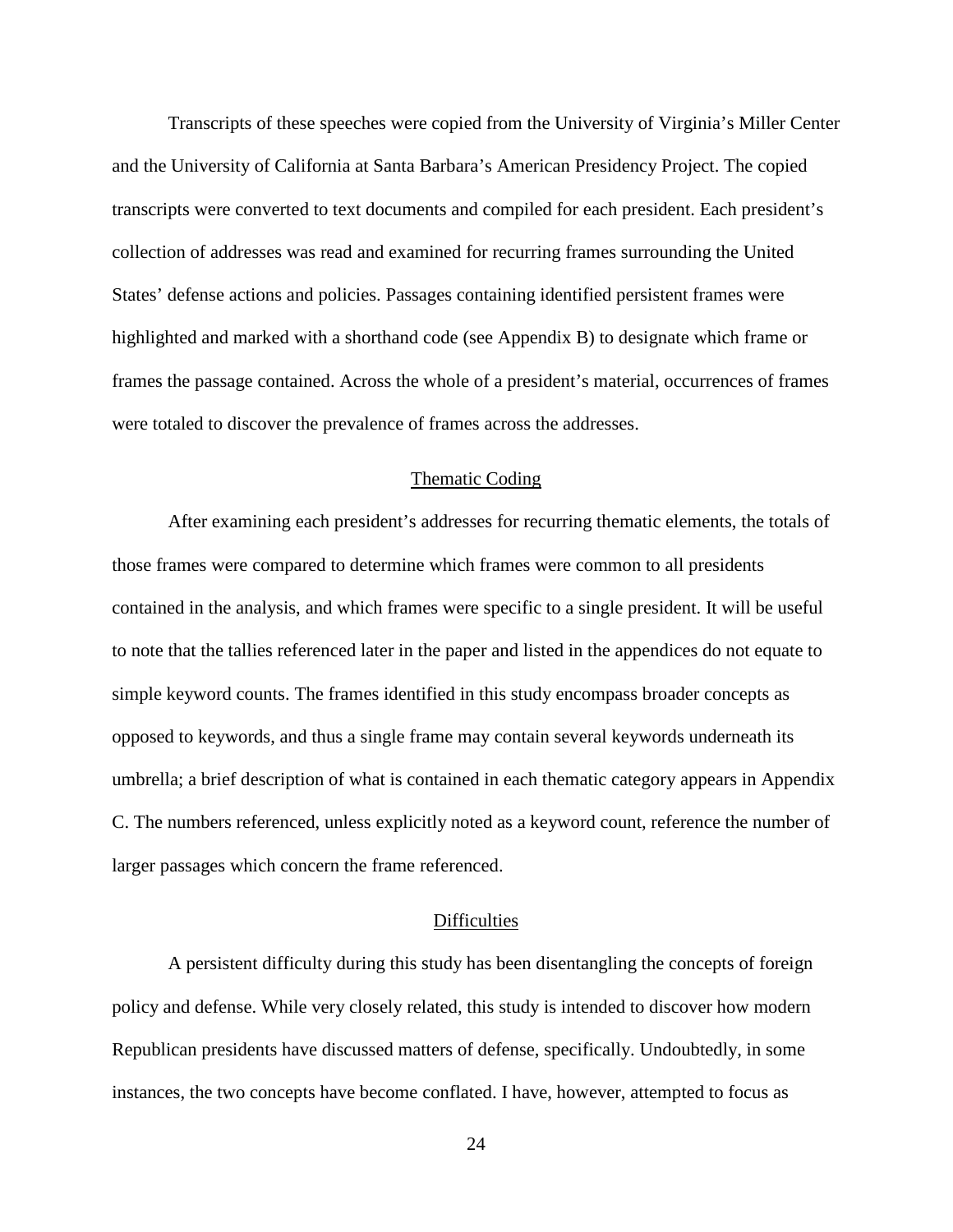closely as possible on references—both explicit and implicit—to the United States' defense situation, as it regards external and internal threats to the nation, preparedness for military action, actual armed conflict, and other prevailing themes regarding the United States' defense.

For example, Eisenhower frequently discussed the theme of communism as the enemy of peace: "The calculated pressures of aggressive communism have forced us, instead, to live in a world of turmoil," Eisenhower said (2018b). Eisenhower also spoke of Communism as a threat both internally and externally, concerning himself with "Communist aggression from without or subversion within" (The American Presidency Project, 2018b). Both Eisenhower and Nixon frame global communism as a threat to the safety, security, and stability of not only the United States, but the world, and thus incompatible with peace.

Eisenhower went so far in 1958 as to cast away all doubt as to his belief that Communism was the greatest threat to American and world safety and stability (Annual Message to the Congress on the State of the Union). Thus, there are myriad instances in which the frame of "Communism as an enemy" is categorized as a defense concern, rather than simply a public policy or foreign policy concern for the purposes of this study.

At the same time, in the same State of the Union address (2018d), Eisenhower frames communism's evil as not simply a defense issue, but an economic issue, saying that the Soviets were waging economic war against the United States. While presenting communism as the enemy, just as above, Eisenhower's frame in this instance is more closely related to economic policy and foreign relations, rather than being a primarily defense-related concern. As such, those passages have been exempted from this analysis of defense issues.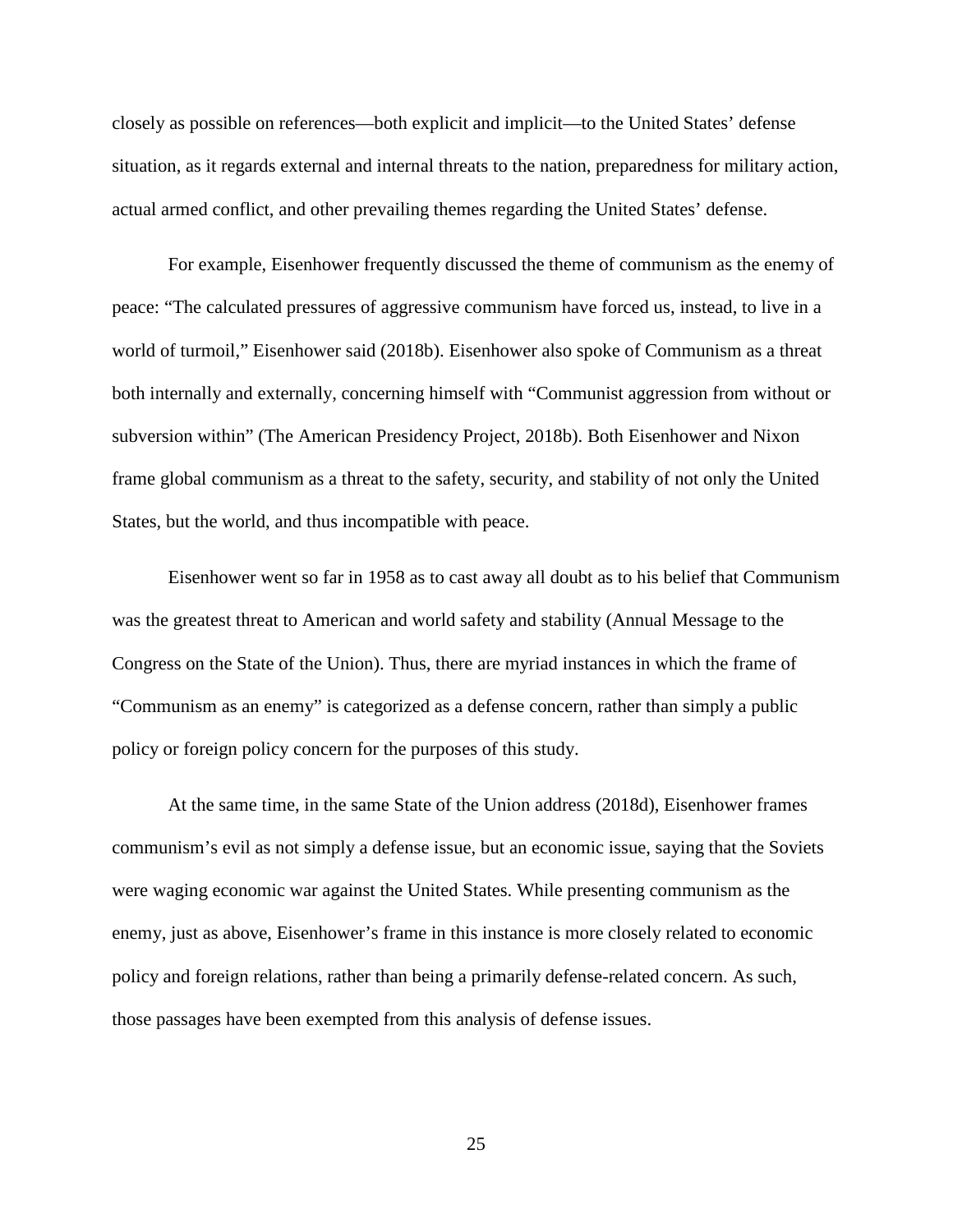<span id="page-26-0"></span>Many such subjective categorizations have been made during this study and are representative of the relatively subjective nature of qualitative content analysis. Direct quotations and contextual information are provided for instances in which the identified presence of a frame could be questioned regarding its proper characterization as a defense issue as opposed to a foreign policy issue.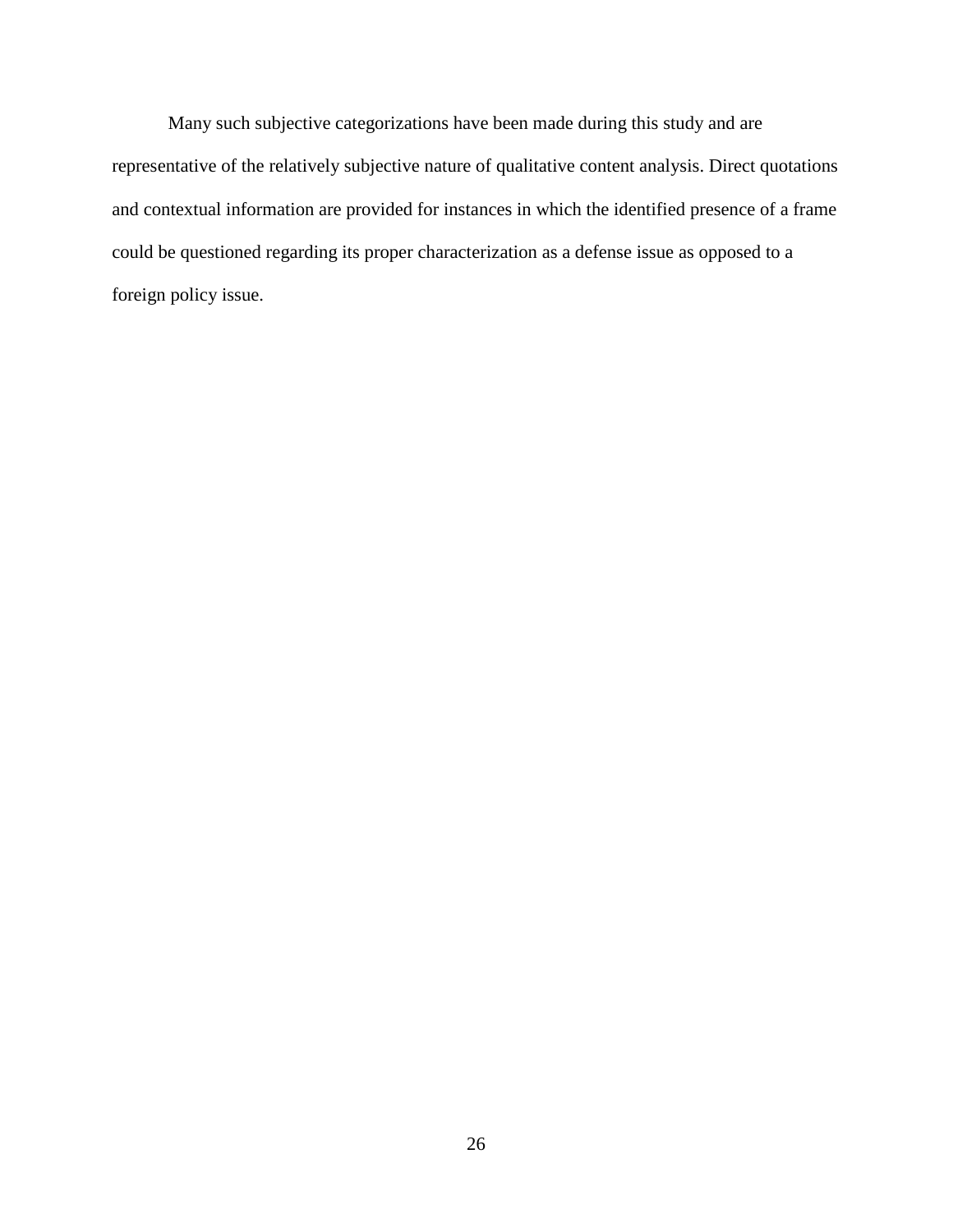#### CHAPTER 4

#### FINDINGS

#### Dwight D. Eisenhower: 1953-1961

#### <span id="page-27-1"></span><span id="page-27-0"></span>**Military Readiness**

Eisenhower speaks both early and often of the need for America to be prepared for military action to ensure American safety. In the first of his addresses to the American people, his 1953 inaugural address, Eisenhower states that a ready military is a high calling for the nation, appealing to the national pride saying, "Patriotism means equipped forces and a prepared citizenry." He sets the tone for a constant discussion of what emerges as his most prevalent frame. Across all of Eisenhower's addresses subject to analysis for this study, military readiness is the most predominant frame. Across his addresses, there are 48 references that illuminate Eisenhower's preoccupation with the state of preparedness of the American military. Some of those passages, as in his 1958 State of the Union Address, span the entire middle portion of the address.

In a telling passage in his farewell address, Eisenhower recalls the worrying state of ad hoc mustering of might in which the American military found itself at the outset of the second world war, and lays out a proud contrast between that position of disarray and the grand state of the American defense establishment in his final days:

Until the latest of our world conflicts, the United States had no armaments industry. American makers of plowshares could, with time and as required, make swords as well. But now we can no longer risk emergency improvisation of national defense; we have been compelled to create a permanent armaments industry of vast proportions. Added to this, three and a half million men and women are directly engaged in the defense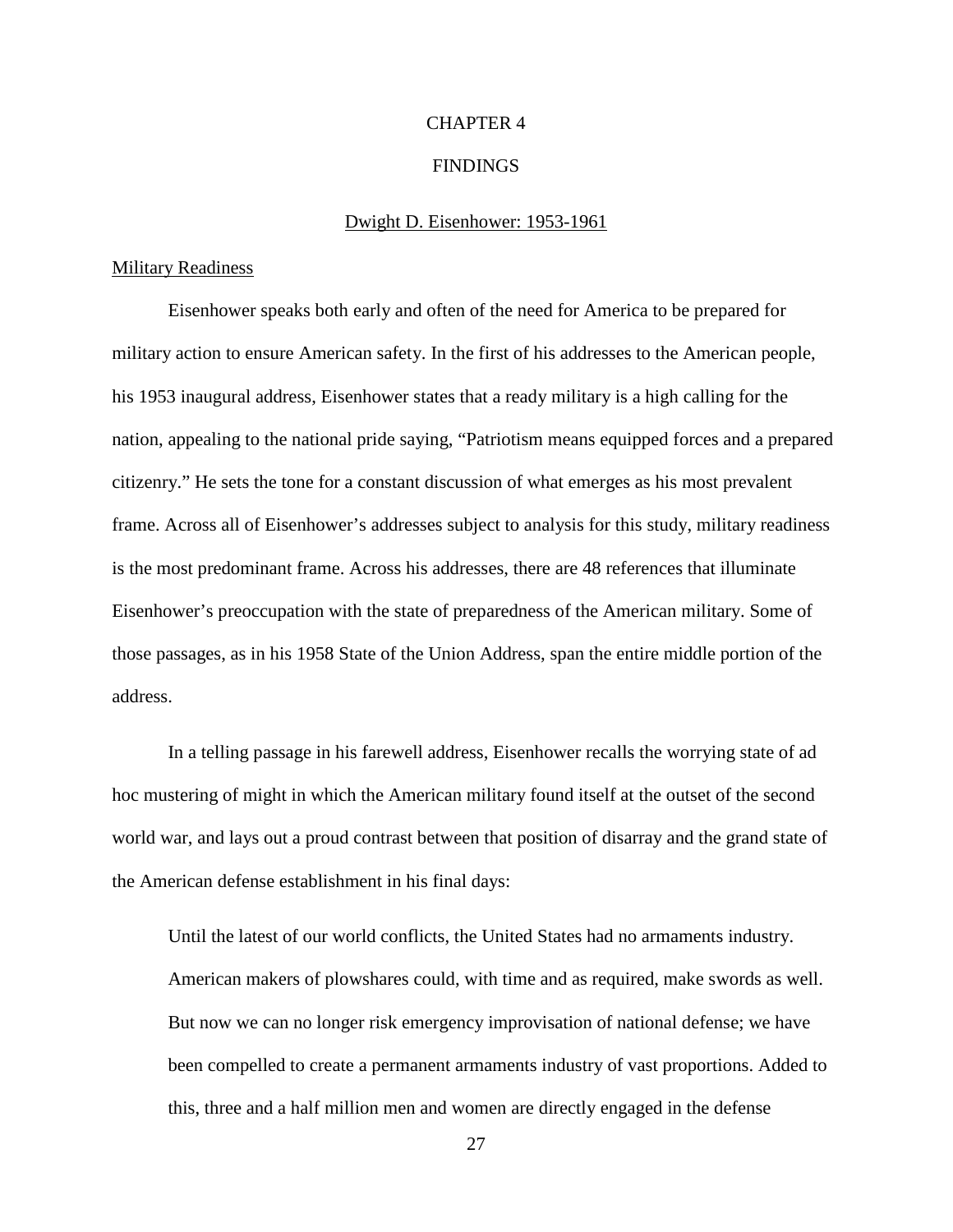establishment. We annually spend on military security more than the net income of all United States corporations. (2018k)

He claimed that even the very success of the peace efforts ongoing in the Korean peninsula as Eisenhower's administration began hinged on that same readiness to fight, saying "Our labor for peace in Korea and in the world imperatively demands the maintenance by the United States of a strong fighting service ready for any contingency" (The American Presidency Project, 2018b). A year later in his second State of the Union address, that concept is reiterated with Eisenhower declaring "We are prepared to meet any renewal of armed aggression in Korea" (2018h).

Eisenhower's discussion of the importance of military readiness across all the examined addresses is framed most predominantly as a matter of deterrence rather than a means of firststrike aggression. In the 1953 inaugural address, Eisenhower states that developing the ability to dissuade aggressors and thereby avoid war, by sheer presence of a powerful retaliatory force, will be his new administration's first task:

Abhorring war as a chosen way to balk the purposes of those who threaten us, we hold it to be the first task of statesmanship to develop the strength that will deter the forces of aggression and promote the conditions of peace. (The American Presidency Project, 2018l)

In 1954, Eisenhower again states America's intent to be powerfully prepared, if only for the sake of avoiding war: "…we maintain powerful military forces because there is no present alternative--forces designed for deterrent and defensive purposes alone but able instantly to strike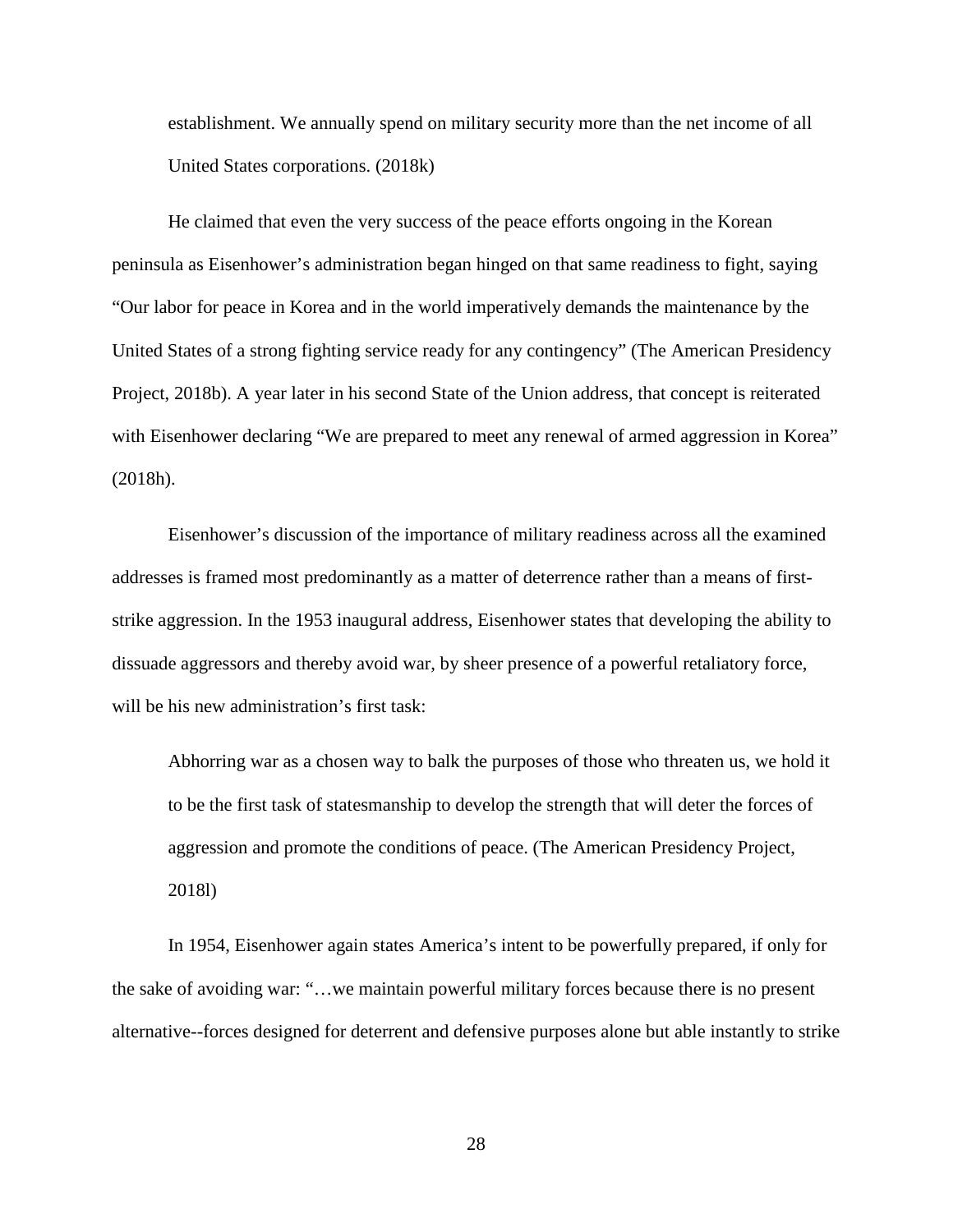back with destructive power in response to an attack" (Annual Message to the Congress on the State of the Union).

As will be discussed further in the examination of Eisenhower's thematic discussions of peace, he is always quick to note that the countries of the world need not be afraid of the new president's instance that America's military capabilities be shored up and ready at all times. Prolifically, Eisenhower discusses military readiness in this way. In 1954 (Annual Message to the Congress on the State of the Union), Eisenhower both boasts of America's rising military might and attempts to assuage the potential fears of the world of American aggression:

As we enter this new year, our military power continues to grow. This power is for our own defense and to deter aggression. We shall not be aggressors, but we and our allies have and will maintain a massive capability to strike back.

The same kind of posturing boast—followed by reassurance that America's renewed focus on military might exists solely as a potent deterrent to armed conflict—appears in the fifth State of the Union address:

Another truth is that our survival in today's world requires modern, adequate, dependable military strength. Our Nation has made great strides in assuring a modern defense, so armed in new weapons, so deployed, so equipped, that today our security force is the most powerful in our peacetime history. It can punish heavily any enemy who undertakes to attack us. It is a major deterrent to war. (The American Presidency Project, 2018c)

In the next year's State of the Union, Eisenhower repeats the same refrain, in the same format. He boasts in what he considers to be the renowned superiority of America's defense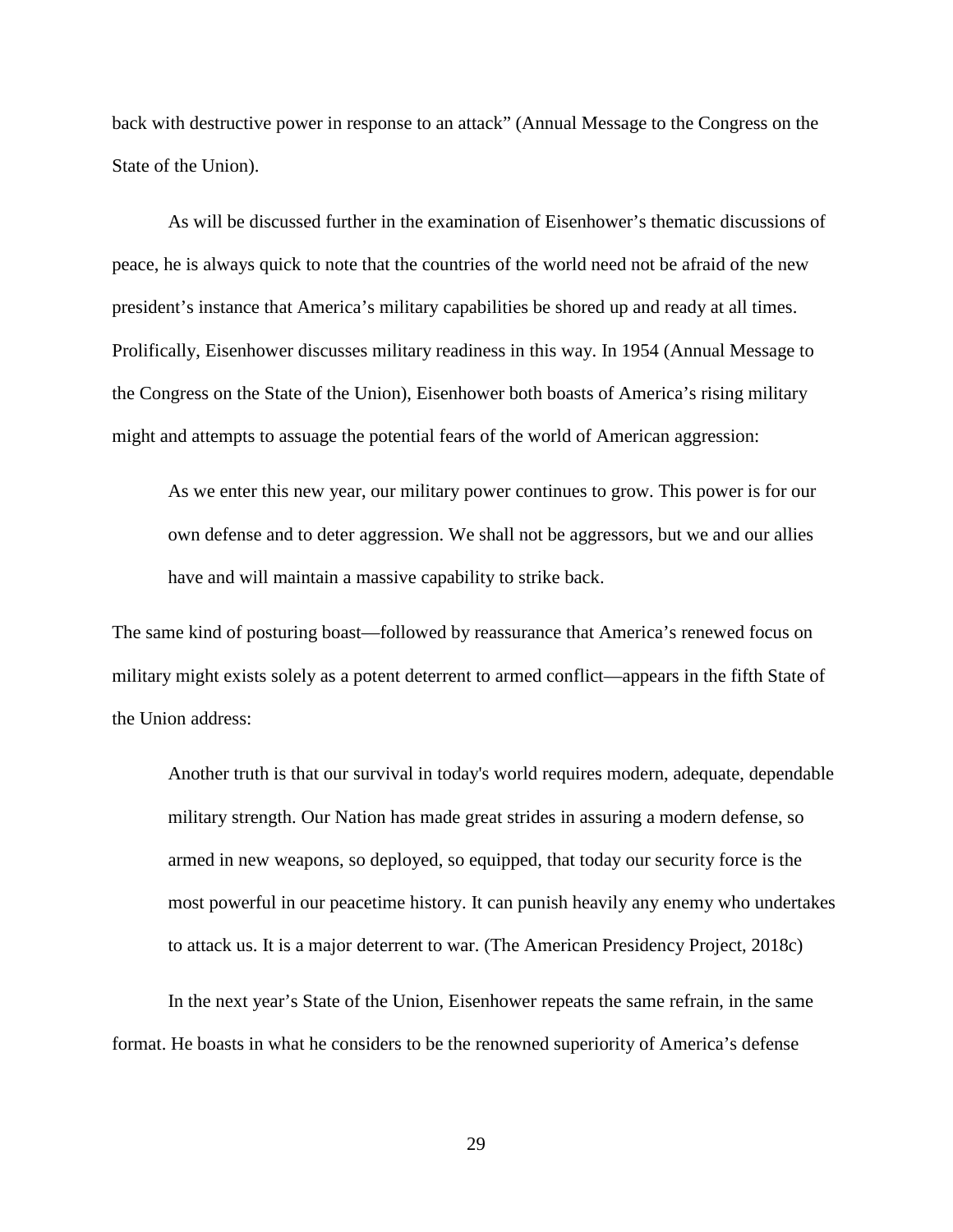establishment—bolstered by a focus on nuclear capabilities—and pledges that the preventive power of such a force, rather than the preemptive power, is the true value:

As of today: our defensive shield comprehends a vast complex of ground, sea, and air units, superbly equipped and strategically deployed around the world. The most powerful deterrent to war in the world today lies in the retaliatory power of our Strategic Air Command and the aircraft of our Navy. They present to any potential attacker who would unleash war upon the world the prospect of virtual annihilation of his own country…Every informed government knows this. It is no secret. (The American Presidency Project, 2018d)

For all Eisenhower's pride in the condition of the United States' defense, one of his last declarations as president is a warning. While the readiness of the American military is of utmost importance, Eisenhower counsels against allowing the development of military power to overtake other national priorities and achieve undue authority in national affairs, urging balance:

In the councils of government, we must guard against the acquisition of unwarranted influence, whether sought or unsought, by the military-industrial complex. The potential for the disastrous rise of misplaced power exists and will persist. We must never let the weight of this combination endanger our liberties or democratic processes. We should take nothing for granted. Only an alert and knowledgeable citizenry can compel the proper meshing of the huge industrial and military machinery of defense with our peaceful methods and goals, so that security and liberty may prosper together. (The American Presidency Project, 2018k)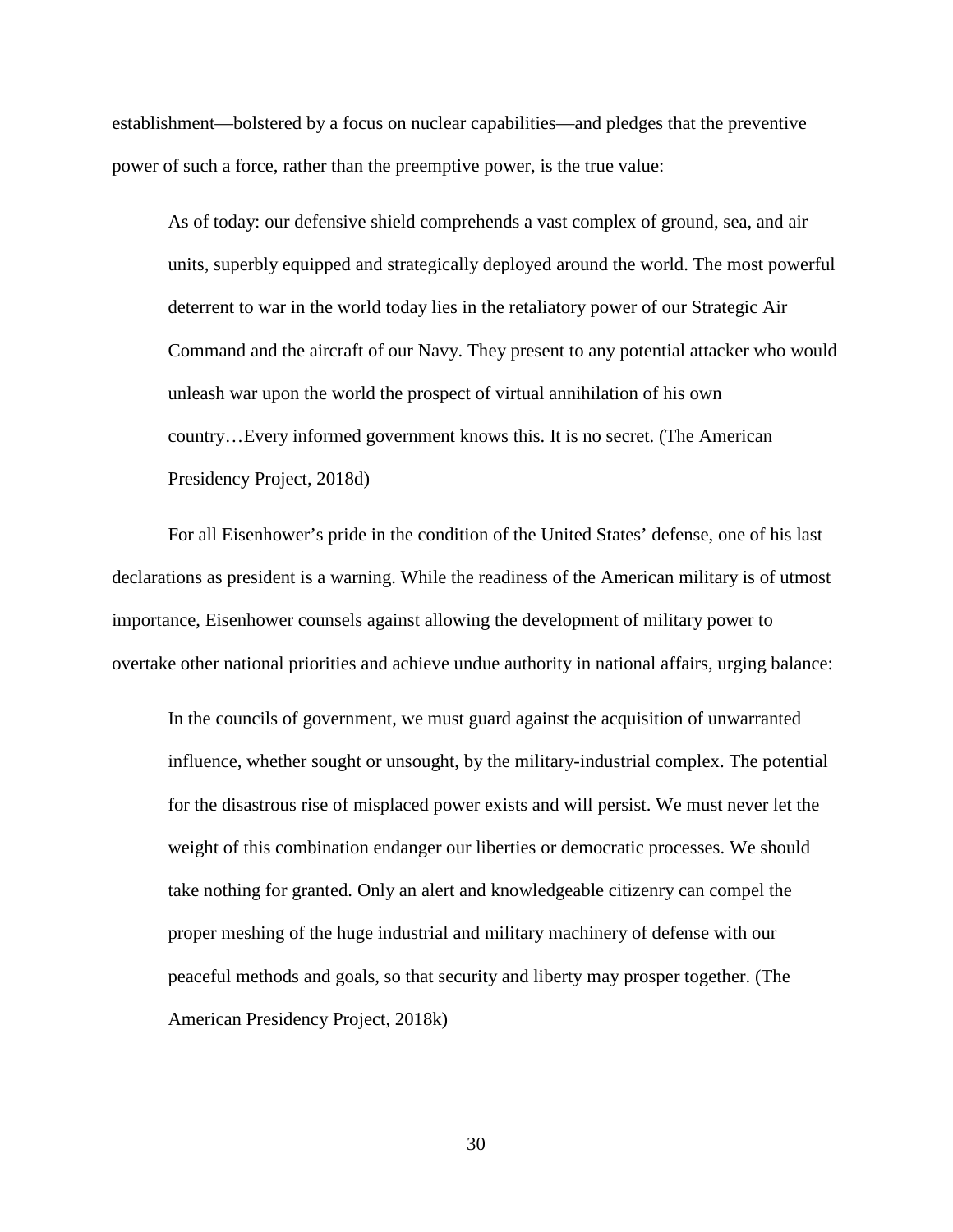<span id="page-31-0"></span>Peace

42 times in the examined addresses Eisenhower presents passages concerned with peace. In his first inaugural address, in 1953, he states that it is in the ultimate service of peace that America goes to war, saying "Seeking to secure peace in the world, we have had to fight through the forests of the Argonne to the shores of Iwo Jima, and to the cold mountains of Korea." In his 1958 State of the Union address, he turns to speak to the people of the world, proclaiming that peace is the only way forward:

Our greatest hope for success lies in a universal fact: the people of the world, as people, have always wanted peace and want peace now. The problem, then, is to find a way of translating this universal desire into action. This will require more than words of peace. It requires works of peace. (The American Presidency Project, 2018d)

It is no accident that the frame most often discussed in Eisenhower's addresses after that of military readiness is the cause of peace; the two are kindred concepts in his mind. Often Eisenhower's discussion of military readiness serving as a deterrent to war and outside aggression is framed in the context of such power guaranteeing peace:

A government can sincerely strive for peace, as ours is striving, and ask its people to make sacrifices for the sake of peace. But no government can place peace in the hearts of foreign rulers. It is our duty then to ourselves and to freedom itself to remain strong in all those ways--spiritual, economic, military--that will give us maximum safety against the possibility of aggressive action by others. (The American Presidency Project, 2018h)

It is this buildup of strength, Eisenhower asserts, that will be the guarantor required to foster the necessary conditions for peace. In order to realize its ambitions for a world marked by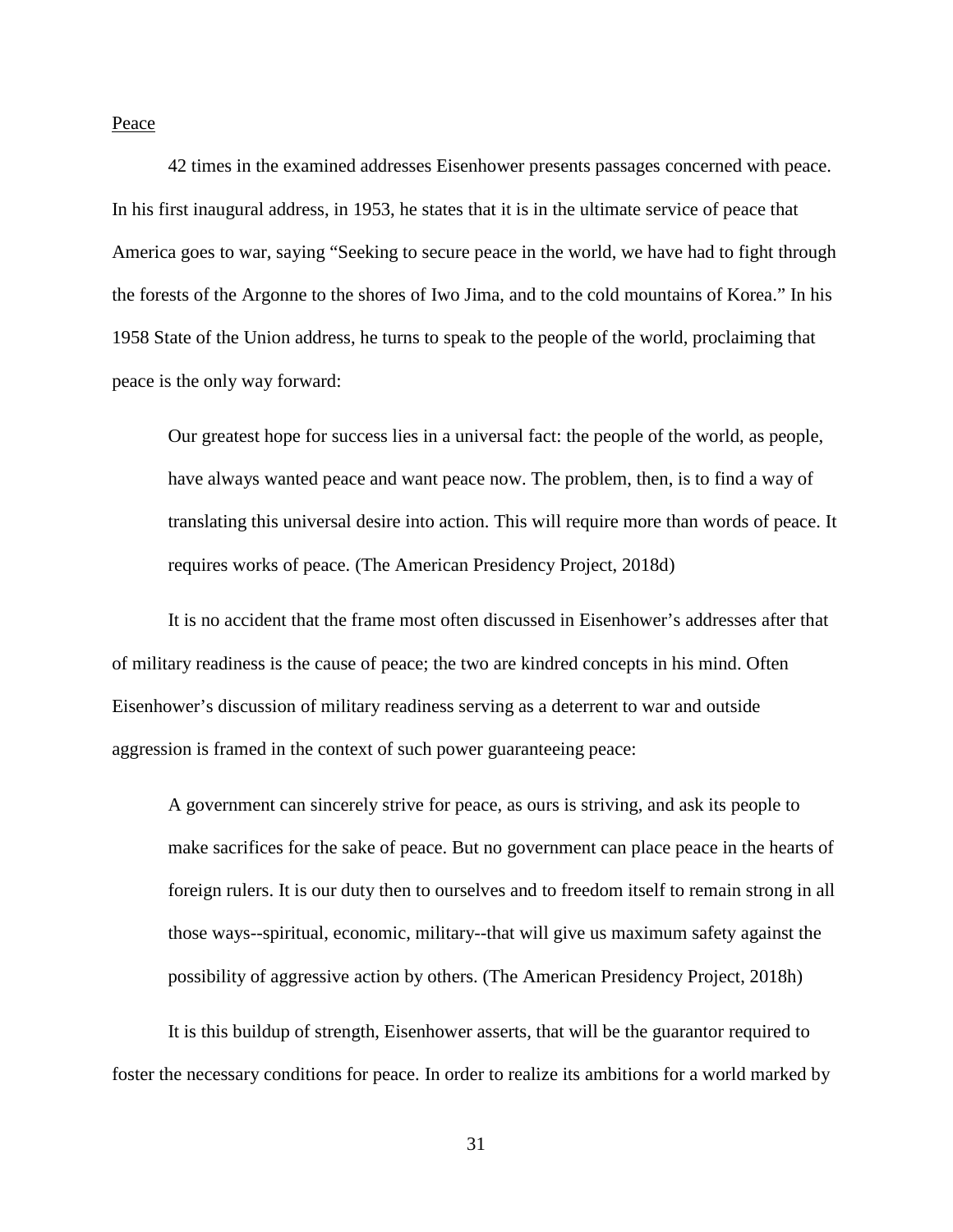peace and freedom, America will require assurance that its strength acts as a disincentive to war. Eisenhower notes that "The international and defense policies which I have outlined will enable us to negotiate from a position of strength as we hold our resolute course toward a peaceful world" (The American Presidency Project, 2018h)

After discussing the terrifying nuclear arsenals being developed in the world at the time, Eisenhower uses the fear associated with that power to assure the world that the United States has only peace in mind. "Possession of such capabilities helps create world suspicion and tension. We, on our part, know that we seek only a just peace for all, with aggressive designs against no one" (The American Presidency Project, 2018e), he said.

Eisenhower said the same in 1956. Again, the cause of peace is set as America's highest aim, and again that peace will only be secured, Eisenhower said, by way of an accumulation of military might: "Because peace is the keystone of our national policy, our defense program emphasizes an effective flexible type of power calculated to deter or repulse any aggression and to preserve the peace."

The pursuit of peace itself, Eisenhower points out, can be its own potent weapon in the countering of foreign aggression. In 1958, he levels an accusation at the Soviet Union, saying:

…what makes the Soviet threat unique in history is its all-inclusiveness. Every human activity is pressed into service as a weapon of expansion. Trade, economic development, military power, arts, science, education, the whole world of ideas--all are harnessed to this same chariot of expansion. The Soviets are, in short, waging total cold war. (Annual Message to the Congress on the State of the Union)

He then announces the American answer to the Soviet waging of a total cold war: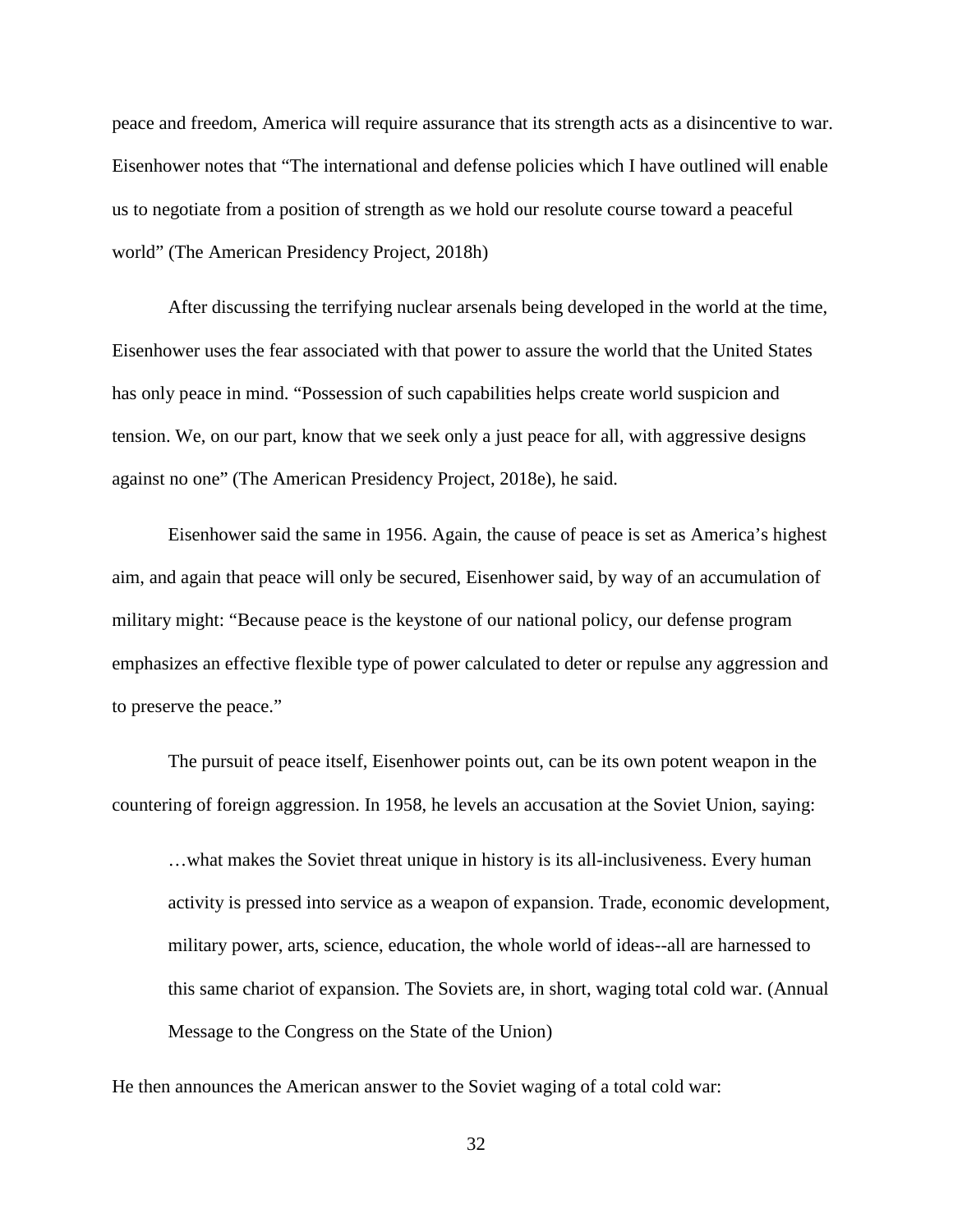The only answer to a regime that wages total cold war is to wage total peace. This means bringing to bear every asset of our personal and national lives upon the task of building the conditions in which security and peace can grow. (The American Presidency Project, 2018d)

The high ideal of the pursuit of peace, Eisenhower said, will be the ultimate counter to the Soviets' imperial ambitions.

Eisenhower's lofty hopes for peace bookend his administration. In his first inaugural address, he sets out his belief that peace is the highest and noblest aim of the American people, doing so with a great air of hopeful idealism: "…an earth of peace may become not a vision but a fact. This hope—this supreme aspiration—must rule the way we live" (The American Presidency Project, 2018l). He continues later in the same address:

The peace we seek, then, is nothing less than the practice and fulfillment of our whole faith among ourselves and in our dealings with others. This signifies more than the stilling of guns, casing the sorrow of war. More than escape from death, it is a way of life. (The American Presidency Project, 2018l)

That high hope, that idealism and belief that peace is on the horizon given enough dedication and perseverance from the American people wanes to the point of what seems like despair by the end of his time in office. His farewell address tells a tale of a president who has seen the realities of a rapidly-evolving nuclear world facing the ever-present threat of communist aggression—another frame he speaks of often. The tone in one of his final remarks as president is markedly different than the hopeful chord struck eight years prior: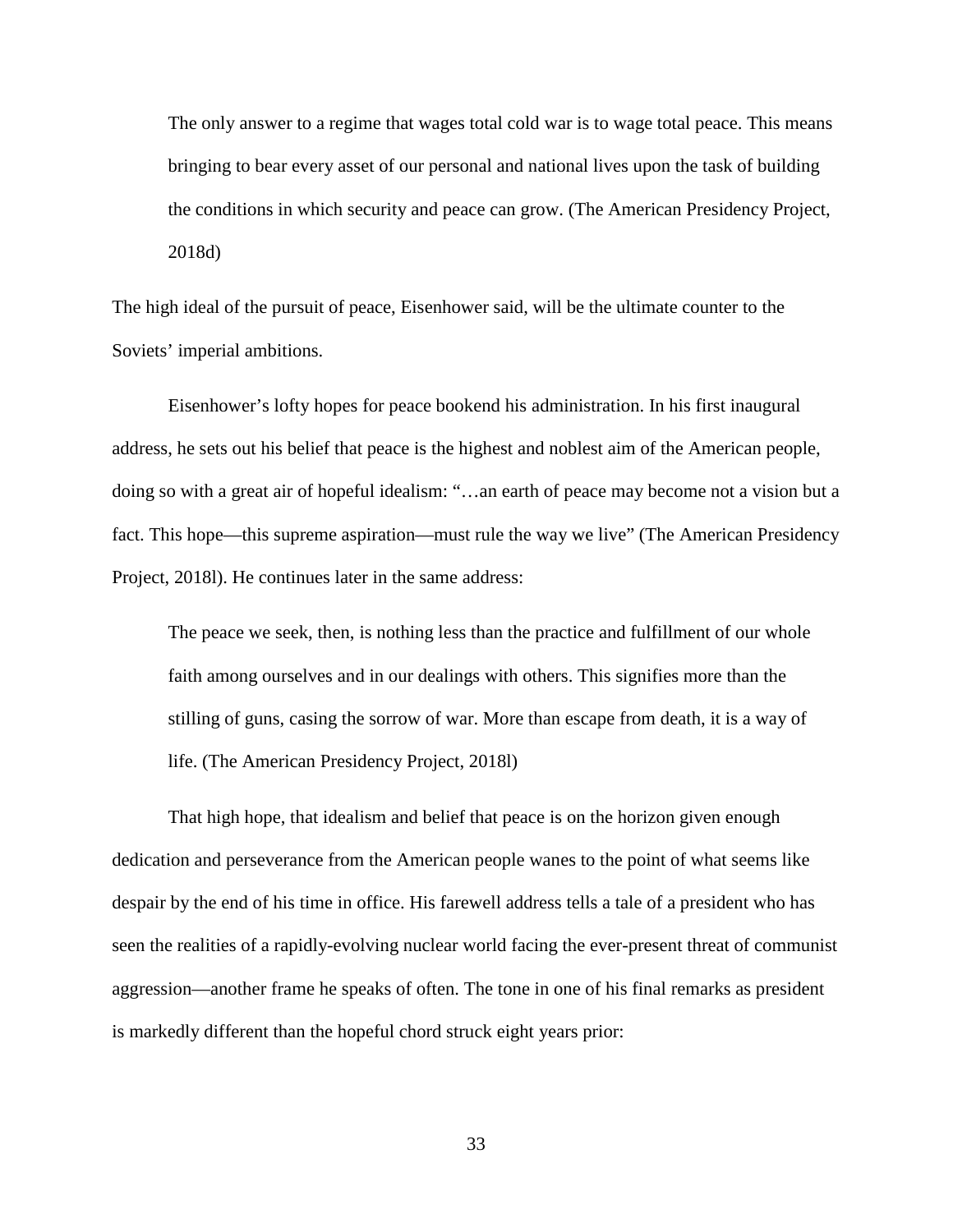Together we must learn how to compose differences, not with arms, but with intellect and decent purpose. Because this need is so sharp and apparent I confess that I lay down my official responsibilities in this field with a definite sense of disappointment. As one who has witnessed the horror and the lingering sadness of war--as one who knows that another war could utterly destroy this civilization which has been so slowly and painfully built over thousands of years—I wish I could say tonight that a lasting peace is in sight. (The American Presidency Project, 2018k)

He will, however, continue to work for peace as a private citizen, he notes, intimating that his hope has not disappeared entirely. (The American Presidency Project, 2018k)

#### <span id="page-34-0"></span>Commitment to Allies

Only marginally less pervasive than the matter of peace in Eisenhower's addresses, is the frame of a commitment to one's allies. He broaches the subject of honoring these agreements 40 times in the analyzed works. Having served as the Supreme Commander of the Allied Expeditionary Forces in the second World War (Ambrose, 2010) and having emerged from a war in Korea in which the United States kept a close alliance with the United Nations (Lee, 2013), Eisenhower knew well the importance of a nation's maintenance of strong ties to its allies. With that knowledge, he spoke frequently of how crucial a commitment to allies was.

That commitment to allies was so important to Eisenhower that it is one of the few defense and security-related frames that appear in his first inaugural address, where he notes that:

Assessing realistically the needs and capacities of proven friends of freedom, we shall strive to help them to achieve their own security and well-being. Likewise, we shall count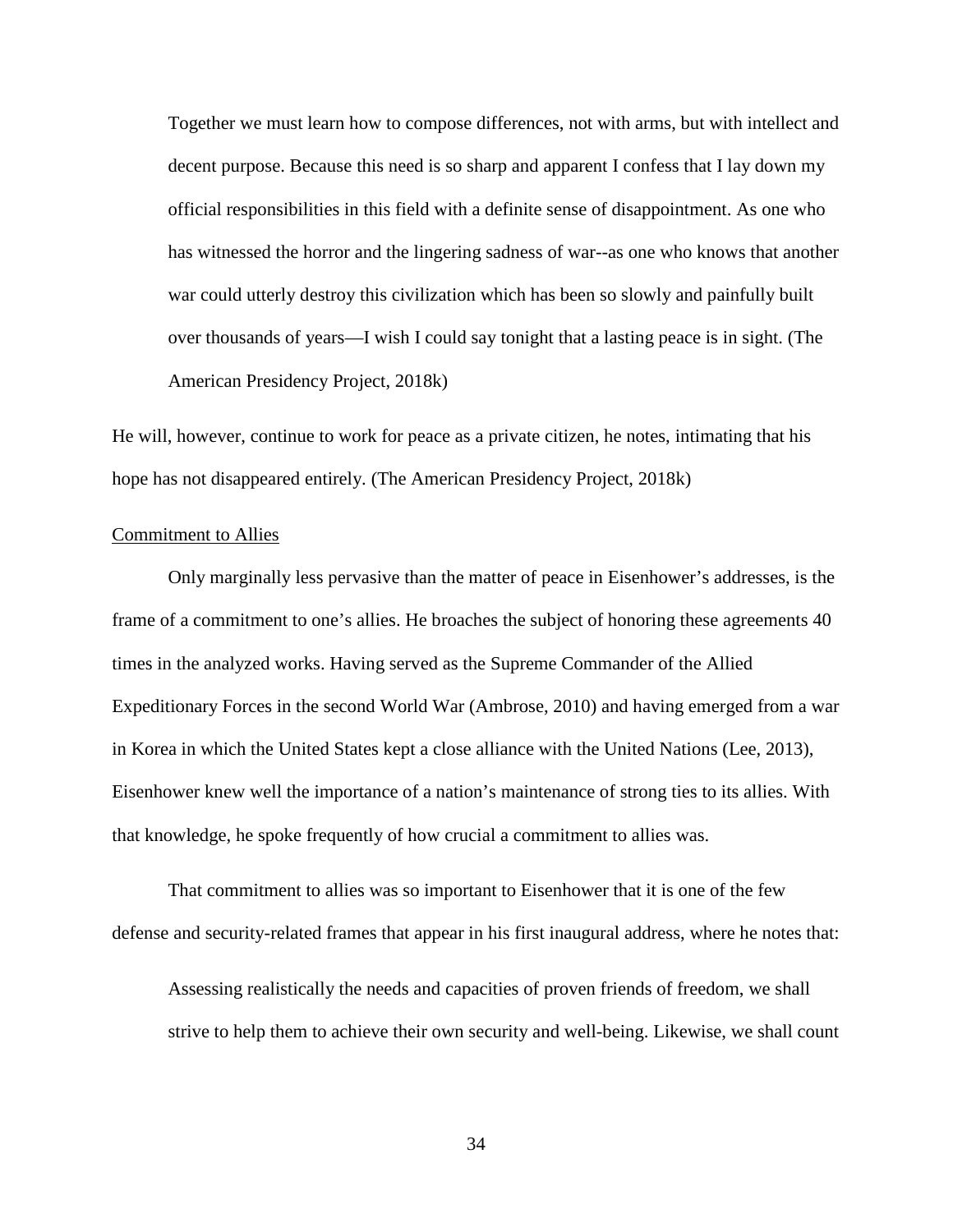upon them to assume, within the limits of their resources, their full and just burdens in the common defense of freedom. (2018l)

Another very important aspect of alliances emerges in that passage: the idea of mutual responsibility. Eisenhower reassures the world that the United States will not forget its friends, and in the next breath reminds those friends that alliances are not one-sided. He continues the frame two weeks later:

Mutual security means effective mutual cooperation. For the United States, this means that, as a matter of common sense and national interest, we shall give help to other nations in the measure that they strive earnestly to do their full share of the common task. (2018l)

Eisenhower reasserts several times his belief that global security is predicated on strong alliances in which each nation does its due work to ensure stability, including this passage:

Our own vast strength is only a part of that required for dependable security. Because of this we have joined with nearly 50 other nations in collective security arrangements. In these common undertakings each nation is expected to contribute what it can in sharing the heavy load. Each supplies part of a strategic deployment to protect the forward boundaries of freedom. (The American Presidency Project, 2018e)

The second State of the Union address is rife with references to the deep importance of remaining committed to friendly forces around the world. Eisenhower lays out a laundry list of instances in which the United States is committed to its allies around the world:

In the Far East, we retain our vital interest in Korea. We have negotiated with the Republic of Korea a mutual security pact, which develops our security system for the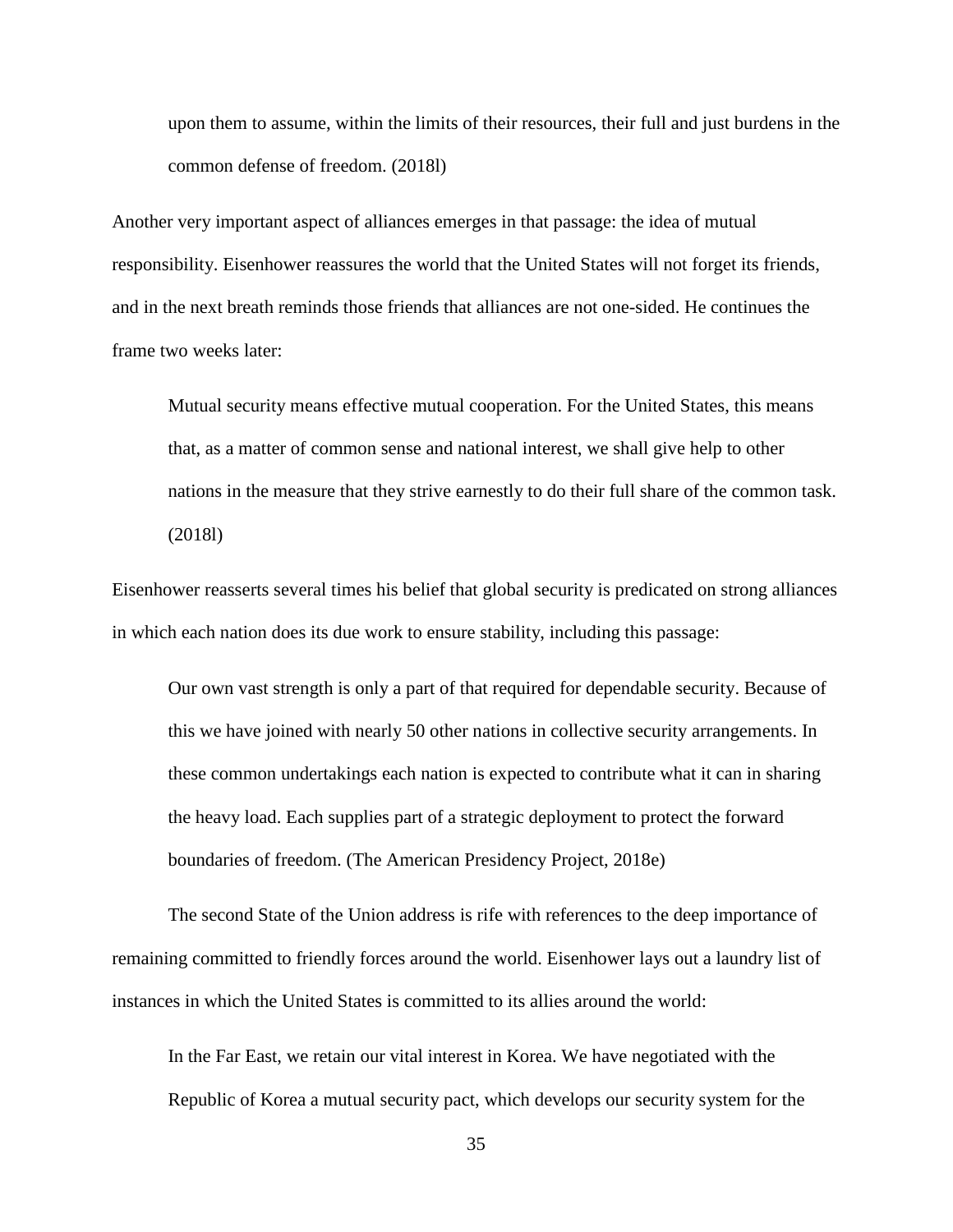Pacific and which I shall promptly submit to the Senate for its consent to ratification. We are prepared to meet any renewal of armed aggression in Korea. We shall maintain indefinitely our bases in Okinawa…We shall also continue military and economic aid to the Nationalist Government of China. (2018h)

He continues, applauding the people of South Asia for daring to take their security into their own hands, and promises to reward such initiative with American help, saying "In these continuing efforts, the free peoples of South Asia can be assured of the support of the United States" (The American Presidency Project, 2018h). He resumes his tour of global reaffirmation of America's fidelity in the Middle East: "In the Middle East, where tensions and serious problems exist, we will show sympathetic and impartial friendship." His laudatory discussion of the virtue of alliances in the address concludes with an affirmation of the United States' dedication to the United Nations:

It is a place where the nations of the world can, if they have the will, take collective action for peace and justice. It is a place where the guilt can be squarely assigned to those who fail to take all necessary steps to keep the peace. The United Nations deserves our continued firm support. (The American Presidency Project, 2018h)

So strong is Eisenhower's insistence that America must be the faithful friend of the free nations of the world, that he explicitly cautions against isolationism, again extoling the virtues of reaching out the hand of help to those nations struggling to win their security and noting the country's record of doing so:

There can be no such thing as Fortress America. If ever we were reduced to the isolation implied by that term, we would occupy a prison, not a fortress. The question whether we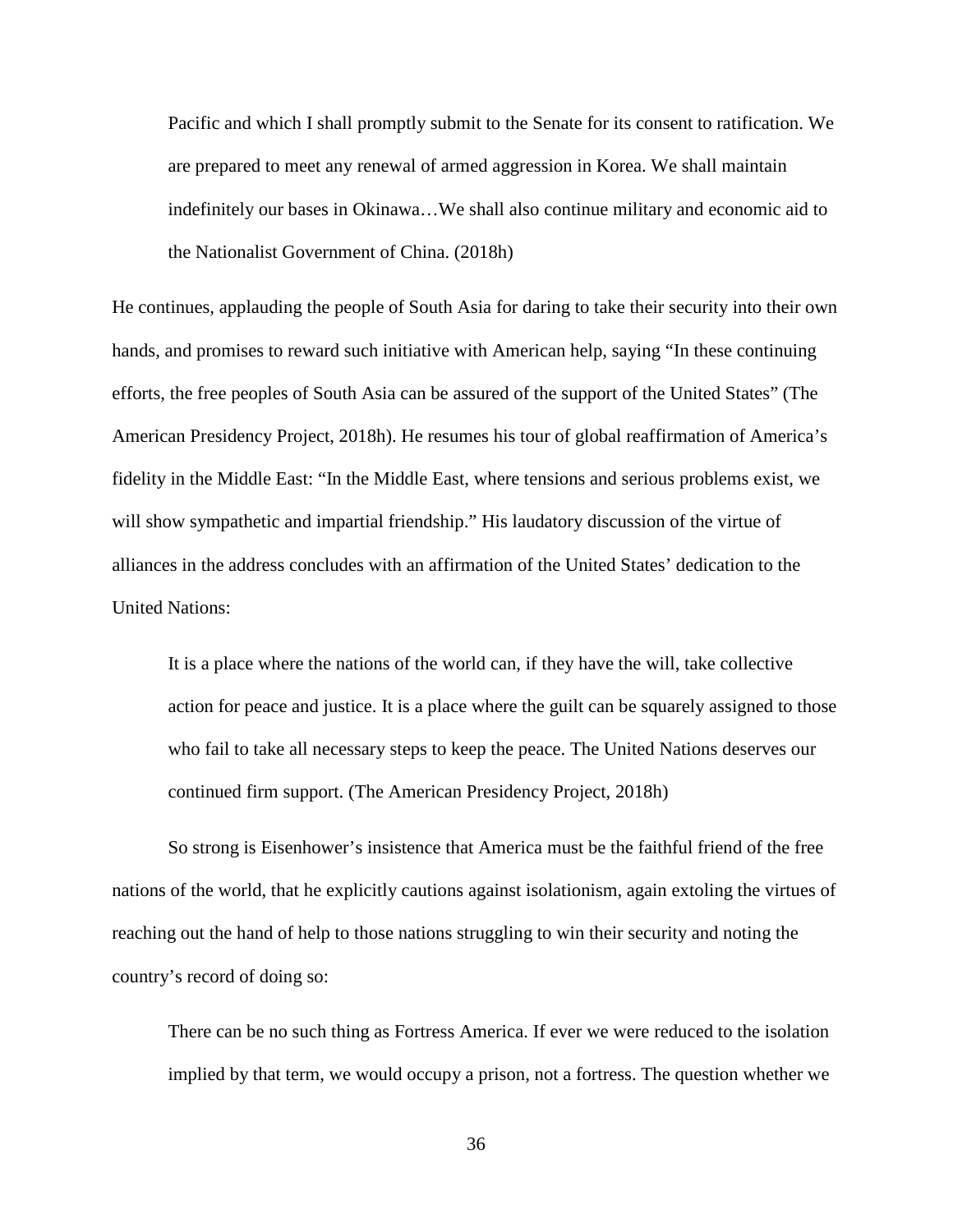can afford to help other nations that want to defend their freedom but cannot fully do so from their own means, has only one answer: we can and we must, we have been doing so since 1947. (The American Presidency Project, 2018e)

Eisenhower's devotion to the idea of friendship has an attached motive rooted in the fear of the growing communist influence of the period. If America does not offer its help to struggling nations, those nations may be driven into the all-too-open arms of less desirable partners. Eisenhower remarks:

We and our friends are, of course, concerned with self-defense. Growing out of this concern is the realization that all people of the Free World have a great stake in the progress, in freedom, of the uncommitted and newly emerging nations. These peoples, desperately hoping to lift themselves to decent levels of living must not, by our neglect, be forced to seek help from, and finally become virtual satellites of, those who proclaim their hostility to freedom.

In his final treatise on the state of America's alliances Eisenhower boasts in strength, and declares that the country's allies—with America's help—have made the world a far better and more secure place, and it is only by that continued support that the bulwark against tyranny that is the American system of alliances may continue to guard true freedom and stability:

The defense forces of our Allies now number five million men, several thousand combatant ships, and over 25,000 aircraft. Programs to strengthen these allies have been consistently supported by the Administration. U.S. military assistance goes almost exclusively to friendly nations on the rim of the communist world. This American contribution to nations who have the will to defend their freedom, but insufficient means,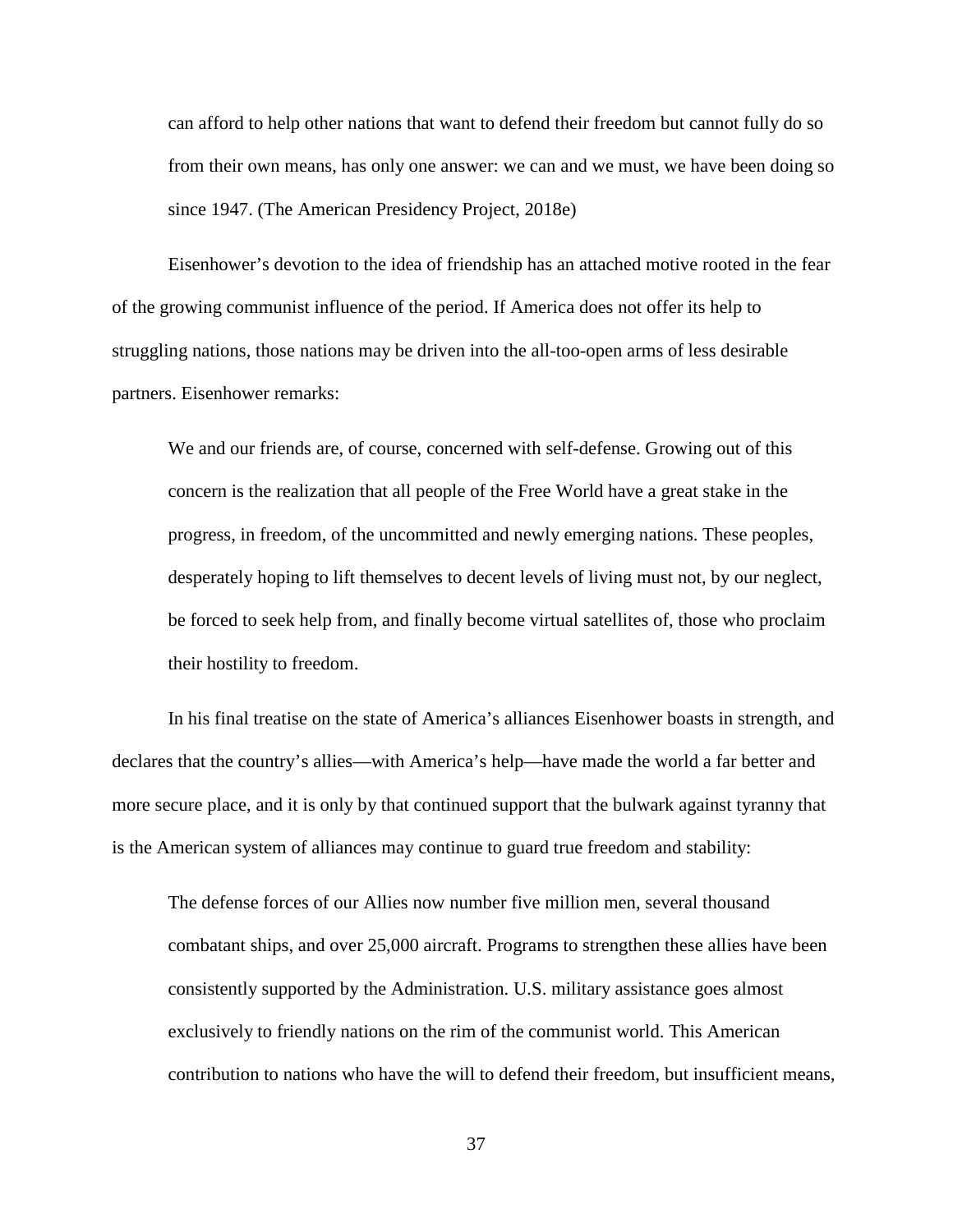should be vigorously continued. Combined with our Allies, the free world now has a far stronger shield than we could provide alone. (2018g)

## The Cost of Defense

It is unsurprising that in a body of addresses comprising predominately State of the Union addresses, the president's remarks should turn to budgetary concerns. Eisenhower is no exception, and the country's defense situation was of particular fiscal concern for him. In all, 38 passages involve the staggering cost of maintaining a high state of readiness, exponentially expanding firepower, and manpower numbers. During his first administration, Eisenhower focused on the cost of defense often in his first four State of the Union addresses (see Appendix C).

In his first State of the Union address, Eisenhower calls for both military power and sound fiscal practices, saying, "…the Secretary of Defense must take the initiative and assume the responsibility for developing plans to give our Nation *maximum safety at minimum cost* (emphasis added)" (2018b). He states in the same address that the task before the nation is one of a balance between battlefield efficacy and balance-sheet efficiency:

Our problem is to achieve adequate military strength within the limits of endurable strain upon our economy. To amass military power without regard to our economic capacity would be to defend ourselves against one kind of disaster by inviting another. Both military and economic objectives demand a single national military policy, proper coordination of our armed services, and effective consolidation of certain logistics activities…We must eliminate waste and duplication of effort in the armed services. (The American Presidency Project, 2018b)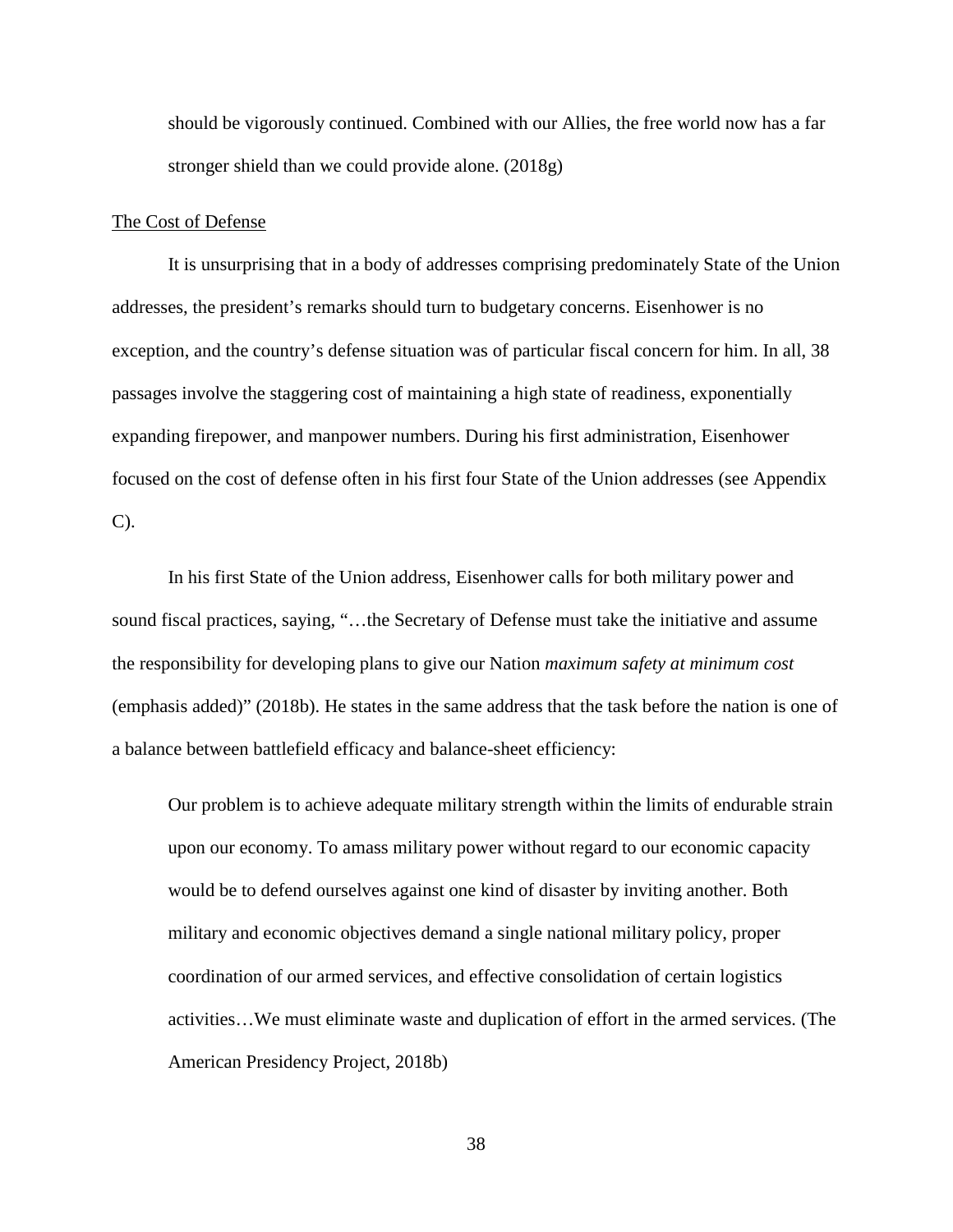The next year, he notes that progress has been made in the quest to maintain the equilibrium between force and finance, saying "The cost of armaments becomes less oppressive as we near our defense goals; yet we are militarily stronger every day" (The American Presidency Project, 2018h).

In his 1955 State of the Union address, Eisenhower again states that military power has been added, while costs have been decreased, saying:

Our many efforts to build a better world include the maintenance of our military strength. This is a vast undertaking. Major national security programs consume two-thirds of the entire Federal budget. Over four million Americans--servicemen and civilians--are on the rolls of the defense establishment. During the past two years, by eliminating duplication and overstaffing, by improved procurement and inventory controls, and by concentrating on the essentials, many billions of dollars have been saved in our defense activities.

In the next year's address, he sounds the same refrain, noting, "Our defenses have been reinforced at sharply reduced costs. (The American Presidency Project, 2018j) However, he seems to mention the reduction in costs to soften the blow later in the speech, suggesting that military expenditures will continue to consume a great deal of financial resources. "The maintenance of this strong military capability for the indefinite future will continue to call for a large share of our national budget. Our military programs must meet the needs of today" (The American Presidency Project, 2018j)

As nuclear weapons and nuclear power become an increasing focus for Eisenhower's defense policies, however, the focus on saving money seems to become less and less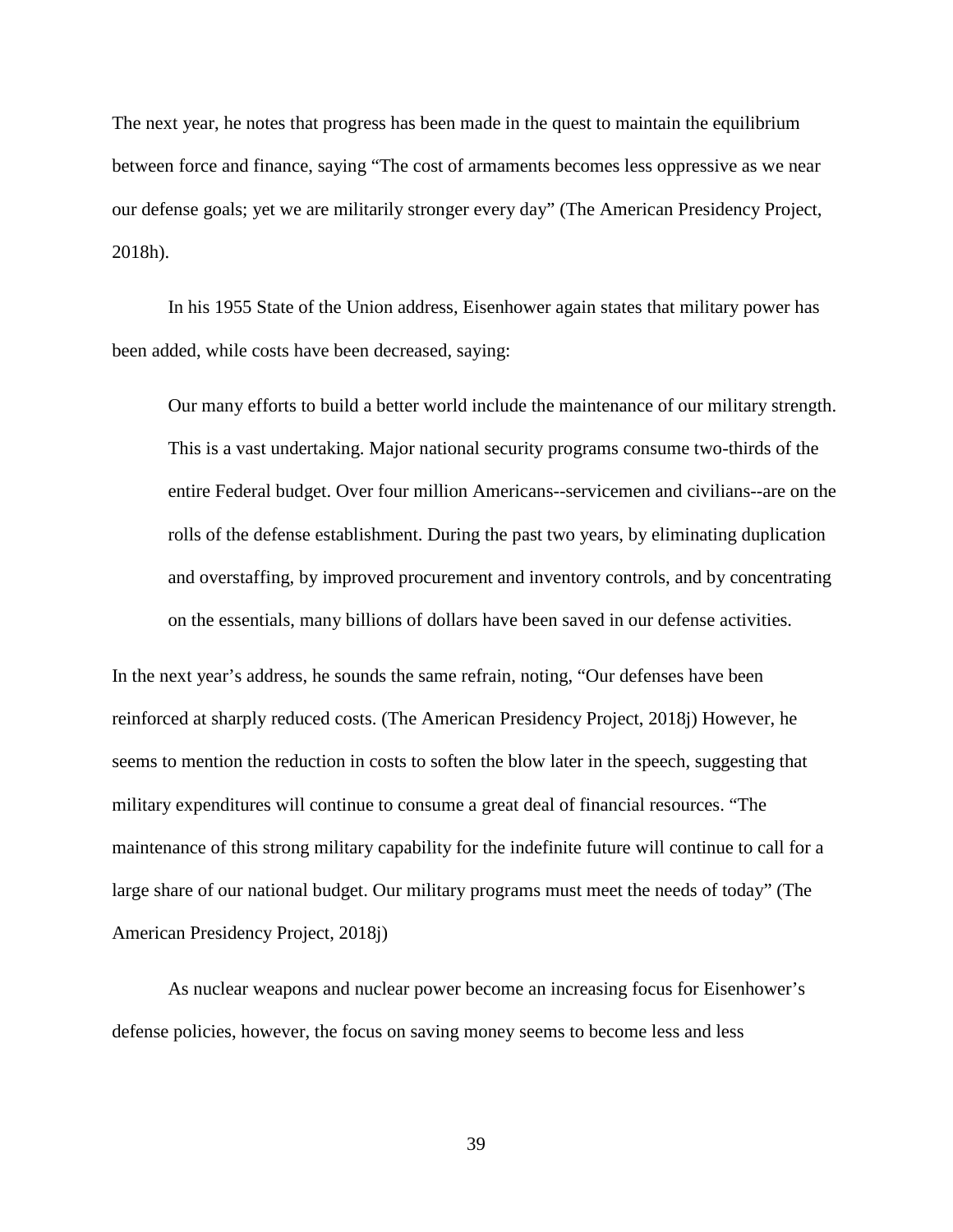predominant. He seems to boast about the amount spent on America's nuclear arsenal, rather than calling for restraint in spending:

Only a brief time back, we were spending at the rate of only about one million dollars a year on long range ballistic missiles. In 1957 we spent more than one billion dollars on the Arias, Titan, Thor, Jupiter, and Polaris programs alone. But I repeat, gratifying though this rate of progress is, we must still do more! (The American Presidency Project, 2018d)

In fact, Eisenhower notes that he expects spending on the nuclear portion defense to increase by around \$4 billion in the next year, saying:

In the 1959 budget, increased expenditures for missiles, nuclear ships, atomic energy, research and development, science and education, a special contingency fund to deal with possible new technological discoveries and increases in pay and incentives to obtain and retain competent manpower add up to a total increase over the comparable figures in the 1957 budget of about \$4 billion. (The American Presidency Project, 2018d)

The next year, however, Eisenhower returns to calls for balancing nuclear power with financial responsibility, acknowledging the huge costs associated with developing, maintaining, and constantly improving the country's nuclear capabilities:

…we must remember that these imposing armaments are purchased at great cost. National Security programs account for nearly sixty percent of the entire Federal budget for this coming fiscal year. Modern weapons are exceedingly expensive. The overall cost of introducing ATLAS into our armed forces will average \$35 million per missile on the firing line. This year we are investing an aggregate of close to \$7 billion in missile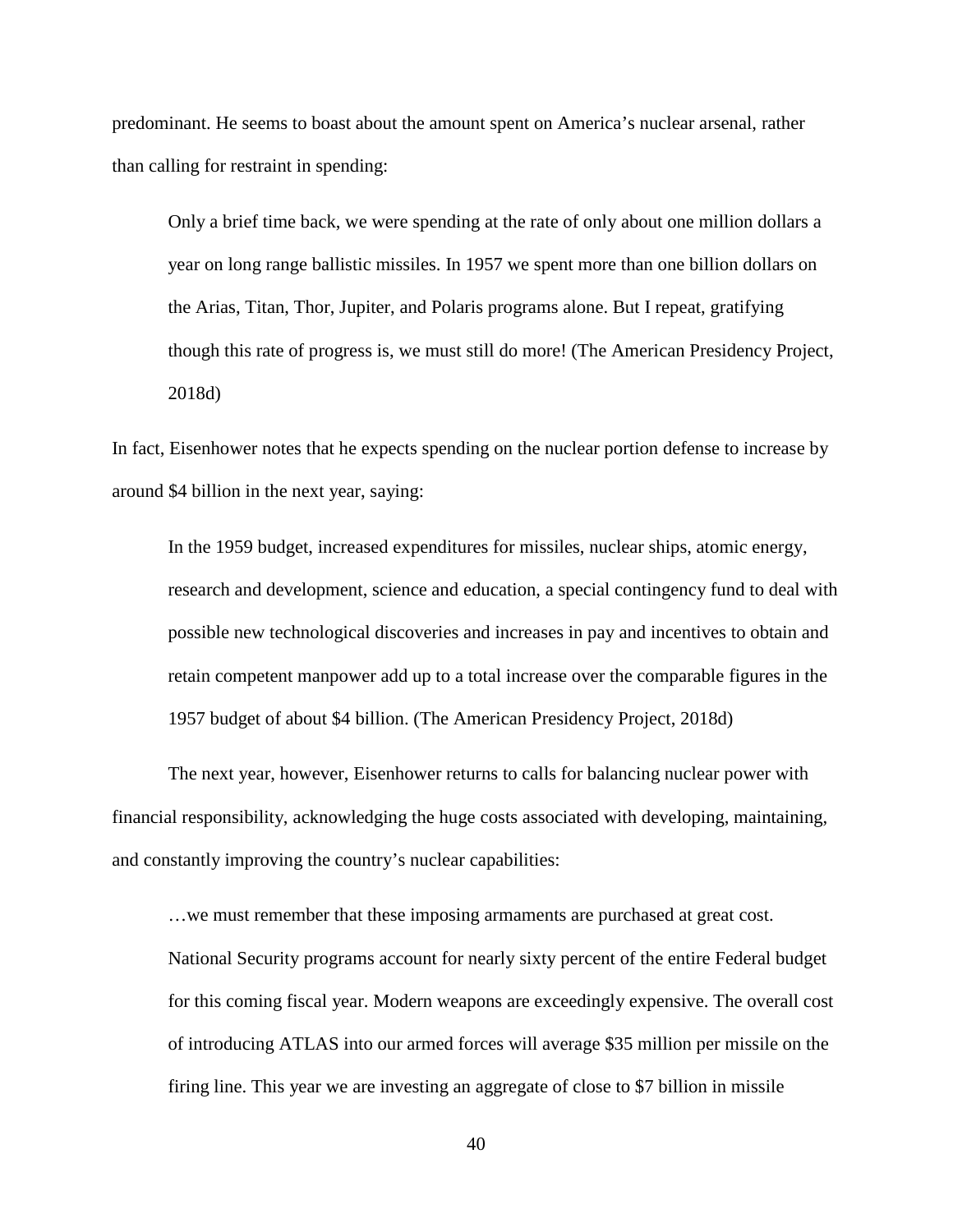programs alone. Other billions go for research, development, test and evaluation of new weapons systems…These sums are tremendous, even when compared with the marvelous resiliency and capacity of our economy. Such expenditures demand both balance and perspective in our planning for defense. At every turn, we must weigh, judge and select. Needless duplication of weapons and forces must be avoided.

By expounding on the staggering cost of these weapons and in the next breath extoling their virtues, Eisenhower makes clear that the cost of these armaments is worth every penny. All at once Eisenhower warns of needless defense spending and boasts about the amount spent on nuclear arms. It is clear, then, that he considers them a necessary and welcomed expenditure.

#### Nuclear Weapons

"Science," Eisenhower said, "seems ready to confer upon us, as its final gift, the power to erase human life from this planet" (2018l) With this statement early in his first inaugural address, in the first moments of his presidency, Eisenhower recognizes the terrible power of nuclear weapons. He takes time to discuss nuclear weaponry and the arms race brewing with the Soviet Union 36 times across these addresses. In fact, he is not long in framing the Soviet possession of those weapons as a grave peril to American security as he declares the need for robust civil preparedness, saying "Because we have incontrovertible evidence that Soviet Russia possesses atomic weapons, this kind of protection becomes sheer necessity" (The American Presidency Project, 2018b)

In fact, in many discussions of nuclear weapons, Eisenhower's address is set against the backdrop of the evil of the Soviet Union, as in his 1955 State of the Union address: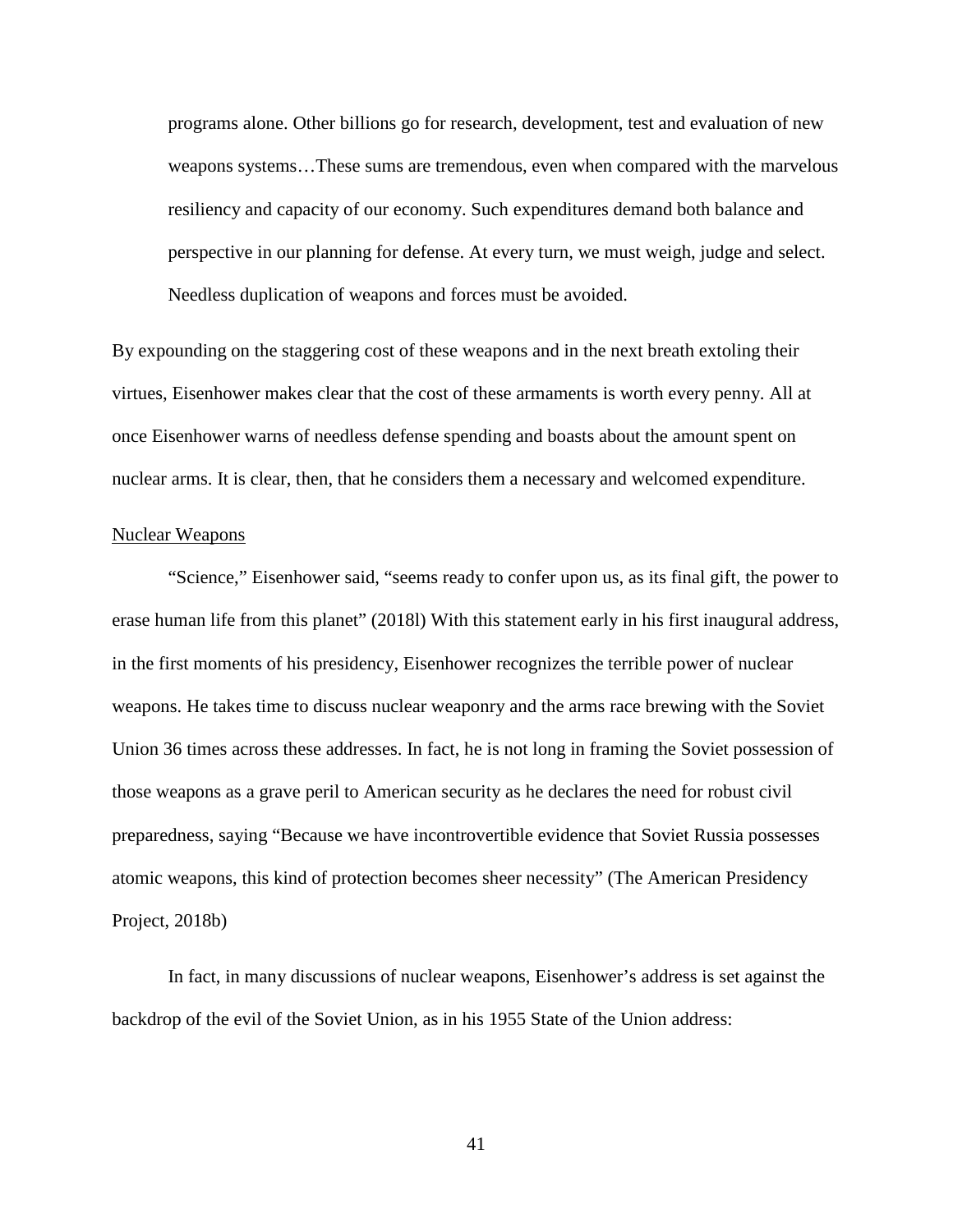The massive military machines and ambitions of the Soviet-Communist bloc still create uneasiness in the world…. Their steadily growing power includes an increasing strength in nuclear weapons. This power, combined with the proclaimed intentions of the Communist leaders to communize the world, is the threat confronting us today.

The only fortification against the rising Soviet nuclear specter, Eisenhower states—using incredibly intense language—is the Soviet knowledge of the United States' possession of and willingness to unleash a nuclear arsenal:

To protect our nations and our peoples from the catastrophe of a nuclear holocaust, free nations must maintain countervailing military power to persuade the Communists of the futility of seeking their ends through aggression (The American Presidency Project, 2018i)

As with many defense concepts—as previously discussed—Eisenhower situates American nuclear capabilities as a deterrent, and a guarantor of peace, as well as taking the opportunity to remind a would-be aggressor of the power at his disposal. In in his second State of the Union address he said:

First, while determined to use atomic power to serve the usages of peace, we take into full account our great and growing number of nuclear weapons and the most effective means of using them against an aggressor if they are needed to preserve our freedom. (The American Presidency Project, 2018h)

Eisenhower exhibits a dual mind toward nuclear weaponry and its use. Understanding the terrible power that nuclear superpowers wield, he discusses the need for disarmament, while at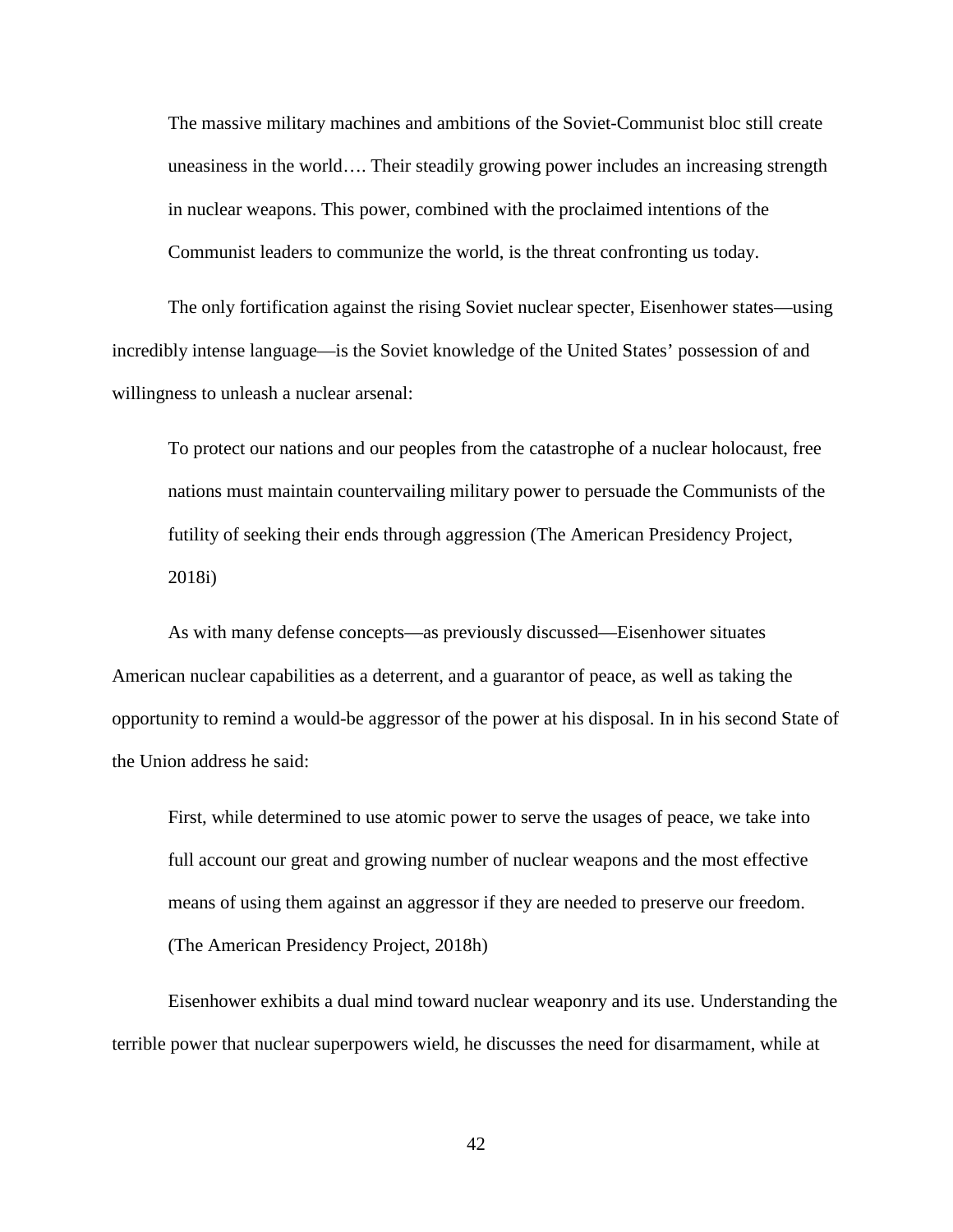the same time clinging tightly to America's nuclear arsenal. In his third State of the Union address, in 1955, Eisenhower gives an example of this nuclear dichotomy:

…pending a world agreement on armament limitation, we must continue to improve and expand our supplies of nuclear weapons for our land, naval and air forces, while, at the same time, continuing our encouraging progress in the peaceful use of atomic power.

That passage is telling. Eisenhower said that the United States is ready to discuss nuclear disarmament, but only given the presupposition that all other nations are under the same arms limitation obligation. So long as there is an extant nuclear threat from other nuclear-equipped nations, Eisenhower said, America will continue to bolster its nuclear deterrent power.

In the latter half of Eisenhower's presidency, his focus on nuclear warfare and nuclear weapons increases, with passages concerning nuclear issues increasing in the sixth and eighth State of the Union addresses (see appendix C). Again, Eisenhower comes down on the side of disarmament in 1958, saying "The world must stop the present plunge toward increasingly destructive weapons of war, and turn the corner that will start our steps firmly on the path toward lasting peace." He continues later in the address declaring that "of all the works of peace, none is more needed now than a real first step toward disarmament." The Soviets, however, will not cooperate with the United States and the United Nations for disarmament (The American Presidency Project, 2018d), characteristic of his denigration of the Soviets—this will be discussed later.

Just two years later, however, the Soviet attitude toward nuclear disarmament seems to have changed, as Eisenhower said: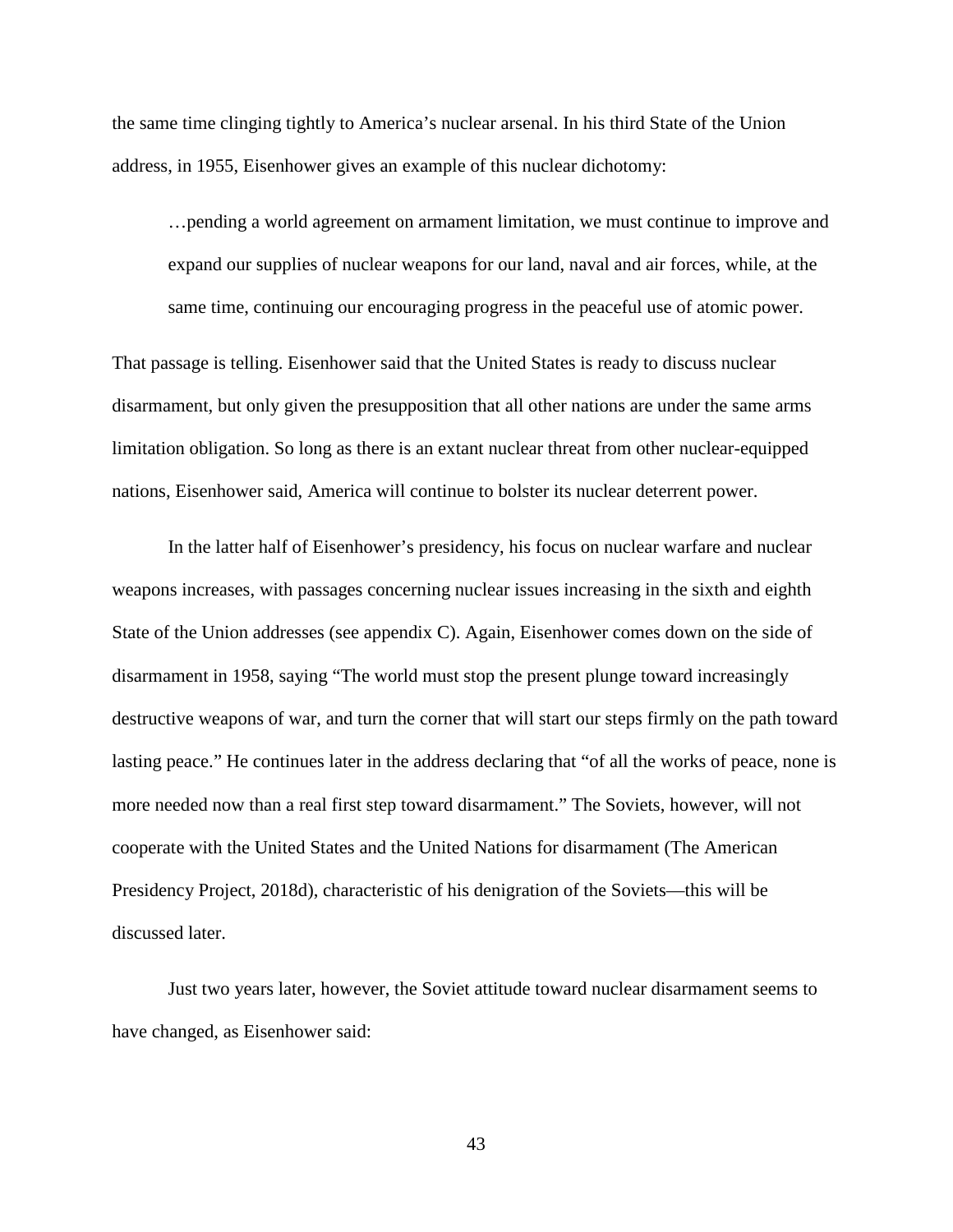Over the past year the Soviet Union has expressed an interest in measures to reduce the common peril of war. While neither we nor any other Free World nation can permit ourselves to be misled by pleasant promises until they are tested by performance, yet we approach this apparently new opportunity with the utmost seriousness. We must strive to break the calamitous cycle of frustrations and crises which, if unchecked, could spiral into nuclear disaster; the ultimate insanity.

Characteristic, however, of what seems to be his vacillation on the issue of nuclear weapons, his 1961 State of the Union address returns to braggadocio, enumerating the financial cost and the staggering power of America's nuclear arsenal in great detail.

Eisenhower leaves his view of the state of the nuclear environment uncertain, but with a glimmer of hope that common ground can be found, saying "Disarmament, with mutual honor and confidence, is a continuing imperative. Together we must learn how to compose differences, not with arms, but with intellect and decent purpose" (The American Presidency Project, 2018k)

# Communism as an Enemy

There are myriad places in this study in which analysis can happen only after subtext and veiled implication have been examined and rendered more clearly. On the frame of communism as the enemy of peace and security, however, no such work is needed in the case of Eisenhower. In his sixth State of the Union address, delivered in 1958, Eisenhower said quite early in the address that there will only be two topics addressed in the speech, one of which is ensuring American safety: "There are two tasks confronting us that so far outweigh all other that I shall devote this year's message entirely to them. The first is to ensure our safety through strength" (The American Presidency Project, 2018i). Eisenhower is not long in unequivocally stating what he believes most aggressively places that safety in peril: "The threat to our safety, and to the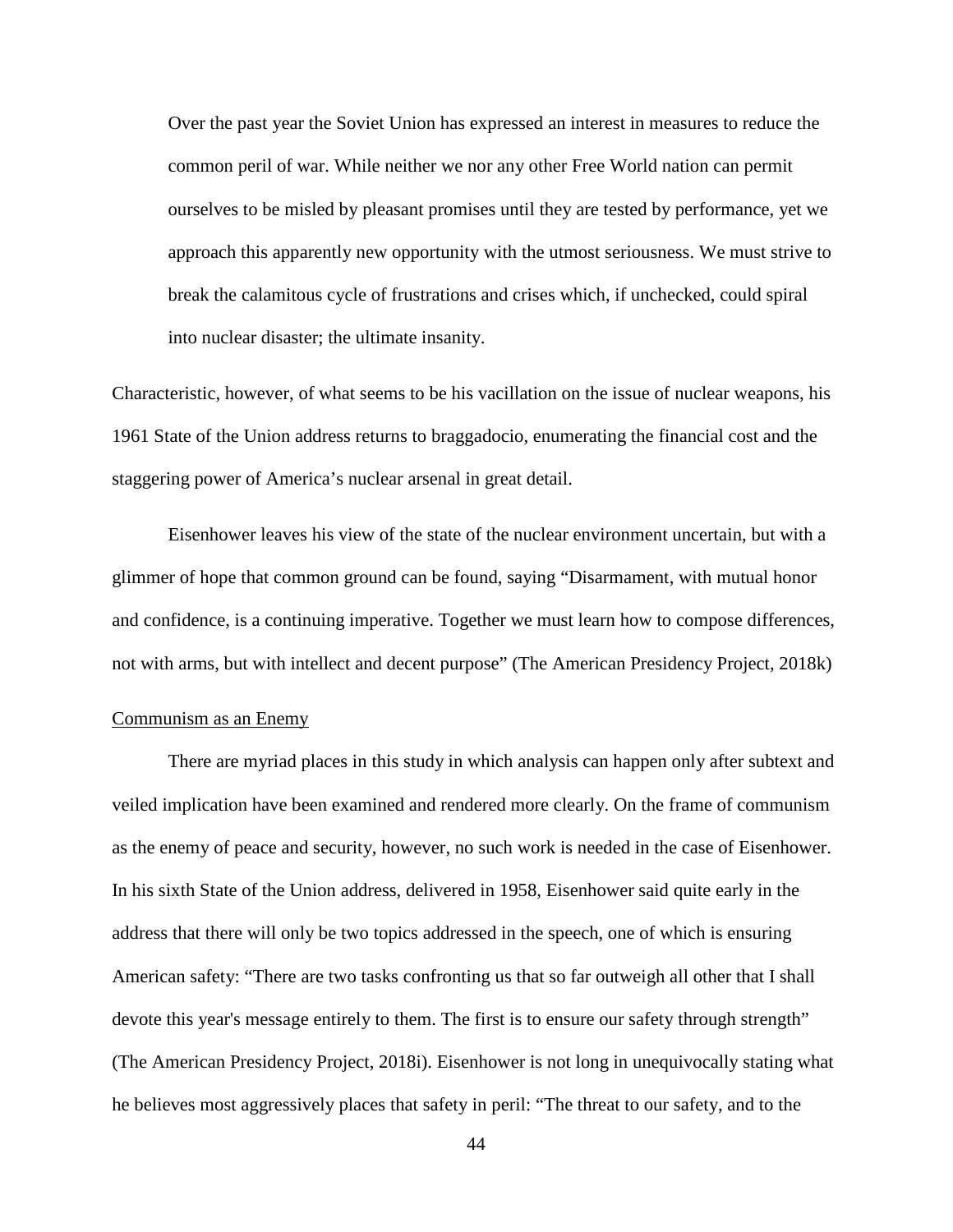hope of a peaceful world, can be simply stated. It is communist imperialism" (The American Presidency Project, 2018b).

Eisenhower expresses disappointment and disillusionment in the post-war years, contrasting the hopes for peace with the reality of tension, which he blames on communism: "We anticipated a world of peace and cooperation. The calculated pressures of aggressive communism have forced us, instead, to live in a world of turmoil" (The American Presidency Project, 2018b). In his 1954 State of the Union address, Eisenhower said that communism is the primary barrier to freedom, saying "American freedom is threatened so long as the world Communist conspiracy exists in its present scope, power, and hostility."

It is not only the threat of global militant communism that worries Eisenhower. The threat of infiltration of influence of communist agents and communist ideals in the ranks of the American government press on Eisenhower's mind in his 1945 State of the Union address:

The subversive character of the Communist Party in the United States has been clearly demonstrated in many ways, including court proceedings. We should recognize by law a fact that is plain to all thoughtful citizens-that we are dealing here with actions akin to treason--that when a citizen knowingly participates in the Communist conspiracy he no longer holds allegiance to the United States.

He repeats this concern the next year in the 1955 State of the Union address, saying "We must not only deter aggression; we must also frustrate the effort of Communists to gain their goals by subversion." Eisenhower also places emphasis on the need to protect allies from the same subversion; "In Asia, we shall continue to give help to nations struggling to maintain their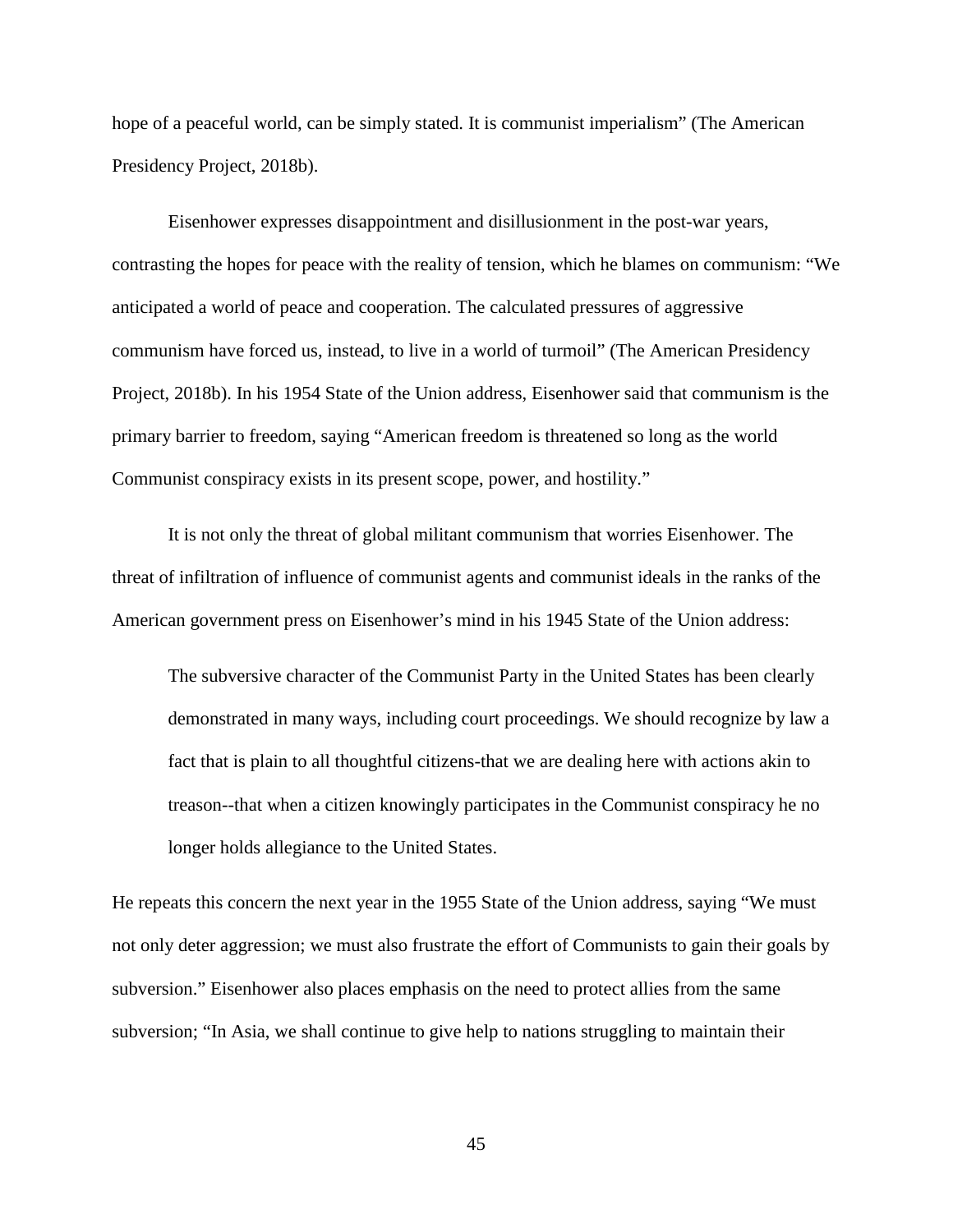freedom against the threat of Communist coercion or subversion" (The American Presidency Project, 2018j).

## Richard M. Nixon: 1969-1974

A 2003 analysis (Jacobs, Page, Burns, McAvoy, & Ostermeir) yielded many of the same results as this study did. Namely, the prevalence with which Nixon discussed key defense issues by way of a few broad frames. Jacobs et al. found that of the most heavily recurrent policy frames that Nixon discussed, five were directly defense related. Four of those five were predominate in the addresses analyzed here: détente and arms control, peace in Vietnam, Military action against north Vietnam, defense spending, and troop withdrawal. Of those policy frames, only defense spending was not a heavy focus of Nixon's analyzed addresses for this study (Jacobs, Page, Burns, McAvoy, & Ostermeir, 2003).

## The Nixon Doctrine

While as its own thematic category, the Nixon Doctrine is not a predominant frame throughout the speeches included in this analysis (see Appendix A), its constituent parts very much are. Several individual frames identified for the purpose of this study make up the larger whole of the Nixon Doctrine.

After announcing the policy on Guam at a July 25, 1969 press conference (Nixon Doctrine and Vietnamization, 2007), Nixon lays out this new posture toward Asia in his 1969 "Address to the Nation on the war in Vietnam," by giving context reminiscent of Eisenhower's earlier insistence that American partners pull their weight. Nixon begins, "In Korea and again in Vietnam, the United States furnished most of the money, most of the arms, and most of the men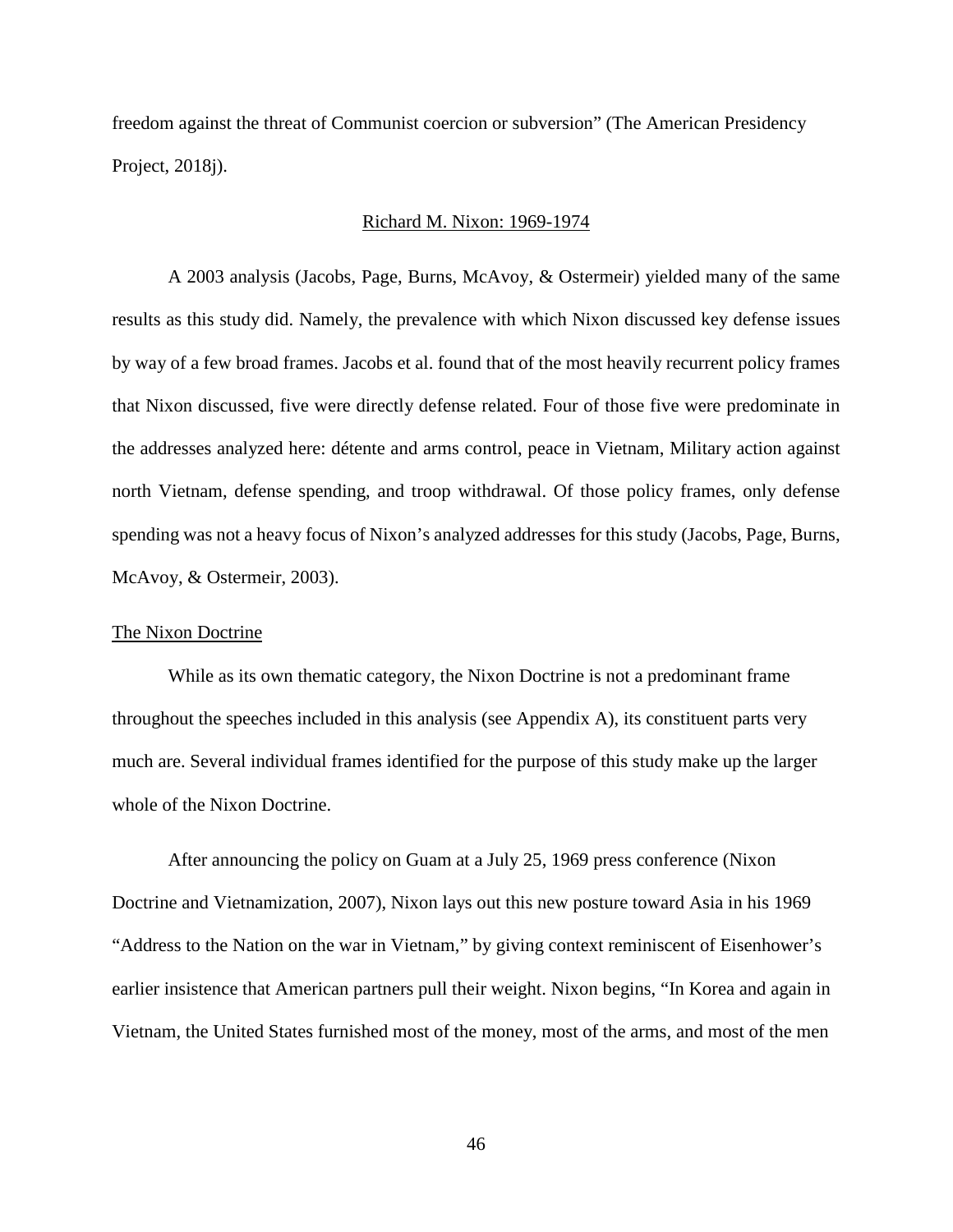to help the people of those countries defend their freedom against Communist aggression." Nixon goes on to explain the three primary tenets of the Nixon Doctrine:

First, the United States will keep all of its treaty commitments. Second, we shall provide a shield if a nuclear power threatens the freedom of a nation allied with us or of a nation whose survival we consider vital to our security. Third, in cases involving other types of aggression, we shall furnish military and economic assistance when requested in accordance with our treaty commitments. But we shall look to the nation directly threatened to assume the primary responsibility of providing the manpower for its defense. (2017u)

The frames which might fall under the larger umbrella of the Nixon Doctrine, then, include commitments to allies and nuclear weapons. As it concerns the purpose of this analysis, however, the most prominent of those three tenets, the one most often associated with the Nixon Doctrine, and the one Nixon most often speaks about is the third: so-called 'Vietnamization" (Nixon Doctrine and Vietnamization, 2007). 16 times in these addresses Nixon discusses Vietnamization—the training of South Vietnamese forces by American forces, or the transfer of responsibility from the United States to South Vietnam. When Vietnamization is viewed in concert with Nixon's heavy discussion of America's commitments to its allies—a separate frame falling under the auspices of the Nixon Doctrine—the policy position warrants its own discussion as a predominant frame in Nixon's speeches.

America has, for too long, Nixon said, assumed undue responsibility for the safety and security of other nations: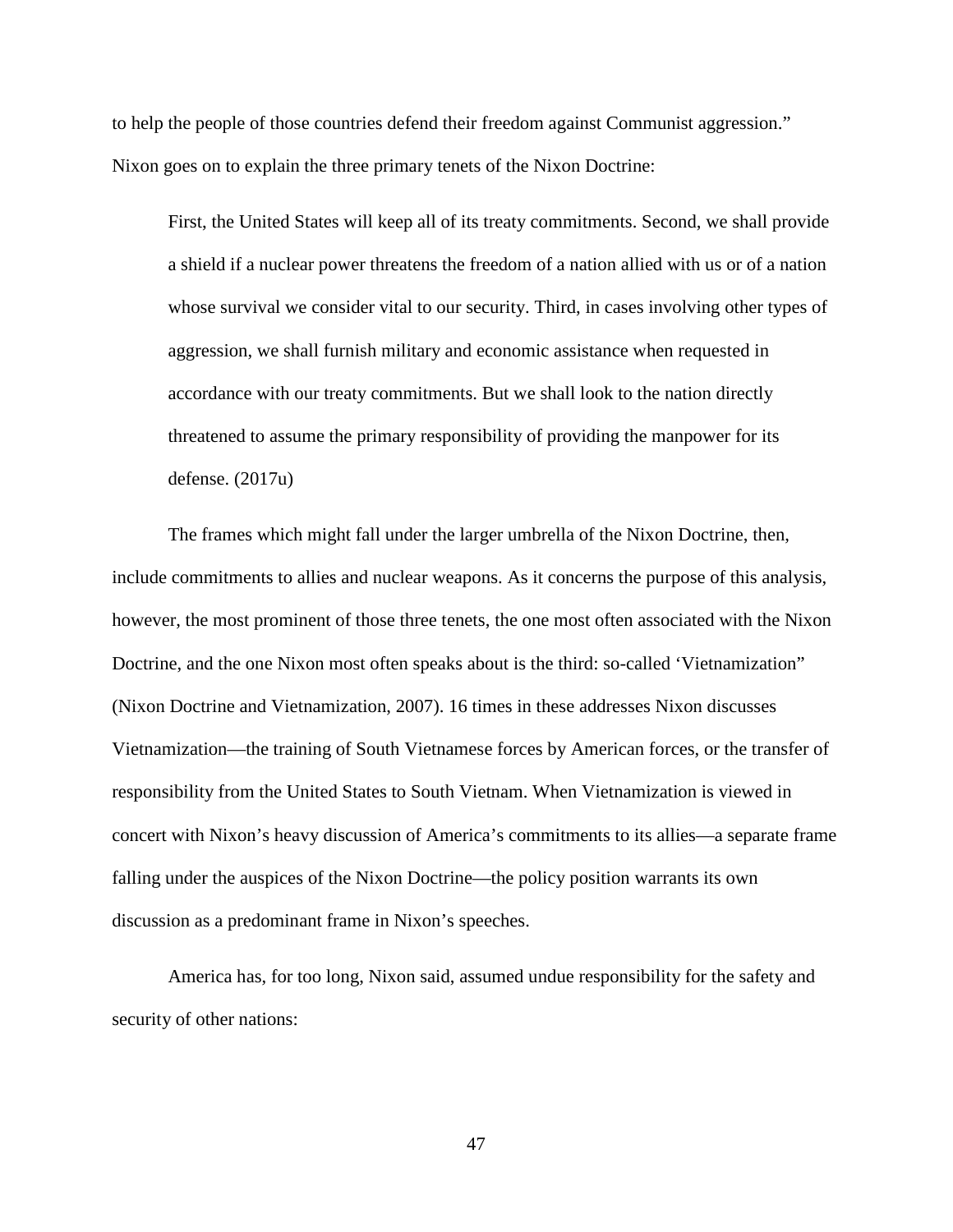The defense of freedom is everybody's business—not just America's business. And it is particularly the responsibility of the people whose freedom is threatened. In the previous administration, we Americanized the war in Vietnam. In this administration, we are Vietnamizing the search for peace. (2017u)

Americanizing the war in Vietnam, as Nixon phrases it, not only disproportionately burdens American resources and manpower, it leaves the allied nation unable to help itself without American intervention. Nixon notes:

The policy of the previous administration not only resulted in our assuming the primary responsibility for fighting the war, but even more significantly did not adequately stress the goal of strengthening the South Vietnamese so that they could defend themselves when we left. (2017u)

Nixon sums up the concept tidily, saying "Under the new orders, the primary mission of our troops is to enable the South Vietnamese forces to assume the full responsibility for the security of South Vietnam" (2017u).

Vietnamization is so crucial to Nixon's plan in Vietnam, that he hinges the success of the U.S. withdrawal upon the progress of the program, saying:

We have adopted a plan which we have worked out in cooperation with the South Vietnamese for the complete withdrawal of all U.S. combat ground forces, and their replacement by South Vietnamese forces on an orderly scheduled timetable. This withdrawal will be made from strength and not from weakness. As South Vietnamese forces become stronger, the rate of American withdrawal can become greater. (2017u)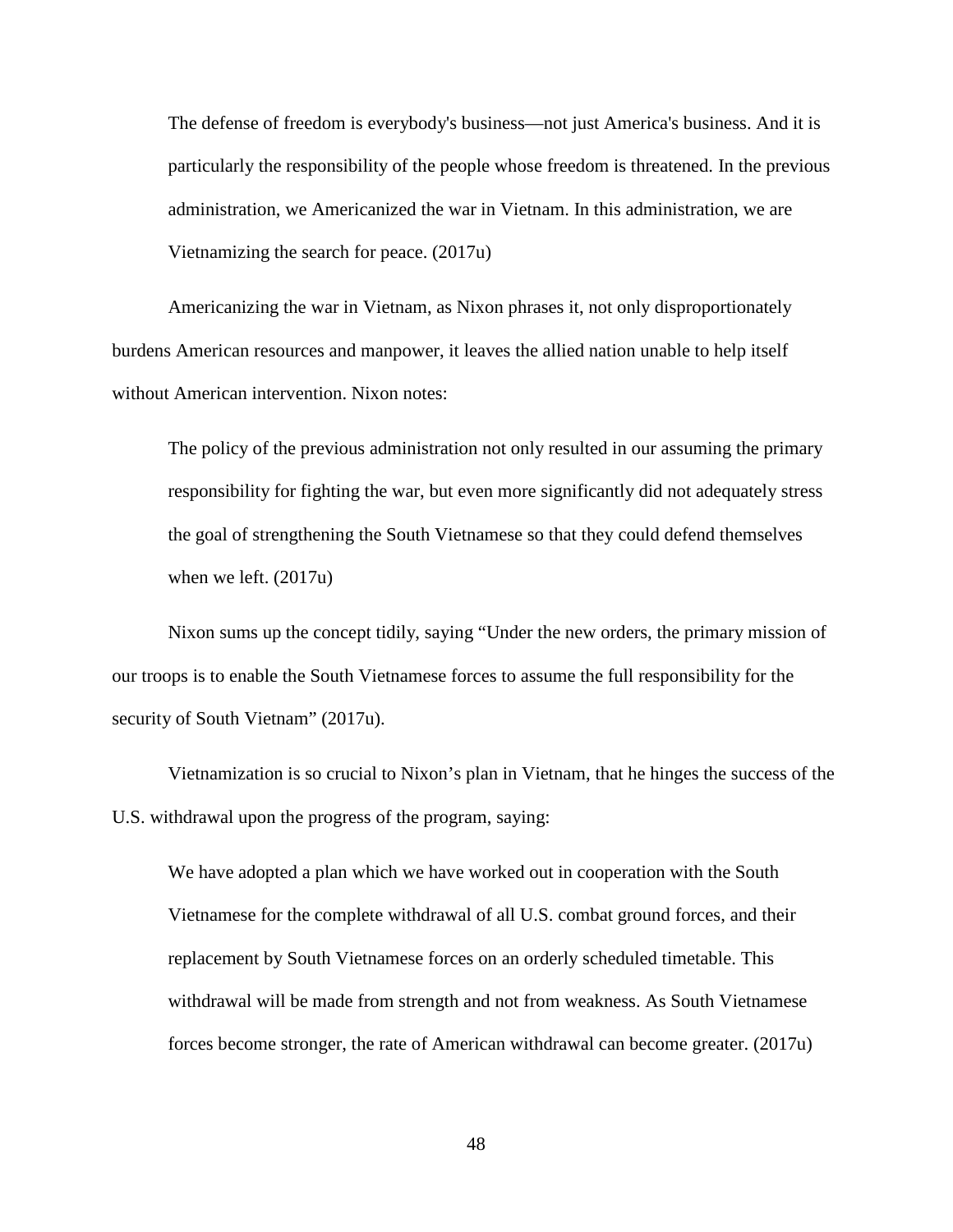Withdrawal of troops from Vietnam. The frame of withdrawal of troops, in the context of Nixon and the war in Vietnam, is best expressed as a subframe of the larger frame of the Nixon Doctrine. Nixon talks a great deal about the withdrawal of U.S. troops from Vietnam, but almost always in the context of the Nixon Doctrine and Vietnamization, and to a lesser extent as a corollary to discussions of the peace negotiations, discussed in more detail later.

However, the frame of withdrawal of troop warrants examination—if a brief examination—as Nixon references the drawdown of troops some 25 times over the course of his addresses. The bulk of those references to withdrawal come in two addresses: his Address to the Nation on the War in Vietnam (2017u) and the 1970 Address to the Nation on the Situation in Southeast Asia. In those speeches, he discusses troop withdrawal 11 times and nine times, respectively.

Often Nixon frames withdrawal in terms of the certain disaster that would result from withdrawing too early, before Vietnamization has reached a sustainable, and self-sufficient threshold. He notes that, "For the future of peace, precipitate withdrawal would thus be a disaster of immense magnitude" (The Miller Center, 2017u). Premature withdrawal would, Nixon said, cause the collapse of South Vietnam, and send a message to American allies that the United States has forsaken them, violating the first tenet of the Nixon Doctrine. "For these reasons," Nixon said, "I rejected the recommendation that I should end the war by immediately withdrawing all of our forces" (The Miller Center, 2017u). He continues later, noting that because Vietnamization has been successful, some American troops have been able to leave Vietnam:

Under the new orders, the primary mission of our troops is to enable the South Vietnamese forces to assume the full responsibility for the security of South Vietnam.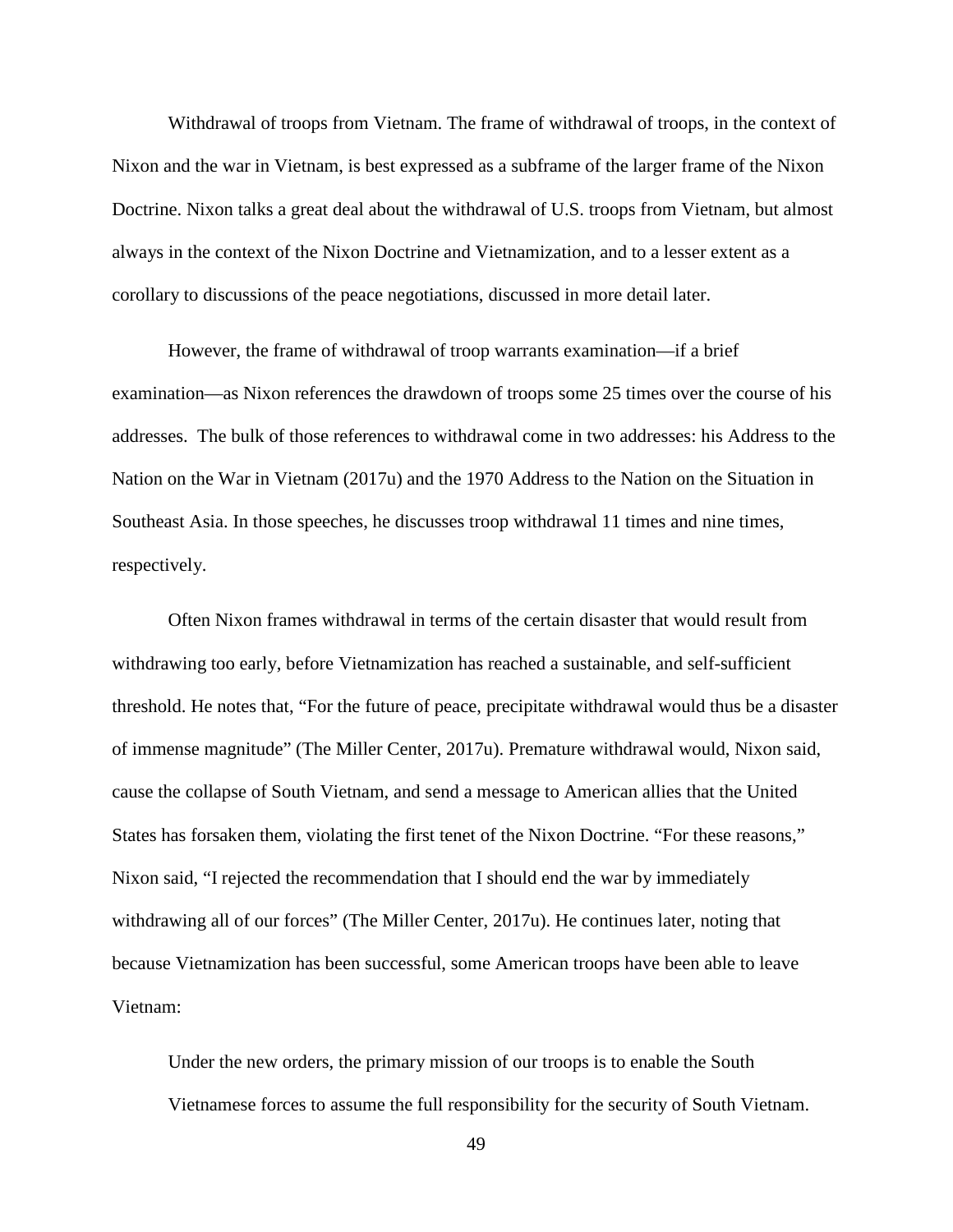Our air operations have been reduced by over 20 percent. And now we have begun to see the results of this long overdue change in American policy in Vietnam… we are finally bringing American men home. By December 15, over 60,000 men will have been withdrawn from South Vietnam including 20 percent of all of our combat forces. The South Vietnamese have continued to gain in strength. As a result they have been able to take over combat responsibilities from our American troops. (2017u).

The increasing strength and facility of the South Vietnamese forces is a prerequisite for the continued escalation of American withdrawals, Nixon said: "As South Vietnamese forces become stronger, the rate of American withdrawal can become greater" (2017u).

## A Lasting Peace

By a wide margin, the most persistent single frame of the whole of Nixon's discussions of defense and national security is the pursuit of peace. This is unsurprising for a president presiding over "America's longest war" (Herring, 1979). Nixon broaches the subject of peace 55 times. He does so very early on, minutes into his presidency. "For the first time, because the people of the world want peace, and the leaders of the world are afraid of war, the times are on the side of peace," Nixon (2018m) said in his first inaugural address.

By the time of his inauguration in 1969, the United States had been wrapped up in Vietnam since 1950 (Herring, 1979). After 19 years of involvement in a foreign country, Americans were ready for peace: "We are caught in war, wanting peace," he said (The American Presidency Project, 2018m). He firmly settles the cause of peace as the highest that a nation can strive toward, saying: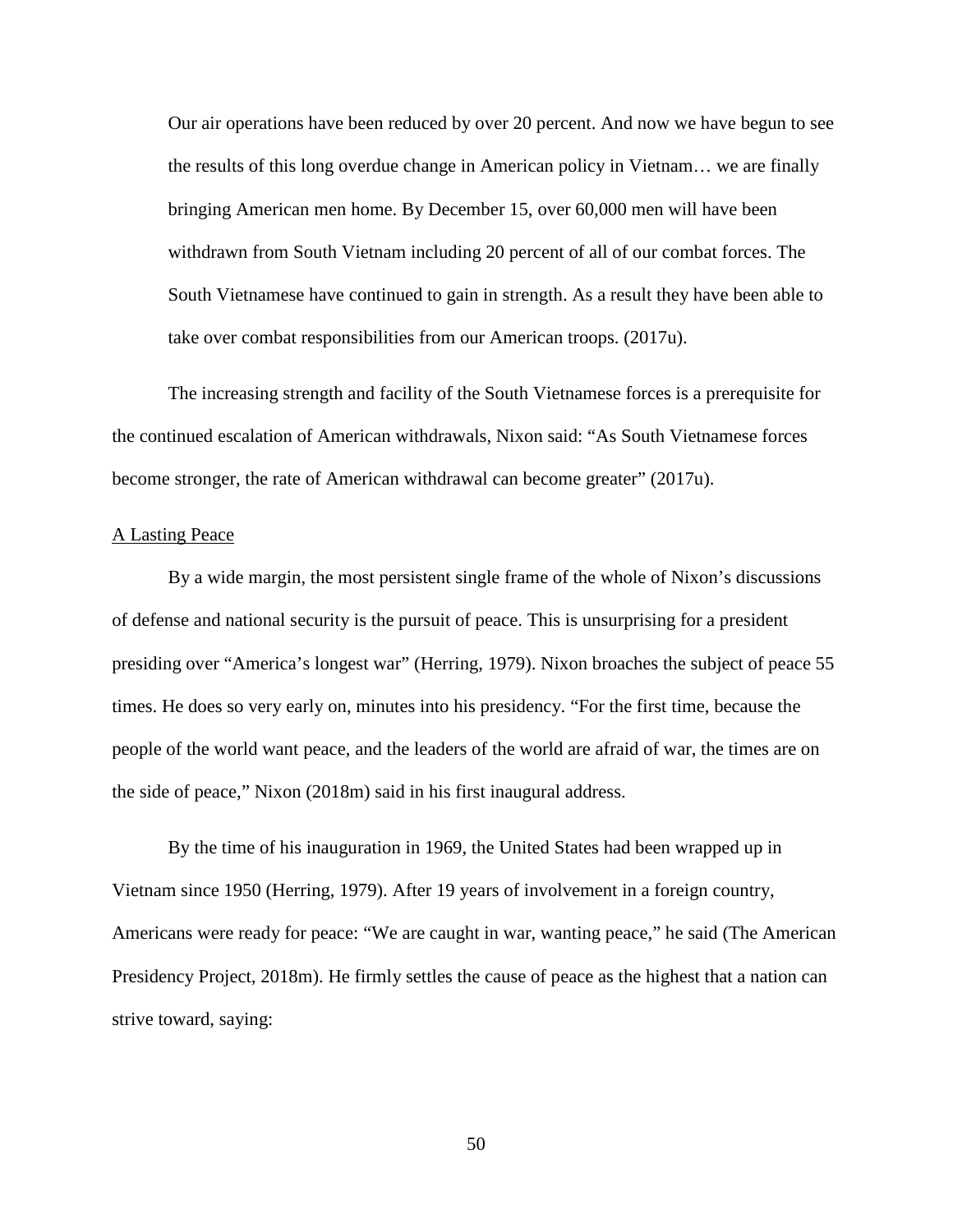The greatest honor history can bestow is the title of peacemaker. This honor now beckons America--the chance to help lead the world at last out of the valley of turmoil and onto that high ground of peace that man has dreamed of since the dawn of civilization. If we succeed, generations to come will say of us now living that we mastered our moment, that we helped make the world safe for mankind. This is our summons to greatness. (2018m)

Nixon issues similar language asserting the United States' commitment to bringing peace to a troubled world in his first State of the Union address a year later: "When we speak of America's priorities the first priority must always be peace for America and the world" (2017k).

Nixon, like Eisenhower, speaks even of America's military power as an instrument of peace in the world, rather than a force for aggression. In his first address as president, in 1969, Nixon declares that:

The peace we seek--the peace we seek to win--is not victory over any other people, but the peace that comes "with healing in its wings"; with compassion for those who have suffered; with understanding for those who have opposed us; with the opportunity for all the peoples of this earth to choose their own destiny.

He later states that "Strong military defenses are not the enemy of peace; they are the guardians of peace" (The Miller Center, 2017f). In the same State of the Union Address, Nixon goes on to remind the world that "We have fought four wars in this century, but our power has never been used to break the peace, only to keep it; never been used to destroy freedom, only to defend it." His second inaugural address includes that same assertion, with Nixon saying: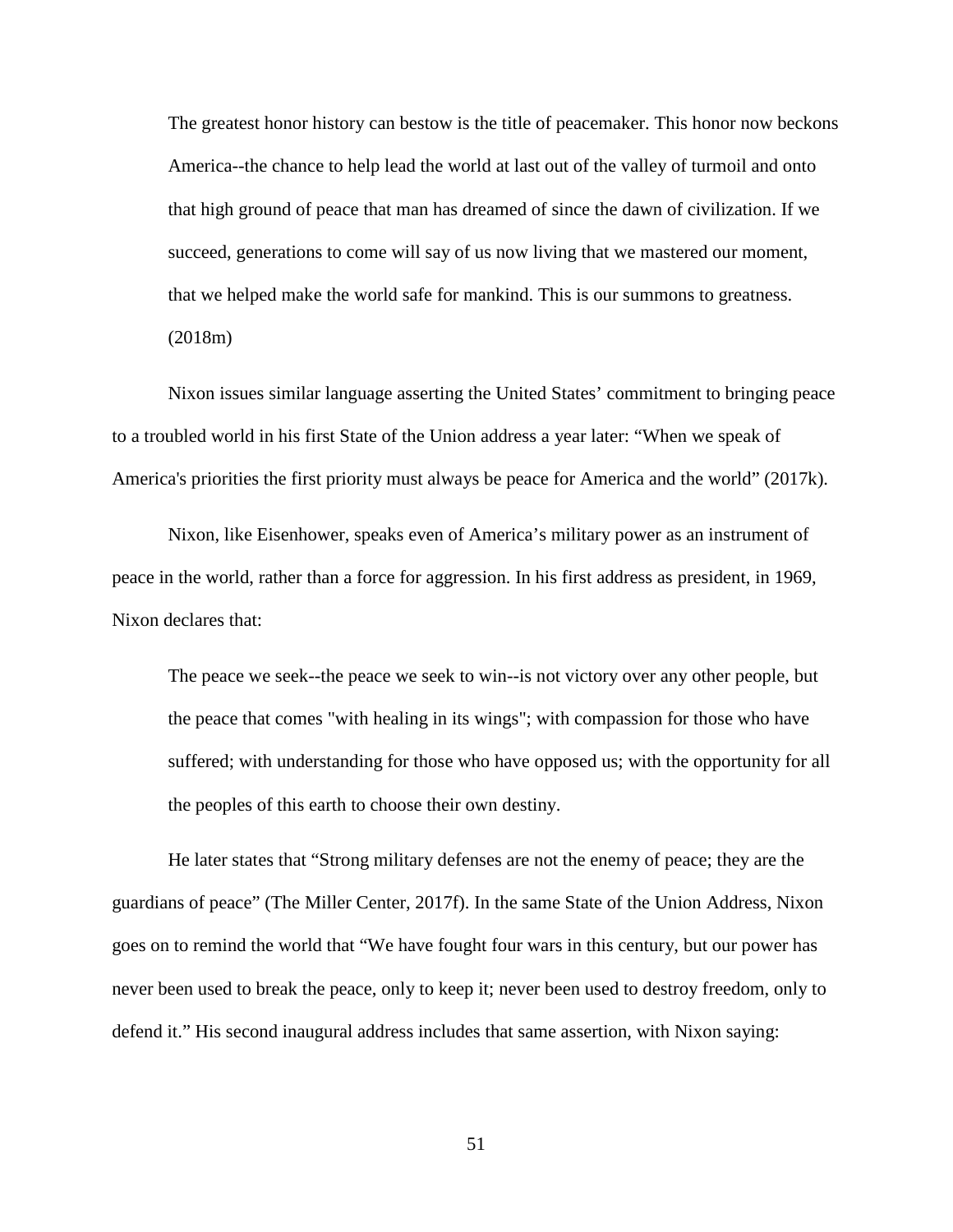Let us be proud that in each of the four wars in which we have been engaged in this century, including the one we are now bringing to an end, we have fought not for our selfish advantage, but to help others resist aggression. (2017g)

Introducing what will come to be a continuous subframe in his speeches, Nixon declares in his inaugural address, "Let us take as our goal: Where peace is unknown, make it welcome; where peace is fragile, make it strong; where peace is temporary, make it permanent" (2018m). Nixon calls for not simply peace in the current conflict, but peace that will *last*. Repeatedly, he brings forth the notion of a lasting peace, a peace that will endure. Calling back to Woodrow Wilson's ambitious hope that the first World War would be the end of strife, Nixon reaffirmed the hope that the peace following the war in Vietnam would be a lasting one:

Tonight I do not tell you that the war in Vietnam is the war to end wars. But I do say this: I have initiated a plan which will end this war in a way that will bring us closer to that great goal to which Woodrow Wilson and every American President in our history has been dedicated—the goal of a just and lasting peace. (2017u)

When speaking of that end, the cessation of fighting in Vietnam, Nixon expresses his desire that the coming peace would free future Americans from the same chains of war binding their fathers and brothers, saying, "…I want to end it [the war] in a way which will increase the chance that their younger brothers and their sons will not have to fight in some future Vietnam someplace in the world" (2017u). That peace will be hard won, Nixon acknowledges in his first State of the Union (2017k), but he reiterates his hope that future Americans will not suffer the same fate, again making mention of a durable and lasting peace: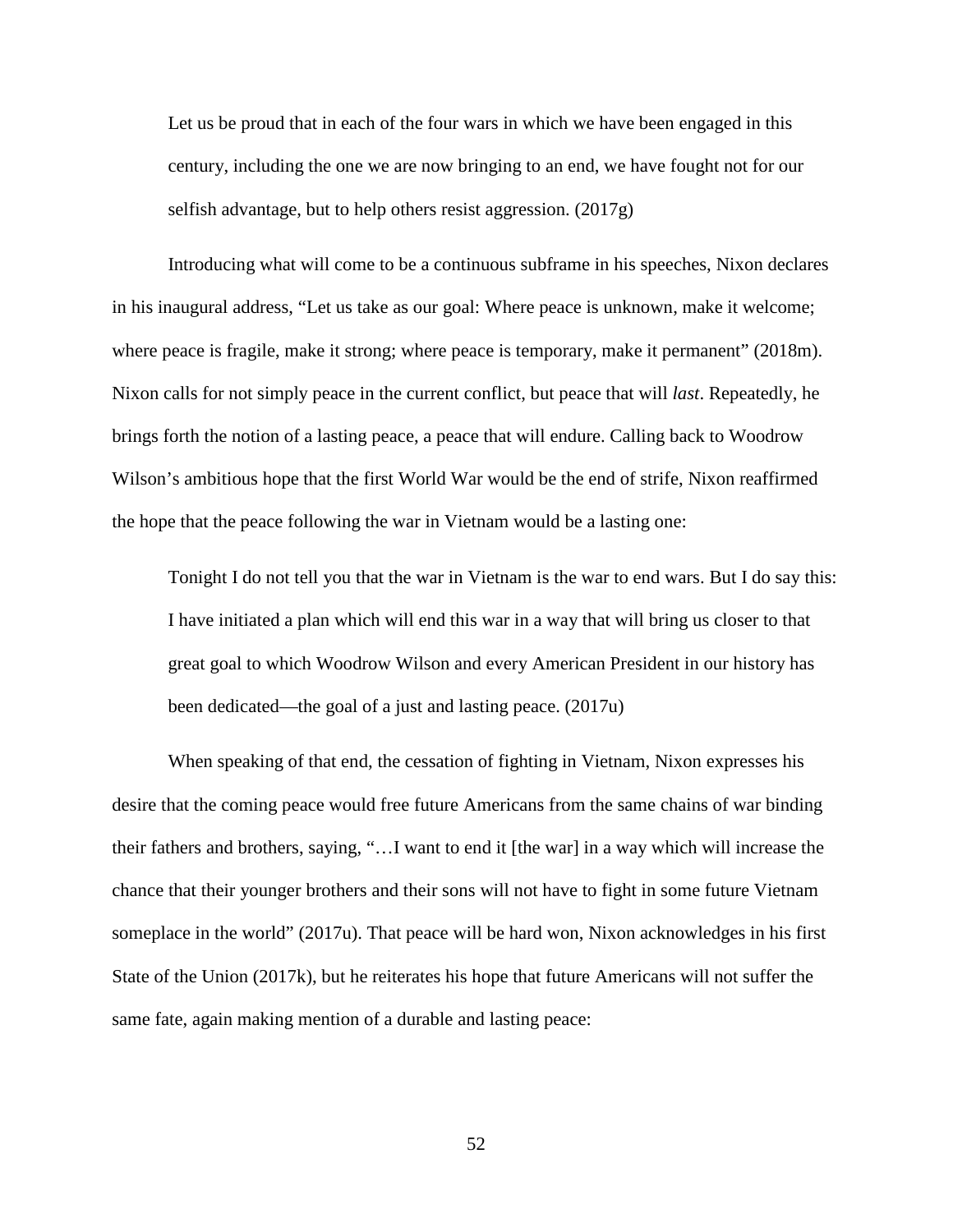I would be the last to suggest that the road to peace is not difficult and dangerous, but I believe our new policies have contributed to the prospect that America may have the best chance since World War II to enjoy a generation of uninterrupted peace.

In expressing his desire for such a peace, Nixon presses on the nation's war-weariness, noting that the country has been at war for nearly the whole of the  $20<sup>th</sup>$  century, saying "No goal" could be greater than to make the next generation the first in this century in which America was at peace with every nation in the world" (2017k). Again, and again, Nixon strikes this chord. In his 1972 State of the Union address he expresses the same hope for lasting peace, noting, "We now have within our reach the goal of insuring that the next generation can be the first generation in this century to be spared the scourges of war."

In 1971, while apprising the nation of the status of the war (April 7, 1971: Address to the Nation on the Situation in Southeast Asia), Nixon tells the story of posthumous Medal of Honor recipient Sergeant Karl Taylor, whose assault of a machine gun position saved the lives of several United States Marines while costing Taylor his own. Nixon uses the opportunity to invoke Taylor's sons, Karl, Jr., and Kevin, to again express the desire that future Americans might live in peace, saying:

My fellow Americans, I want to end this war in a way that is worthy of the sacrifice of Karl Taylor, and I think he would want me to end it in a way that would increase the chances that Kevin and Karl, and all those children like them here and around the world, could grow up in a world where none of them would have to die in war; that would increase the chance for America to have what it has not had in this century—a full generation of peace.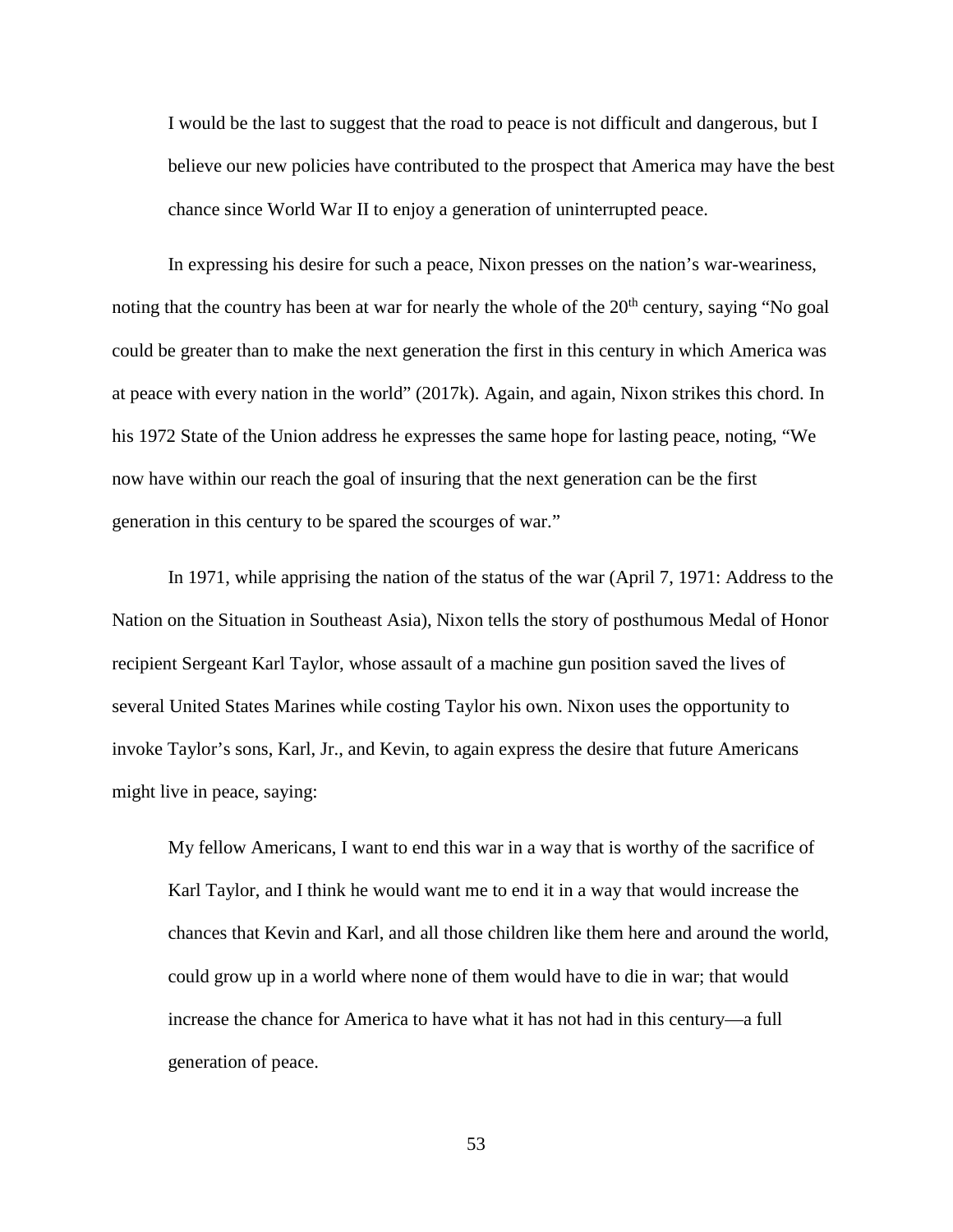In his second inaugural address in 1973, three days before his announcement of the end of the Vietnam war, Nixon reaffirms the desire, saying "The peace we seek in the world is not the flimsy peace which is merely an interlude between wars, but a peace which can endure for generations to come." Later in the same address he exhorts the American people to join him in this hope:

Let us be proud that by our bold, new initiatives, and by our steadfastness for peace with honor, we have made a breakthrough toward creating in the world what the world has not known before—a structure of peace that can last, not merely for our time, but for generations to come. (The Miller Center, 2017g)

In his final State of the Union address before the Watergate Scandal cut his presidency short, Nixon gives a final reminder of his highest goal as president, saying:

Throughout the 5 years that I have served as your President, I have had one overriding aim, and that was to establish a new structure of peace in the world that can free future generations of the scourge of war…. This has been and this will remain my first priority and the chief legacy I hope to leave from the 8 years of my Presidency. (The Miller Center, 2017q)

## Peace Negotiations

While in many cases, the frames of peace itself and the negotiations which lead to peace might justifiably be combined, Nixon devotes so much time to the negotiations for peace during the war in Vietnam, that it becomes prudent to discuss each as its own frame. Nixon devotes time to the negotiations ongoing with the communist government in Hanoi 39 times over these 11 addresses. It seems a natural progression that a wartime president so preoccupied with peace, and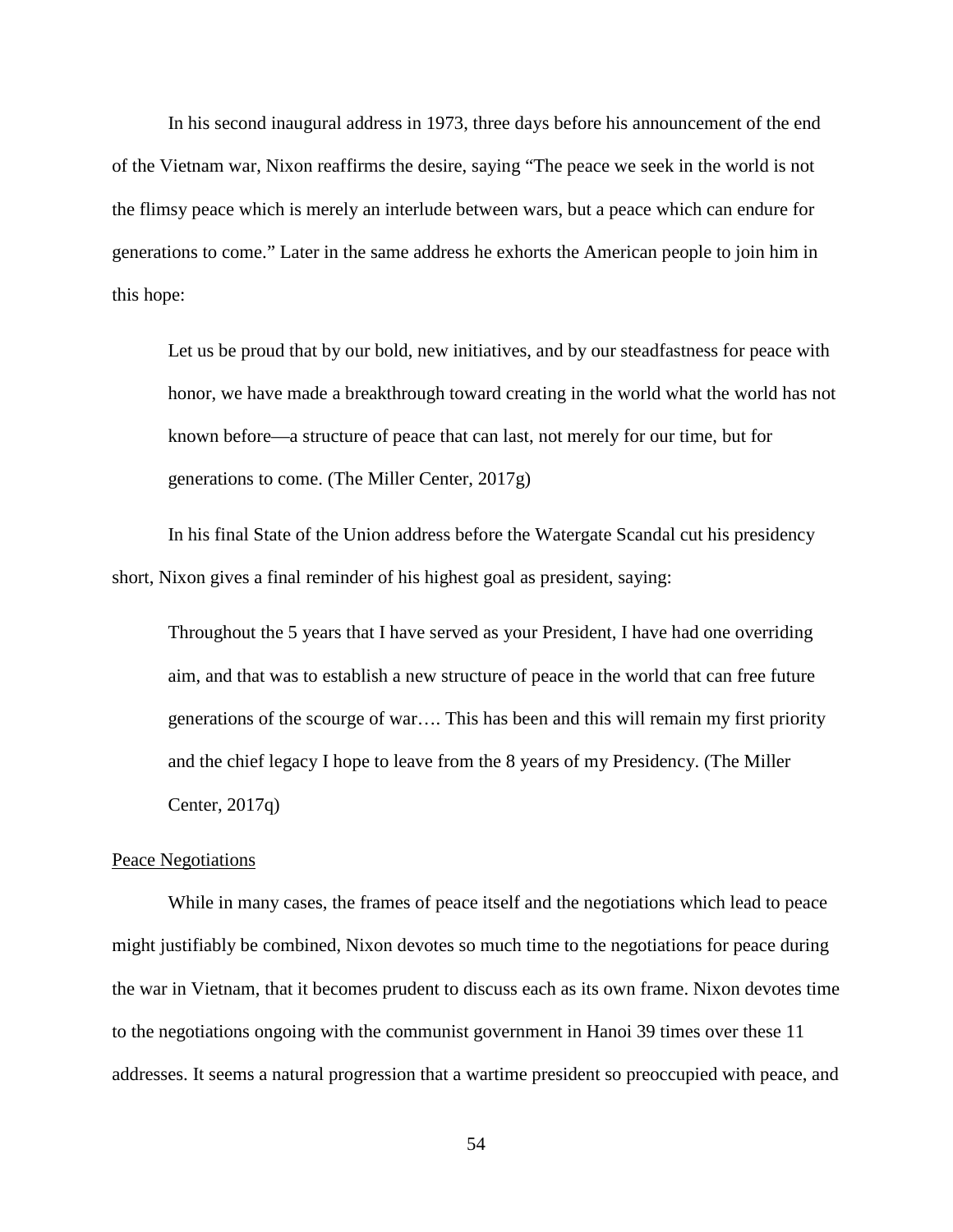so with ending the war, would also allocate a disproportionate amount of his discussion of the war to the frame of peace talks.

To serve that end, to bring about the enduring peace to which Nixon devotes so much time in his speeches, and overseeing a nation worn down by war, he turns to the work of peace. To usher in the peace he seeks, Nixon begins calls for negotiations to end the war in his first address, announcing:

After a period of confrontation, we are entering an era of negotiation. Let all nations know that during this administration our lines of communication will be open…. We cannot expect to make everyone our friend, but we can try to make no one our enemy. (2018m)

He continues, "I know that peace does not come through wishing for it--that there is no substitute for days and even years of patient and prolonged diplomacy" (2018m). In 1971, while recounting his foreign policy report to Congress, Nixon expresses his belief that "Negotiation remains the best and quickest way to end the war in a way that will not only end U.S. involvement and casualties but will mean an end to the fighting between North and South Vietnamese."

Nixon was so bold as to send a letter to Ho Chi Minh, President of the Democratic Republic of Vietnam, urging that peace negotiations be taken seriously. In his November 1969 Address to the Nation on the War in Vietnam, Nixon relays the text of that letter, in which he urges his North Vietnamese counterpart toward negotiations:

The time has come to move forward at the conference table toward an early resolution of this tragic war. You will find us forthcoming and open-minded in a common effort to bring the blessings of peace to the brave people of Vietnam. Let history record that at this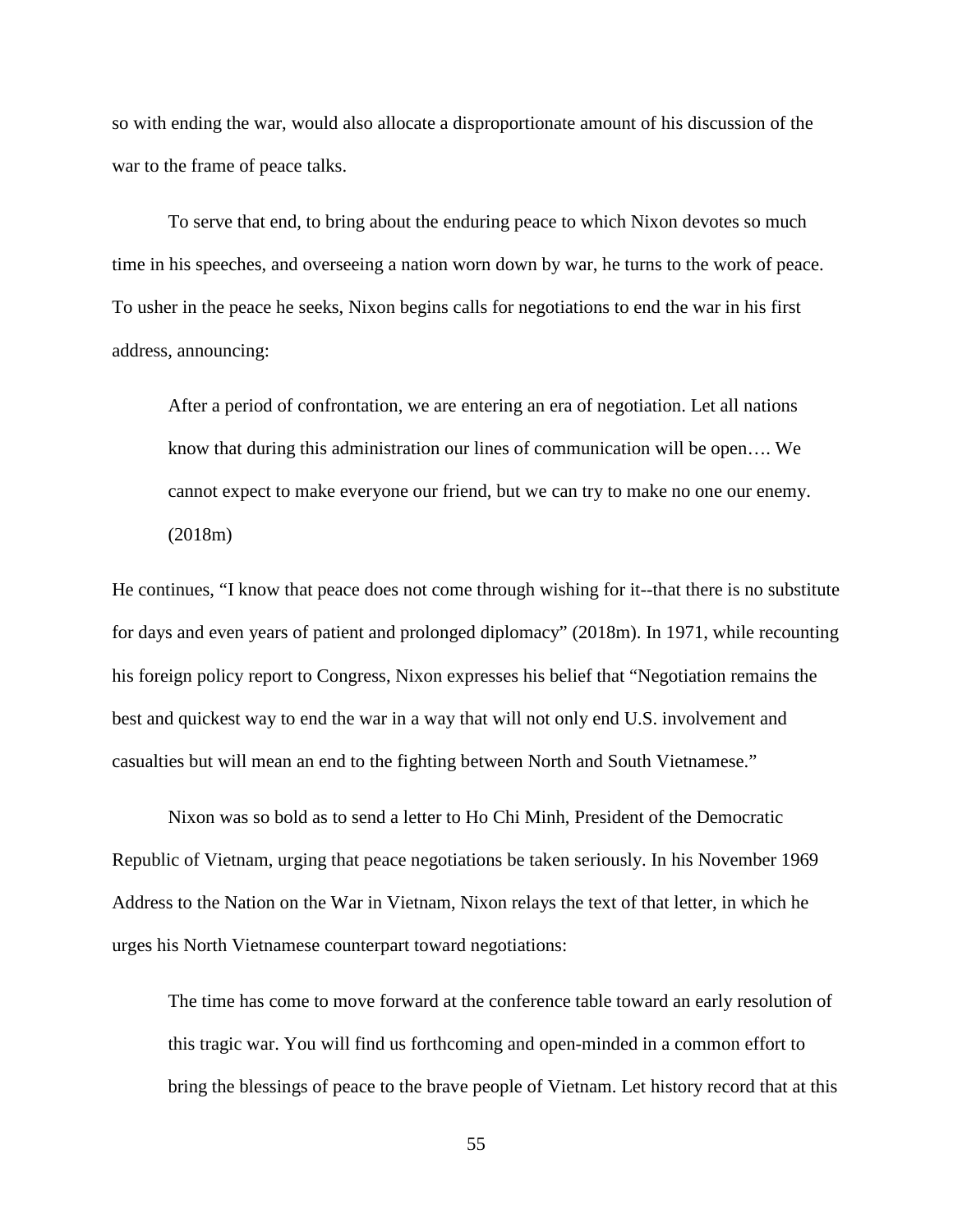critical juncture, both sides turned their face toward peace rather than toward conflict and war. (The Miller Center, 2017u)

Of interest for the purposes of this study, is that Nixon's most frequent frame by which to discuss the topic of peace talks, is that of North Vietnam's obstinacy. Nixon speaks in somewhat general terms about his hopes for a peaceful settlement, but he speaks at great length about the United States' generous offers of force reduction and prisoner exchange, and the refusal of the North Vietnamese government to accept those terms.

A large proportion of the 1970 "Address to the Nation on the Situation in Southeast Asia" is dedicated to enumerating American concessions and North Vietnamese refusals:

We have stopped the bombing of North Vietnam. We have cut air operations by over 20 percent. We have announced withdrawal of over 250,000 of our men. We have offered to withdraw all of our men if they will withdraw theirs. We have offered to negotiate all issues with only one condition—and that is that the future of South Vietnam be determined not by North Vietnam, and not by the United States, but by the people of South Vietnam themselves. The answer of the enemy has been intransigence at the conference table, belligerence in Hanoi, massive military aggression in Laos and Cambodia, and stepped-up attacks in South Vietnam, designed to increase American casualties. This attitude has become intolerable.

America has, Nixon asserts, been more than willing to bargain, concede, withdraw, and make deals. It is the obduracy of the Hanoi government which is stalling peace efforts wholesale, Nixon pleads. He notes that he sent Henry Kissinger—then his national security adviser (Herring, 1979)—to negotiate with the hostile government.: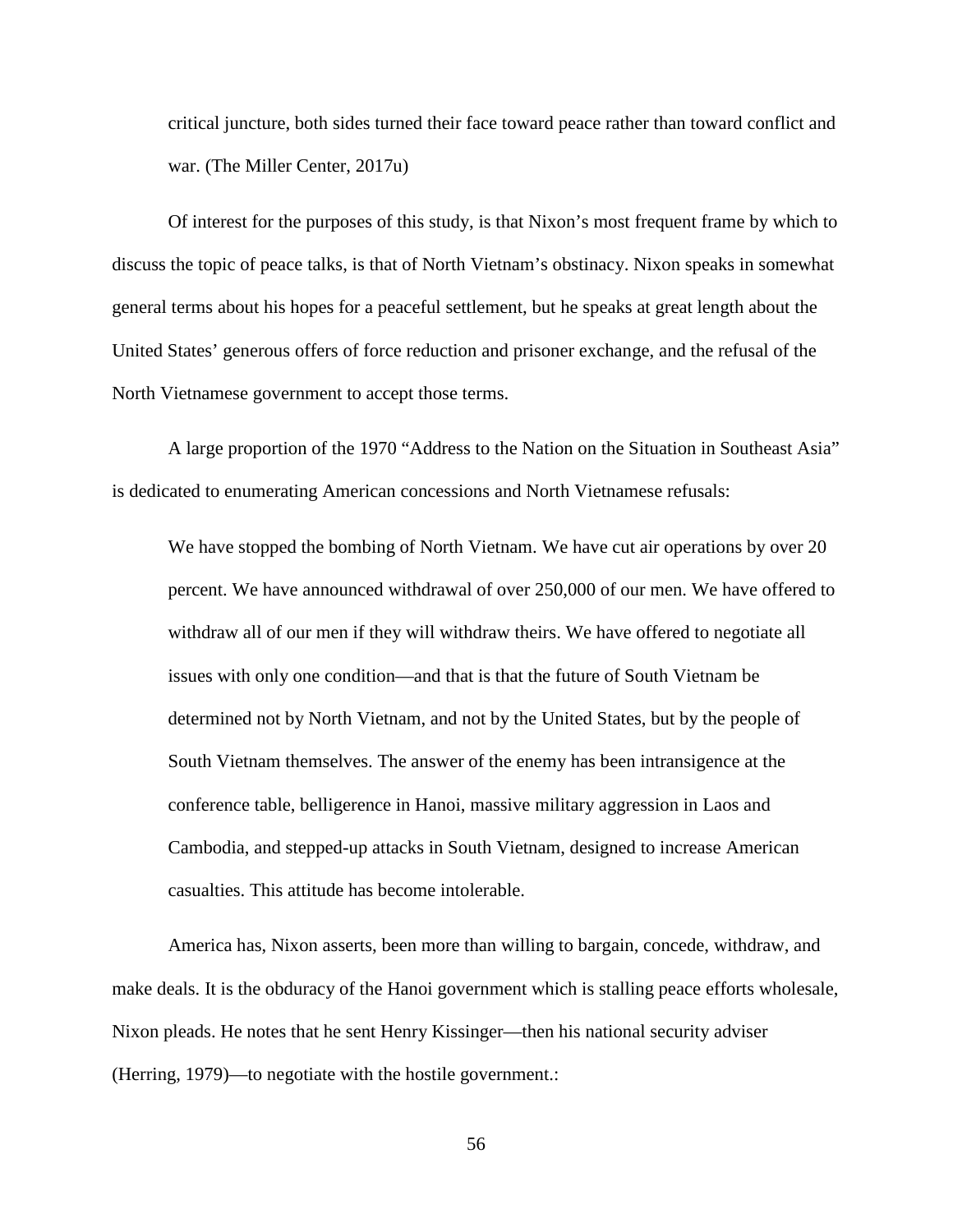I authorized Dr. Kissinger to meet privately with the top North Vietnamese negotiator, Le Duc Tho, on Tuesday, May 2, in Paris…. I authorized Dr. Kissinger to talk about every conceivable avenue toward peace. The North Vietnamese flatly refused to consider any of these approaches. They refused to offer any new approach of their own. Instead, they simply read verbatim their previous public demands. (Nixon, 1972)

Nixon continues in the 1972 "Address to the Nation on the Situation in Southeast Asia:"

Here is what over 3 years of public and private negotiations with Hanoi has come down to: The United States, with the full concurrence of our South Vietnamese allies, has offered the maximum of what any President of the United States could offer…. They have flatly and arrogantly refused to negotiate an end to the war and bring peace. Their answer to every peace offer we have made has been to escalate the war.

Again, in the same address, Nixon reiterates his point:

The problem is, as you all know, it takes two to negotiate and now, as throughout the past four years, the North Vietnamese arrogantly refuse to negotiate anything but an imposition, an ultimatum that the United States impose a Communist regime on 17 million people in South Vietnam who do not want a Communist government. (2017t)

The North Vietnamese refusal to accept and agree to what Nixon frames as very generous constantly vexes him. However, a mere eight months after his remarks in May 1972, Nixon announces an agreement to end the war. Nixon, in that announcement (2017l) admits, in a very brief explanation, that many of the efforts leading to a successful resolution have been secret in the weeks leading up to the settlement. In his address, Nixon speaks directly to the leaders of the once-implacable North Vietnamese government, saying: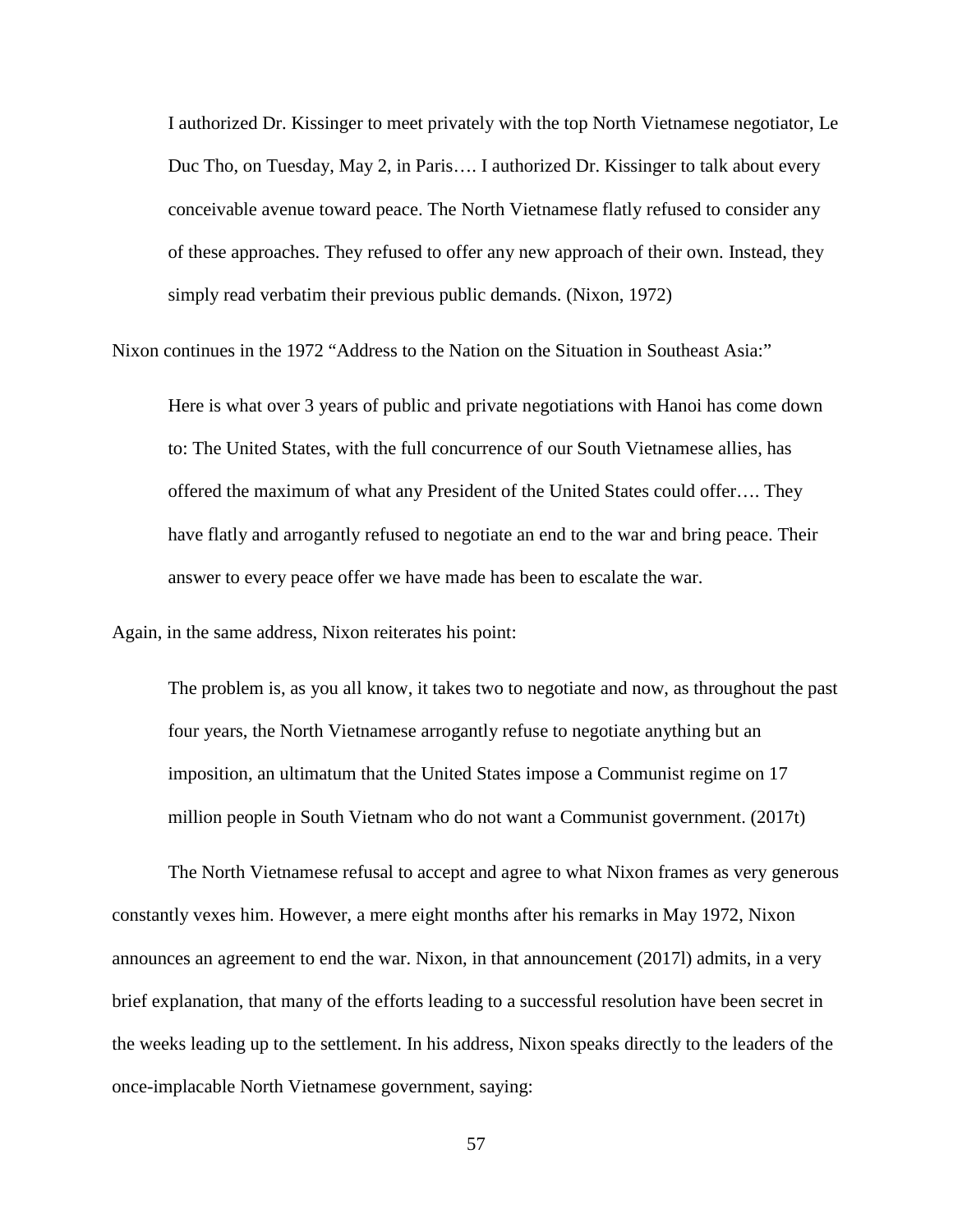To the leaders of North Vietnam: As we have ended the war through negotiations, let us now build a peace of reconciliation. For our part, we are prepared to make a major effort to help achieve that goal. But just as reciprocity was needed to end the war, so too will it be needed to build and strengthen the peace. (2017l)

#### George W. Bush: 2001-2009

George W. Bush's addresses are replete—like Nixon's—with discussions of the security of the United States, and its defense initiatives abroad. That is unsurprising, given the climate of most of Bush's tenure as president, marked by the attacks of September 11, 2001. Bush's rhetoric on defense is heavily marked by the nebulous "Global War on Terror" (The Miller Center, 2017c, 2017h, 2017n, 2017p). Terrorism, its roots, its enablers, its tactics, and its necessary defeat dominate Bush's addresses to the nation regarding the country's defense. Terrorism as a threat to the American way of life is the foremost frame Bush uses.

Weapons of mass destruction, which Bush closely relates to terrorism--and which contains under its umbrella the specter of nuclear weapons discussed by Eisenhower—is another theme which pervades Bush's defense concerns (The Miller Center, 2017c, 2017h, 2017n, 2017p). He speaks often of the dangers of allowing rogue states including the "Axis of Evil" (The Miller Center, 2017p)—Iraq, Iran, and North Korea—to have access to these weapons. Nuclear weapons are a part of the broader category, though biological and chemical weapons are also an area of emphasis. Bush uses this frame of weapons of mass destruction to lay a basis for his case for war with Iraq. He, at length, makes a substantive case against Saddam Hussein's intransigence and belligerence regarding weapons of mass destruction, devoting a great deal of speaking time to the subject (The Miller Center, 2017n).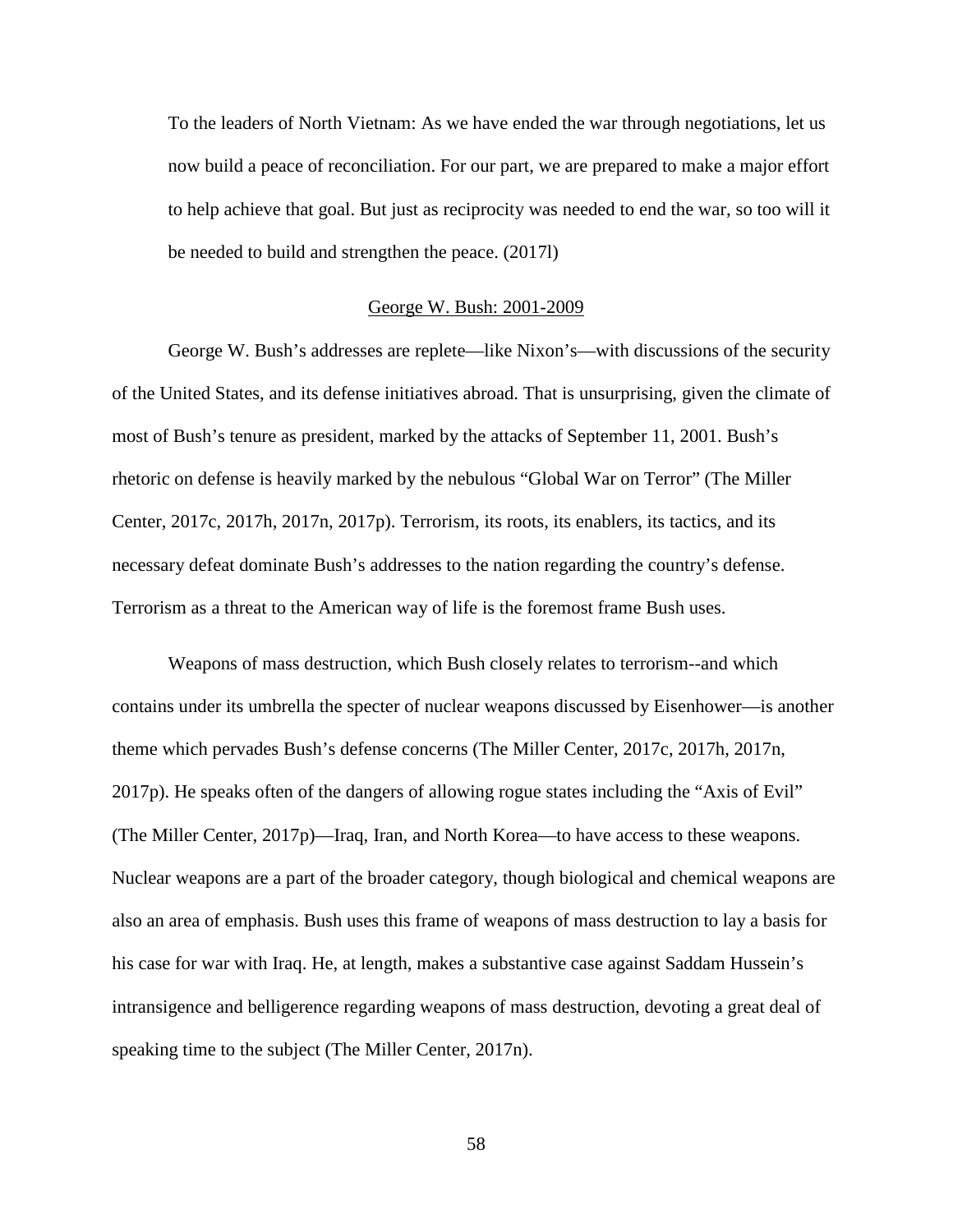Bush also frames America's military involvement in the Middle East as necessary for the establishment of democracy. Bush lays a foundation in his addresses--much the same way that other presidents have--that American might and the war making that accompany it are all in service of the establishment of a safe zone for self-determination for all peoples, never for the building of empires as in days past.

Building again on the emerging tradition of his contemporaries in this study, Bush uses his speeches to reassert America's unwavering commitment to its allies. Bush notes the broad support of a coalition of nations for the military actions undertaken by the United States. He transitions—while remaining in the frame of American alliances—into the transfer of responsibility to local forces in the United States areas of operations, much like Nixon's plan of Vietnamization in the 1970s.

#### The War on Terror.

In his first address to Congress, George W. Bush describes an America "full of blessings" and among those blessings includes that he has been elected to govern a nation "at peace with its neighbors…" In those nascent days of his first administration, Bush does not present an appraisal of an America in danger. His presentation of the dangers of the world are more general, acknowledging that bad actors exist, and America must be prepared to aid the world in combating them, saying

Our Nation…needs a clear strategy to confront the threats of the 21st century, threats that are more widespread and less certain. They range from terrorists who threaten with bombs to tyrants in rogue nations intent upon developing weapons of mass destruction. (2018a)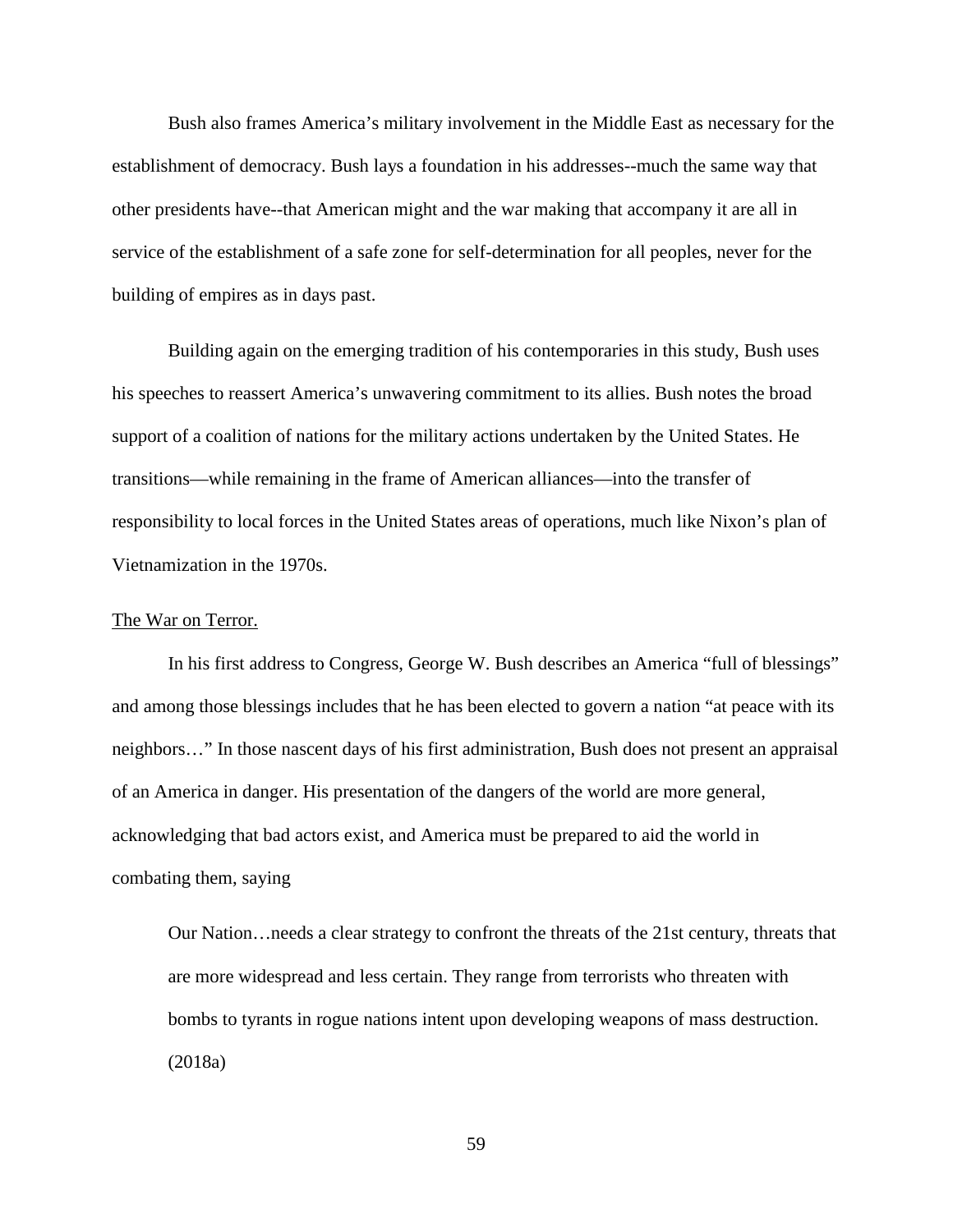After that statement—which includes what will turn out to be prescient references to terrorism and weapons of mass destruction—Bush moves on to economic issues and does not revisit defense concerns for the remainder of the address, except in the most general of terms. In the closing passages, Bush again notes that "America is a nation at peace..." (2018a).

The next year's address to Congress was markedly different. "As we gather tonight," Bush begins, "our nation is at war; our economy is in recession, and the civilized world faces un precedented dangers" (2017p). The attacks of September 11, 2001, and the combat actions that resulted from those attacks serve as the backdrop for all George W. Bush's addresses to the Congress and the nation—at least as far as the addresses included in this study are concerned.

Bush begins his seven-year discussion of an America at war with terrorism, on a triumphant note. "Thanks to [American troops]," Bush boldly declares, "we are winning the war on terror" (2017p). He then presents a protracted list of the tactical victories won against terrorist adversaries since September of the previous year:

In four short months, our nation has comforted the victims, begun to rebuild New York and the Pentagon, rallied a great coalition, captured, arrested, and rid the world of thousands of terrorists, destroyed Afghanistan's terrorist training camps, saved a people from starvation, and freed a country from brutal oppression. The American flag flies again over our embassy in Kabul. Terrorists who once occupied Afghanistan now occupy cells at Guantanamo Bay. And terrorist leaders who urged followers to sacrifice their lives are running for their own…. The last time we met in this chamber, the mothers and daughters of Afghanistan were captives in their own homes, forbidden from working or going to school. Today women are free and are part of Afghanistan's new government. (2017p)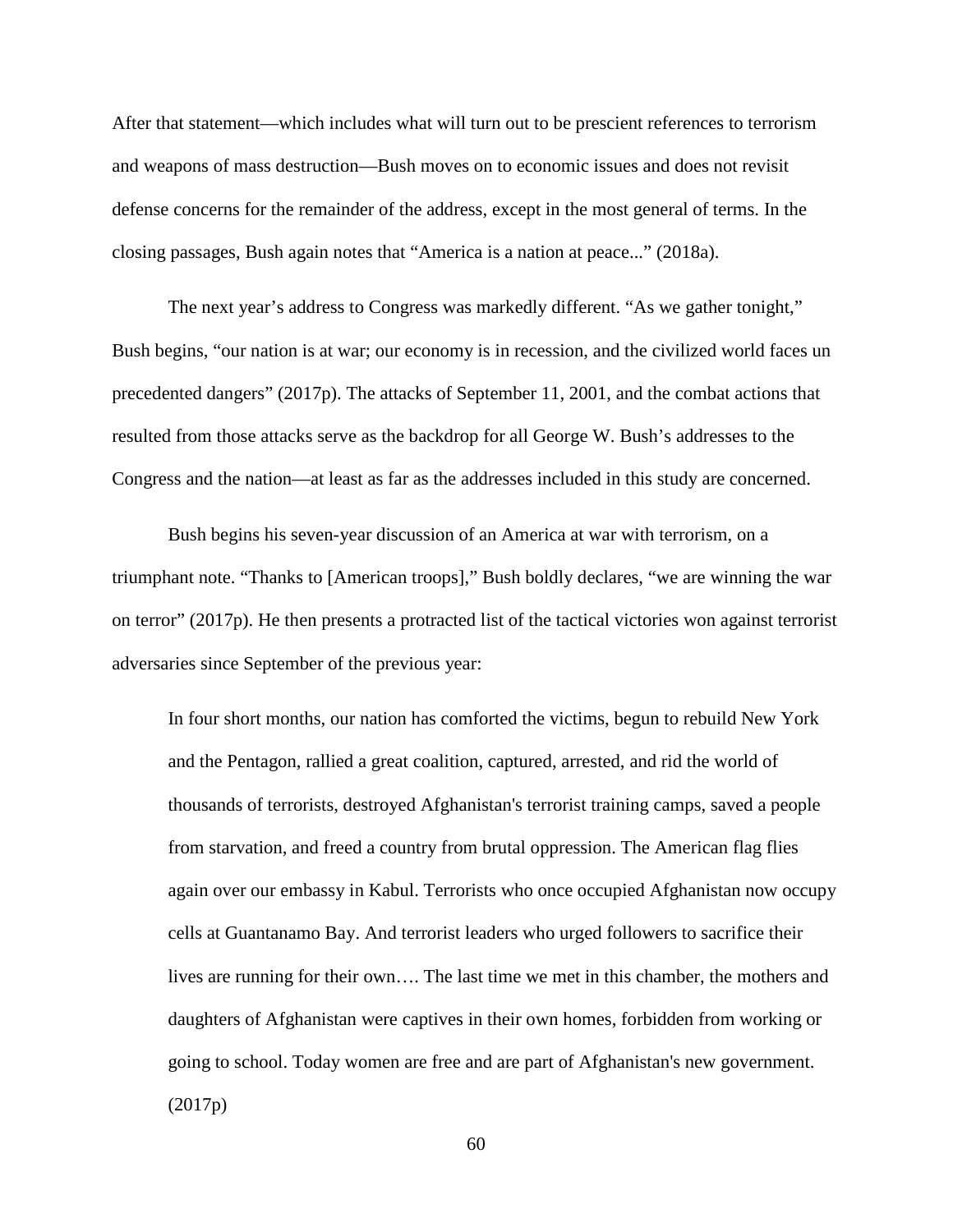Bush continues by noting the preponderance of worldwide terrorist activity, including massive networks of training camps, that have been discovered, saying "Thousands of dangerous killers, schooled in the methods of murder, often supported by outlaw regimes, are now spread throughout the world like ticking timebombs, set to go off without warning" (2017p). Terrorists have infiltrated every corner of the globe, Bush notes, listing Afghanistan, the Philippines, Bosnia, Somalia, and Pakistan as merely a few of the places terrorists have taken up bases of operations (2017p).

Bush then makes a statement which tidily summarizes his belief that, much like Eisenhower's vendetta against communism, the existence of terrorists anywhere in the world is incompatible with the existence of a free society: "These enemies view the entire world as a battlefield, and we must pursue them wherever they are. So long as training camps operate, so long as nations harbor terrorists, freedom is at risk" (2017p).

That statement is the thesis of all Bush's discussions of the battle in which America finds itself in the early days of his presidency. Terrorism, its enablers, and its practitioners preoccupy his discussions of defense for the remainder of his time in office.

Those enablers Bush references are rogue states all over the world, led by what he famously refers to as an "Axis of Evil" (2017p). Comprising this triumvirate are Iraq, Iran, and North Korea, three of the most preeminent state sponsors of terrorism:

North Korea is a regime arming with missiles and weapons of mass destruction, while starving its citizens. Iran aggressively pursues these weapons and exports terror, while an unelected few repress the Iranian people's hope for freedom. Iraq continues to flaunt its hostility toward America and to support terror…. States like these and their terrorist allies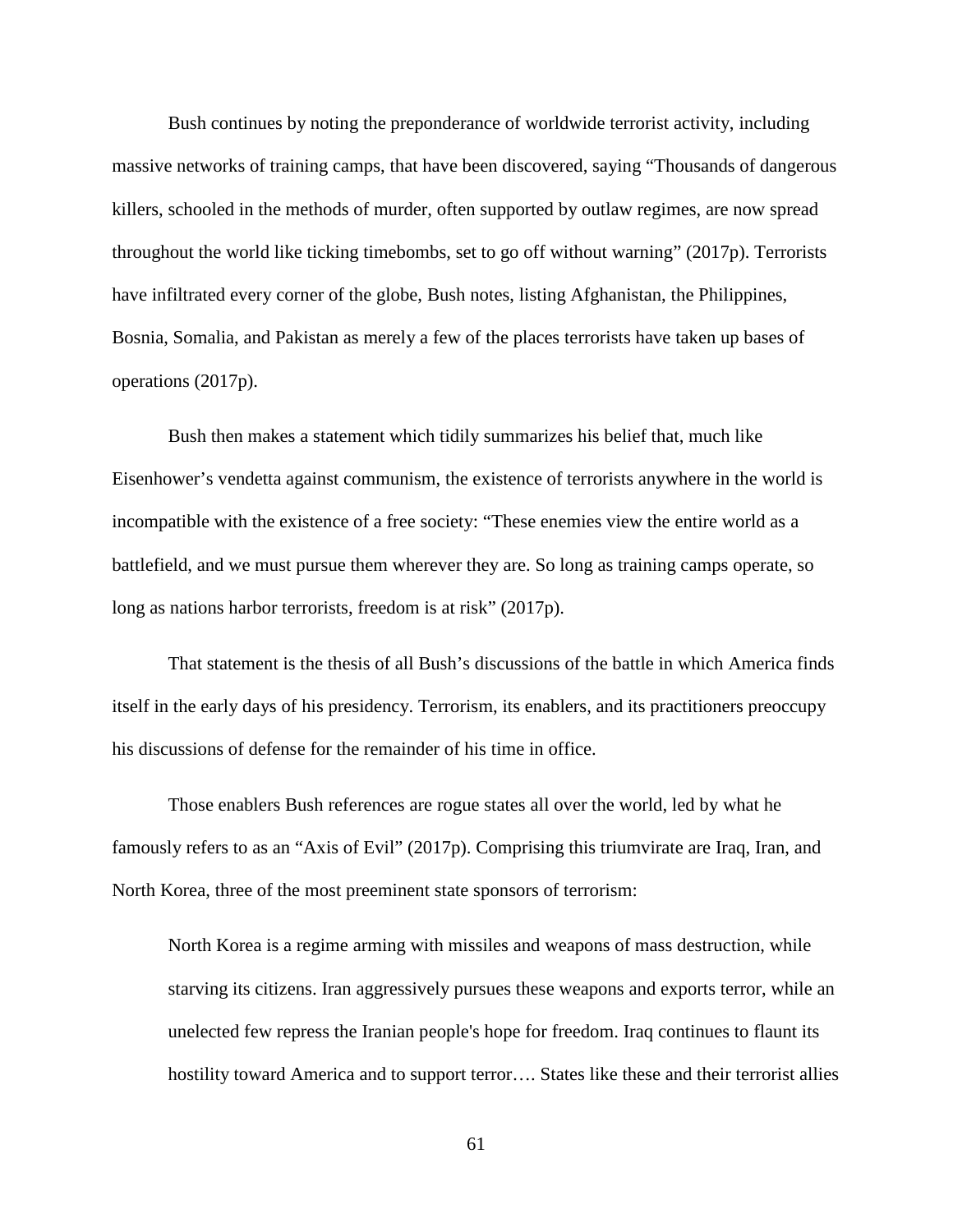constitute an axis of evil, arming to threaten the peace of the world. By seeking weapons of mass destruction, these regimes pose a grave and growing danger. They could provide these arms to terrorists, giving them the means to match their hatred.

Bush often speaks of terrorism not as a nebulous specter, menacing the United States and the rest of the free world, against which we must simply keep a watchful eye. Terrorism is, Bush often remarks, a very real and very active threat at all times. He frequently notes the activities of terrorists around the globe, often identifying specific foiled plots. The constant peril of terrorist attack is a foundation of many of these speeches. In his 2002 State of the Union address he describes one such thwarted terrorist plot:

A few days before Christmas, an airline flight attendant spotted a passenger lighting a match. The crew and passengers quickly subdued the man, who had been trained by Al Qaeda and was armed with explosives. The people on that plane were alert and, as a result, likely saved nearly 200 lives.

In the following year's address, he notes others, saying:

America and coalition countries have uncovered and stopped terrorist conspiracies targeting the embassy in Yemen, the American embassy in Singapore, a Saudi military base, ships in the Straits of Hormuz and the Straits of Gibraltar. (The Miller Center, 2017n)

To ignore the ever-present menace of terrorism is foolish, Bush notes in his 2004 State of the Union address, saying: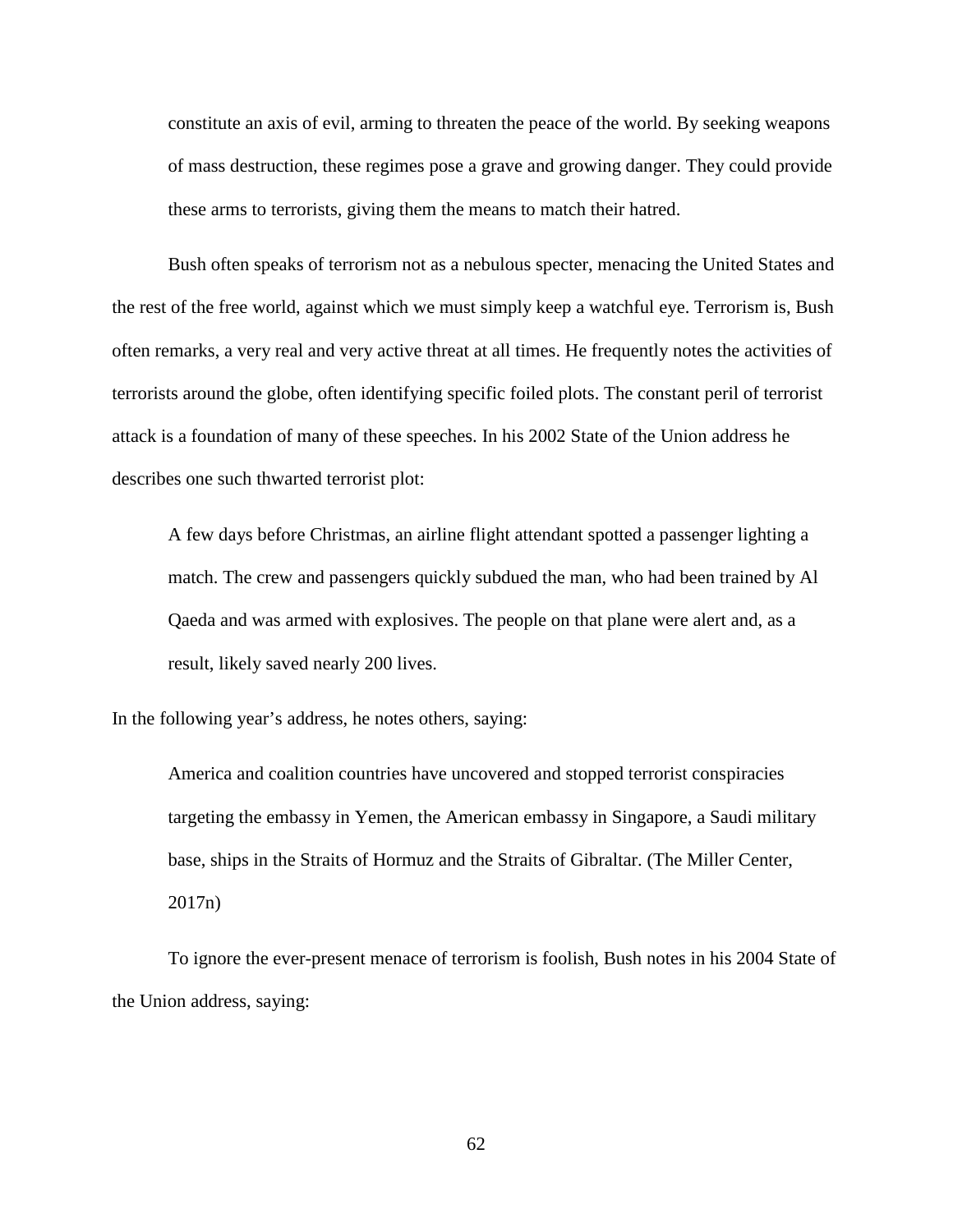We have faced serious challenges together, and now we face a choice: We can go forward with confidence and resolve, or we can turn back to the dangerous illusion that terrorists are not plotting and outlaw regimes are no threat to us.

He continues:

Twenty-eight months have passed since September 11, 2001—over two years without an attack on American soil. And it is tempting to believe that the danger is behind us. That hope is understandable, comforting—and false. The killing has continued in Bali, Jakarta, Casablanca, Riyadh, Mombasa, Jerusalem, Istanbul, and Baghdad. The terrorists continue to plot against America and the civilized world. (The Miller Center, 2017h)

Bush repeatedly impresses upon the congress and the American people just how grave and unyielding the threat remains. Again and again, he repeats that America and the rest of the free world remain targets for terrorists. In his 2005 State of the Union, he notes that "Our country is still the target of terrorists who want to kill many, and intimidate us all…." The 2006 address again reinforces America's status as a target for terrorists. Bush remarks, "Terrorists like [Osama] bin Laden are serious about mass murder.... Their aim is to seize power in Iraq and use it as a safe haven to launch attacks against America and the world."

He notes that the true measure of success in the war on terror are the terrorists' failures. Stopping these plots is how America and the free world can be assured that they are charting a path toward victory against the forces of global terror. Bush remarks:

Our success in this war is often measured by the things that did not happen. We cannot know the full extent of the attacks that we and our allies have prevented, but here is some of what we do know. We stopped an Al Qaeda plot to fly a hijacked airplane into the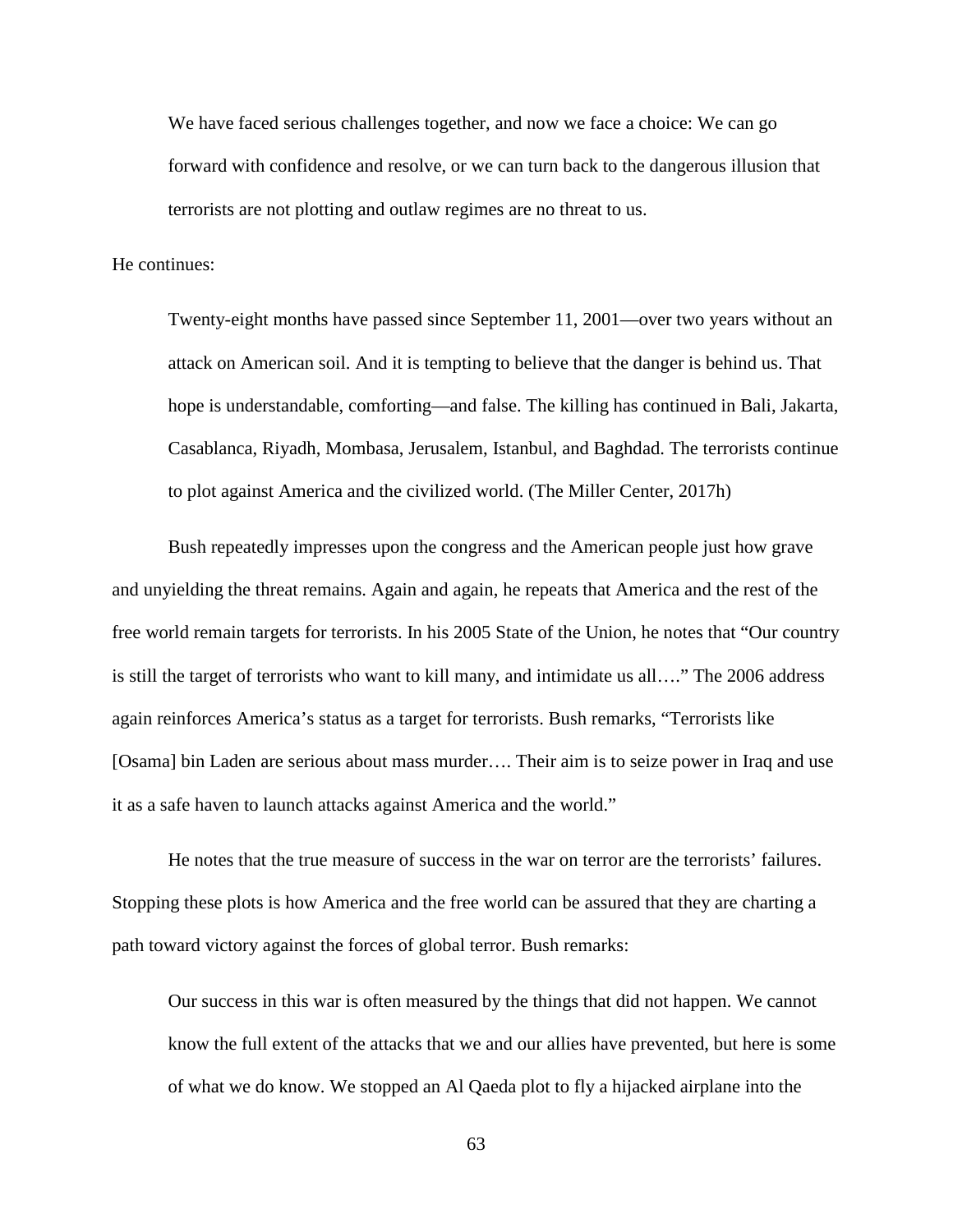tallest building on the west coast. We broke up a Southeast Asian terror cell grooming operatives for attacks inside the United States. We uncovered an Al Qaeda cell developing anthrax to be used in attacks against America. And just last August, British authorities uncovered a plot to blow up passenger planes bound for America over the Atlantic Ocean. (2017m)

In one of his final remarks, and one of his final reminders of America's place as a perpetual target for the likes of Al Qaeda, Bush reveals that "Al Qaeda's top commander in Iraq declared that they will not rest until they have attacked us here in Washington. My fellow Americans, we will not rest either. We will not rest until this enemy has been defeated" (2017o).

## Weapons of Mass Destruction

One of the most prevalent frames Bush uses to discuss the threats facing the United States during this period is the context of what Bush refers to as "weapons of mass destruction." While in some instances in these addresses the two are closely related, the frames of the broader war on terror and the use of weapons of mass destruction warrant their own separate discussions. Bush devotes a great deal of time to discussing these weapons as one of the most serious threats facing America over the course of these addresses. He said as much, framing the weapons as the chief threat in the conflict, saying:

Today, the gravest danger in the war on terror, the gravest danger facing America and the world, is outlaw regimes that seek and possess nuclear, chemical, and biological weapons. These regimes could use such weapons for blackmail, terror, and mass murder. They could also give or sell those weapons to terrorist allies, who would use them without the least hesitation. (The Miller Center, 2017n)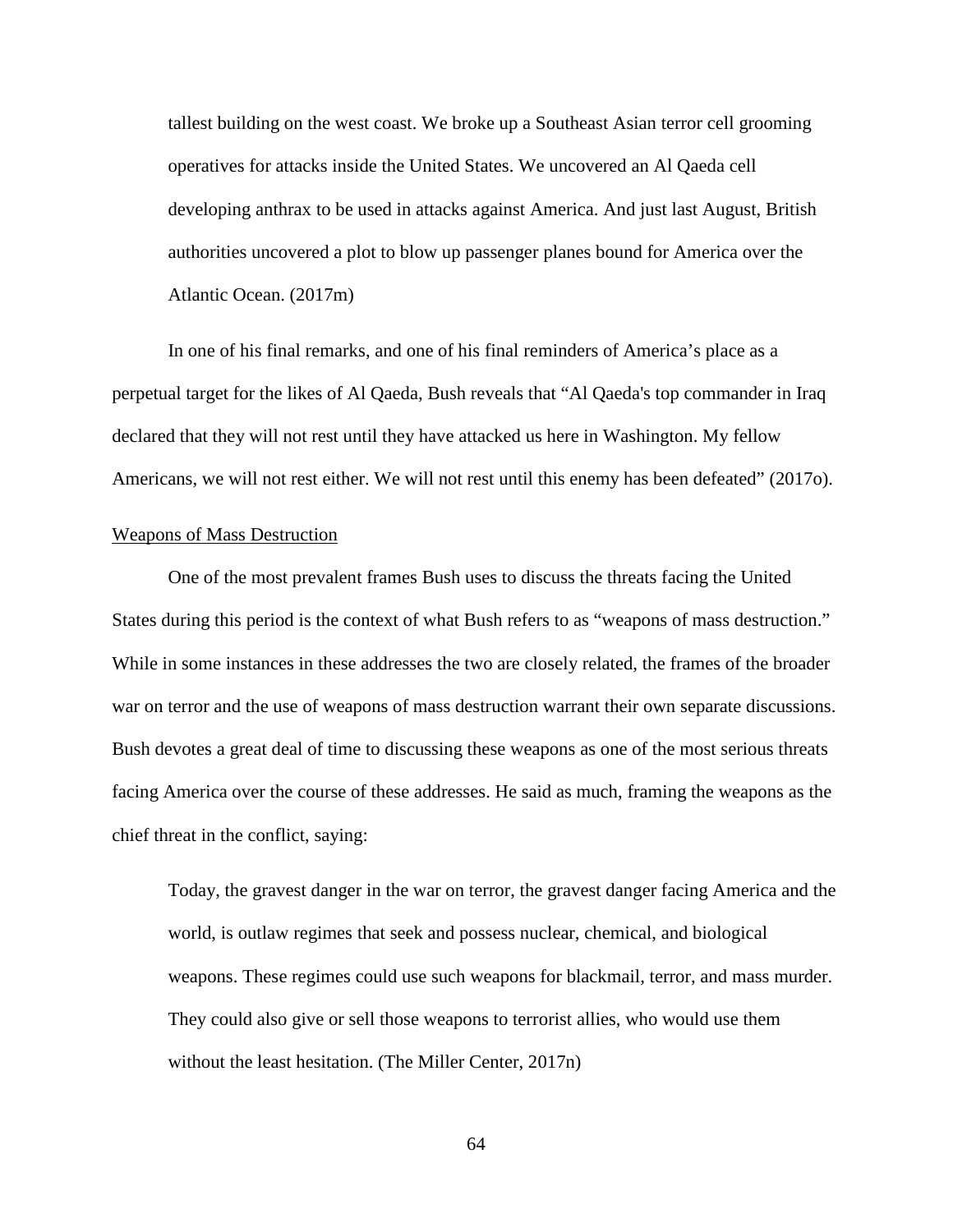Between isolated talk of nuclear weapons and broader discussions of weapons of mass destruction, Bush dedicates 40 passages across 10 addresses to the danger they pose. Again and again, he returns to remind the people about the threat they pose. These weapons are so concerning to Bush that his first mention of them is on the day of his inauguration, when he remarks "We will build our defenses beyond challenge, lest weakness invite challenge. We will confront weapons of mass destruction, so that a new century is spared new horrors" (The American Presidency Project, 2018n). He later restates the gravity with which his administration will approach the issue, declaring:

I will not wait on events while dangers gather. I will not stand by as peril draws closer and closer. The United States of America will not permit the world's most dangerous regimes to threaten us with the world's most destructive weapons. (The Miller Center, 2017p)

It will be useful in this analysis to define what Bush most often refers to when he discusses these weapons. While earlier in this study—most notably in the analysis of Eisenhower's addresses—nuclear weapons have been discussed, Bush's references to nuclear weapons almost always come packaged as a composite part of the larger concept of weapons of mass destruction.

Early in his first administration Bush makes reference to what he means by the term, saying "…we must prevent the terrorists and regimes who seek chemical, biological, or nuclear weapons from threatening the United States and the world" (The Miller Center, 2017p). The threat from these weapons is serious, Bush notes, and he talks frankly about the possibility of a biological attack on American soil, remarking: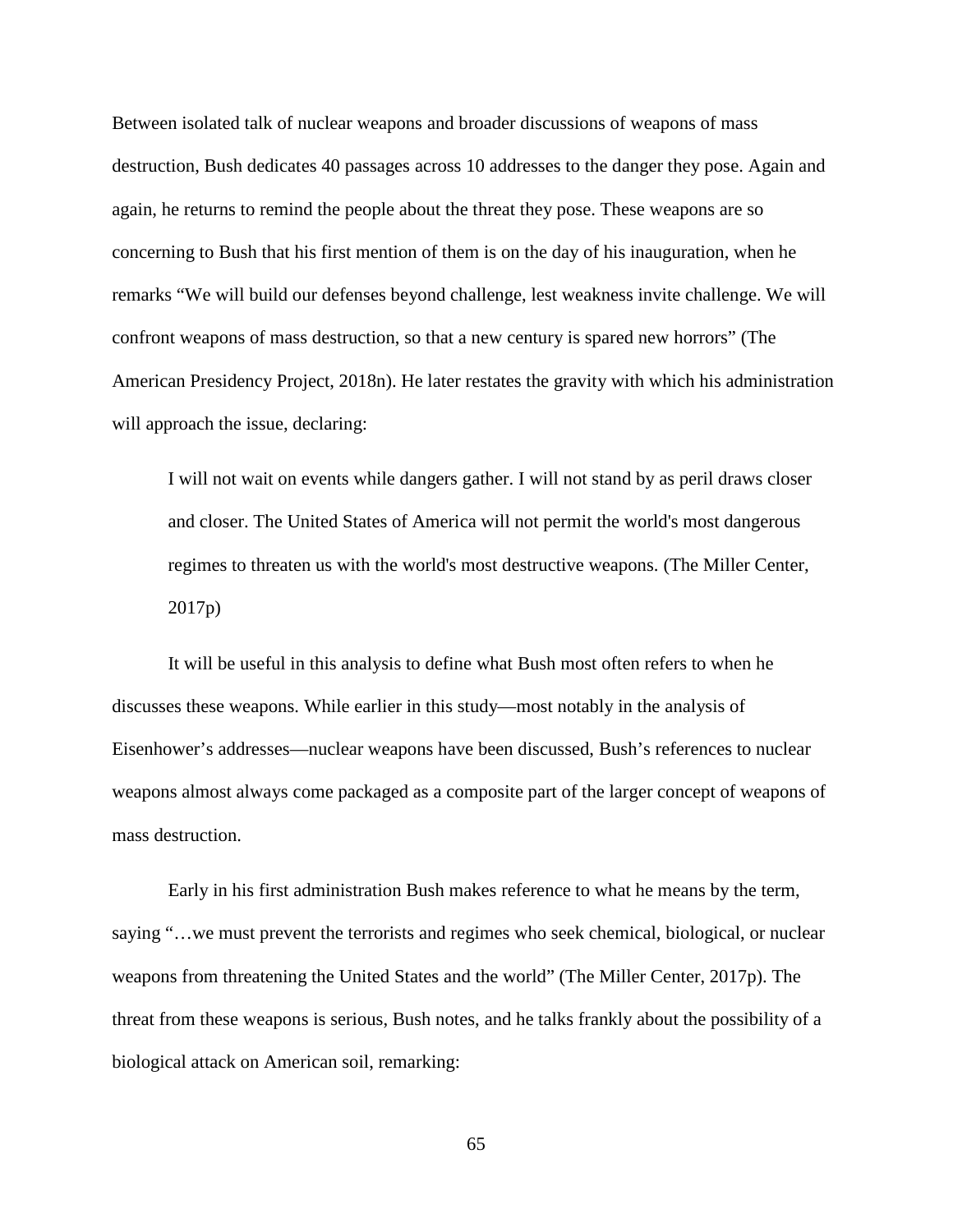The budget I send you will propose almost \$6 billion to quickly make available effective vaccines and treatments against agents like anthrax, botulinum toxin, Ebola, and plague. We must assume that our enemies would use these diseases as weapons, and we must act before the dangers are upon us. (The Miller Center, 2017n)

Those enemies Bush references are rogue states all over the world, led at the forefront by what he famously refers to as an "Axis of Evil" (2017p). Comprising this triumvirate are Iraq, Iran, and North Korea, three of the most preeminent state sponsors of terrorism:

North Korea is a regime arming with missiles and weapons of mass destruction, while starving its citizens. Iran aggressively pursues these weapons and exports terror, while an unelected few repress the Iranian people's hope for freedom. Iraq continues to flaunt its hostility toward America and to support terror.... States like these and their terrorist allies constitute an axis of evil, arming to threaten the peace of the world. By seeking weapons of mass destruction, these regimes pose a grave and growing danger. They could provide these arms to terrorists, giving them the means to match their hatred. (The Miller Center, 2017p)

The most grievous offender and the one most often tied to Bush's discussions of these weapons is Iraq, which Bush calls out 168 times across these 10 addresses. A great portion of his 2003 State of the Union address is devoted to enumerating the crimes and wanton refusal of Iraqi dictator Saddam Hussein, who Bush calls "A brutal dictator, with a history of reckless aggression, with ties to terrorism, with great potential wealth…" (2017n) to comply with international demands to disarm his regime and noting: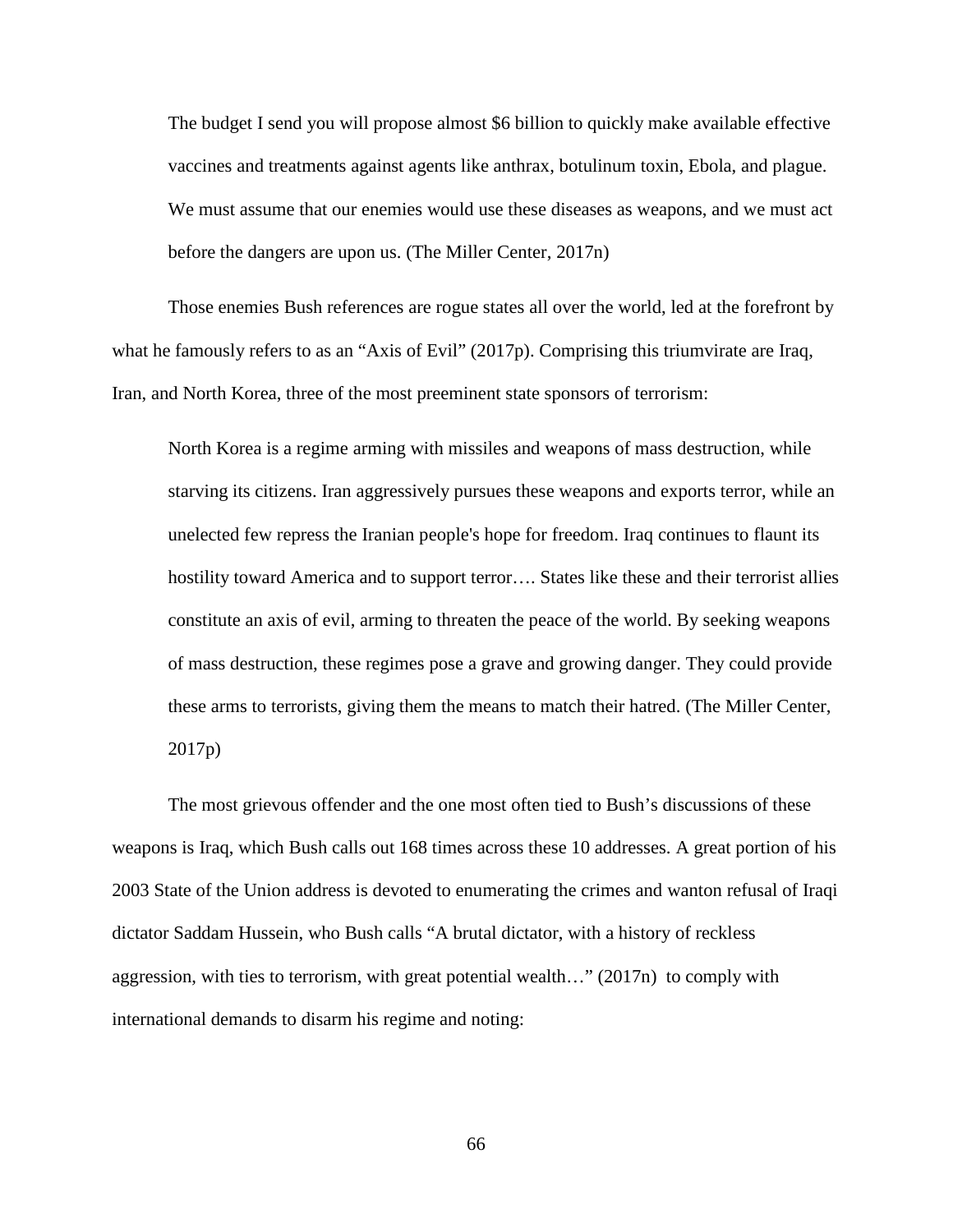Evidence from intelligence sources, secret communications, and statements by people now in custody reveal that Saddam Hussein aids and protects terrorists, including members of Al Qaeda. Secretly and without fingerprints, he could provide one of his hidden weapons to terrorists or help them develop their own. (The Miller Center, 2017n)

The case that Bush lays out against Iraq and the Hussein regime is long and filled with violations of international good faith. He reads off a list of grievances against the dictator in his first State of the Union address, which turns out to only be a preview of what is to come. He notes:

Iraq continues to flaunt its hostility toward America and to support terror. The Iraqi regime has plotted to develop anthrax and nerve gas and nuclear weapons for over a decade. This is a regime that has already used poison gas to murder thousands of its own citizens, leaving the bodies of mothers huddled over their dead children. This is a regime that agreed to international inspections, then kicked out the inspectors. This is a regime that has something to hide from the civilized world. (The Miller Center, 2017p)

It is in 2003 that Bush truly lays his case against Iraq and Saddam Hussein before the congress and the people. Following the Gulf War, Bush said, Hussein had been ordered to cease and desist his weapons programs by the United Nations (The Miller Center, 2017n). Hussein, he argues, shirked that responsibility. Bush claims that "For the next 12 years, he systematically violated that agreement. He pursued chemical, biological, and nuclear weapons, even while inspectors were in his country" (The Miller Center, 2017n).

What follows is a list of charges alleging that Hussein has at best, neglected, and at worst avoided the duties imposed upon him by the United Nations. Bush repeats assertions that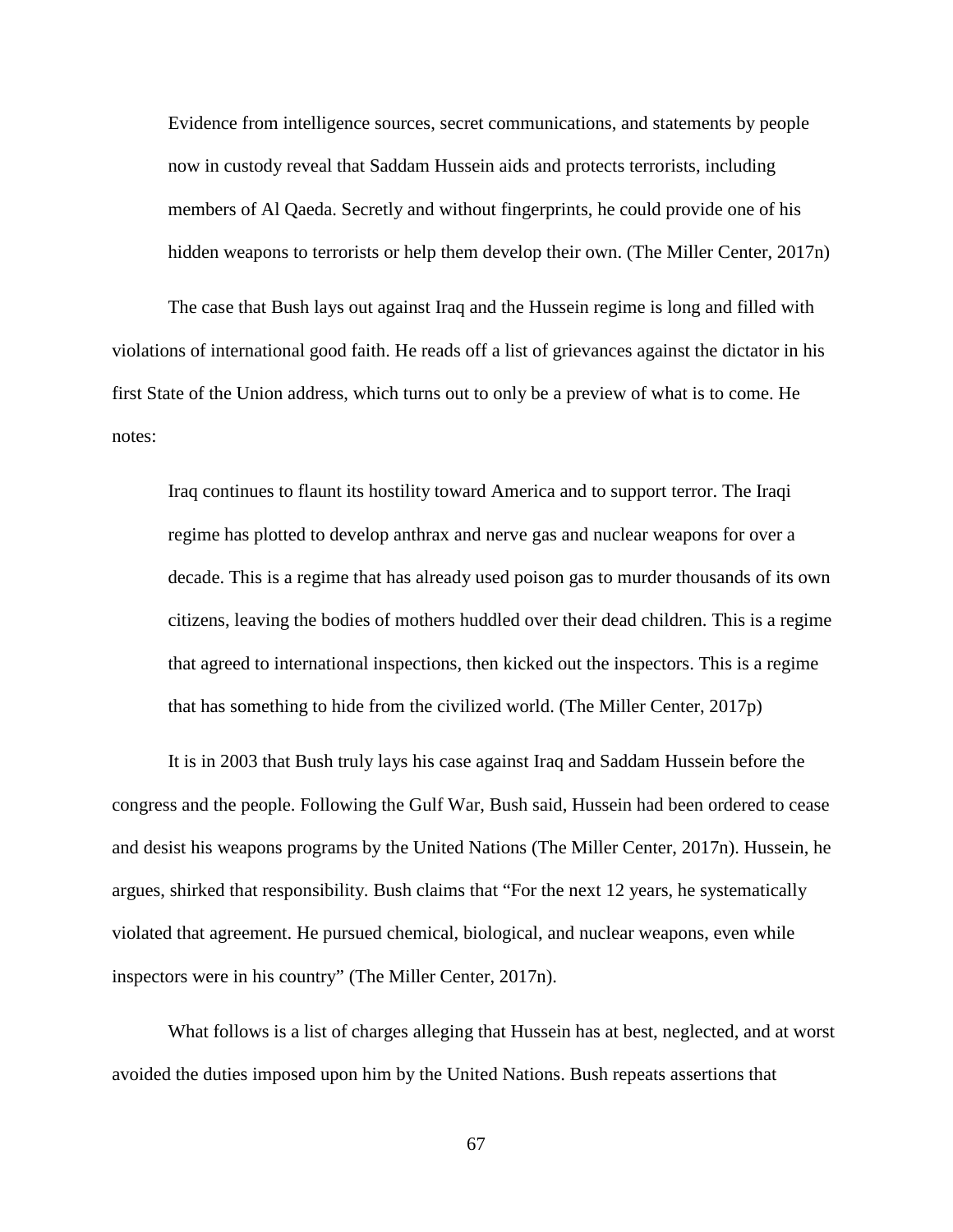Hussein has not complied, has not acted, has not shown evidence of disarmament, has not accounted for volatile materials. At every turn, Bush raises a charge, and presents Hussein as having failed to meet the burden of proof in the matter.

To the charge that Iraq must destroy its existing stockpiles, Bush notes: "It is up to Iraq to show exactly where it is hiding its banned weapons, lay those weapons out for the world to see, and destroy them as directed. Nothing like this has happened" (2017n). In the matter of 25,000 liters of anthrax Bush charges "He hasn't accounted for that material. He's given no evidence that he has destroyed it" (2017n). Regarding 38,000 liters of botulinum toxin he repeats the same, saying "He hasn't accounted for that material. He's given no evidence that he has destroyed it" (2017n). Bush repeats the same refrain, over and over for sarin, mustard, and VX nerve agents, 30,000 chemical weapons-ready munitions, and mobile biological weapons labs. The point to be driven home is clear: Saddam Hussein is not to be trusted and is quite likely still in possession of weapons of mass destruction, and this is the context for much of George W. Bush's remarks on these terrible weapons.

Over and over, again and again, Bush reiterates and reinforces that Hussein is a danger to the United States, principally by virtue of his probable possession of weapons of mass destruction. He plainly states his case later in the address:

Year after year, Saddam Hussein has gone to elaborate lengths, spent enormous sums, taken great risks to build and keep weapons of mass destruction. But why? The only possible explanation, the only possible use he could have for those weapons, is to dominate, intimidate, or attack. (2017n)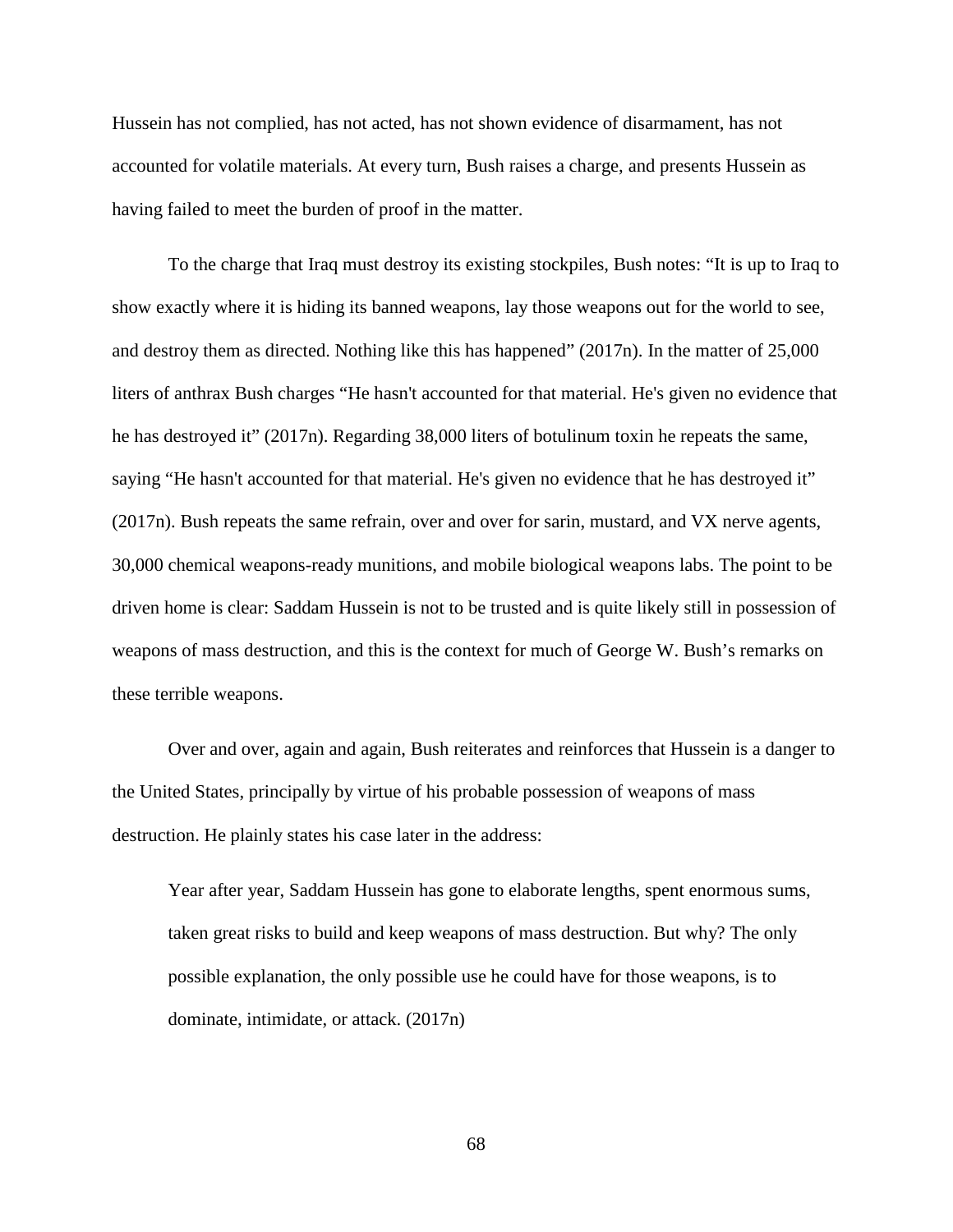Bush uses the closing passages of the 2003 State of the Union address to deliver an unequivocal message, predicated on Iraq's possession of weapons of mass destruction: "If Saddam Hussein does not fully disarm, for the safety of our people and for the peace of the world, we will lead a coalition to disarm him." That statement is the lynchpin upon which most of Bush's talk of weapons of mass destruction hinges. Hussein is a dangerous despot with tremendous and terrible weapons, and those weapons necessitate action. It is, therefore, incumbent upon the United States to act.

## Sowing Democracy

Another frame by which Bush enters discussions of the ongoing war in the Middle East, is to position America's role in the fighting as a catalyst for democracy in the region. Among Bush's addresses, 32 passages relate to the United States' fight for the right of others to selfdetermination. Bush sums up the American commitment to worldwide democracy in his farewell address, declaring:

The battles waged by our troops are part of a broader struggle between two dramatically different systems. Under one, a small band of fanatics demands total obedience to an oppressive ideology, condemns women to subservience, and marks unbelievers for murder. The other system is based on the conviction that freedom is the universal gift of Almighty God, and that liberty and justice light the path to peace…. When people live in freedom, they do not willingly choose leaders who pursue campaigns of terror. When people have hope in the future, they will not cede their lives to violence and extremism. (2017e)

In his second inaugural address, Bush states boldly that democracy taking root worldwide is vital to American safety, saying: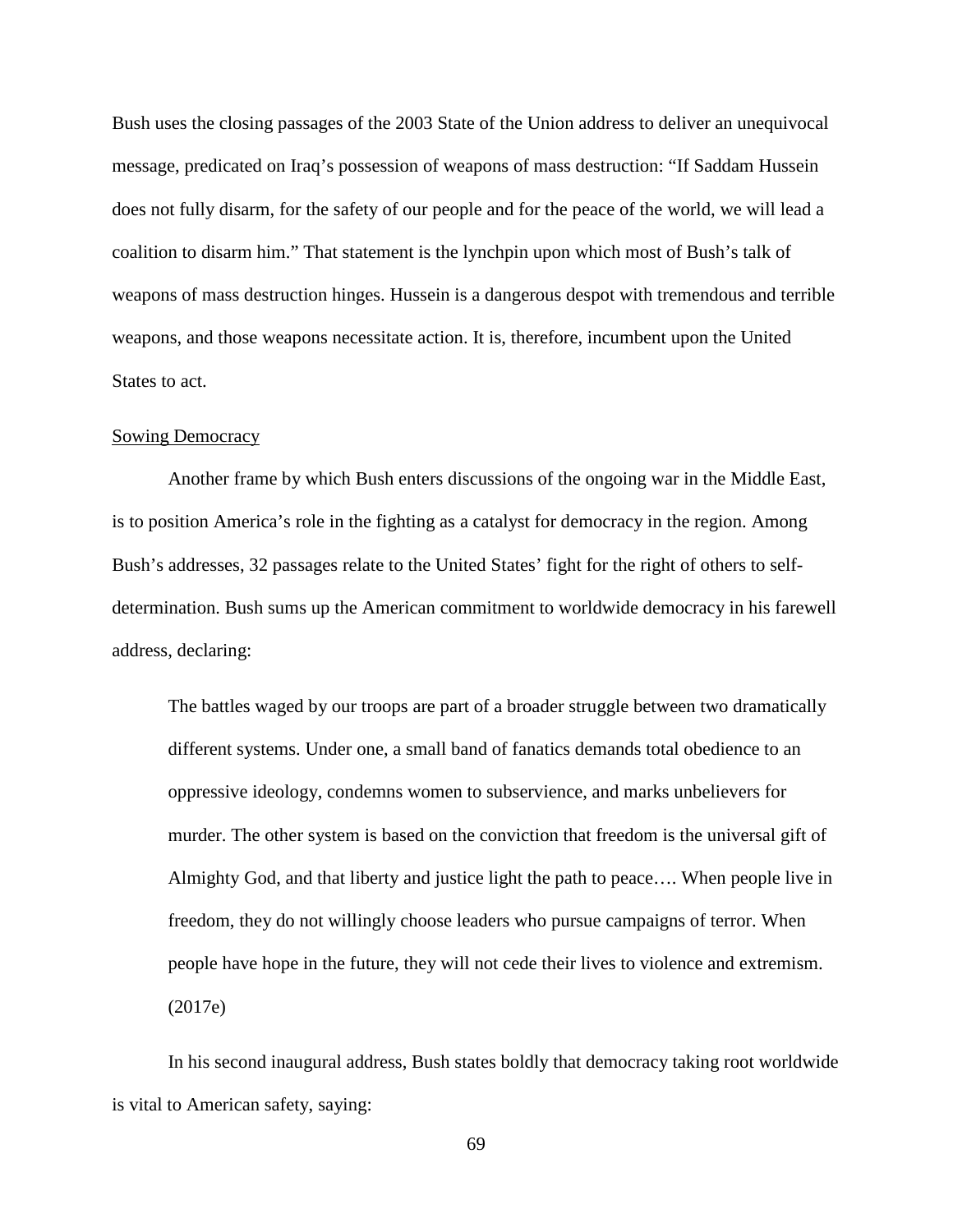Across the generations we have proclaimed the imperative of self-government, because no one is fit to be a master, and no one deserves to be a slave. Advancing these ideals is the mission that created our Nation. It is the honorable achievement of our fathers. Now it is the urgent requirement of our nation's security, and the calling of our time. So it is the policy of the United States to seek and support the growth of democratic movements and institutions in every nation and culture, with the ultimate goal of ending tyranny in our world. (2017i)

Bush makes mention of the necessity of democracy in several addresses, but in none more heavily than in his 2005 State of the Union address. A large proportion of this address is dedicated to the concept of democracy, and the nobility of America's fight to create the conditions for it to thrive. He states in that address that:

The only force powerful enough to stop the rise of tyranny and terror, and replace hatred with hope, is the force of human freedom. Our enemies know this, and that is why the terrorist Zarqawi recently declared war on what he called the "evil principle" of democracy. And we have declared our own intention: America will stand with the allies of freedom to support democratic movements in the Middle East and beyond, with the ultimate goal of ending tyranny in our world. (2017c)

Repeatedly, Bush declares the United States' intention to install or, at the very least, catalyze democracies in places where tyranny is the rule of law. "Our aim," Bush claims, "is to build and preserve a community of free and independent nations, with governments that answer to their citizens, and reflect their own cultures" (2017c) He proudly lists the places in which democracy is taking hold in the world, supported by American diplomatic a military involvement. The advance of freedom, he said, is "shown by women voting in Afghanistan, and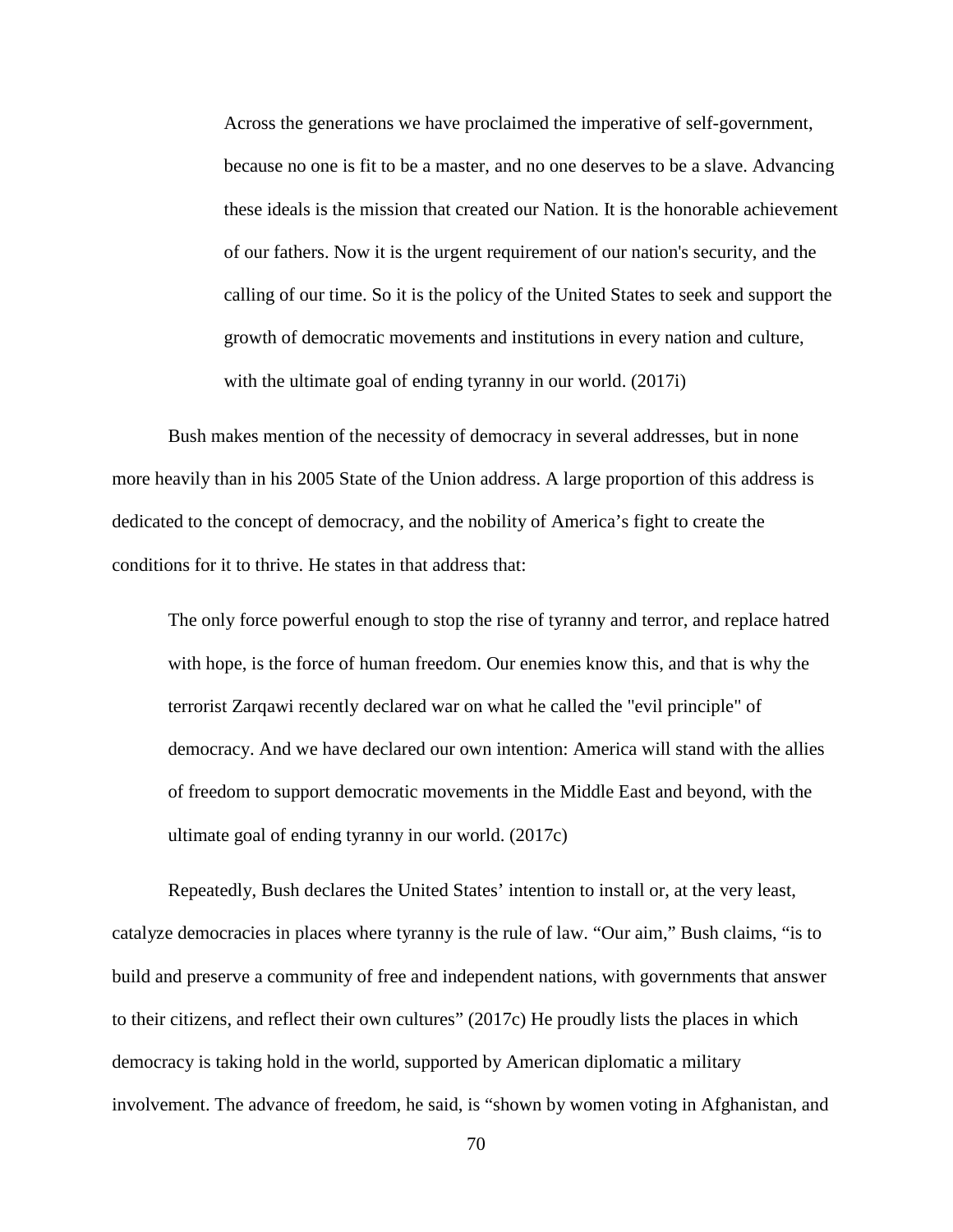Palestinians choosing a new direction, and the people of Ukraine asserting their democratic rights and electing a President" (2017c).

Bush again frames the worldwide democratic movement as a seed which America is planting. American aid and involvement are driving forces behind the tide of self-determination. Regarding negotiations between Israel and Palestine in the hopes that Palestine will reject the way of extremist rule he said:

To promote this democracy, I will ask Congress for \$350 million to support Palestinian political, economic, and security reforms. The goal of two democratic states, Israel and Palestine, living side by side in peace is within reach—and America will help them achieve that goal.

In 2006, Bush describes how installing democracies is essential for the American safety, another way that he positions and justifies American involvement. He said:

Democracies replace resentment with hope, respect the rights of their citizens and their neighbors, and join the fight against terror. Every step toward freedom in the world makes our country safer, so we will act boldly in freedom's cause.

Bush also situates the United States as a member of a proud community of those ruled by their own sovereign wills alone, and America, he said, is dedicated to lending a hand to further that community:

In 1945, there were about two dozen lonely democracies in the world. Today, there are 122. And we're writing a new chapter in the story of self-government—with women lining up to vote in Afghanistan, and millions of Iraqis marking their liberty with purple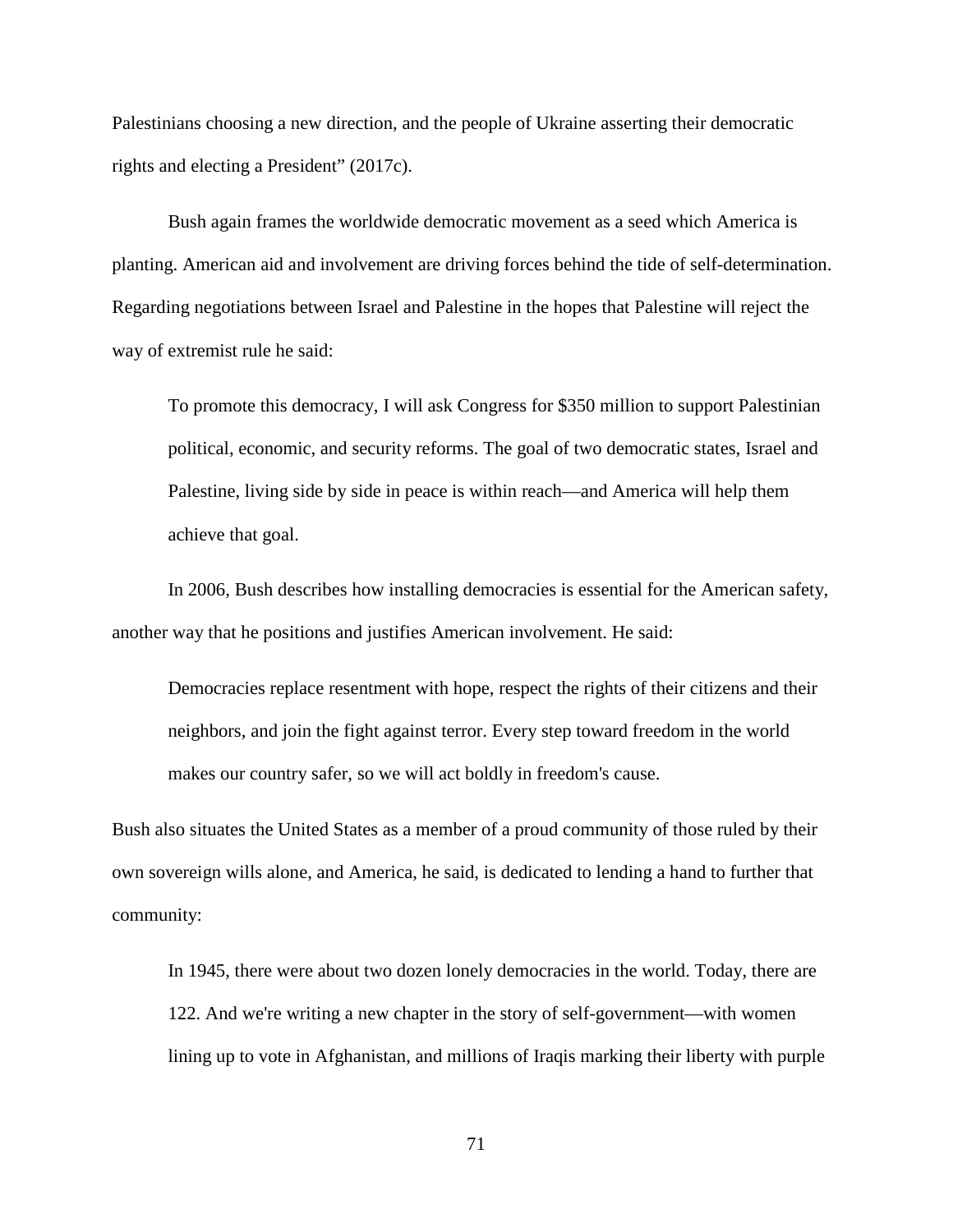ink, and men and women from Lebanon to Egypt debating the rights of individuals and the necessity of freedom.

Perhaps most telling in the 2005 State of the Union address, is a passage which sums up Bush's positioning of America's involvement in the Middle East as a democratic exercise. He asserts that "We are in Iraq to achieve a result: A country that is democratic, representative of all its people, at peace with its neighbors, and able to defend itself" (2005b). No more explicit frame for America's presence in Iraq is needed, so far as it concerns the purpose of this study. Bush outlines American troops in Iraq as being in the country to achieve an overriding goal: Democracy.

## American Commitments Abroad

In his first inaugural address in 2001, George W. Bush delivers a line that sounds as if it were pulled straight from the Nixon Doctrine: "We will defend our allies and our interests." 26 times in all, Bush returns to America's commitments to its regional partners, reinforcing and reiterating the idea that America will hold up its responsibilities in the defense and liberation of the middle east, and especially Iraq. And, much like Nixon's Vietnamization plan, Bush's discussion of America's relationships with its partners in the region—most notably the Iraqi security forces—is at turns framed around the idea of America's diminishing involvement as local forces become better trained to take responsibility for their own security.

In his address to congress a few weeks later, he returns to echo that commitment saying "We will work with our allies and friends to be a force for good and a champion of freedom" (The American Presidency Project, 2018a). It is interesting to note that countries to which the United States sends large contingents of troops to conduct operations, Bush then proudly calls allies in the fight against terrorism. "America and Afghanistan are now allies against terror," he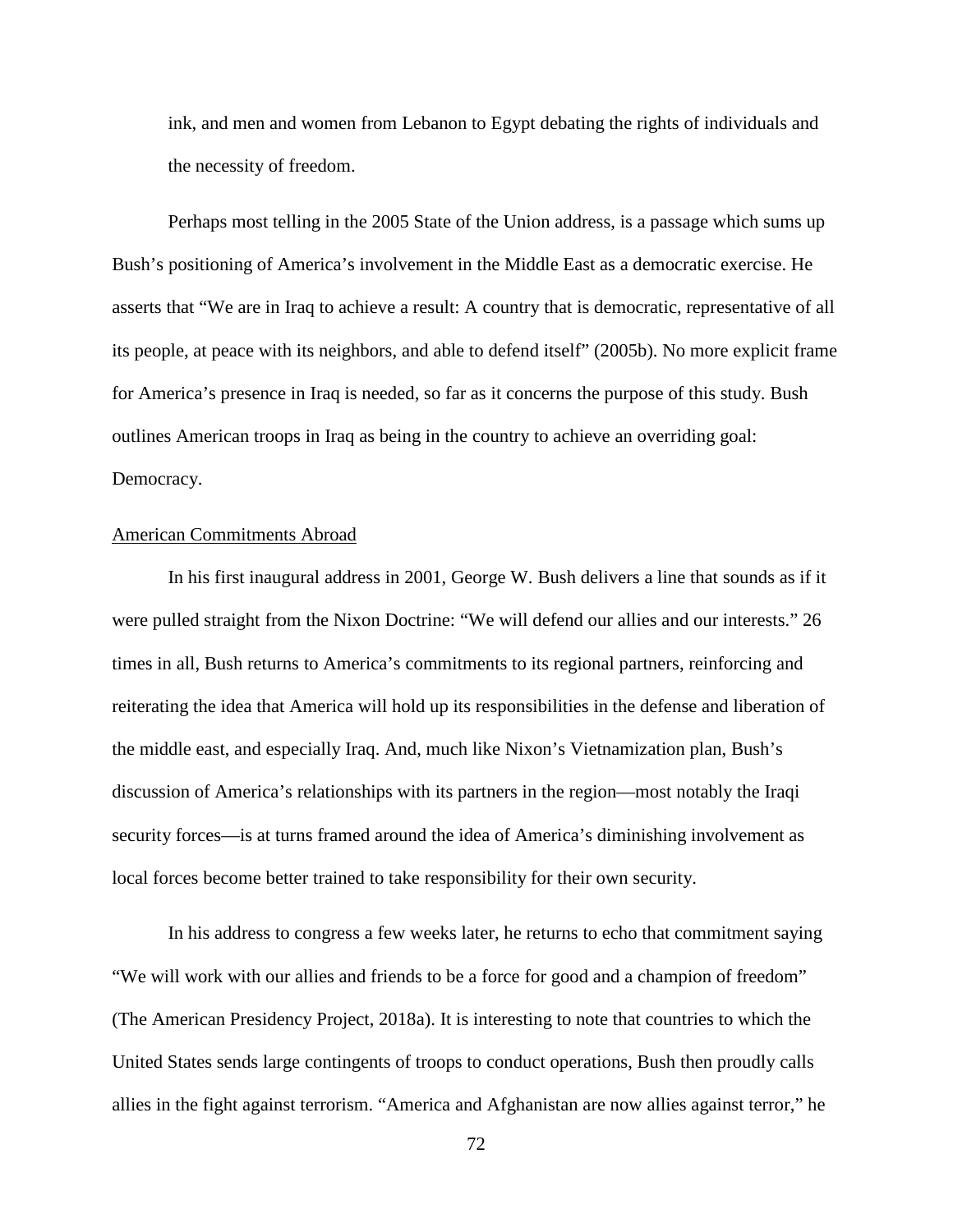said. "We'll be partners in rebuilding that country" (2017p). Addressing the President of the Iraqi Governing Council, Bush states "Sir, America stands with you and the Iraqi people as you build a free and peaceful nation" (2017h)

The allies to which Bush seems to refer most often when he uses the word 'allies,' are catalogued in the 2004 State of the Union address. This coalition, to which Bush refers at times, seems to provide international insurance of sorts, shielding the United States from criticism of unilateral action. Bush addresses this saying:

Some critics have said our duties in Iraq must be internationalized. This particular criticism is hard to explain to our partners in Britain, Australia, Japan, South Korea, the Philippines, Thailand, Italy, Spain, Poland, Denmark, Hungary, Bulgaria, Ukraine, Romania, the Netherlands, Norway, El Salvador, and the 17 other countries that have committed troops to Iraq. (2017h)

Continuing, Bush declares that working with allies to rid the region and the world of tyranny and terrorism have always been America's plan saying "From the beginning, America has sought international support for our operations in Afghanistan and Iraq, and we have gained much support" (2017h). He cautions, however, that the mere presence of a coalition will not hinder America from executing what it considers the necessary plan. "There is a difference, however," Bush cautions," between leading a coalition of many nations and submitting to the objections of a few. America will never seek a permission slip to defend the security of our country" (2017h).

The next year, however, Bush reaffirms America's commitment to work within the coalitions strategies, and act in accordance with their advisement. He notes: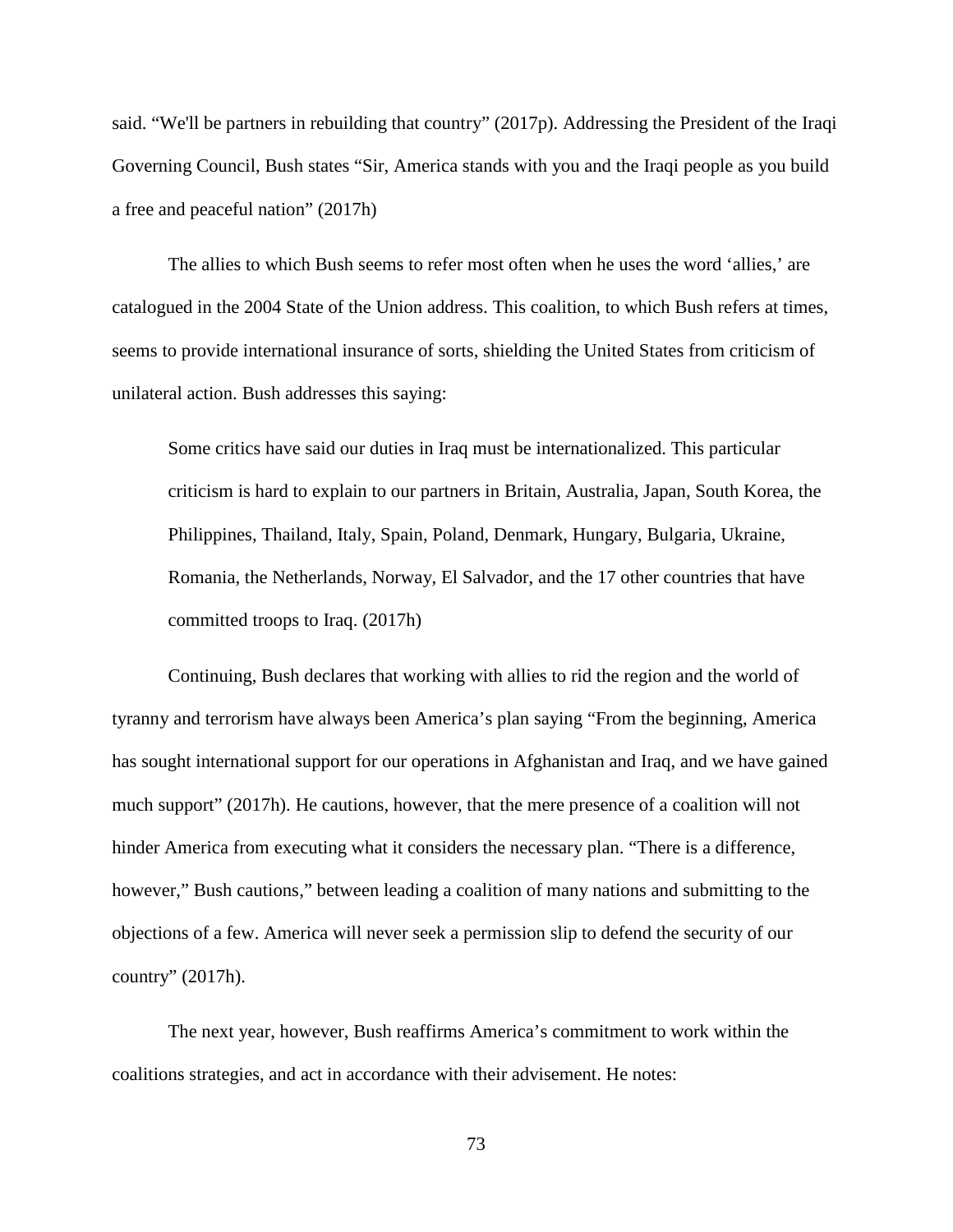…all the allies of the United States can know: we honor your friendship, we rely on your counsel, and we depend on your help. Division among free nations is a primary goal of freedom's enemies. The concerted effort of free nations to promote democracy is a prelude to our enemies' defeat. (The Miller Center, 2017i)

In the 2005 counterpart to Nixon's Vietnamization, as the Bush administration settles in to its second act, much of Bush's talk of alliances is focused on the transfer of responsibilities to local Iraqi security forces. He paints a picture of a people eager to take responsibility for their own defense:

As Prime Minister Allawi said in his speech to Congress last September, "Ordinary Iraqis are anxious ... to shoulder all the security burdens of our country as quickly as possible." This is the natural desire of an independent nation, and it also is the stated mission of our coalition in Iraq. (The Miller Center, 2017c)

U.S. advisers will work alongside Iraqi forces to prepare them to take over, Bush said. He then notes that:

As those forces become more self-reliant and take on greater security responsibilities, America and its coalition partners will increasingly be in a supporting role. In the end, Iraqis must be able to defend their own country—and we will help that proud, new nation secure its liberty. (The Miller Center, 2017c)

Bush takes on tones of Nixon's warnings against leaving the country before the local forces were ready to provide for their own defense. Like Nixon, he cautions that not only would America's premature exodus cause a collapse, it would damage America's honor as an ally: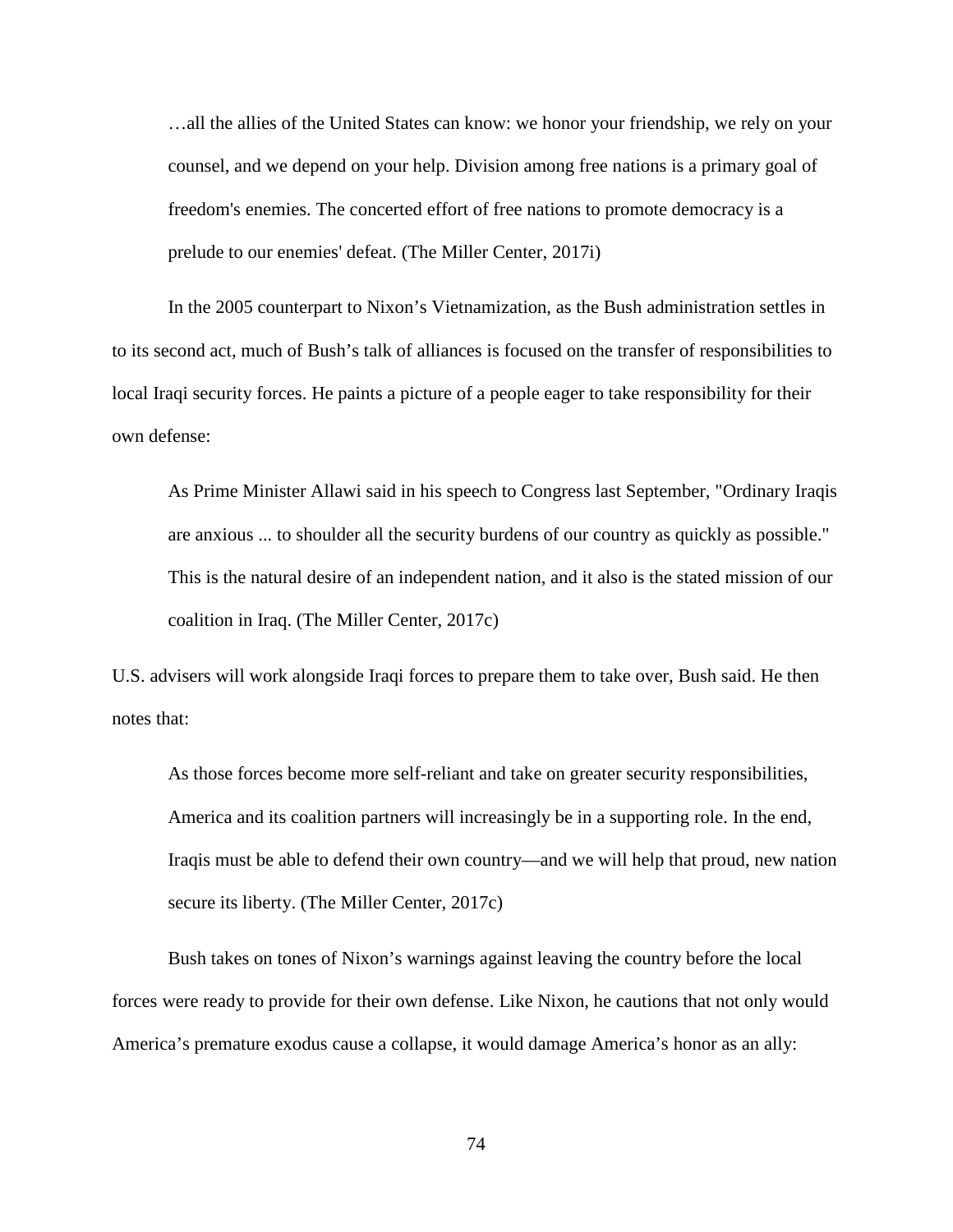A sudden withdrawal of our forces from Iraq would abandon our Iraqi allies to death and prison, would put men like bin Laden and Zarqawi in charge of a strategic country, and show that a pledge from America means little. (The Miller Center, 2017s)

Again echoing Nixonian strains in the next year's address, Bush again cautions that precipitate withdrawal of American troops will lead to a deterioration in the region. He said:

If American forces step back before Baghdad is secure, the Iraqi government would be overrun by extremists on all sides…. A contagion of violence could spill out across the country, and in time, the entire region could be drawn into the conflict. For America, this is a nightmare scenario; for the enemy, this is the objective. (The Miller Center, 2017m)

America, Bush assures all who are listening, friend and foe alike, will not abandon its duties and its commitments. He declares:

> …by leaving an assaulted world to fend for itself, we would signal to all that we no longer believe in our own ideals or even in our own courage. But our enemies and our friends can be certain: The United States will not retreat from the world, and we will never surrender to evil. (The Miller Center, 2017s)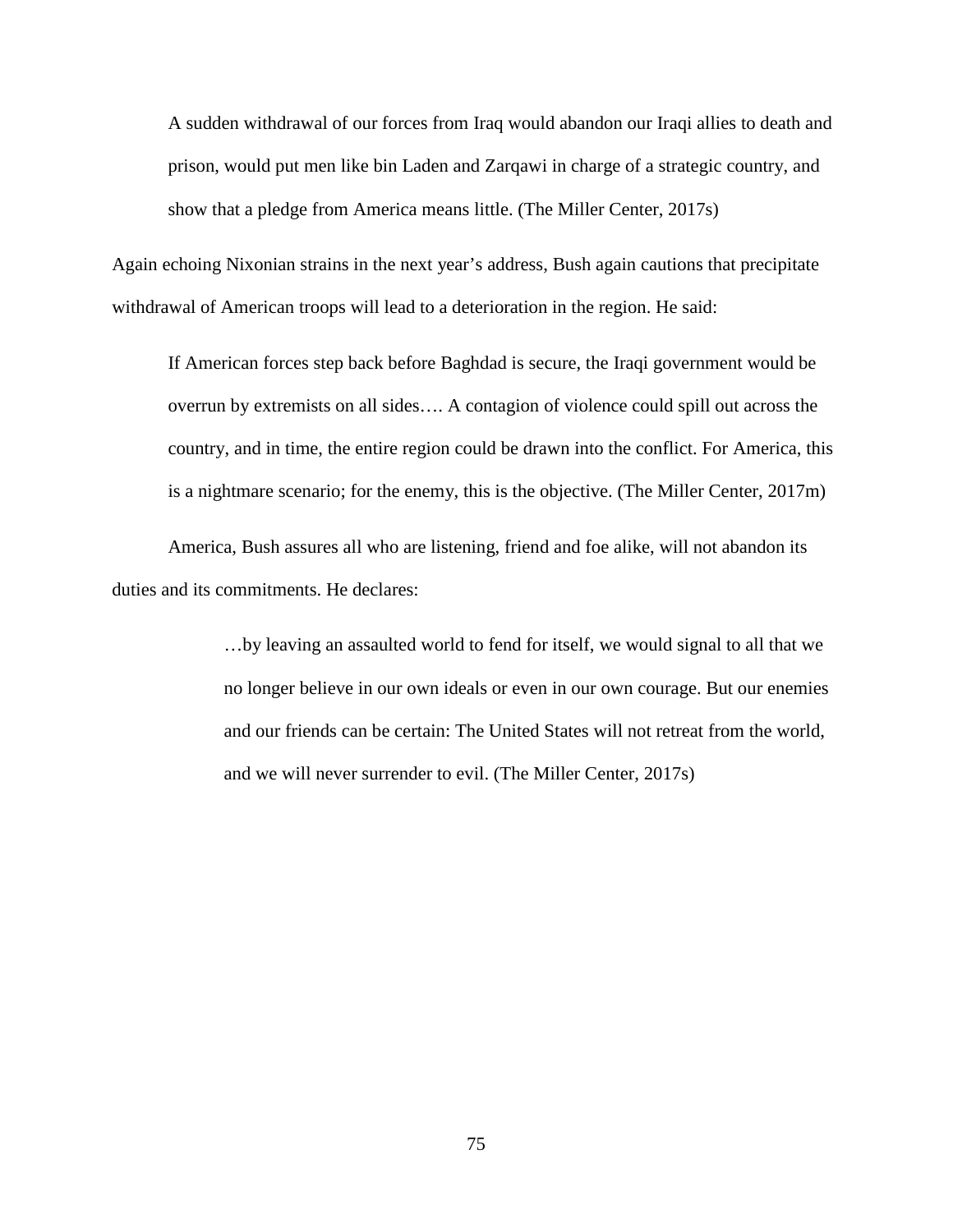#### Donald J. Trump: 2017-Present

As of the writing of this analysis, Donald J. Trump is the sitting president of the United States, having been elected in November 2016, and inaugurated in January 2018. Because of Trump's short time in office as of this analysis, the body of speeches available for study is small, compared to that of a two-term president such as Eisenhower or Bush, or even that of ostensibly—a single-term president such as Nixon. Only three addresses delivered by Trump to date fit the criteria for inclusion in this analysis. As such, the insight into patterns and frames used by Trump to set the tone of defense discussions is limited. Still, I felt it prudent to include Trump in this analysis.

Another confounding aspect in the analysis of Trump's framing of American defense postures, is that some (Houghton, 2017; Lin, 2017) have called Trump an isolationist: "The preferred trajectory of president-elect Trump, hardball isolationism and nationalism, runs counter to the American tradition of global leadership and liberal interventionism" (Lin, 2017, p. 4). Perhaps because of Trump's ideologies, less time is dedicated to defense and foreign policy concerns than other presidents of comparable circumstances may have deemed appropriate.

Of the small body of speeches qualified to be included in this analysis, Trump's defenserelated focus seems to be primarily on the danger of terrorism. In his 2017 inaugural address, the lone discussion of defense is a reference to terrorism, and "radical Islamic terrorism" specifically. Trump hangs American troubles on many foreign economic enemies, but in this address only makes mention of the country's defense situation once, and takes the opportunity to warn of the dangers of terrorism, and reinforce—much like his Republican predecessors— America's commitment to honoring its allies: "We will reinforce old alliances and form new ones – and unite the civilized world against Radical Islamic Terrorism, which we will eradicate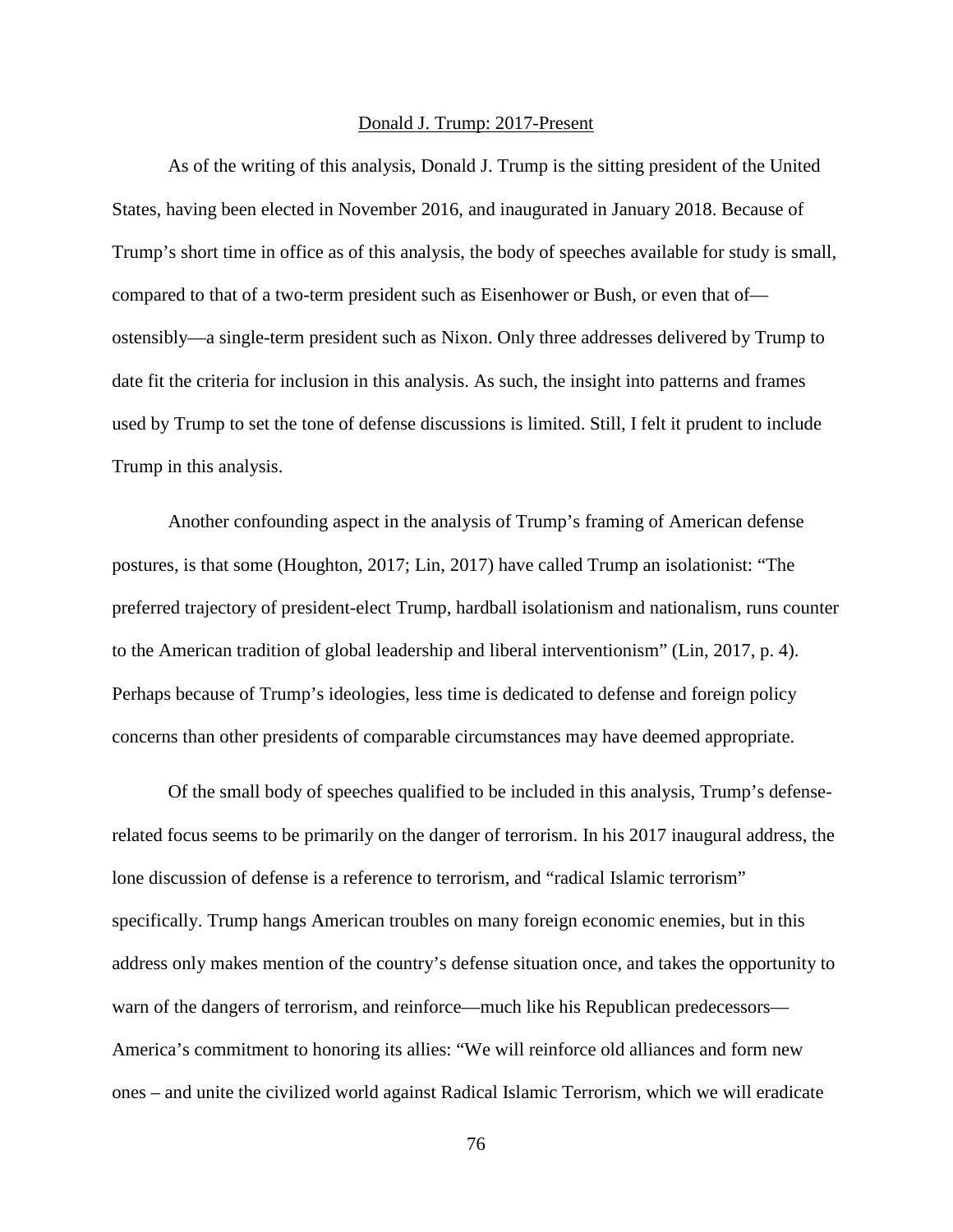completely from the face of the Earth" (The Miller Center, 2017j). Trump strikes a strong tone, the same tone on which he campaigned. He projects American strength and resolve, most noticeably with the promise to eradicate radical Islamic terrorism.

In the 2017 address to the joint session of Congress, Trump devotes a slightly larger portion of the address to defense concerns. It is noteworthy, however, that his defense discussion in this address is still markedly shorter than those of his contemporaries in this analysis, even in their first address to the nation. He does, however, give more time to the matter. Again, his primary concern is terrorism. And, again, he frames that concern in terms of "radical Islamic terrorism" (The Miller Center, 2017d).

He continues with his finger pointed squarely at religious extremism, saying "we cannot allow our Nation to become a sanctuary for extremists" (The Miller Center, 2017d). Trump's condemnation of fundamentalist movements as an existential threat to America and the world continues as he, with brutally unequivocal language, describes the Islamic State group as "a network of lawless savages that have slaughtered Muslims and Christians, and men, women, and children of all faiths and beliefs" (The Miller Center, 2017d).

Trump also uses his second address, following in the grand tradition, to affirm a commitment to America's partners. And, in that same tradition, to reaffirm the American insistence that each country take its equal share of the burden:

We strongly support NATO, an alliance forged through the bonds of two World Wars that dethroned fascism, and a Cold War that defeated communism. But our partners must meet their financial obligations. And now, based on our very strong and frank discussions, they are beginning to do just that. We expect our partners—whether in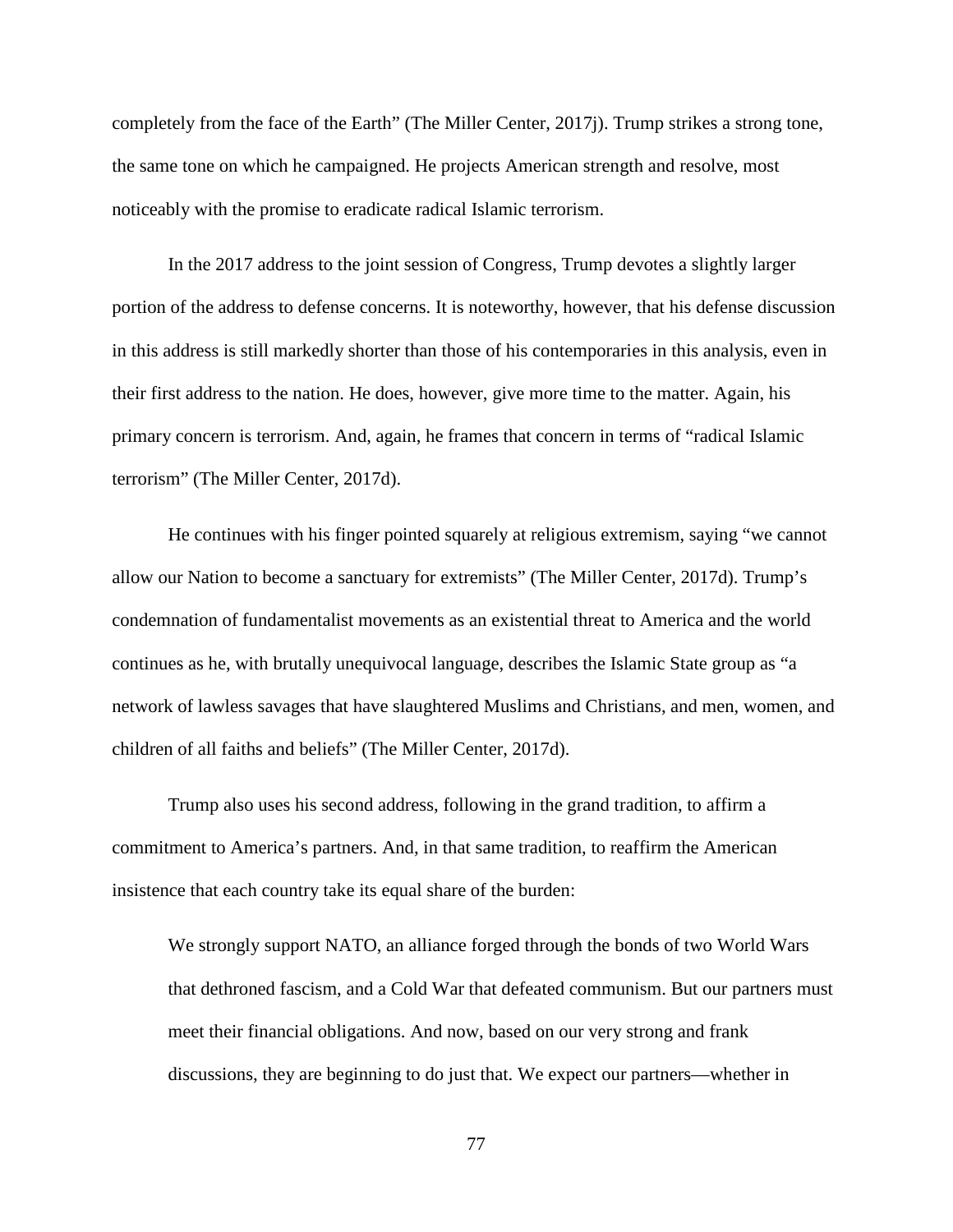NATO, in the Middle East, or the Pacific—to take a direct and meaningful role in both strategic and military operations and pay their fair share of the cost. (The Miller Center, 2017d)

Of note in this address—and in his discussions of American defense as a function of strong alliances—is that Trump belies his image as an isolationist, saying "Our foreign policy calls for a direct, robust and meaningful engagement with the world" (The Miller Center, 2017d). "America is willing to find new friends," Trump continues, "and to forge new partnerships, where shared interests align" (The Miller Center, 2017d). This certainly is not the language of a president who sees little value in involving the American defense establishment in the affairs of the world. Yet, he devotes remarkably little time in these addresses to foreign policy and defense concerns.

So prevalent in the speeches of his predecessors, Trump makes little mention of peace in his second address, noting only that, "We want peace, wherever peace can be found" (The Miller Center, 2017d). This is a stark departure from his contemporaries in this analysis, who devote swaths of their addresses to America's desire for peace.

Remaining constant in his relative dearth of defense discussion in these addresses, Trump again devotes little time to defense in his 2018 State of the Union address. He returns to perennial concerns—terrorism and America's commitment to its allies—but adds new frames for his administration: nuclear weapons and military readiness as a deterrent. Terrorism is couched in familiar terms for Trump in this address, calling them "evil," promising to "annihilate them," and to "extinguish them," (The Miller Center, 2017r). He again positions the Islamic State group as America's adversary *du jour*, and in this discussion focuses his efforts on the detention and treatment of captured enemy fighters noting that American forces must have latitude to detain and deal with enemy combatants as they see fit, noting that prior administrations have not been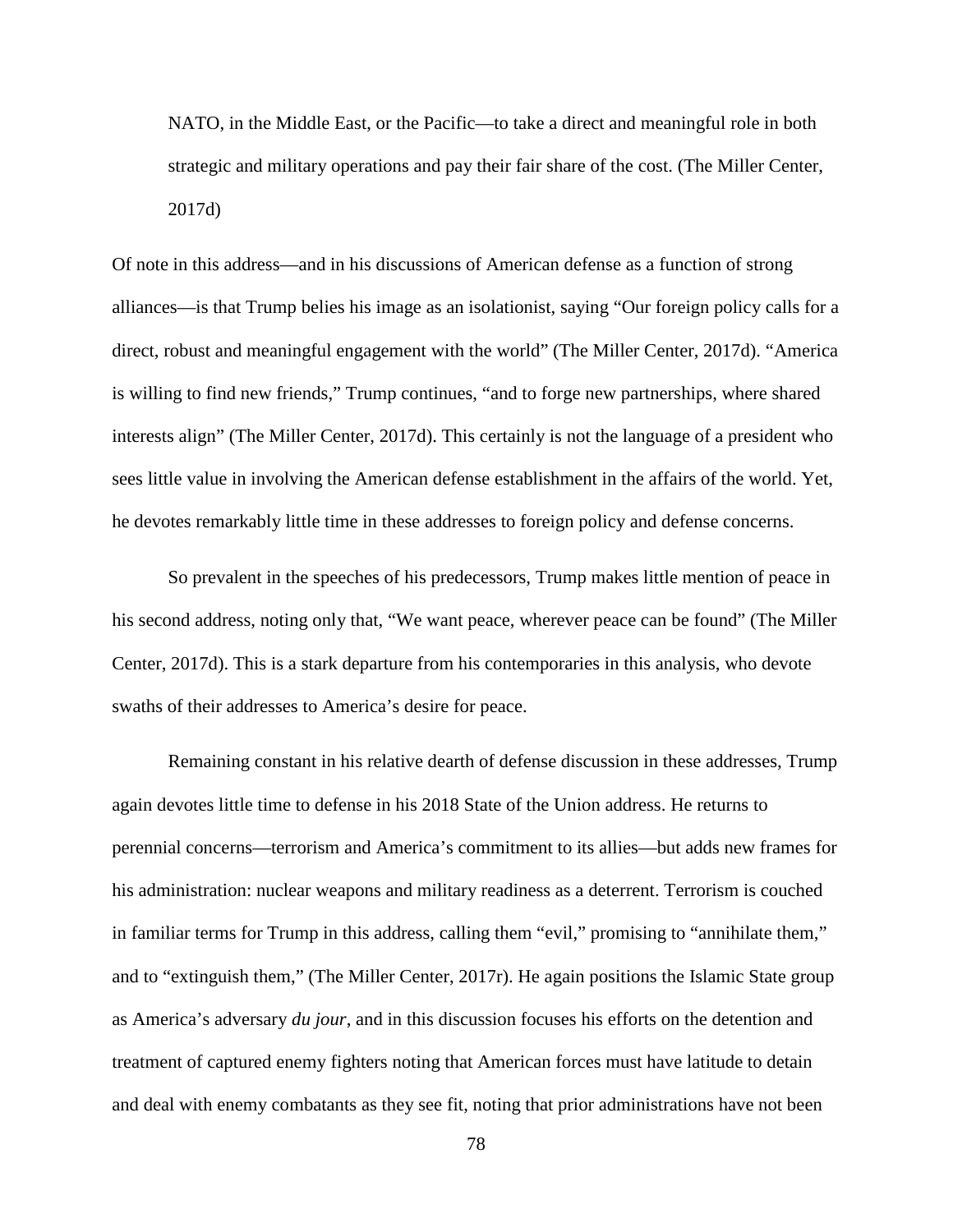as tough on enemy fighters as is necessary. That discussion of terrorism is also partly couched in the recurrent frame of a commitment to alliances. The advances against the Islamic State group, Trump notes, have been a result of working with allies in the region:

Last year, I also pledged that we would work with our allies to extinguish ISIS from the face of the Earth. One year later, I am proud to report that the coalition to defeat ISIS has liberated almost 100 percent of the territory once held by these killers in Iraq and Syria. (The Miller Center, 2017r)

In a new area of concern to the Trump administration, the nuclear weapons frame so predominant in the addresses of Eisenhower—and to a lesser extent, Bush—surfaces in this address. In a statement reminiscent of Eisenhower's wary hopes for disarmament which were set against the reality of the prolific Soviet nuclear program, Trump states:

As part of our defense, we must modernize and rebuild our nuclear arsenal, hopefully never having to use it, but making it so strong and powerful that it will deter any acts of aggression. Perhaps someday in the future there will be a magical moment when the countries of the world will get together to eliminate their nuclear weapons. Unfortunately, we are not there yet. (The Miller Center, 2017r)

He positions North Korea as another of America's most adversarial world neighbors and sounds a refrain of nuclear fear regarding the country:

North Korea's reckless pursuit of nuclear missiles could very soon threaten our homeland.... We need only look at the depraved character of the North Korean regime to understand the nature of the nuclear threat it could pose to America and our allies. (The Miller Center, 2017d)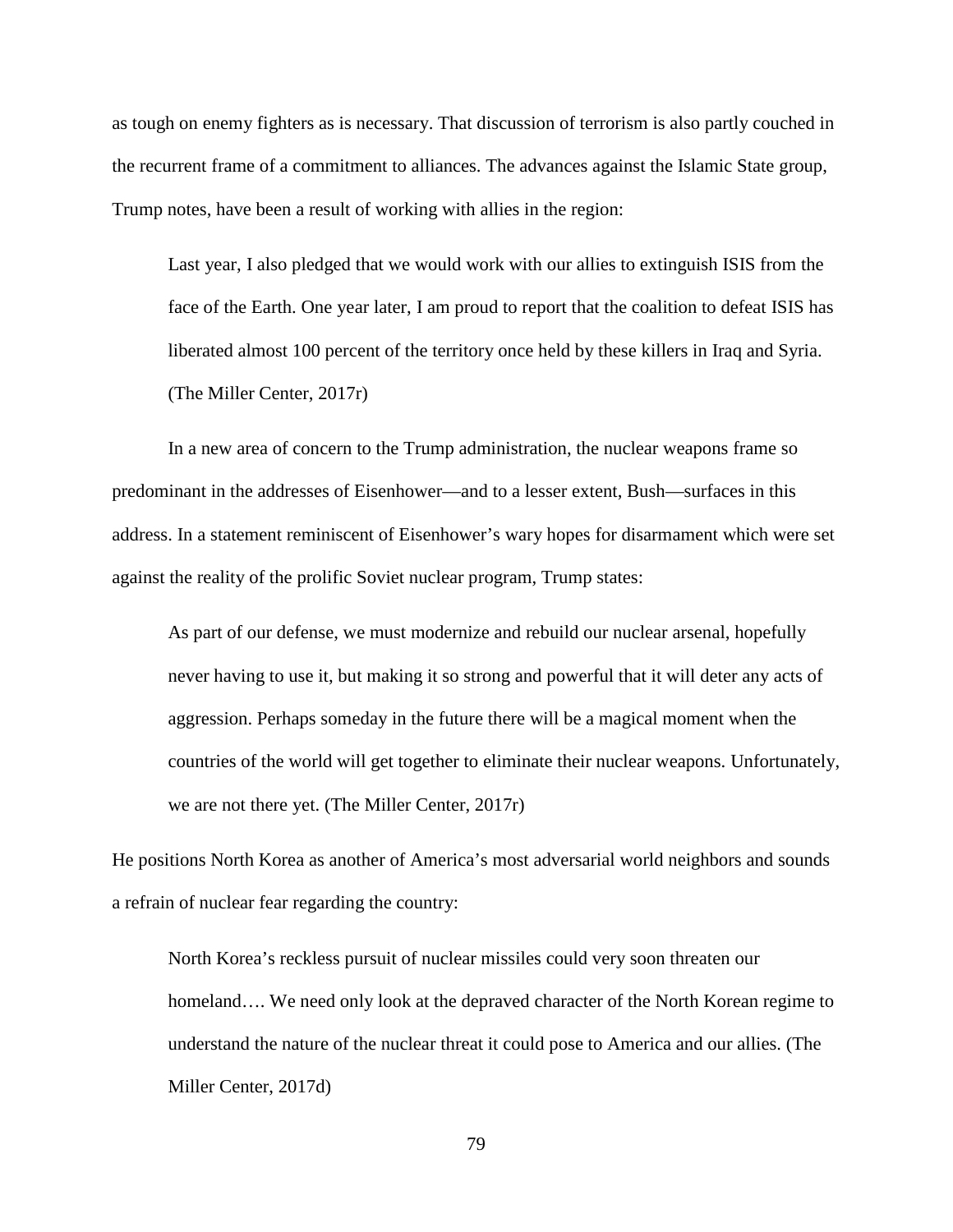Donald Trump's defense discussions in these addresses, as noted earlier, are a departure from the lengthy foreign policy missives of his contemporaries. His supposed isolationism could play a role in that, though he does, as noted earlier, assert his desire to build partnerships. Those discussions he does engage in sound familiar refrains, reinforcing frames found repeatedly in this analysis: terrorism (a frequent frame for Bush), American commitments to its allies, and the threat of nuclear war.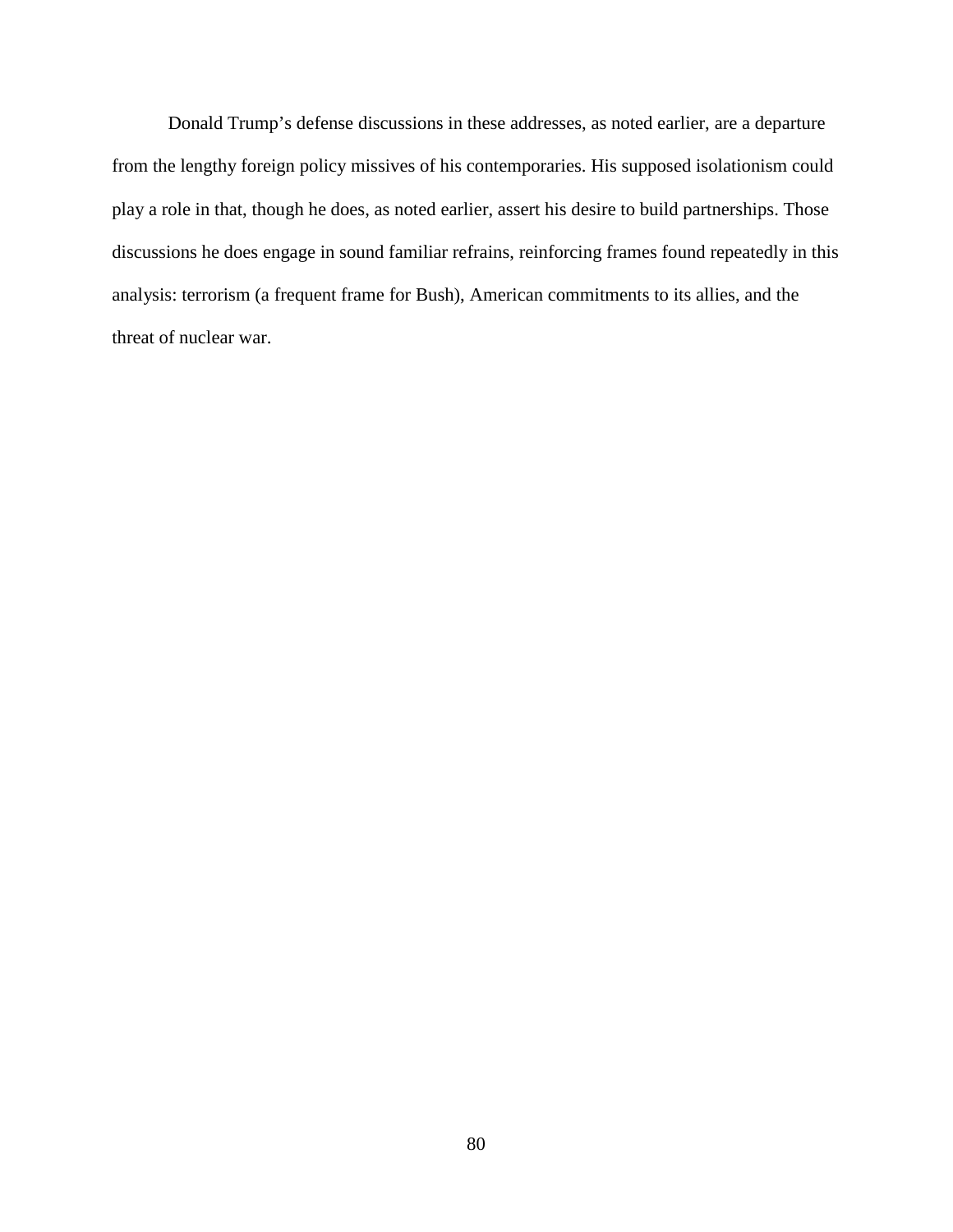### CHAPTER 5

### DISCUSSION

#### Research Question 1

This study sought to answer several questions, the most crucial of which concerned the existence of shared frames American presidents—or at the very least Republican presidents—use when they apprise the nation and the congress of the country's defense efforts. The study yielded an unequivocal answer to that question: a resounding yes. The following are three ways in which the four presidents included in this analysis all frame their discussions of warfare, defense, and security.

#### A Better World

Each president included in this analysis makes America's military action and policies a precursor to peace, stability, democracy, or freedom. Over the course of the addresses studied, each of the speakers addresses the ways in which America must go to war in order to ensure a more peaceful world. 102 passages over the addresses in this study concern peace. 45 passages concern détente. 41 passages concern America's role in establishing democracy around the world.

Taken as a whole, it becomes clear that these presidents want American military actions, and those in which it is involved via coalition agreements, to be seen as serving the purpose of securing a better world. This world, they assert time and again, will be more peaceful. This world will be marked by a cessation of armed conflicts. This world will be fairer. This world will be marked by the right of all people to self-determination. Eisenhower (2018d) notes that peace is the great aim of all the peoples of the world, and that action must be taken to secure that peace. He declares that America abhors war, and it is only in the service of peace that America must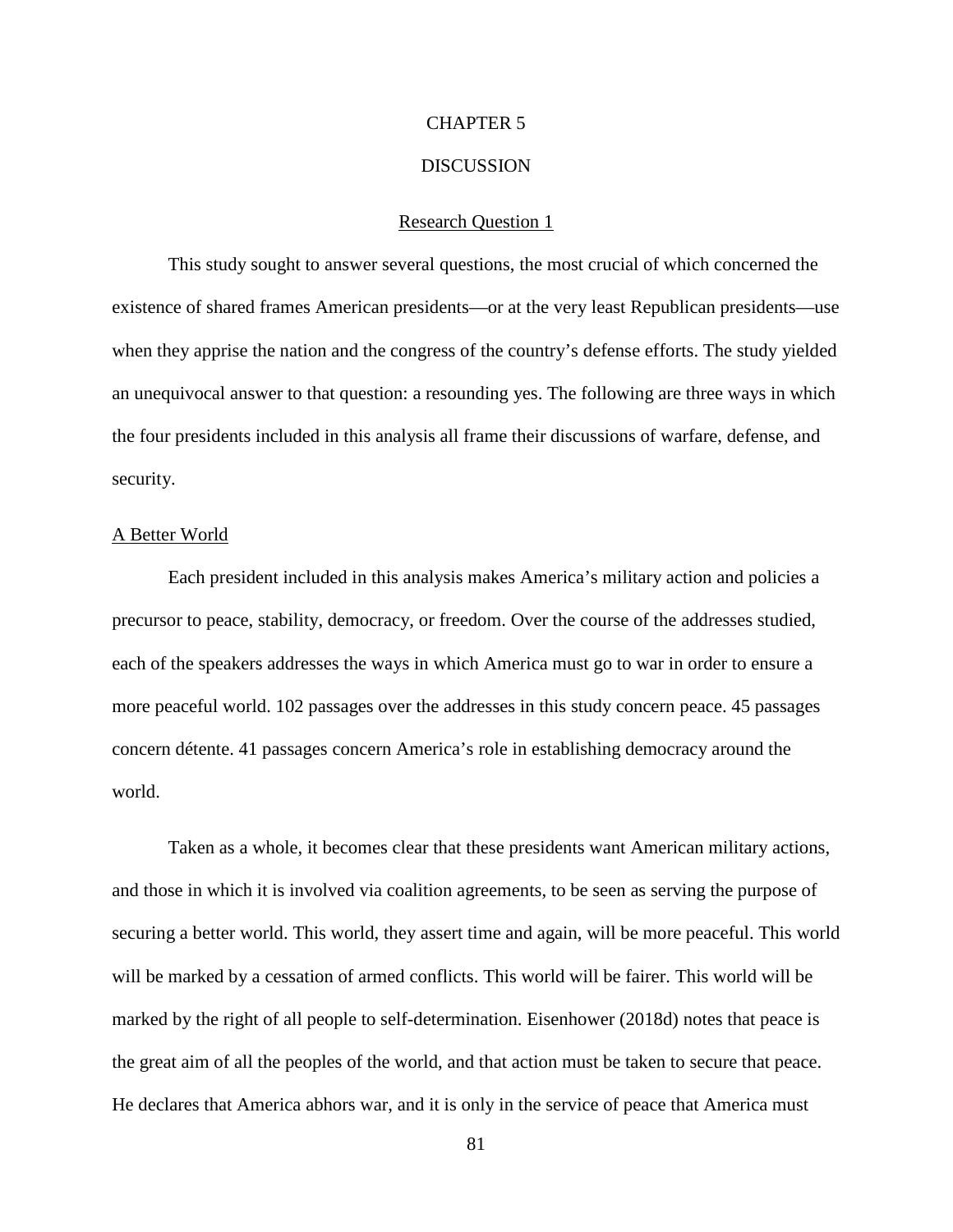maintain indomitable military power (2018l). Nixon declares that no greater honor can be bestowed on a country than the title of peacemaker (2018m) and repeatedly expresses his wishes that the American generation succeeding his will be the first to never face the scourge of war (1970b, 1972, 1973, 1974). Bush sings the praises of the establishment of burgeoning democracies all over the Middle East and frames American involvement as the catalyst by which they take root and expand. Even in Trump's scant few mentions of defense he declares that he wants peace wherever it can be found (2017r).

The presidents studied here use their addresses to guide their audiences toward a vision of an America dedicated to using its military power and potent defense establishment not for imperial aims, but in the service of a more peaceful, free, and fair world. America, they boldly declare, is the guardian and the harbinger of a better world.

## A Great Enemy

Also shared among the speeches of all presidents in this study is the existence of a great foe against which America is fighting for its way of life, its safety, and its continued prosperity. Some adversary against which the full weight of American resolve must be thrown—both militarily and ideologically—is common to all four presidents analyzed for this study. For some presidents that enemy is faceless, as is the case in Eisenhower's discourses on communism, and Bush and Trump's treatises on terrorism. These anonymous phantoms hover over America and strike fear into the hearts of the people. Terrorism and communism have no state, no flag, and no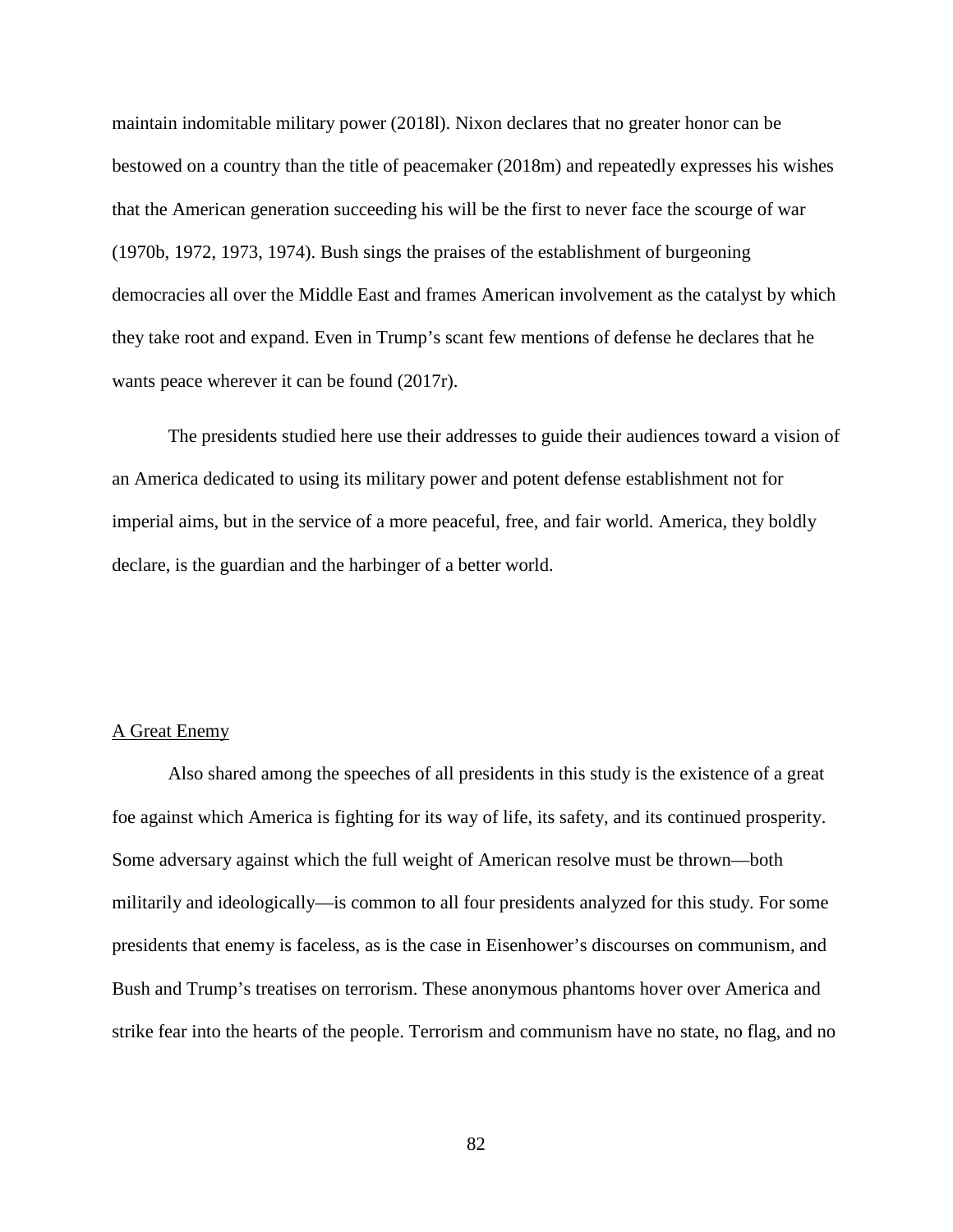anthem. They are everyone and they are everywhere—though Eisenhower used "communism" as a byword for the Soviet Union.

Eisenhower, Bush, and Trump's great monsters are ideologies rather than established, definable states. Nixon, on the other hand, had an established nation-state on which to focus America's military might. The North Vietnamese army and their Viet Cong contemporaries provided Nixon a living, breathing, well-defined foe to fight. However, Nixon also focused on the threat of communism to all that Americans hold dear, though to a lesser degree, certainly, than Eisenhower did.

Eisenhower notes that communism's imperialist aims are the greatest threat not only to America but to the success and safety of the better world he hopes for (2018d). With great persistence, Nixon laments the belligerence and intransigence of America's North Vietnamese enemy, painting a picture of a state hellbent on the destruction and humiliation of America. Bush speaks of untold hordes of trained terrorists always waiting in the shadows to unleash violence on America and the whole of the civilized world. Trump cautions that terrorism in general, and specifically the Islamic State group threatens America, her allies, and the whole of humanity.

## A Firm Friend

The third common thread woven among all the addresses in this study, is the constant affirmation of the United States' firm commitments to its allies. Even in cases where the underlying tone is one of insisting that American partners abroad shoulder more of the burden of their own defense, the presidents in this study are quick to remind America's allies that the country will honor its pledges.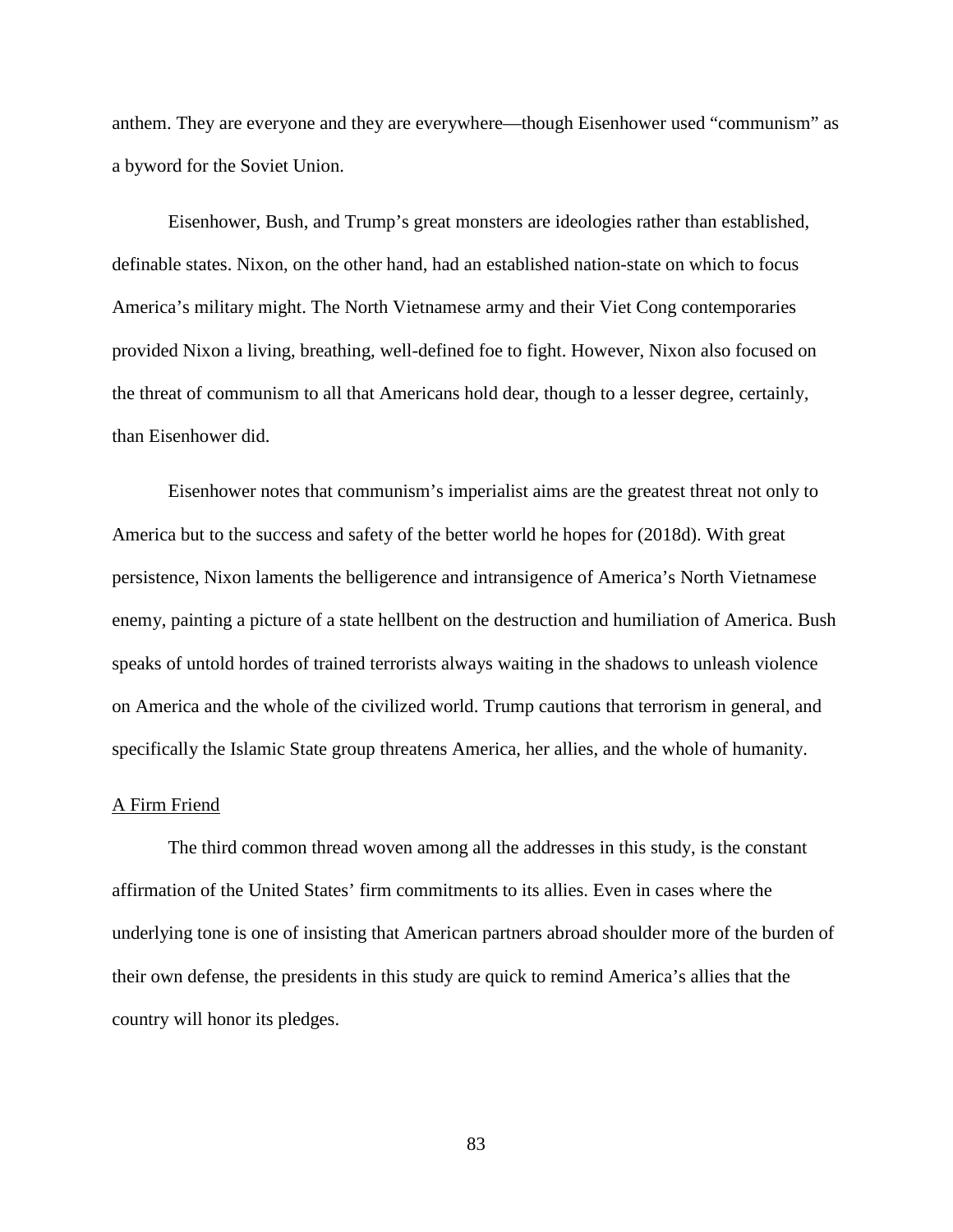Eisenhower lauds the United Nations and the United States place in the coalition, declaring it an essential building block of the better world, and deserving of the United States' full support and cooperation (2018h). He cautions against "Fortress America" (2018e) and insists that honoring American commitments abroad is an imperative, rather than an option. He warns that an American neglect of any of its partners could lead neophyte nations to seek help from countries less in line with American ideals and interests (2018f). Nixon so values American commitments to allied nations that he makes that pledge the focus of the Nixon Doctrine. Nixon assures the world that America will honor its treaties, provide a nuclear shield for its allies, and will provide a conventional military shield in the event of any other type of non-nuclear aggression (The Miller Center, 2017u).

Bush praises the coalition against global terrorism, declaring that the alliance is necessary to secure peace and freedom in the world, and affirming America's resolute commitment (The American Presidency Project, 2018a). In 2004, Bush addresses the a leader in charge of rebuilding Iraq in the wake of the American invasion directly in his State of the Union address, declaring that the country now has a steadfast friend in the United States. American alliances are so crucial to Bush that he catalogs a list of the countries standing by America's side in the global war on terror, proudly naming 34 nations in league with the United States in the fight against terrorism. Donald Trump sings the praises of robust global defense partnerships (The Miller Center, 2017d) and praises NATO and the coalition against the Islamic State group. (The Miller Center, 2017d)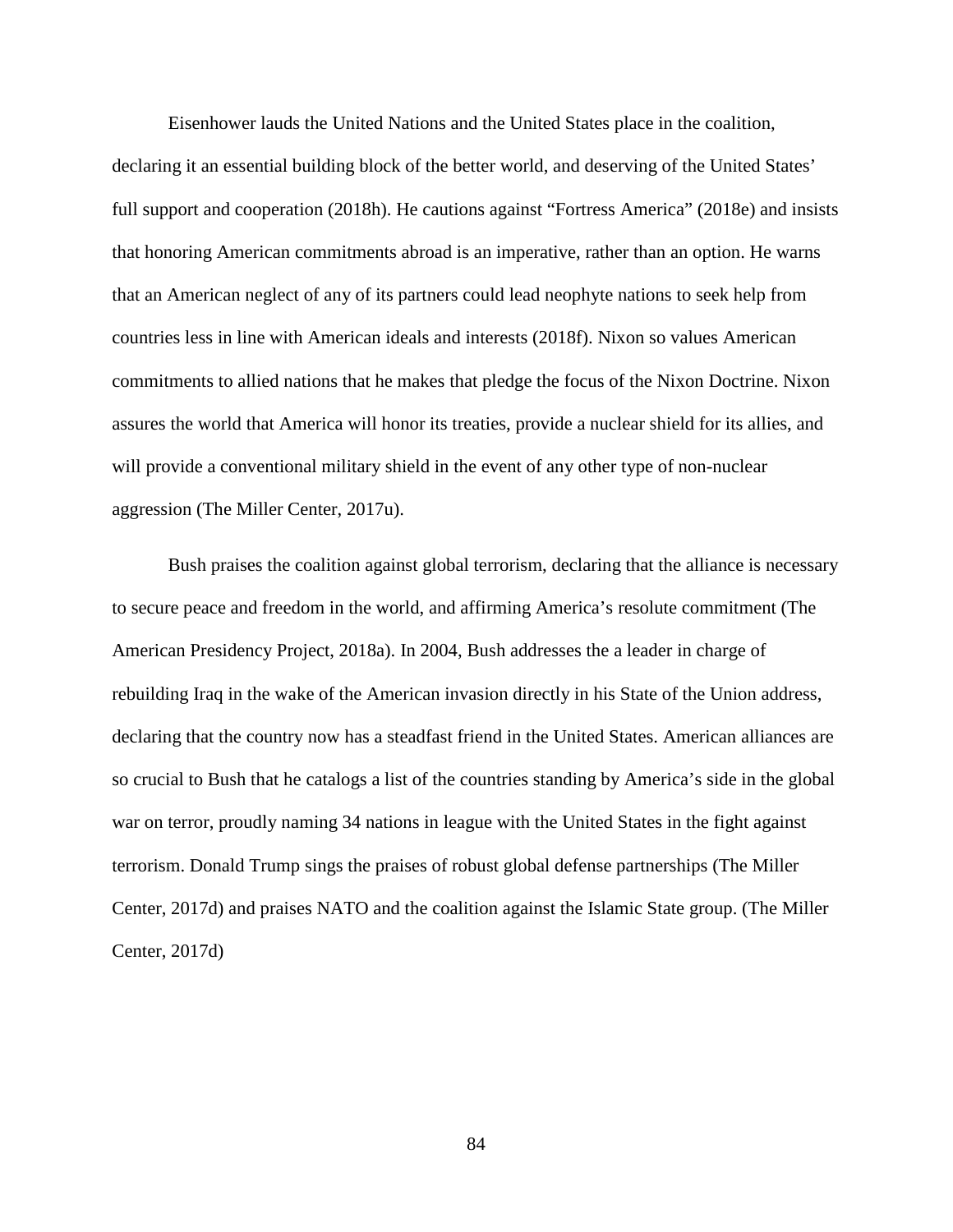## Research Question 2

#### Eisenhower's Just Peace

In his discussions of the pursuit of peace—a frame common to all the presidential speeches studied here—Dwight Eisenhower leans heavily not only on the idea of peace, but on the subtheme of a "just peace" or a "peace with justice." This concept exists under the auspices of the better world frame discussed above—though it is salient only in Eisenhower's addresses. Other presidents make passing mention of just peace, but Eisenhower uses the phrase repeatedly. The most daunting issue with this idea, is that it seems to be a purely rhetorical device, void of real substance. When it is used, no concrete context is given to give an indication as to what the president intends to accomplish by expressing his desire for a "just peace." It is quite clear that the aim is peace, at a macro level, but the justice component of this nebulous idea escapes definition, at least where it concerns this analysis.

It is possible that this notion of a "just peace" is intended to undergird the assertions from Eisenhower that American power will not be used to subjugate or usher in a new age of American imperialism. Eisenhower may seek to express his desire not only for peace, but peace not bought by betraying American values—or at least those values that the United States wishes the world to see as quintessentially American. Perhaps he intends to reassure the world that the United States seeks peace, but that peace will be won by holding fast to the principles of democracy, the right to self-determination, the proper carrying out of armed conflict based on international rules of war.

This just peace concept, then, becomes a matter of military history, military policy, and just war theory, and supposes at least a cursory familiarity with those areas in order to be an idea fully grasped. This *jus post bellum* philosophy (Williams & Caldwell, 2006) has rich roots in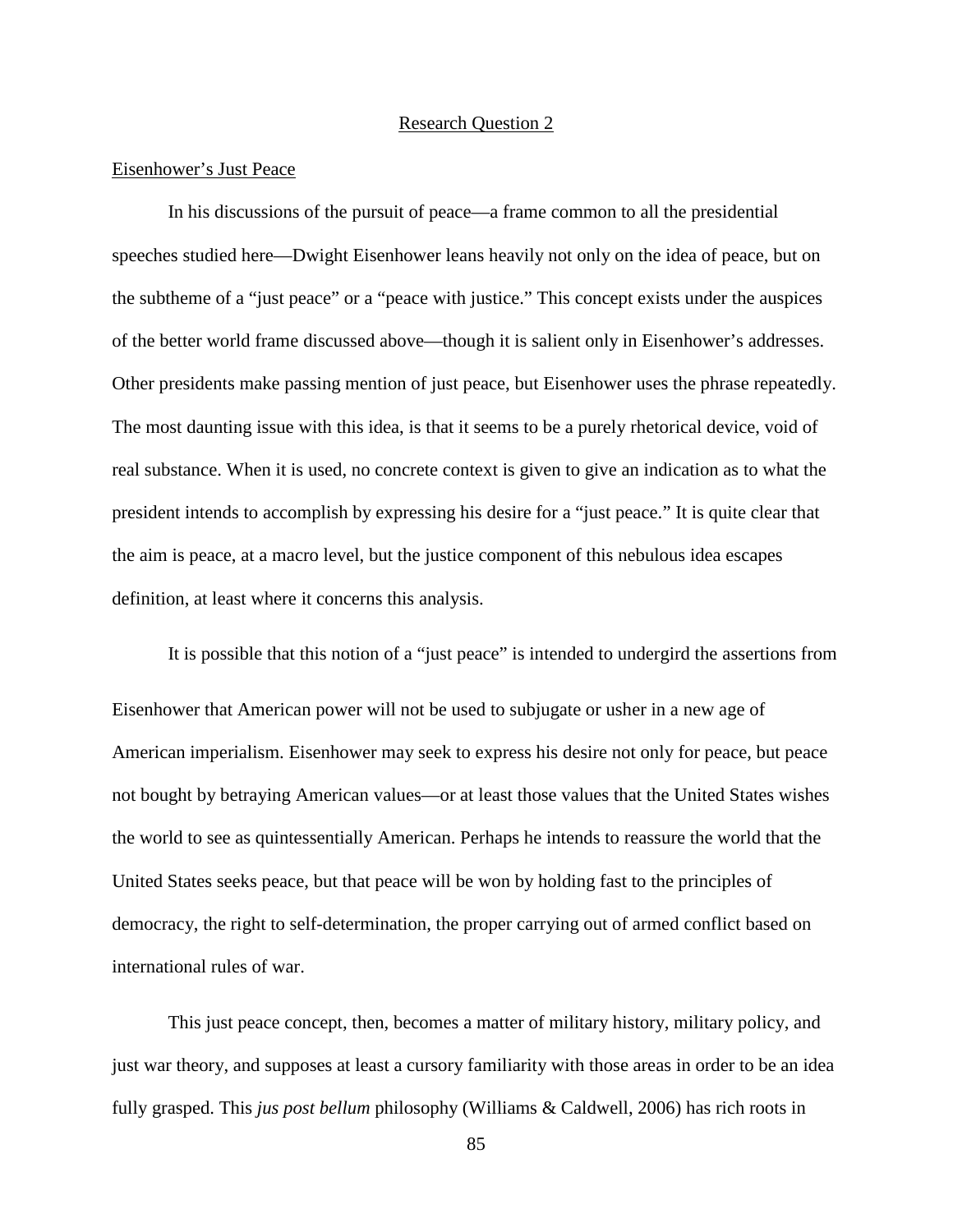those areas but is not one the average American without studied exposure to the concept would be likely to understand. Even the scholarship on *jus post bellum* is inconclusive on exactly what constitutes a just peace:

…*jus post bellum* is ''the least developed part of just war theory,'' as Walzer (2004:161) notes. In spite of the many studies that have appeared concerning war crimes tribunals, truth commissions, and other strategies for achieving justice in the aftermath of conflict, general principles of justice such as those embodied in the just war tradition are absent. (Williams & Caldwell, 2006, p. 311)

Thus, it is not too great a supposition that for Eisenhower, the use of the notions of just peace and peace with justice are meant to serve no greater aim than to instill an indefinable and not-too-closely-questioned confidence in the moral probity of the country's commander-in-chief.

### Nuclear Weapons and Weapons of Mass Destruction

Eisenhower devotes quite a bit of time in his addresses to the dangers of nuclear war, at turns calling for disarmament, and in the next breath declaring—with uncharacteristic bravado that America will not relinquish its nuclear weapons while other nations retain theirs. Trump echoes that statement nearly 60 years later, asserting nearly the exact same thing: a wish for a nuclear-free world, rooted in the reality of a world marked by proliferation rather than arms limitation. Bush frames much of America's defense activities as a bulwark against the dangers of weapons of mass destruction, which comprise not only nuclear weapons, but chemical and biological weapons. As previously noted in the analysis of Bush's speeches, he devotes large portions of his addresses to explicating the dangers of these weapons.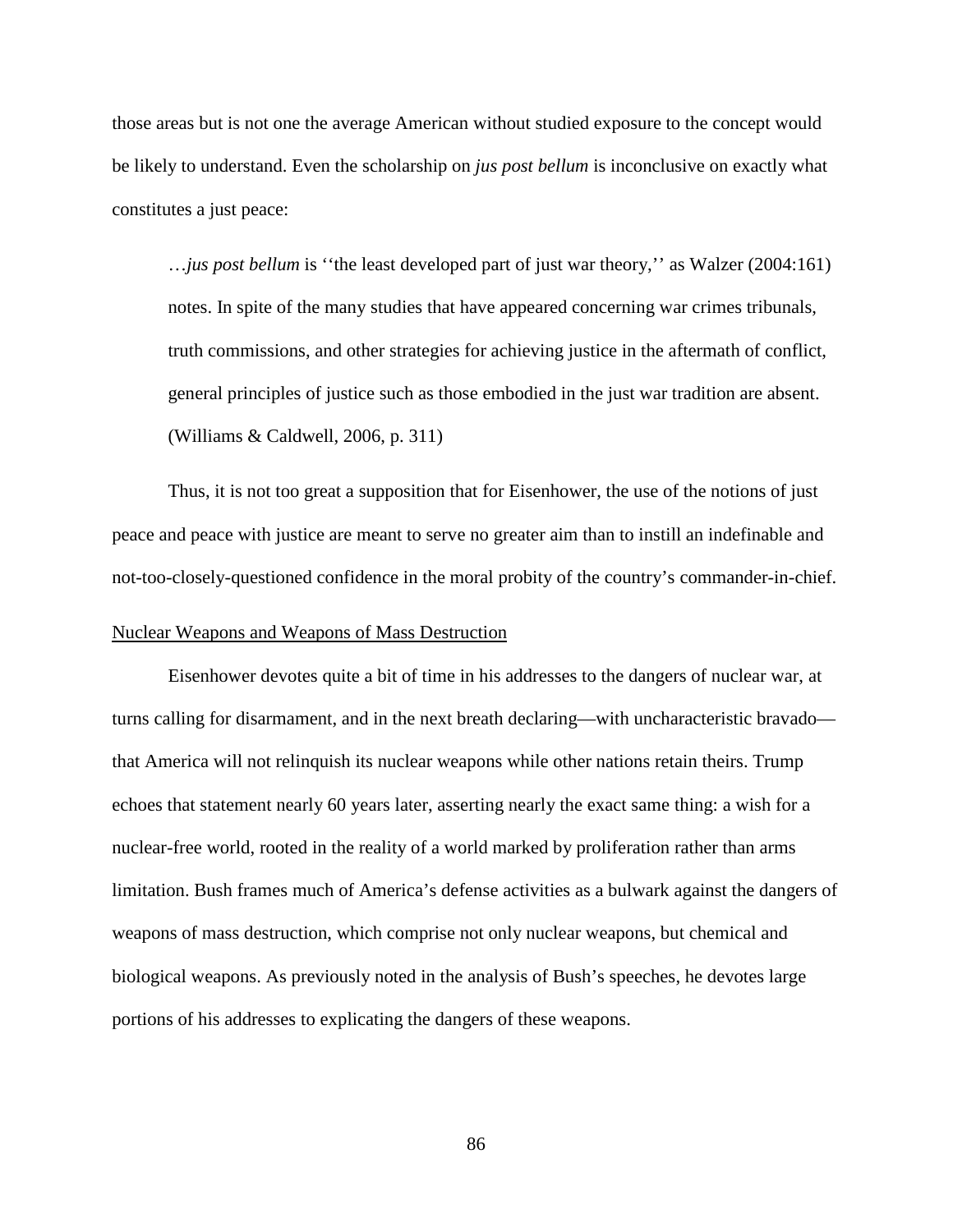The outlier, then, is Nixon. While he does discuss nuclear weapons in some capacity, they are by no means a focus of his efforts to frame defense. Aside from being a part of the second tenet of the Nixon Doctrine, nuclear arms play a surprisingly small role in the Nixonian defense priorities. He simply does not devote much of his addresses to the cataclysm of nuclear weapons.

## **Democracy**

George W. Bush constantly frames American military action as a prerequisite for the successful germination of democracy in the world. He also positions the presence of democracy in other parts of the world as being of vital concern to American safety and security, both at home and abroad. While Nixon and Eisenhower do broach the subject of the importance of democracy around the world, they do not dedicate nearly as much time to the idea as Bush does. Even when they do, the underlying idea in their discussions of democracy seems to be as a juxtaposition against communism, rather than pursuing the ideology for its own sake, and thus the topic is relegated to passing statements.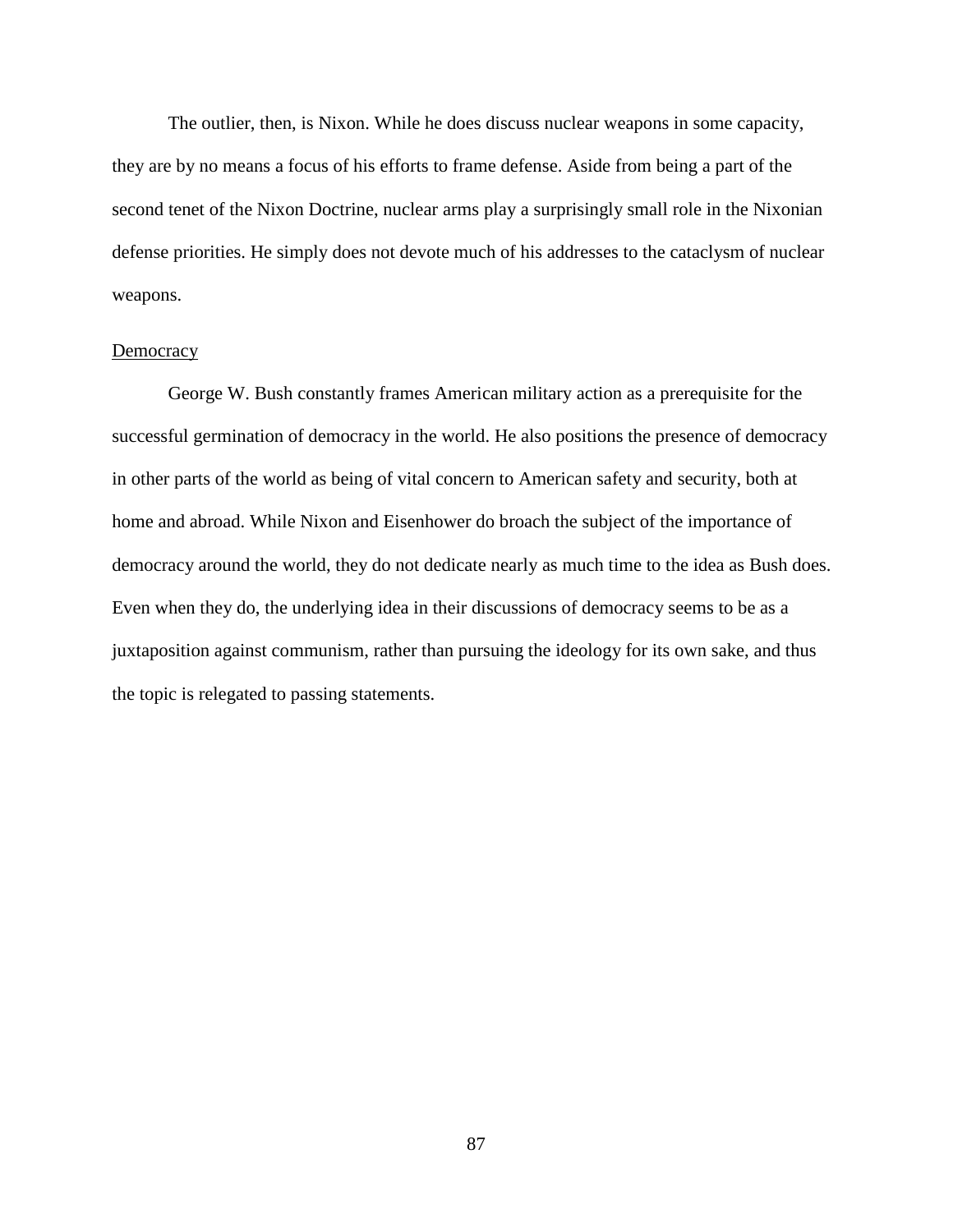### Research Question 3

#### Brutal Language

The framing of American defense activities remains remarkably similar from Eisenhower to Nixon. Peace is the major concern of both men. Neither truly use language centered around vanquishing a foe. Bush begins to speak about pursuing terrorists with relentless resolve (The Miller Center, 2017p). Even so, Bush's language is conceptual, portraying the American strategy as one of determined persistence rather than brutality (The Miller Center, 2017h; 2017p). Trump's promises to "annihilate" and "extinguish" (The Miller Center, 2017r) America's enemies represent the first real, appreciable evolution in the way that these presidents talk about war. Prior to these statements, which could rightly justify the bellicose label (Hennigan, Cloud, & Bierman, 2017), the words from the White House had been relatively measured. Trump's language changes that entirely.

### Communism and Terrorism

There are a few areas contained within the great enemy frame common to all presidents analyzed here, which when viewed with greater specificity break out into smaller subthemes unique to one or two presidents. These are typically functions of the age in which these presidents' administrations occurred. In the 2000s, global communism is a much less menacing concern than in the epoch of Eisenhower and Nixon. Likewise, terrorism, while present in Eisenhower and Nixon's period, was of less crucial concern than in the post-September 11 world in which the Bush and Trump presidencies are positioned.

Emblematic of the political landscape of the 1950s, 60s, and 70s, the concern of Communism's designs on the world's power structures factors heavily into the addresses of Eisenhower and Nixon. Eisenhower frames Communism as perhaps the greatest existential threat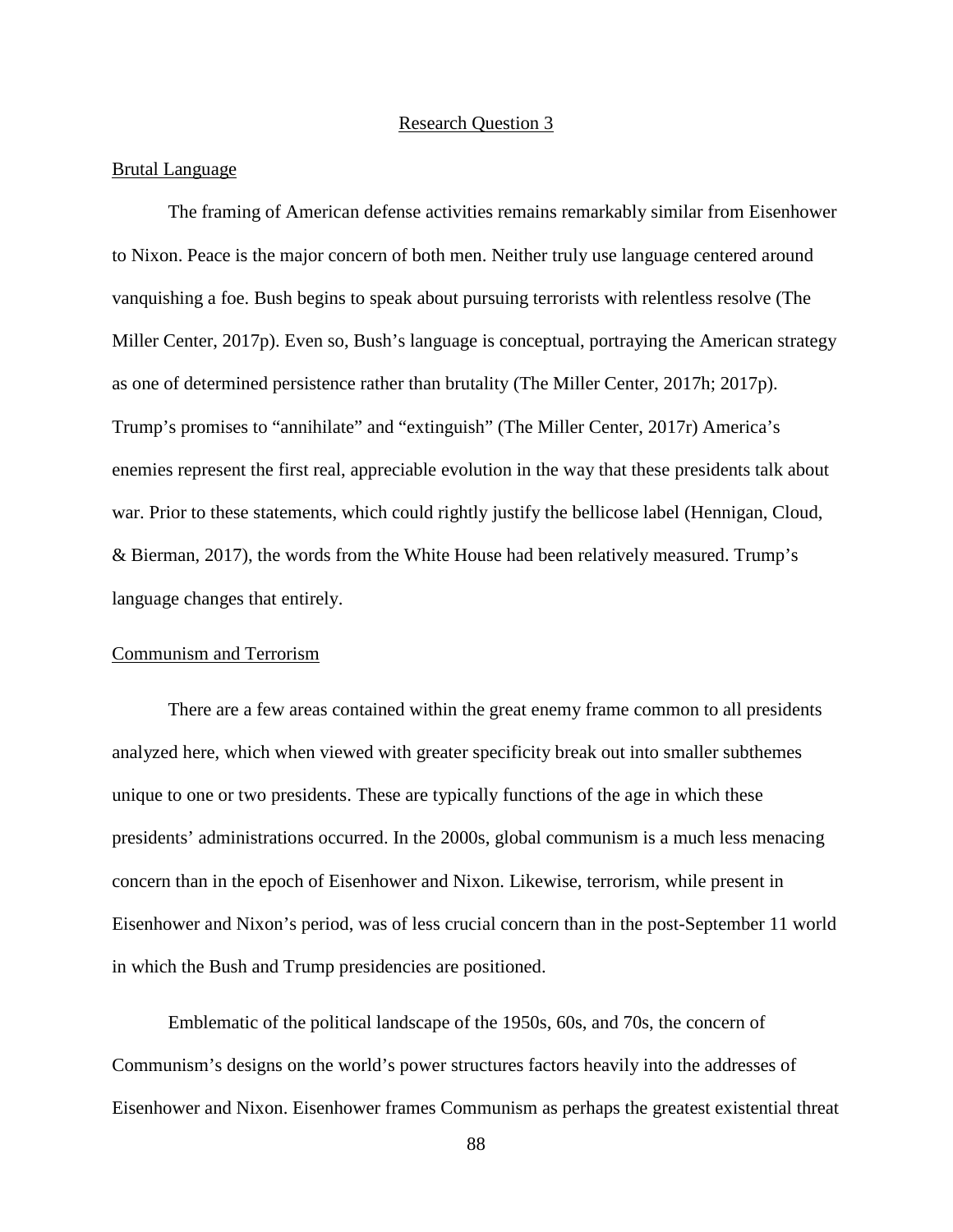to American ideals and the practical safety of American territory and American interests. The Soviet Union is the menace Eisenhower most often references in terms of Communism, though he acknowledges communism's corrupting influence in other parts of the world. Nixon's concern with communism does, at turns, focus on the Soviet Union. His primary concern in regards to communism, however, is its influence in Southeast Asia. Given his supervision of the American war in Vietnam, this is to be expected.

Bush and Trump's concern in the 2000s with terrorism is an updated rendering of the great enemy frame represented in Eisenhower and Nixon's speeches by Communism. Bush concerns himself with terrorism constantly, as seen in the analysis of his addresses. Trump, in the few mentions he makes of defense issues in his addresses, talks mainly of terrorism. Both presidents frame the faceless menace of terrorism as America's chief defense concern in these addresses.

### Research Question 4

This question can be answered in two ways. Trump's addresses lack a depth of discussion of defense-related issues. In that sense his approach to defense is atypical in comparison to that of his contemporaries. As noted above, he dedicates a substantially smaller proportion of his addresses. What time Trump does dedicate to defense in these addresses, however, leverages the same frames as his predecessors: the great enemy, the need for peace, and America's commitment to its allies.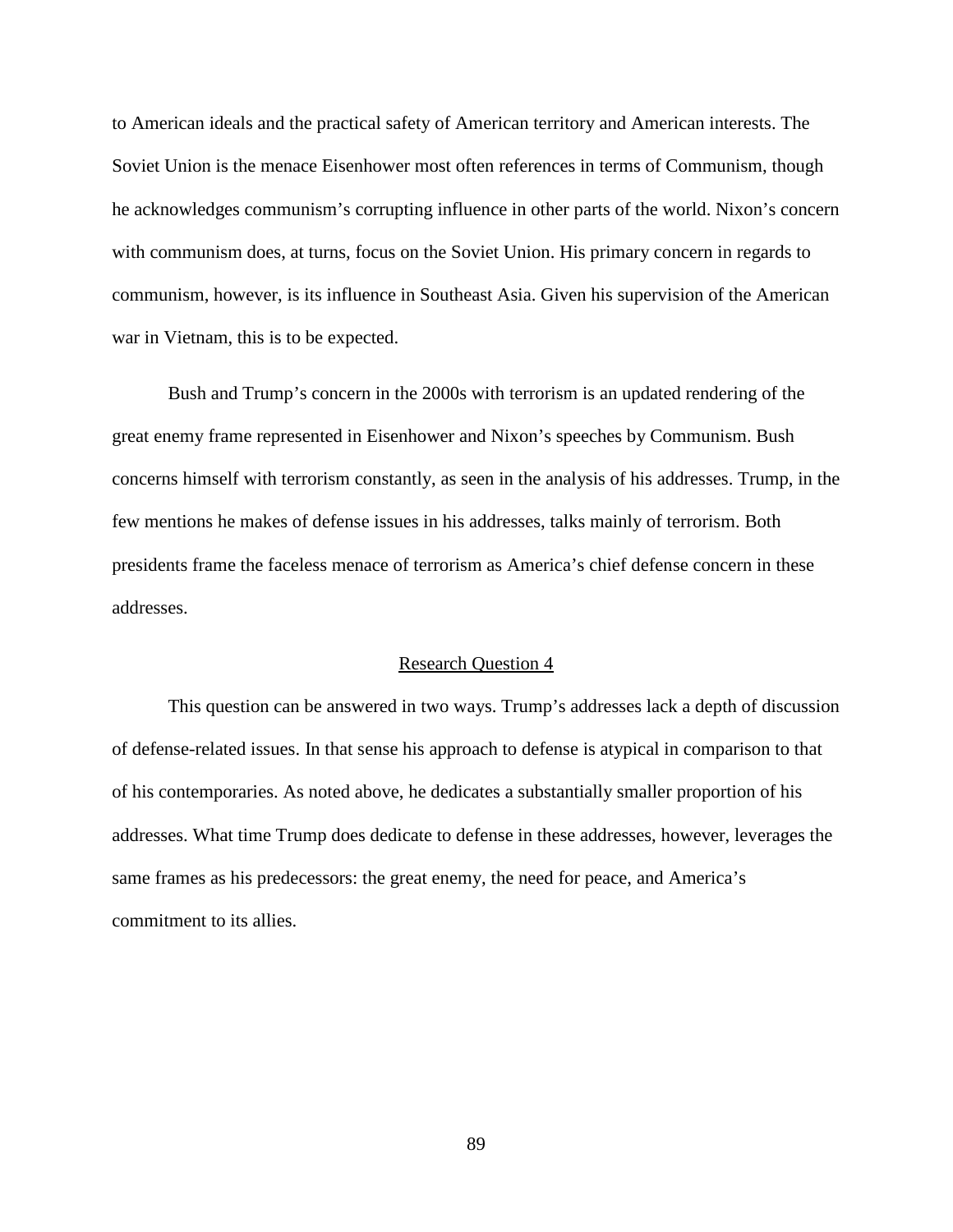## CHAPTER 6

#### **CONCLUSION**

As noted in the introductory section of this study, examining four Republican presidents allows us to discover similarities and differences across time for a particular political ideology. To that end, I asked four questions. The answers to those four questions provide a clear picture. Across four men, elected to seven presidential terms spanning 22 years in office and 65 years of United States history, and each presiding over a period of active armed conflict, the broad frames which American presidents use to discuss defense are the same: They galvanize the country and the congress against a great foe; they proclaim that the virtue of American military action lies in its service of a more just and peaceful world; and they make strident pronouncements of commitment to American pledges and alliances the world over. Four men's speeches were analyzed, and four men's speeches were marked by these three frames, repeatedly.

There are also frames which appear or disappear entirely based on the time period in which a given president governed and based on the world's temperament and the state of larger American foreign policy at the time. Some presidents, such as Donald Trump, use markedly more bombastic language than others. Not surprisingly, owing to the vacillations of turmoil and peace that have marked American society and the global defense climate in the years since Dwight D. Eisenhower's election, there are frames used by some presidents that are either altogether absent or discussed only in cursory terms.

The utility of this study lies in its ability to gauge the consistency or the change in the way that Americans are informed about their country's defense. Elites, such as presidents, have a marked effect on the salience of issues in the public agenda (Jacoby, 2000) and that effect is even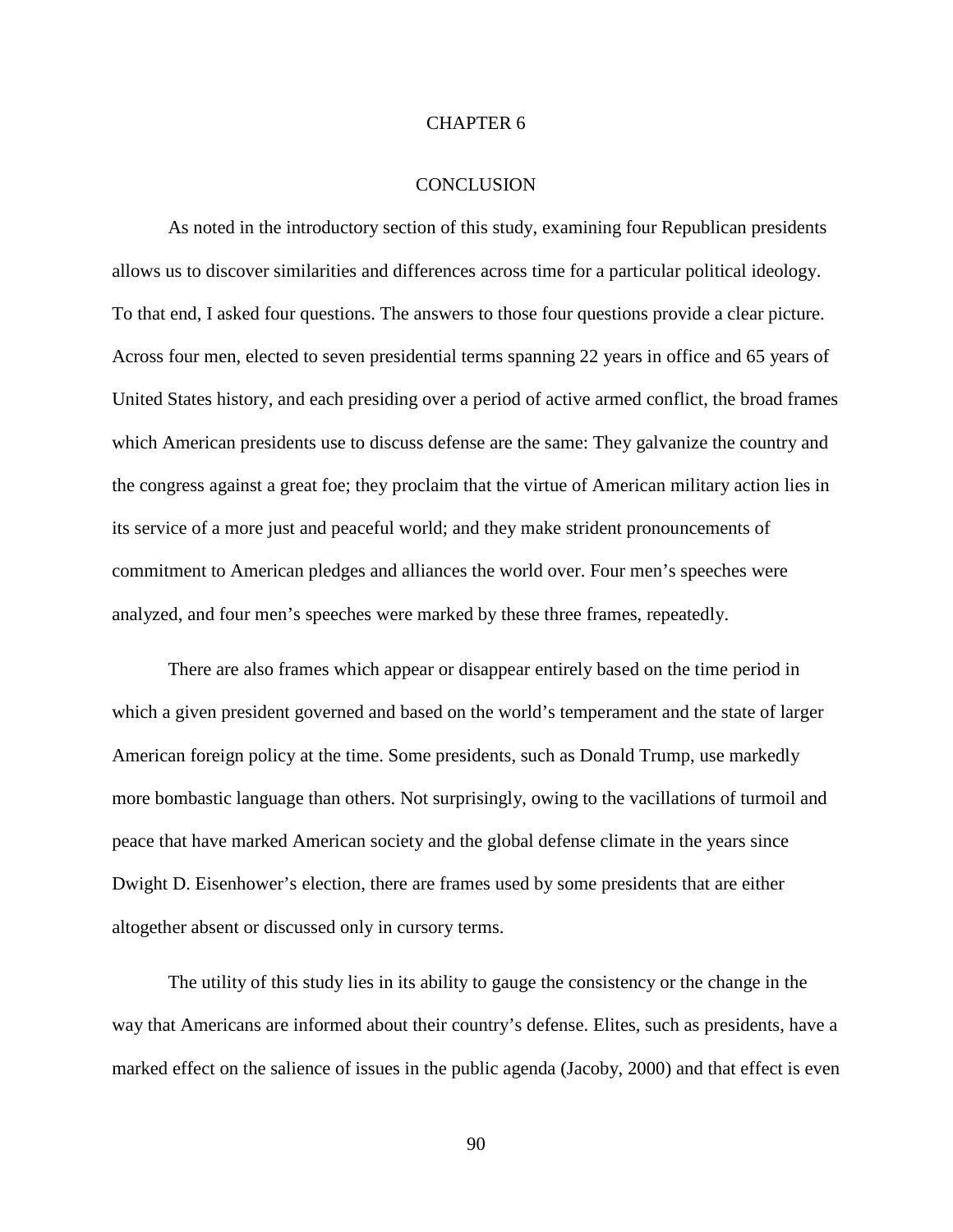more pronounced when the subject at hand is related to foreign policy (Cohen, 1995). It is useful, then, to have a sense of what the country's chief executive and commander-in-chief tell the citizens about how and why the nation conducts war in the way that it does.

It may well be that these frames reflect true perennial concerns for the American defense establishment, and thus deserve constant affirmation and attention from the nation's highest office. American citizens would also do well, however, to recognize the power that the speaker holds over the interpretation of the message. Until the speaker deems the object worthy of exposition, and imbues it with his chosen attributes (McCombs, Shaw, & Weaver, 1997) the message has no meaning (Vatz, 1973).

If anything, the inquiry that served as the catalyst for this research, the question of the normality of Donald Trump's war rhetoric, is answered in the absence of defense talk from the sitting president. The larger frames, however, remain the same across the whole corpus of these addresses. Perhaps the short duration of Trump's administration to the present influences the amount of time he dedicates to the topic in his national addresses. Though, with ongoing American involvement in Iraq, Afghanistan, and Syria (Defense Manpower Data Center, 2017) and a nuclear standoff with North Korea (Lamothe, 20017), the expectation would be a greater dedication to defense matters in public addresses by Trump.

From Eisenhower's inauguration in 1953 to the closing words of Donald Trump's 2018 Address to the Nation on the State of the Union, the way that modern wartime Republican presidents have talked about war is remarkably similar. This study brings into focus a clear picture of the reality of the public defense agenda flowing from the office of modern Republican president: the messenger may change, but the message will remain the same.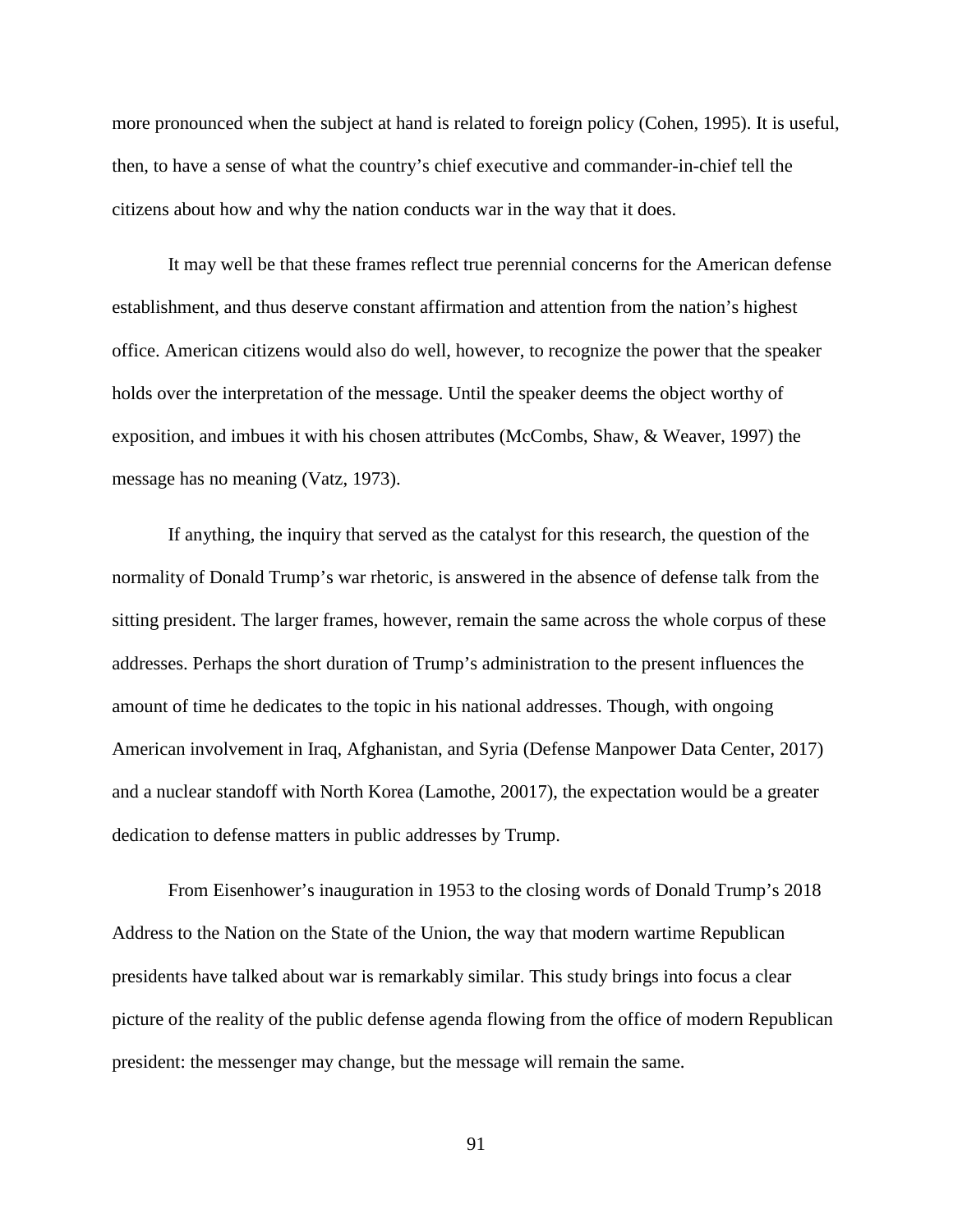### REFERENCES

- Ambrose, S. E. (2010). Eisenhower's Generalship. *Parameters, 40*(4), 90-98. Retrieved February 2, 2018
- Bengtsson, M. (2016). How to plan and perform a qualitative study using content analysis. *Faculty of Health and Society, Department of Care Science, Malmo University*, 8-14. Retrieved January 15, 2018
- Blair, D. (2008, June 11). *George W Bush: My warlike talk was a mistake*. Retrieved March 15, 2018, from The Telegraph: https://www.telegraph.co.uk/news/worldnews/northamerica/usa/2107881/George-W-Bush-My-warlike-talk-was-a-mistake.html
- Borah, P. (2011). Conceptual Issues in Framing Theory: A Systematic Examination of a Decade's Literature. *Journal of Communication, 61*, 246-263. Retrieved February 8, 2018
- Broadhead, L.-A. (2009). Exorcising Eisenhower: The Imperative of Critical Remembrance in Obama's Search for Foreign Policy Renewal. *The Canadian Journal of Peace and Conflict Studies, 41*(1), 45-80. Retrieved March 15, 2018
- Brosius, H.-B., & Kepplinger, H. M. (1990, April 1). The Agenda-Setting Function of Television News: Static and Dynamic Views. *Communication Research, 17*(2), 183-211. doi:10.1177/009365090017002003
- Chong, D., & Druckman, J. N. (2007). Framing Theory. *Annual Review Of Political Science, 10*, 103-126. Retrieved February 8, 2018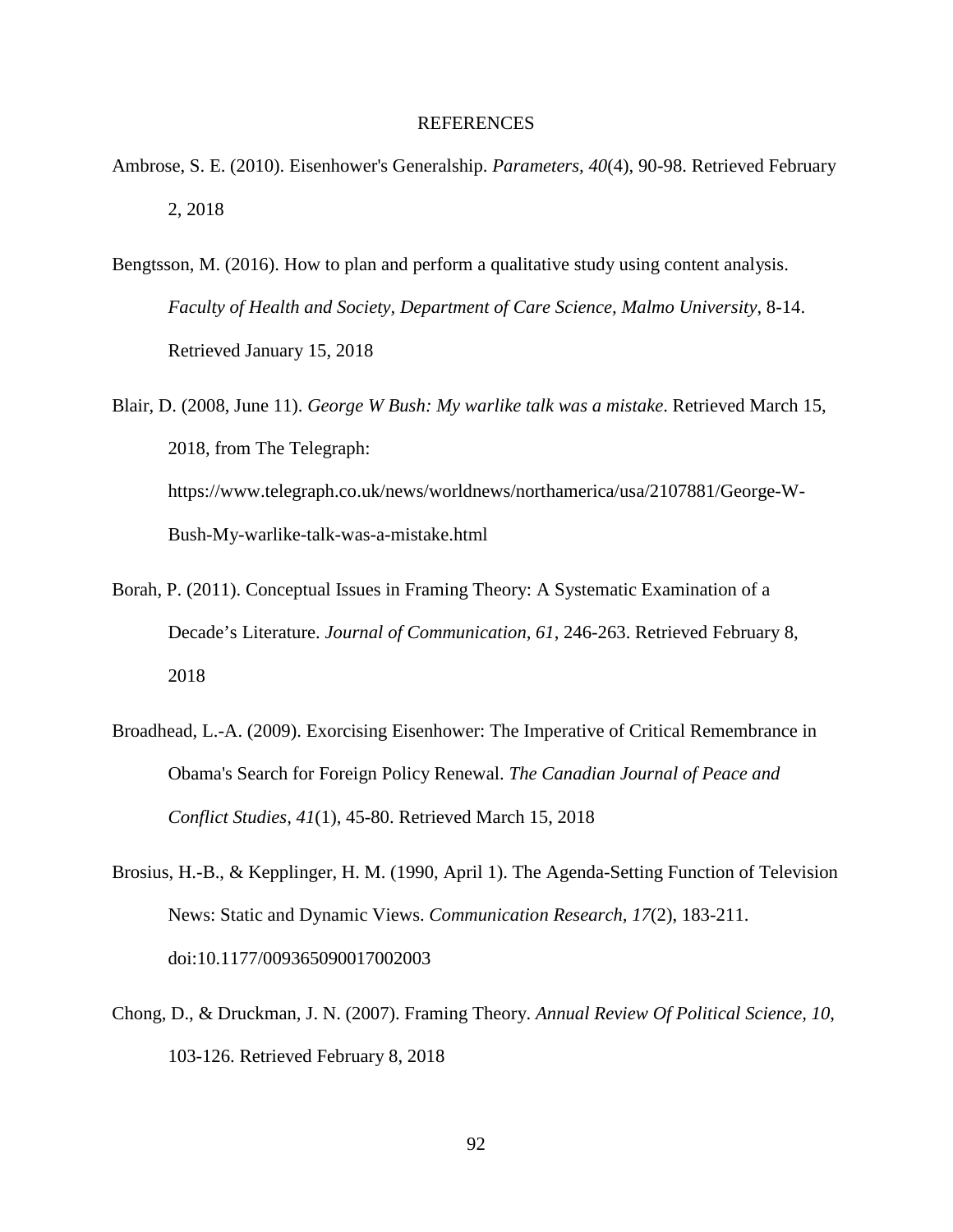- Cohen, J. E. (1995, February). Presidential Rhetoric and the Public Agenda. *American Journal of Poitical Science, 39*(1), 87-107.
- Defense Manpower Data Center. (2017, September 30). *Counts of Active Duty and Reserve Service Members and APF Civilians: By Location Country, Personnel Category, Service and Component.* Retrieved March 16, 2018, from Defense Manpower Data Center: https://www.dmdc.osd.mil/appj/dwp/rest/download?fileName=DMDC\_Website\_Locatio n\_Report\_1709.xlsx&groupName=milRegionCountry
- Druckman, J. N. (2001). The Implications of Framing Effects for Citizen Competence. *Political Behavior, 23*(2), 225-256. Retrieved February 8, 2018
- Entman, R. M. (1993, December 1). Framing: Toward Clarification of a Fractured Paradigm. *Journal of Communication, 43*(4), 51-58. Retrieved February 8, 2018
- Esch, J. (2010, June). Legitimizing the "War on Terror": Political Myth in Official-Level Rhetoric. *Political Psychology, 31*(3), 357-391. Retrieved October 23, 2017, from http://www.jstor.org.iris.etsu.edu:2048/stable/20721298
- Goffman, E. (1974). *Frame Analysis: An Essay on the Organization of Experience.* Harvard University Press.
- Greenberg, D. (2004). *Nixon's Shadow: The History of an Image.* New York: W. W. Norton & Company.
- Gross, K. (2008). Framing Persuasive Appeals: Episodic and Thematic Framing, Emotional Response, and Policy Opinion. *Political Psychology, 29*(2), 169-192. Retrieved February 8, 2018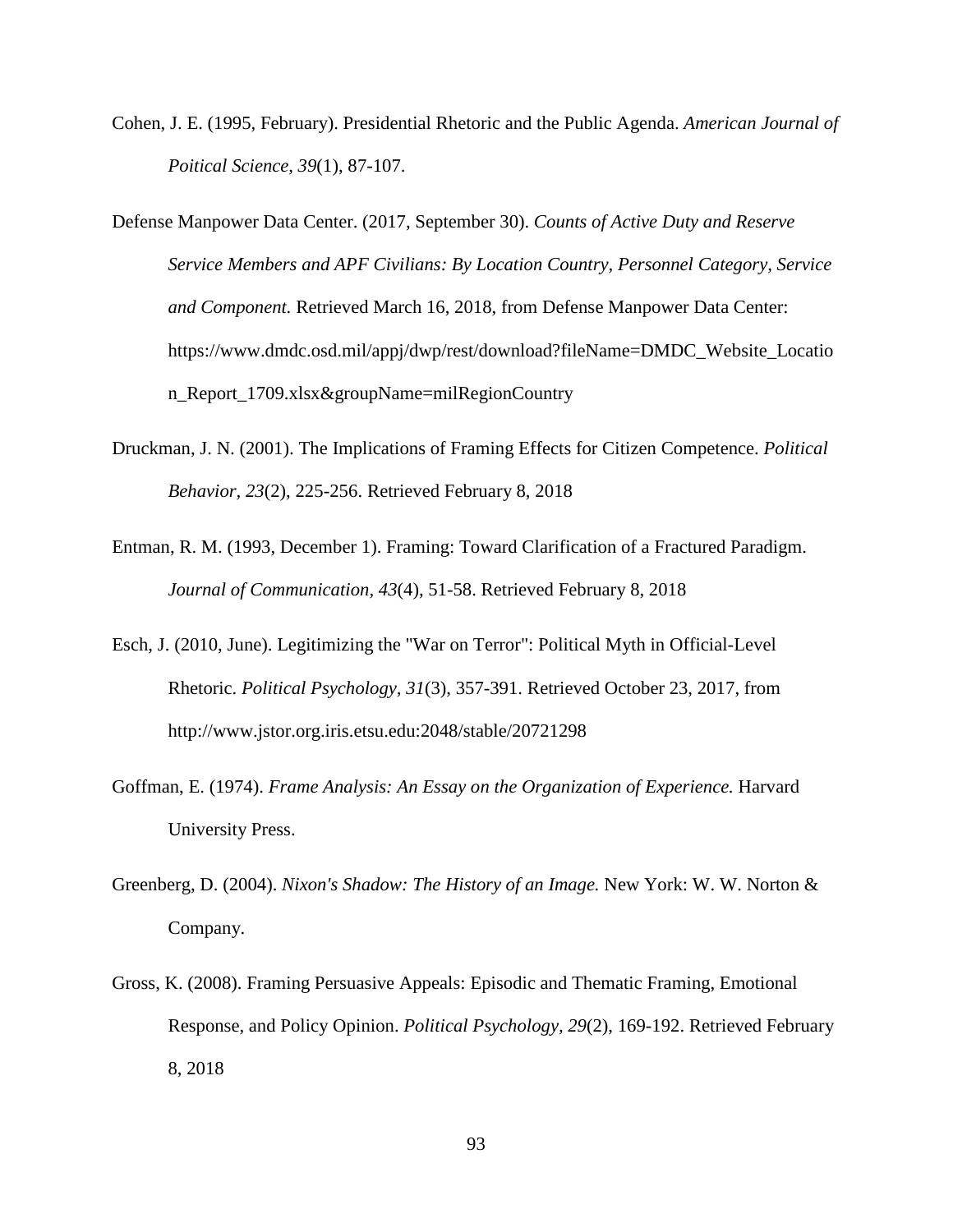- Hamill, R., & Lodge, M. (1986). Cognitive consequences of political sophistication. In R. R. Lau, & D. O. Sears (Eds.), *Political Cognition* (pp. 69-95). Hillsdale, New Jersey: Erlbaum.
- Heath, H., & Cowley, S. (2004). Developing a grounded theory approach: a comparison of Glaser and Strauss. *International Jounral of Nursing Stories, 41*, 141-150. doi:doi:10.1016/S0020-7489(03)00113-5
- Hennigan, W., Cloud, D. S., & Bierman, N. (2017, August 8). *President Trump threatens North Korea with 'fire and fury like the world has never seen'*. Retrieved March 15, 2018, from Los Angeles Times: http://www.latimes.com/politics/la-fg-pol-norkor-nuclear-20170808 story.html
- Herring, G. C. (1979). *America's Longest War: The United States and Vietnam, 1950–1975.* New York: John Wiley and Sons.
- Houghton, F. (2017). Isolationism, populism, and infectious disease: Uncertainty over international emergency response under the Trump regime. *Journal of Infection and Public Health*.
- Iyengar, S. (1991). *Is Anyone Responsible? How television frames political issues.* Chicago: University of Chicago Press.
- Jacobs, L. R., Page, B. I., Burns, M., McAvoy, G., & Ostermeir, E. (2003, December). What Presidents Talk about: The Nixon Case. *Presidential Studies Quarterly, 33*(4), 751-771.
- Jacoby, W. G. (2000). Issue Framing and Public Opinion on Government Spending. *American Journal of Political Science, 44*(4), 750-767. Retrieved February 8, 2018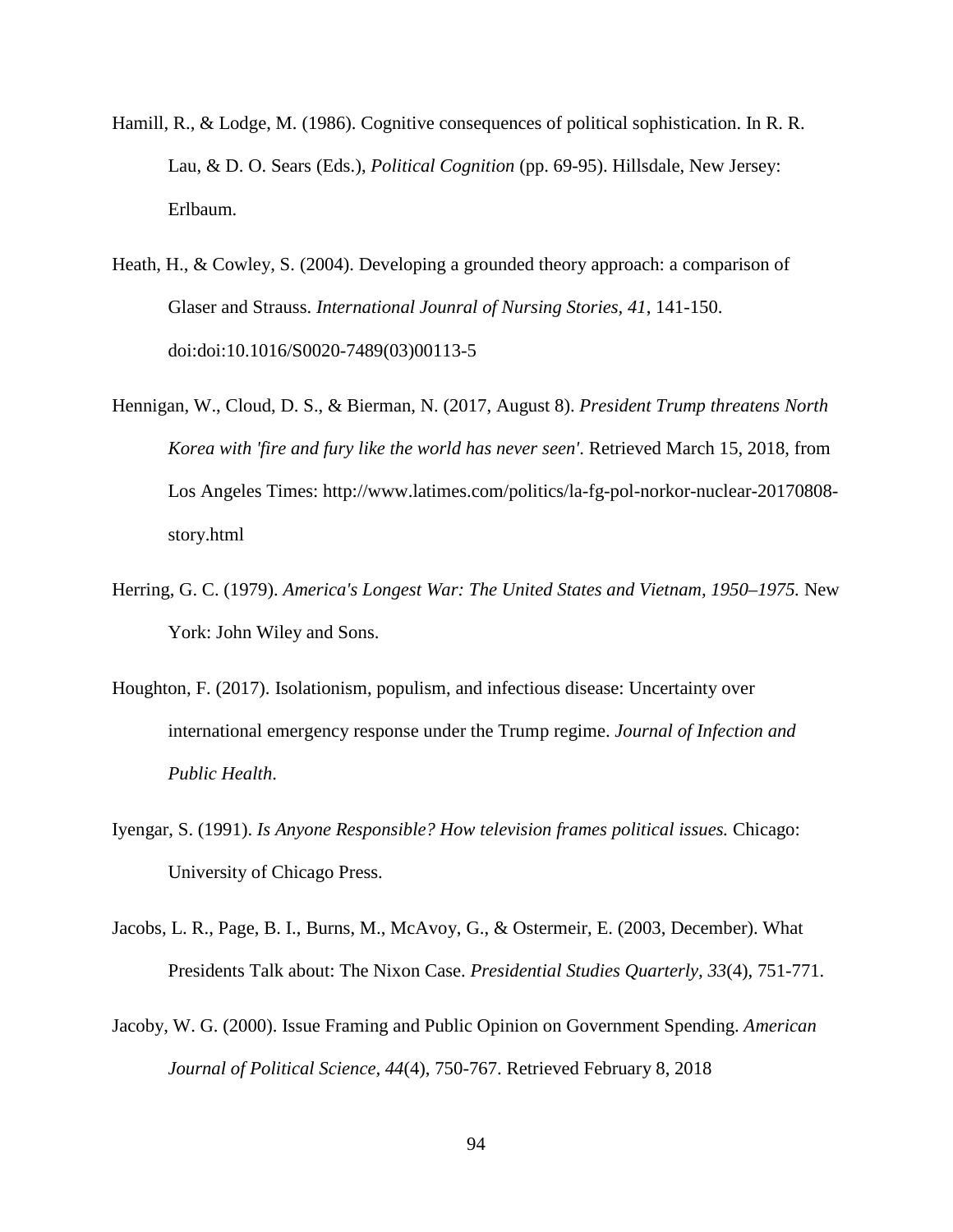- Krebs, R. R., & Jackson, P. T. (2007). Twisting Tongues and Twisting Arms: The Power of Political Rhetoric. *European Journal of International Relations, 13*(1), 35-66. doi:10.1177/1354066107074284
- Lamothe, D. (20017, October 29). *In standoff with North Korea, the U.S. keeps deployment of 'strategic assets' mysterious*. Retrieved March 16, 2018, from The Washington Times: https://www.washingtonpost.com/news/checkpoint/wp/2017/10/29/in-standoff-withnorth-korea-the-u-s-keeps-deployment-of-strategic-assetsmysterious/?utm\_term=.21dd78de4885
- Langer, G. (2017, July 17). *Public to Trump: Lay off the Twitter (POLL)*. Retrieved March 15, 2018, from ABC News: http://abcnews.go.com/Politics/public-trump-lay-off-twitterpoll/story?id=48641500
- Lee, S. H. (2013). The Korean Armistice and the End of Peace: The US-UN Coalition and the Dynamics of War-Making in Korea, 1953–76. *Journal of Korean Studies, 18*(2), 183- 224. Retrieved February 2, 2018
- Lin, S. (2017, December 1). The Public Costs of Grand Strategy in the Trump Era. *World Affairs, 179*(3), 4-23. Retrieved March 1, 2018

Lippmann, W. (1922/1997). *Public Opinion.* New York: Free Press Paperbacks.

- Litwak, R. S. (1984). *Détente and the Nixon Doctrine: American Foreign Policy and the Pursuit of Stability, 1969-1976.* New York: Cambridge University Press.
- Maher, T. M. (2001). Framing: An Emerging Paradigm or a Phase of Agenda Setting. In S. D. Reese, O. H. Gandy Jr., & A. E. Grant (Eds.), *Framing Public Life: Perspectives on*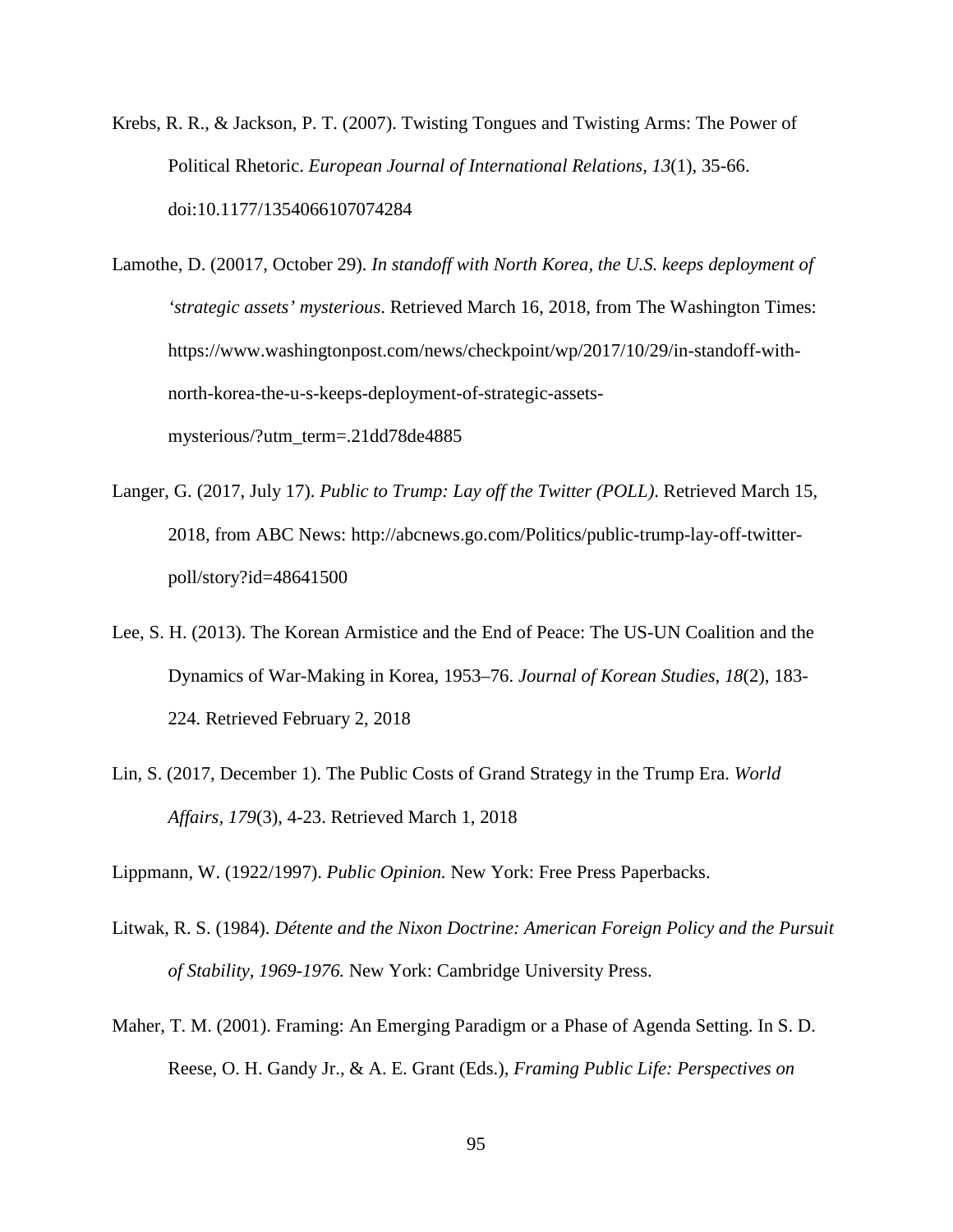*Media and Our Understanding of the Social World* (pp. 83-94). Mahwah, New Jersey: Routledge.

- McCombs, M. E., Shaw, D. L., & Weaver, D. H. (1997). *Communication and Democracy: Exploring the Intellectual Frontiers in Agenda-setting Theory.* Mahwah, New Jersey: Erlbaum.
- McCombs, M., & Reynolds, A. (2009). How the News Shapes our Civic Agenda. In J. Bryant, & M. B. Oliver (Eds.), *Media Effects: Advances in Theory and Research* (3rd ed., pp. 1-16). New York: Routledge.
- Napoleoni, L. (2003). Modern Jihad: the Islamsit Crusade. *SAIS Review, 23*(2), 53-69. Retrieved March 15, 2018
- *Nixon Doctrine and Vietnamization*. (2007, July 22). Retrieved from US Fed News Service, Including US State News: https://search-proquestcom.iris.etsu.edu:3443/docview/471292735/E6CF8DE466A64CB7PQ/4?accountid=1077 1
- O'Driscoll, C. (2011). Talking About Just War: Obama in Oslo, Bush at War. *Politics, 31*(2), 82- 90. Retrieved October 23, 2017
- Pan, Z., & Kosicki, G. M. (1993, January). Framing Analysis: An Approach to News Discourse. *Political Communication, 10*, 55-75. doi:10.1080/10584609.1993.9962963
- Ragsdale, L. (1987, August). Presidential Speechmaking and the Public Audience: Individual Presidents and Group Attitudes. *The Journal of Politics, 49*(3), 704-736.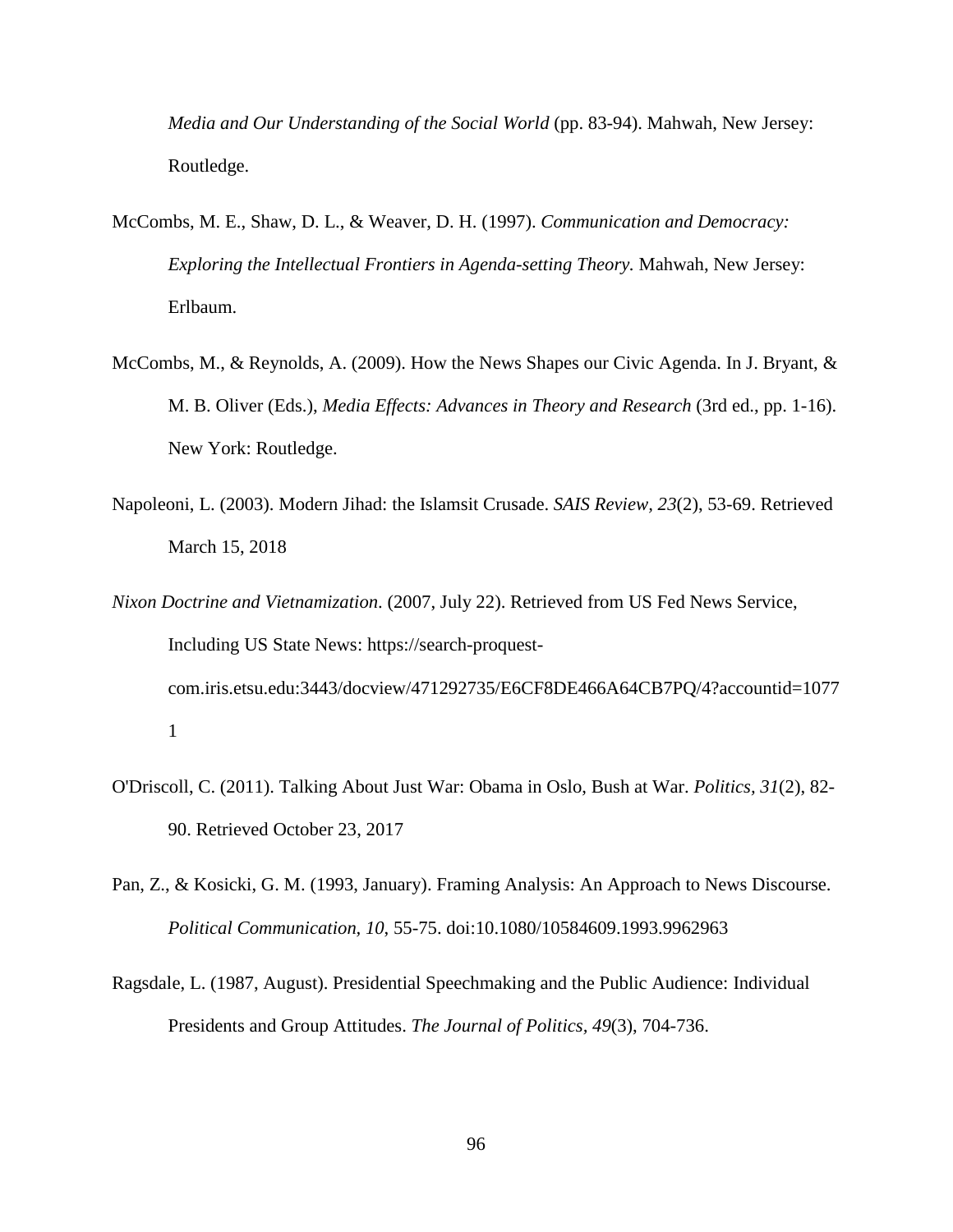- Rex, J. (2011, March). The President's War Agenda: A Rhetorical View. *Presidential Studies Quarterly, 41*(1), 93-118. Retrieved October 24, 2017
- Scheufele, D. A. (1999, Winter). Framing as a Theory of Media Effects. *Journal of Communication*, 103-122.
- Tewksbury, D., & Scheufele, D. A. (2009). News Framing Theory and Research. In J. Bryant, & M. B. Oliver (Eds.), *Media Effects: Advances in Theory and Research* (3rd ed., pp. 17- 33). Routledge.
- The American Presidency Project. (2018a). *Address Before a Joint Session of the Congress on Administration Goals*. Retrieved January 29, 2018, from The American Presidency Project: http://www.presidency.ucsb.edu/ws/?pid=29643
- The American Presidency Project. (2018b). *Annual Message to the Congress on the State of the Union*. Retrieved January 29, 2018, from The American Presidency Project: http://www.presidency.ucsb.edu/ws/?pid=9829
- The American Presidency Project. (2018c). *Annual Message to the Congress on the State of the Union*. Retrieved January 29, 2018, from The American Presidency Project: http://www.presidency.ucsb.edu/ws/index.php?pid=11029
- The American Presidency Project. (2018d). *Annual Message to the Congress on the State of the Union*. Retrieved Janaury 29, 2018, from The American Presidency Project: http://www.presidency.ucsb.edu/ws/index.php?pid=11162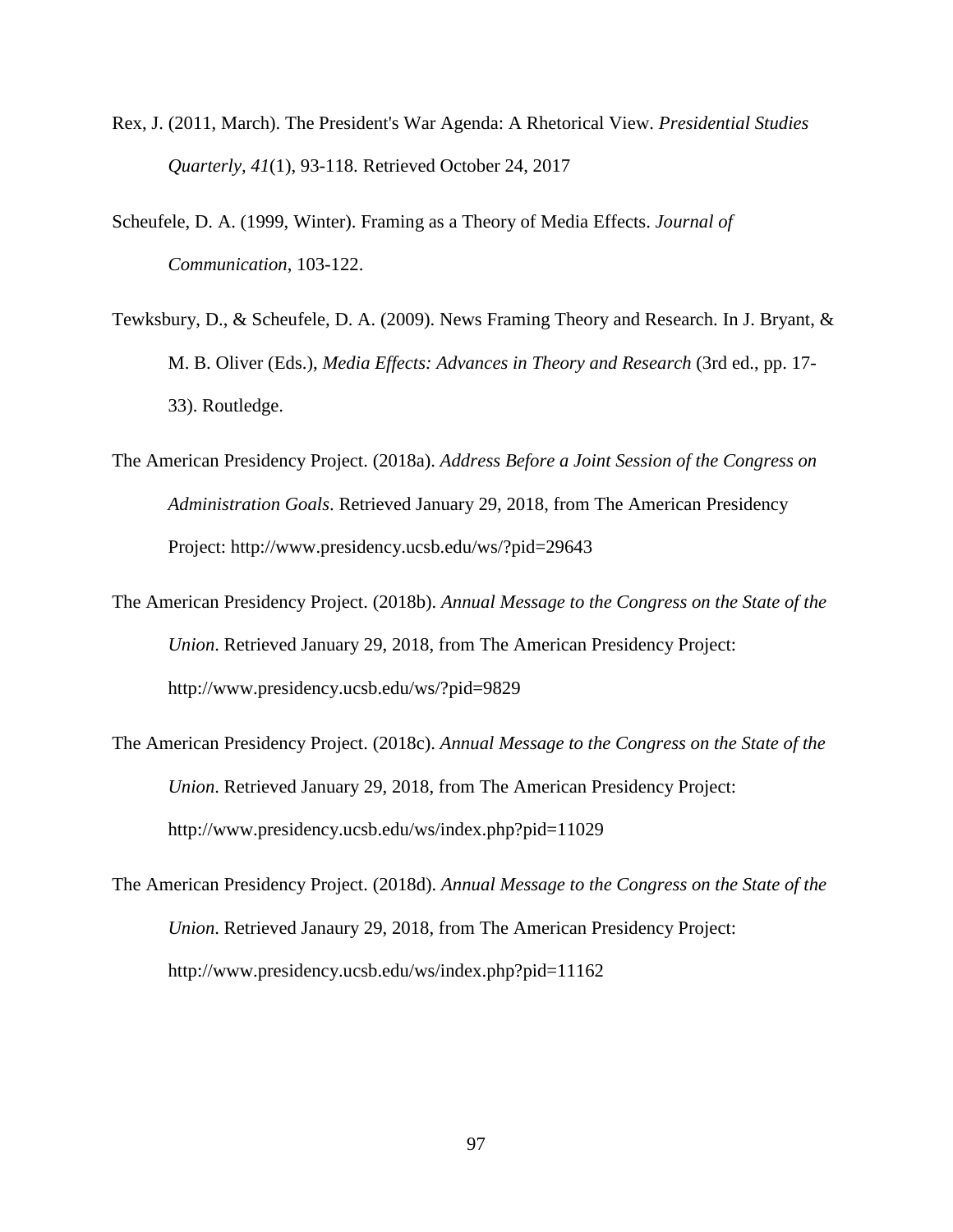- The American Presidency Project. (2018e). *Annual Message to the Congress on the State of the Union*. Retrieved January 29, 2018, from The American Presidency Project: http://www.presidency.ucsb.edu/ws/index.php?pid=11685
- The American Presidency Project. (2018f). *Annual Message to the Congress on the State of the Union*. Retrieved January 29, 2018, from The American Presidency Project: http://www.presidency.ucsb.edu/ws/index.php?pid=12061
- The American Presidency Project. (2018g). *Annual Message to the Congress on the State of the Union*. Retrieved January 29, 2018, from The American Presidency Project: http://www.presidency.ucsb.edu/ws/index.php?pid=12074
- The American Presidency Project. (2018h). *Annual Message to the Congress on the State of the Union*. Retrieved January 29, 2018, from The American Presidency Project: http://www.presidency.ucsb.edu/ws/index.php?pid=10096&st=Eisenhower&st1=State+of  $+$ the $+$ Union
- The American Presidency Project. (2018i). *Annual Message to the Congress on the State of the Union*. Retrieved January 29, 2018, from The American Presidency Project: http://www.presidency.ucsb.edu/ws/index.php?pid=10416
- The American Presidency Project. (2018j). *Annual Message to the Congress on the State of the Union.* Retrieved January 29, 2018, from The American Presidency Project: http://www.presidency.ucsb.edu/ws/index.php?pid=10593
- The American Presidency Project. (2018k). *Farewell Radio and Television Address to the American People*. Retrieved January 29, 2018, from The American Presidency Project: http://www.presidency.ucsb.edu/ws/index.php?pid=12086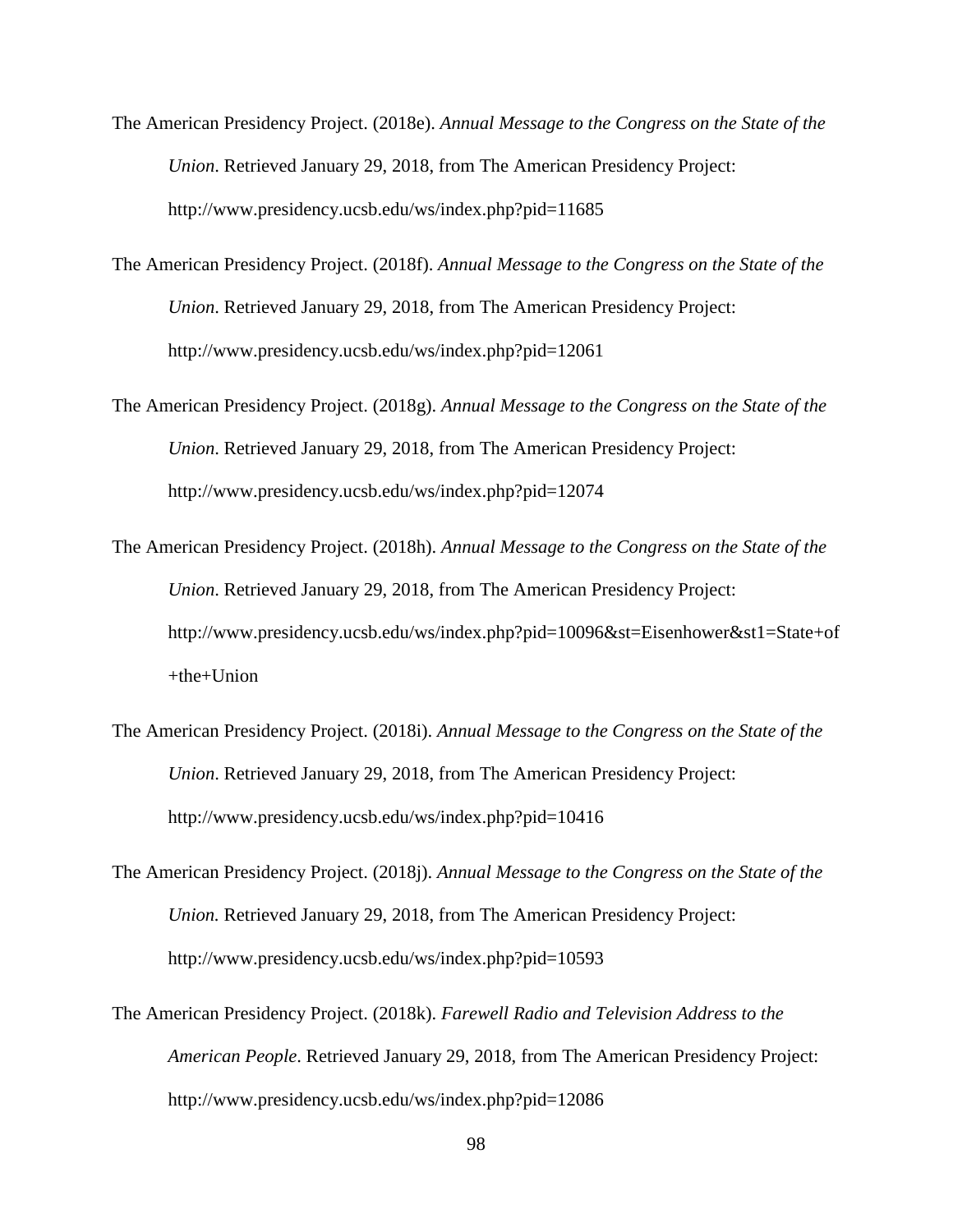The American Presidency Project. (2018l). *Inaugural Address*. Retrieved January 29, 2018, from The American Presidency Project:

http://www.presidency.ucsb.edu/ws/index.php?pid=9600

- The American Presidency Project. (2018m). *Inaugural Address*. Retrieved January 29, 2018, from The American Presidency Project: http://www.presidency.ucsb.edu/ws/?pid=1941
- The American Presidency Project. (2018n). *Inaugural Address*. Retrieved January 29, 2018, from The American Presidency Project: http://www.presidency.ucsb.edu/ws/?pid=25853

The American Presidency Project. (2018o). *Second Inaugural Address*. Retrieved January 29, 2018, from The American Presidency Project:

http://www.presidency.ucsb.edu/ws/index.php?pid=10856&st=Second+Inaugural&st1=

- The Miller Center. (2017a). *April 30, 1970: Address to the Nation on the Situation in Southeast Asia*. Retrieved January 29, 2018, from The Miller Center: https://millercenter.org/thepresidency/presidential-speeches/april-30-1970-address-nation-situation-southeast-asia
- The Miller Center. (2017b). *April 7, 1971: Address to the Nation on the Situation in Southeast Asia*. Retrieved January 29, 2018, from The Miller Center: https://millercenter.org/thepresidency/presidential-speeches/april-7-1971-address-nation-situation-southeast-asia
- The Miller Center. (2017c). *February 2, 2005: State of the Union Address*. Retrieved January 29, 2018, from The Miller Center: https://millercenter.org/the-presidency/presidentialspeeches/february-2-2005-state-union-address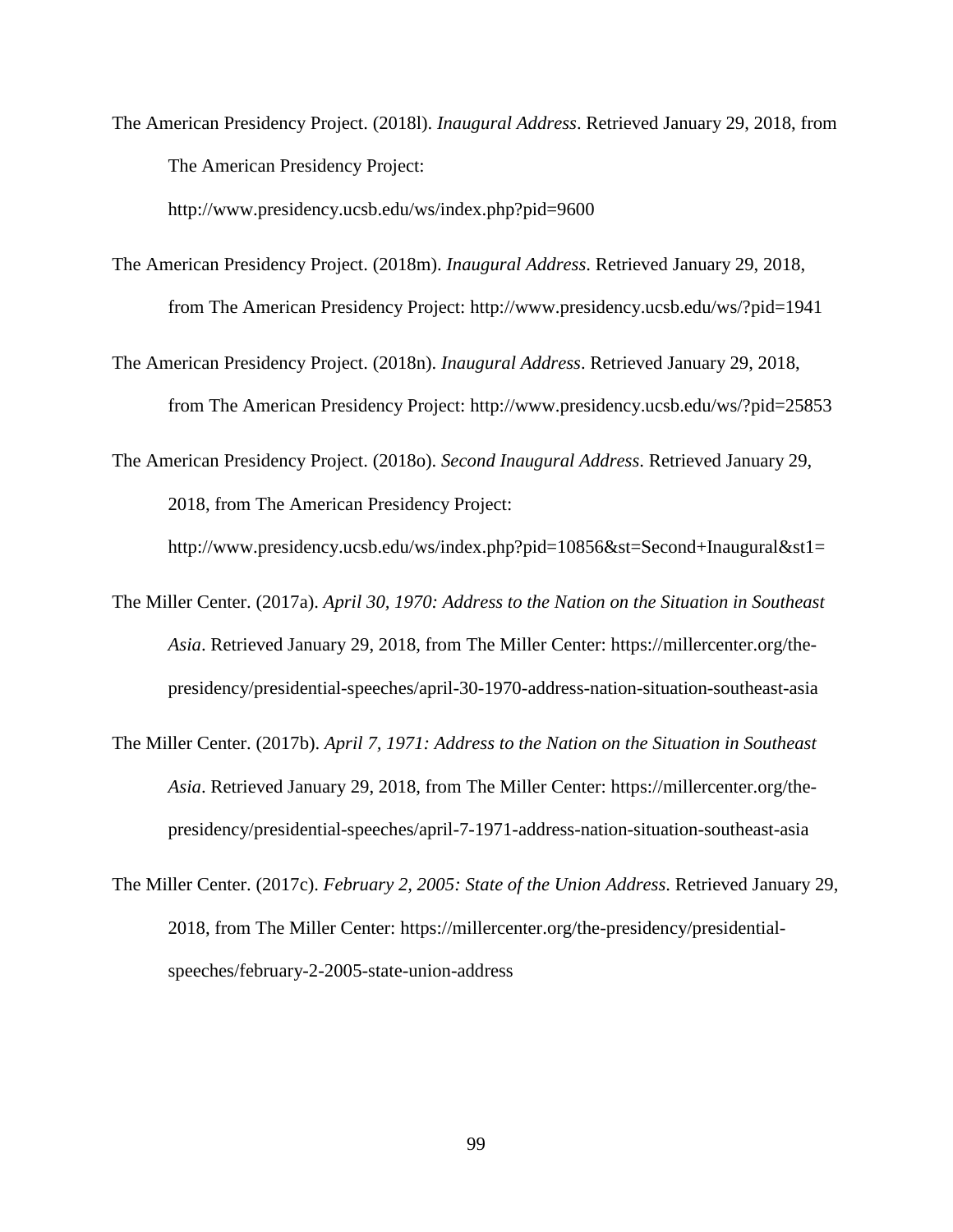- The Miller Center. (2017d). *February 28, 2017: Address to Joint Session of Congress*. Retrieved February 15, 2018, from The Miller Center: https://millercenter.org/thepresidency/presidential-speeches/february-28-2017-address-joint-session-congress
- The Miller Center. (2017e). *January 15, 2009: Farewell Address to the Nation*. Retrieved January 29, 2018, from The Miller Center: https://millercenter.org/thepresidency/presidential-speeches/january-15-2009-farewell-address-nation
- The Miller Center. (2017f). *January 20, 1972: State of the Union Address*. Retrieved January 29, 2018, from The Miller Center: https://millercenter.org/the-presidency/presidentialspeeches/january-20-1972-state-union-address
- The Miller Center. (2017g). *January 20, 1973: Second Inaugural Address*. Retrieved Janaury 29, 2018, from The Miller Center: https://millercenter.org/the-presidency/presidentialspeeches/january-20-1973-second-inaugural-address
- The Miller Center. (2017h). *January 20, 2004: State of the Union Address*. Retrieved January 29, 2018, from The Miller Center: https://millercenter.org/the-presidency/presidentialspeeches/january-20-2004-state-union-address
- The Miller Center. (2017i). *January 20, 2005: Second Inaugural Address*. Retrieved January 29, 2018, from The Miller Center: https://millercenter.org/the-presidency/presidentialspeeches/january-20-2005-second-inaugural-address-0
- The Miller Center. (2017j). *January 20, 2017: Inaugural Address*. Retrieved from The Miller Center: https://millercenter.org/the-presidency/presidential-speeches/january-20-2017 inaugural-address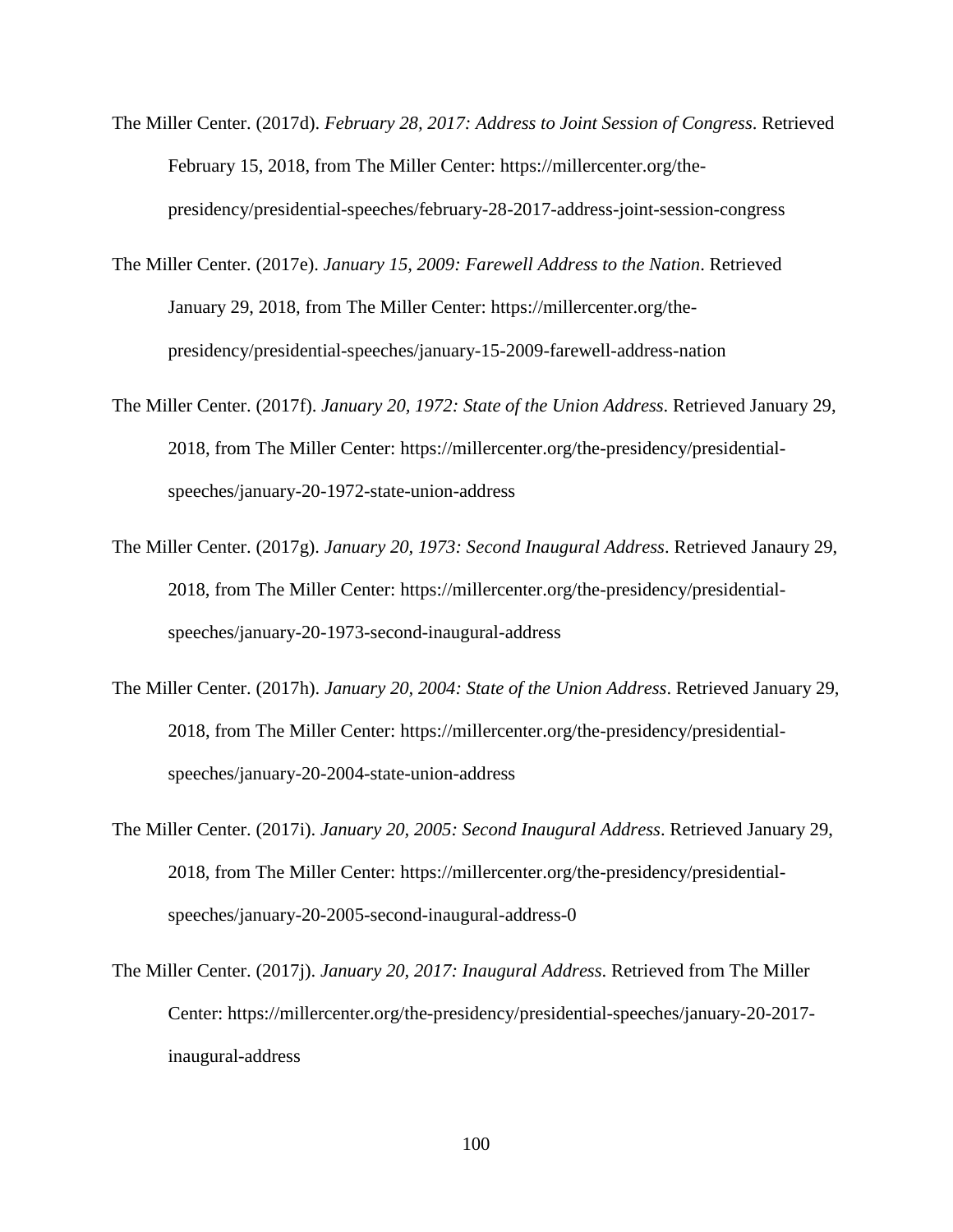- The Miller Center. (2017k). *January 22, 1970: State of the Union Address*. Retrieved from The Miller Center: https://millercenter.org/the-presidency/presidential-speeches/january-22- 1970-state-union-address
- The Miller Center. (2017l). *January 23, 1973: Address to the Nation Announcing an Agreement on Ending the War in Vietnam*. Retrieved January 29, 2018, from The Miller Center: https://millercenter.org/the-presidency/presidential-speeches/january-23-1973-addressnation-announcing-agreement-ending-war
- The Miller Center. (2017m). *January 23, 2007: State of the Union Address*. Retrieved January 29, 2018, from The Miller Center: https://millercenter.org/the-presidency/presidentialspeeches/january-23-2007-state-union-address
- The Miller Center. (2017n). *January 28, 2003: State of the Union Address*. Retrieved January 29, 2018, from The Miller Center: https://millercenter.org/the-presidency/presidentialspeeches/january-28-2003-state-union-address
- The Miller Center. (2017o). *January 28, 2008: State of the Union Address*. Retrieved January 29, 2018, from The Miller Center: https://millercenter.org/the-presidency/presidentialspeeches/january-28-2008-state-union-address
- The Miller Center. (2017p). *January 29, 2002: State of the Union Address*. Retrieved January 29, 2018, from The Miller Center: https://millercenter.org/the-presidency/presidentialspeeches/january-29-2002-state-union-address
- The Miller Center. (2017q). *January 30, 1974: State of the Union Address*. Retrieved January 29, 2018, from The Miller Center: https://millercenter.org/the-presidency/presidentialspeeches/january-30-1974-state-union-address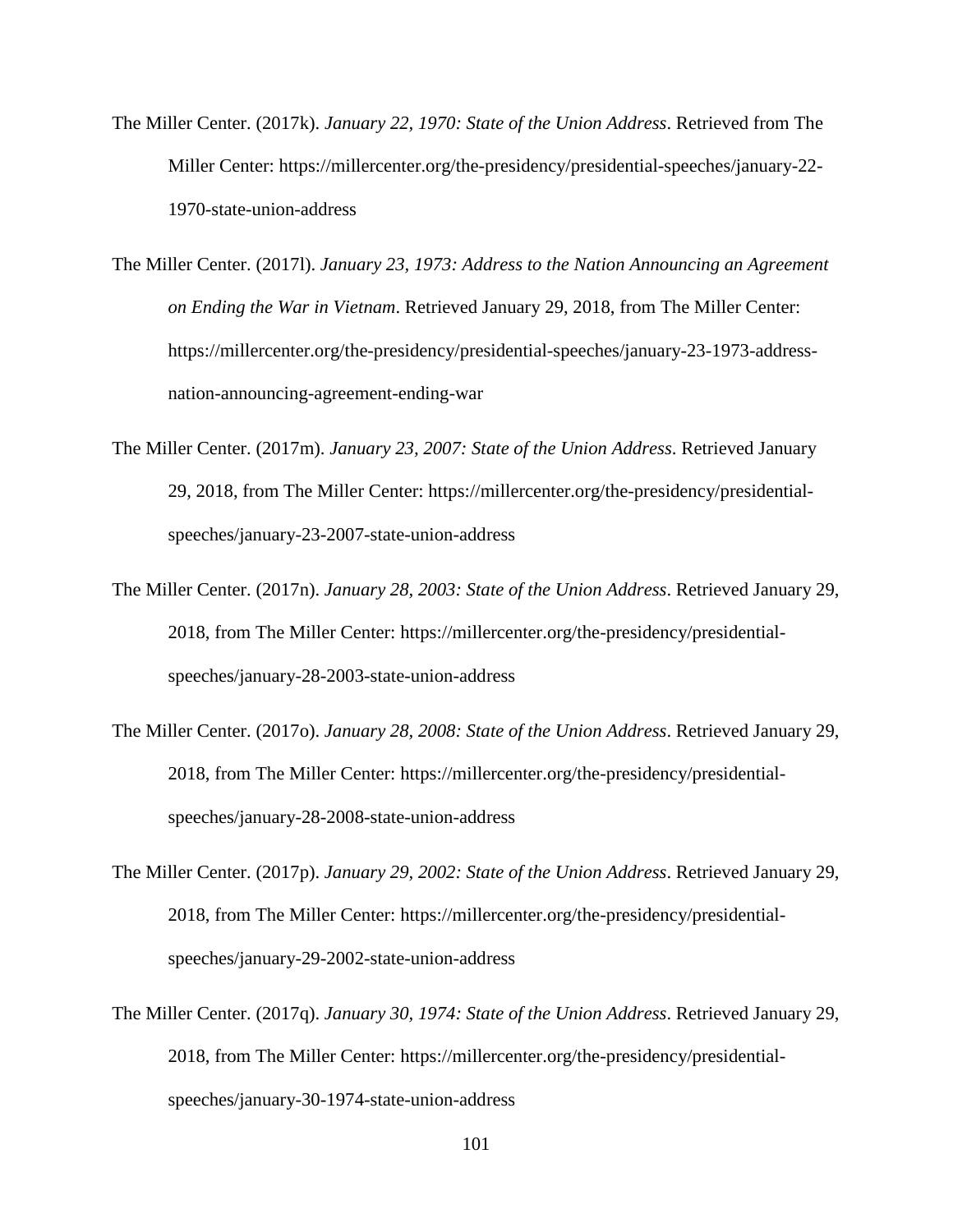- The Miller Center. (2017r). *January 30, 2018: State of the Union Address*. Retrieved February 15, 2018, from The Miller Center: https://millercenter.org/the-presidency/presidentialspeeches/january-30-2018-state-union-address
- The Miller Center. (2017s). *January 31, 2006: State of the Union Address*. Retrieved Jnaury 29, 2018, from The Miller Center: https://millercenter.org/the-presidency/presidentialspeeches/january-31-2006-state-union-address
- The Miller Center. (2017t). *May 8, 1972: Address to the Nation on the Situation in Southeast Asia*. Retrieved January 29, 2018, from The Miller Center: https://millercenter.org/thepresidency/presidential-speeches/may-8-1972-address-nation-situation-southeast-asia
- The Miller Center. (2017u). *November 3, 1969: Address to the Nation on the War in Vietnam*. Retrieved January 29, 2018, from The Miller Center: https://millercenter.org/thepresidency/presidential-speeches/november-3-1969-address-nation-war-vietnam
- Vatz, R. E. (1973). The Myth of the Rhetorical Situation. *Philosphy and Rhetoric, 6*(3), 154-161. Retrieved February 8, 2018
- Williams, J. R., & Caldwell, D. (2006). Jus Post Bellum: Just War Theory and the Principles of Just Peace. *International Studies Perspectives, 7*, 309-320. Retrieved February 28, 2018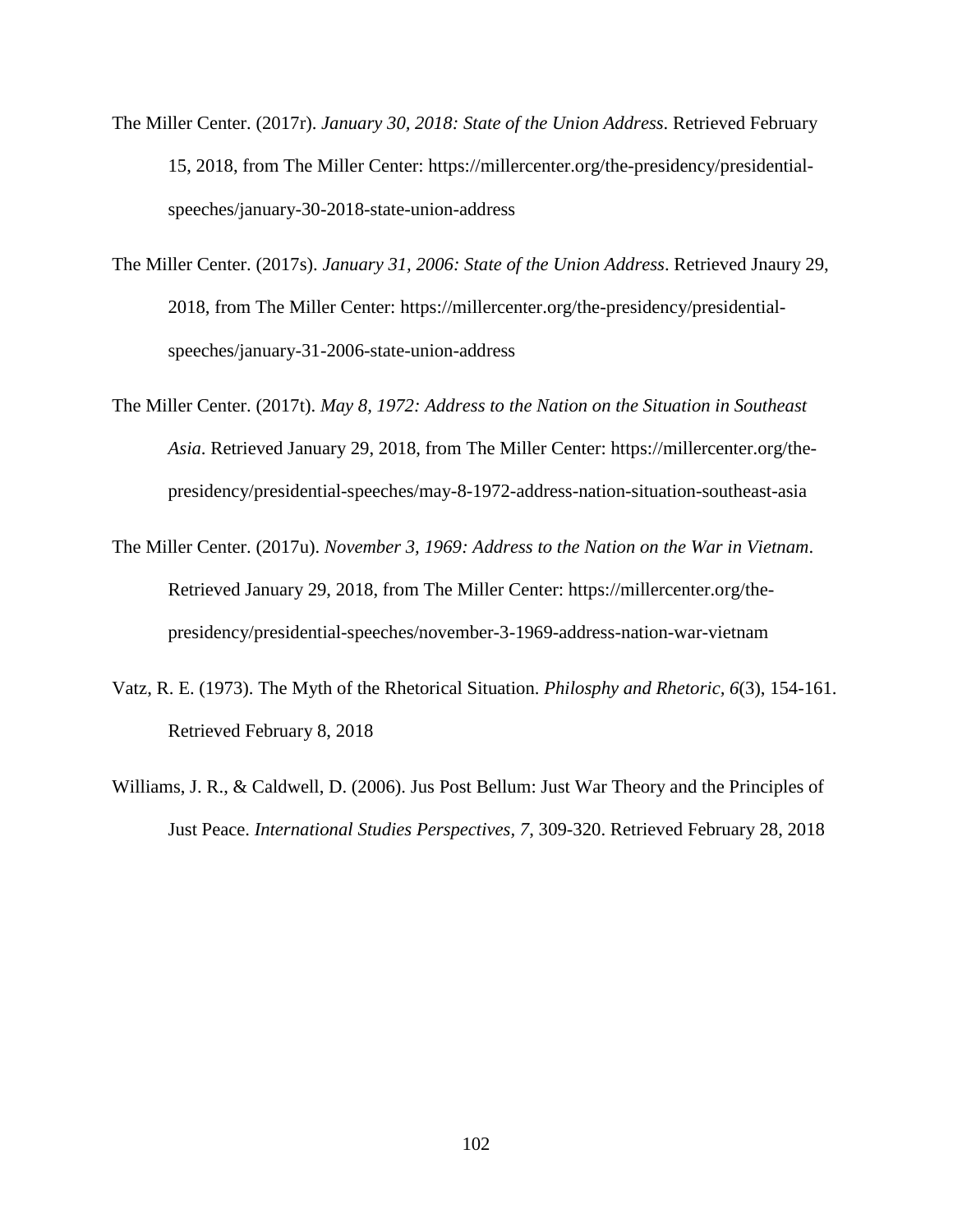# **APPENDICES**

# Appendix A: List of Presidential Addresses Analyzed

# Dwight D. Eisenhower

- Inaugural Address: Delivered Jan. 20, 1953
- Address to the Nation on the State of the Union: Delivered Feb. 2, 1953
- Address to the Nation on the State of the Union: Delivered Jan. 7, 1954
- Address to the Nation on the State of the Union: Delivered Jan. 6, 1955
- Address to the Nation on the State of the Union: Delivered Jan. 5, 1956
- Address to the Nation on the State of the Union: Delivered Jan. 1, 1957
- Second Inaugural Address: Delivered Jan. 21, 1957
- Address to the Nation on the State of the Union: Delivered Jan. 9, 1958
- Address to the Nation on the State of the Union: Delivered Jan. 9, 1959
- Address to the Nation on the State of the Union: Delivered Jan. 7, 1960
- Address to the Nation on the State of the Union: Delivered Jan. 12, 1961
- Farewell Radio and Television Address to the American People: Delivered Jan. 17, 1961

# Richard M. Nixon

- First Inaugural Address: Delivered Jan. 20, 1969
- Address to the Nation on the War in Vietnam: Delivered Nov. 3, 1969
- Annual Message to the Congress on the State of the Union: Delivered Jan. 22, 1970
- Address to the Nation on the Situation in Southeast Asia: Delivered April 30, 1970
- Radio Address About Second Annual Foreign Policy Report to the Congress: Delivered Feb. 25, 1971
- Address to the Nation on the Situation in Southeast Asia: Delivered April 7, 1971
- Address on the State of the Union Delivered Before a Joint Session of the Congress: Delivered Jan. 20, 1972
- Address to the Nation on the Situation in Southeast Asia: Delivered May 8, 1972
- Second Inaugural Address: Delivered Jan. 20, 1973
- Address to the Nation Announcing an Agreement on Ending the War in Vietnam: Delivered Jan. 23, 1973
- Address on the State of the Union Delivered Before a Joint Session of the Congress: Delivered Jan. 30, 1974

# George W. Bush

- Inaugural Address: Delivered Jan. 30, 2001
- Address Before a Joint Session of Congress on Administration Goals: Delivered Feb. 27, 2001
- Address to the Nation on the State of the Union: Delivered Jan. 29, 2002
- Address to the Nation on the State of the Union: Delivered Jan. 28, 2003
- Address to the Nation on the State of the Union: Delivered Jan. 20, 2004
- Second Inaugural Address: Delivered Jan. 20, 2005
- Address to the Nation on the State of the Union: Delivered Feb. 2, 2005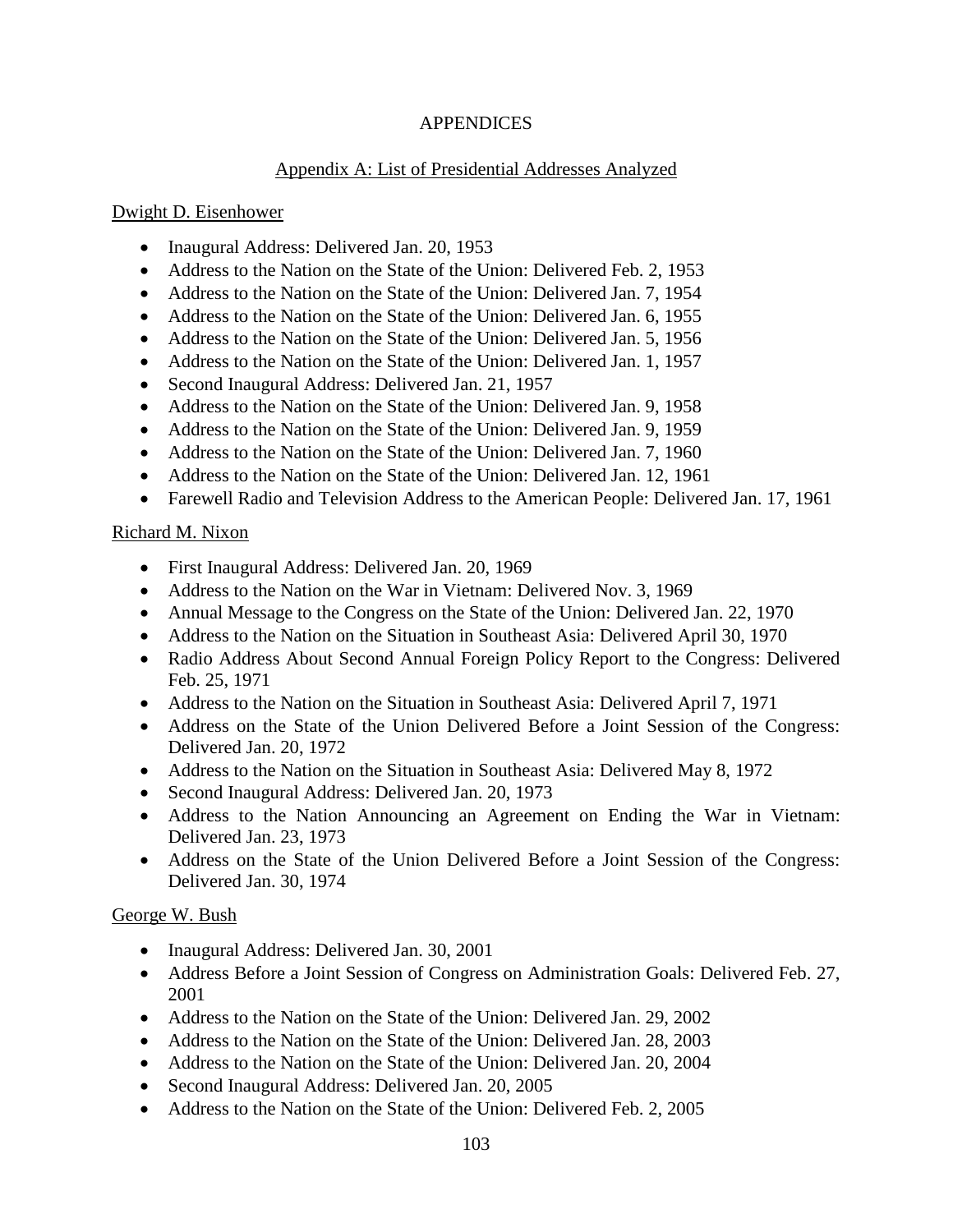- Address to the Nation on the State of the Union: Delivered Jan. 31, 2006
- Address to the Nation on the State of the Union: Delivered Jan. 23, 2007
- Address to the Nation on the State of the Union: Delivered Jan. 28, 2008
- Farewell Address to the Nation: Delivered Jan 15, 2009

# Donald J. Trump

- Inaugural Address: Delivered Jan. 20, 2017
- Address to a Joint Session of Congress: Delivered, Jan. 28, 2017
- Address to the Nation on the State of the Union: Delivered Jan. 30, 2018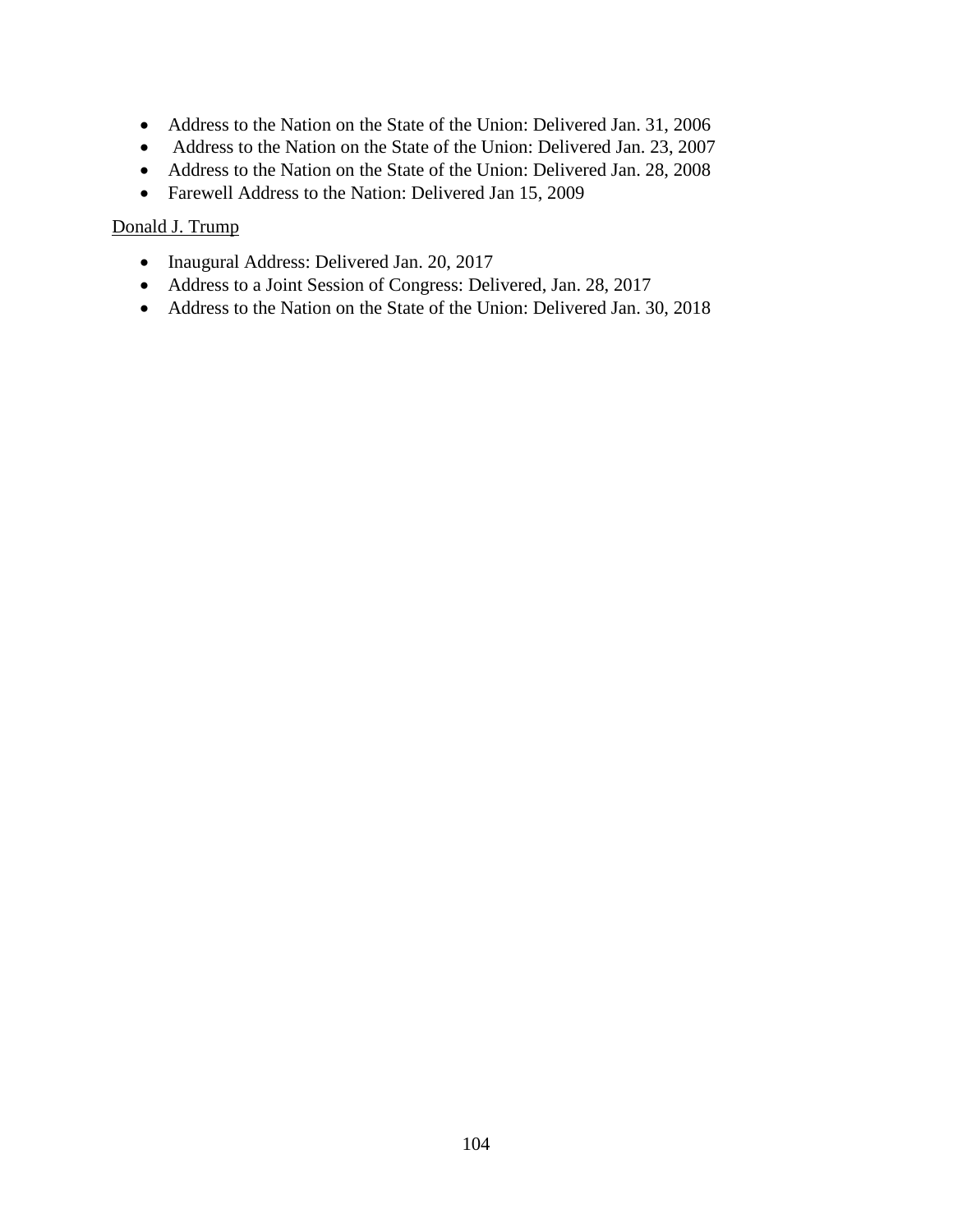#### Appendix B: A Note on Richard Nixon's Speeches

Richard Nixon's speeches did not follow what could be considered the normal pattern. Many of his publicly-delivered State of the Union addresses did not deeply examine defense issues, with Nixon instead opting to give separate addresses on the state of affairs in Southeast Asia, typically in the spring of each year. Those public addresses are included in this analysis.

Nixon delivered neither a State of the Union Address nor an Address to a Joint Session of Congress in 1969; his first State of the Union address was delivered as a speech to a joint session of Congress in January 1970.

Nixon's second State of the Union address, in 1971, did not discuss defense issues. He sent a foreign policy report to Congress in February of that year and relayed a radio address to the public about the contents of that report to congress. That radio address is included in this analysis.

In 1972, Nixon delivered a State of the Union address as a speech to a joint session of congress; he also sent a separate, written State of the Union message to the congress that year. The delivered speech, rather than the written message to Congress is included in this analysis.

In 1973, Nixon in effect delivered 11 State of the Union messages, in written and speech form. He delivered an overview address on February 2, 1973 wherein he announced that he would give series of messages, each focusing on different public policy issues. He proceeded to send five written messages to congress, in conjunction with five radio addresses summarizing each of the messages sent to congress. None of those addresses, however, discuss defense issues. As such, no State of the Union address has been included in this analysis for 1973.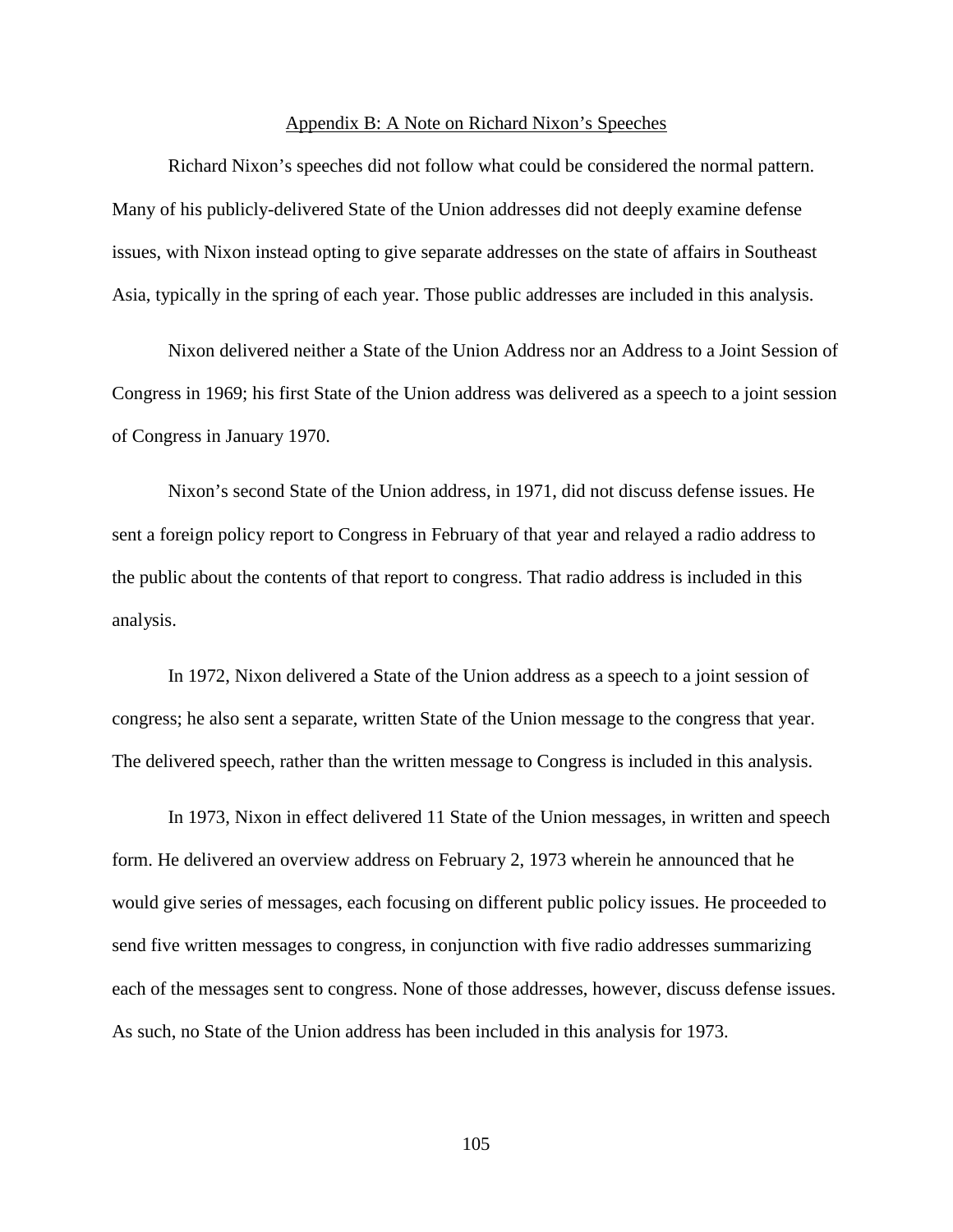In 1974, Nixon delivered a State of the Union speech to a joint session of the congress, in addition to sending a written message to Congress. Only the speech, delivered on January 30, 1974 is included in this analysis.

Each year from 1969 to 1973, Nixon delivered an address apprising the nation of the current state of the war in Southeast Asia, including an address announcing the end of the war in Vietnam in January 1973. As those speeches effectively served in place of more robust defense and national security sections of the traditional State of the Union addresses, I have chosen to include those four speeches in this analysis to supplement the dearth of defense discussion in the president's annual addresses.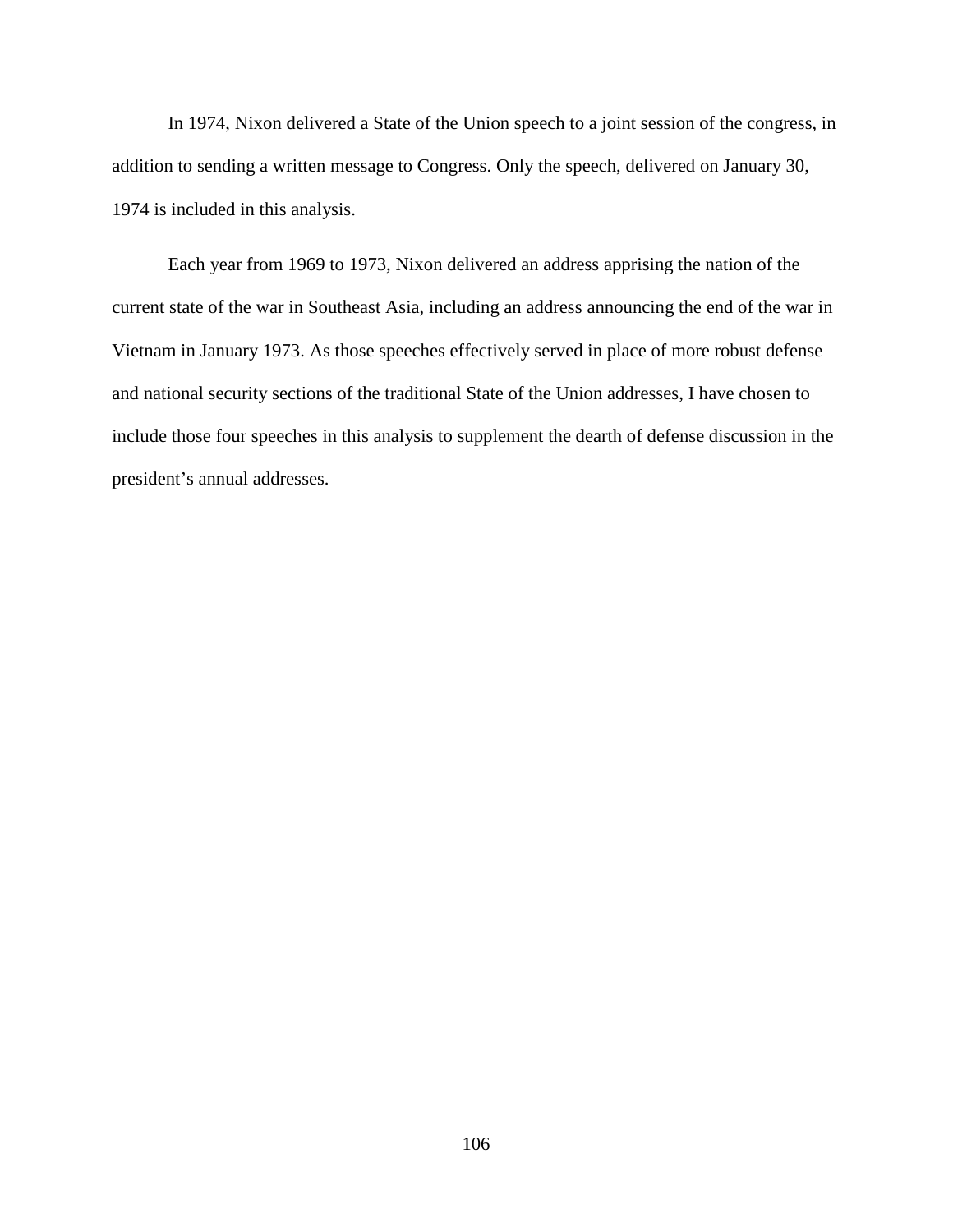|                                  |                  | <b>ING</b><br>$\mathbf{1}$ | <b>SOT</b><br>U <sub>1</sub> | <b>SOT</b><br>U <sub>2</sub> | <b>SOT</b><br>U <sub>3</sub> | <b>SOT</b><br>U <sub>4</sub> | <b>ING</b><br>$\overline{2}$ | <b>SOT</b><br>U <sub>5</sub> | <b>SOT</b><br>$U_6$ | <b>SOT</b><br>U <sub>7</sub> | <b>SOT</b><br>U <sub>8</sub> | <b>SOT</b><br>U <sub>9</sub> | <b>FW</b>           | <b>Them</b><br>e<br><b>Total</b> |
|----------------------------------|------------------|----------------------------|------------------------------|------------------------------|------------------------------|------------------------------|------------------------------|------------------------------|---------------------|------------------------------|------------------------------|------------------------------|---------------------|----------------------------------|
| America as a<br>global leader AL |                  | $\,1\,$                    | 3                            | $\boldsymbol{0}$             | $\boldsymbol{0}$             | $\boldsymbol{0}$             | $\mathbf{1}$                 | $\boldsymbol{0}$             | $\mathbf{1}$        | $\boldsymbol{0}$             | $\boldsymbol{0}$             | $\boldsymbol{0}$             | $\mathbf{1}$        | 6                                |
| Commitment<br>to Allies          | CA               | 1                          | 5                            | 13                           | $\overline{2}$               | $\overline{c}$               | $\overline{2}$               | 3                            | $\overline{c}$      | 5                            | 3                            | $\overline{2}$               | $\boldsymbol{0}$    | 40                               |
| Communism<br>as Evil             | <b>CE</b>        | $\overline{0}$             | 5                            | 3                            | 3                            | 3                            | 1                            | $\Omega$                     | $\mathbf{1}$        | $\overline{c}$               | 1                            | 7                            | 1                   | 26                               |
| Defense<br>Costs                 | DC               | $\mathbf{0}$               | 6                            | 5                            | $\overline{7}$               | 7                            | $\mathbf{1}$                 | $\overline{2}$               | 3                   | $\overline{4}$               | $\mathbf{1}$                 | $\overline{2}$               | $\overline{0}$      | 38                               |
| Democracy                        | DE               | $\mathbf{1}$               | $\overline{0}$               | $\boldsymbol{0}$             | $\overline{0}$               | $\boldsymbol{0}$             | $\overline{0}$               | $\overline{0}$               | $\boldsymbol{0}$    | $\mathbf{0}$                 | $\mathbf{0}$                 | $\overline{0}$               | $\overline{0}$      | $\mathbf{1}$                     |
| Freedom                          | <b>FR</b>        | $\mathbf{1}$               | $\overline{0}$               | $\overline{2}$               | $\boldsymbol{0}$             | $\overline{0}$               | $\mathbf 1$                  | $\overline{0}$               | $\boldsymbol{0}$    | $\mathbf{1}$                 | $\mathbf{1}$                 | $\overline{0}$               | $\mathbf{0}$        | 6                                |
| Homeland<br>Security             | HS               | $\boldsymbol{0}$           | 3                            | 3                            | $\mathbf{1}$                 | $\boldsymbol{0}$             | $\mathbf{0}$                 | $\boldsymbol{0}$             | 3                   | $\overline{0}$               | $\boldsymbol{0}$             | $\boldsymbol{0}$             | $\boldsymbol{0}$    | 10                               |
| Humanitaria<br>$\mathbf n$       | HU               | $\mathbf{0}$               | $\overline{0}$               | $\boldsymbol{0}$             | $\overline{0}$               | $\overline{0}$               | $\overline{0}$               | $\mathbf{1}$                 | $\boldsymbol{0}$    | $\overline{0}$               | $\overline{0}$               | $\mathbf{1}$                 | $\overline{0}$      | $\overline{2}$                   |
| Justice                          | JU               | $\boldsymbol{0}$           | $\overline{0}$               | $\boldsymbol{0}$             | $\overline{0}$               | $\overline{0}$               | $\boldsymbol{0}$             | $\boldsymbol{0}$             | $\boldsymbol{0}$    | $\boldsymbol{0}$             | $\mathbf{0}$                 | $\boldsymbol{0}$             | $\boldsymbol{0}$    | $\boldsymbol{0}$                 |
| Military<br>Readiness            | <b>MR</b>        | $\overline{2}$             | 5                            | $\tau$                       | 12                           | $\overline{2}$               | $\boldsymbol{0}$             | $\mathbf{1}$                 | $8\,$               | $\overline{c}$               | $\overline{2}$               | $\overline{4}$               | 3                   | 45                               |
| Military<br>Superiority          | <b>MS</b>        | $\mathbf{0}$               | 4                            | 3                            | $\overline{c}$               | $\mathbf{1}$                 | $\overline{0}$               | $\overline{0}$               | $\overline{2}$      | $\boldsymbol{0}$             | $\boldsymbol{0}$             | 6                            | $\boldsymbol{0}$    | 18                               |
| Nuclear<br>Weapons               | $\mathbf N$<br>W | $\mathbf{1}$               | $\mathbf{1}$                 | 3                            | $\overline{4}$               | $\overline{4}$               | $\boldsymbol{0}$             | $\mathbf{1}$                 | 7                   | 3                            | 7                            | $\overline{4}$               | $\mathbf{1}$        | 35                               |
| Peace                            | PE               | $\boldsymbol{0}$           | $\overline{2}$               | 5                            | 3                            | 5                            | 3                            | 3                            | 5                   | $\overline{4}$               | 5                            | $\overline{4}$               | 3                   | 39                               |
| <b>Peace Talks</b>               | PT               | $\overline{0}$             | $\overline{0}$               | $\boldsymbol{0}$             | $\mathbf{1}$                 | $\boldsymbol{0}$             | $\boldsymbol{0}$             | $\overline{0}$               | $\boldsymbol{0}$    | $\boldsymbol{0}$             | 4                            | $\boldsymbol{0}$             | $\boldsymbol{0}$    | 5                                |
| Russia                           | <b>RU</b>        | $\overline{0}$             | $\mathbf{1}$                 | $\mathbf{1}$                 | $\mathbf{1}$                 | $\overline{2}$               | $\overline{0}$               | $\mathbf{1}$                 | 3                   | $\mathbf{1}$                 | 3                            | $\mathbf{1}$                 | $\overline{0}$      | 14                               |
| Stability in<br>Region           | <b>SR</b>        | $\overline{0}$             | 4                            | $\overline{2}$               | $\overline{0}$               | $\overline{0}$               | $\overline{0}$               | $\overline{2}$               | $\boldsymbol{0}$    | $\overline{0}$               | $\mathbf{0}$                 | $\overline{0}$               | $\overline{0}$      | 8                                |
|                                  |                  | 195<br>3                   | 1953                         | 1954                         | 1955                         | 1956                         | 195<br>$\overline{7}$        | 1957                         | 1958                | 1959                         | 1960                         | 1961                         | 196<br>$\mathbf{1}$ |                                  |

Appendix C: Dwight D. Eisenhower Thematic Rubric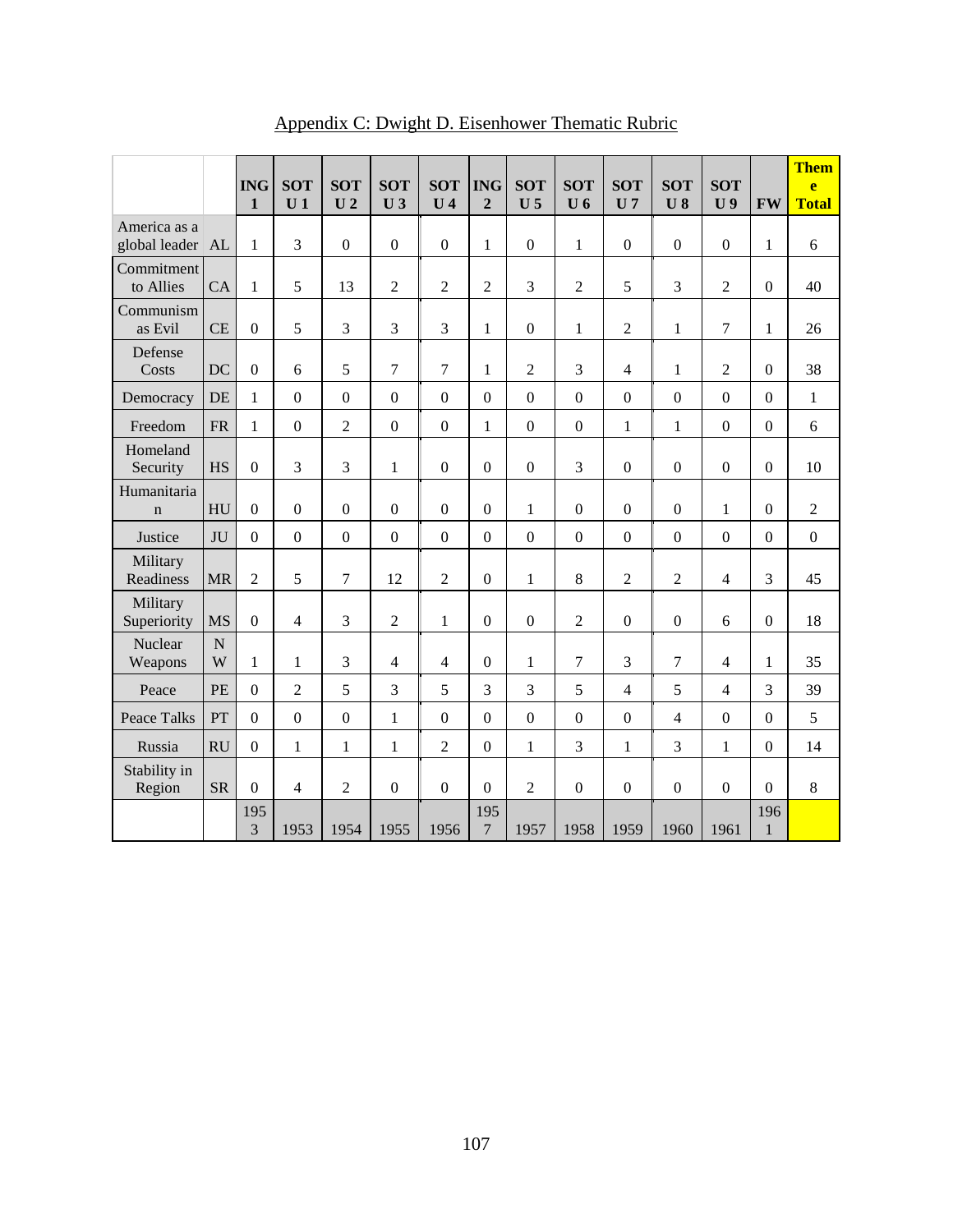|                              |                        | <b>ING</b><br>$\mathbf{1}$ | <b>WIV</b>     | <b>SOTU</b><br>1 |                | <b>SSA FPA SSA</b> |                | <b>SOTU</b><br>3 | <b>SSA</b> | <b>ING</b><br>$\overline{2}$ | <b>WIV</b>     | <b>SOTU</b><br>5 | <b>Theme</b><br><b>Total</b> |
|------------------------------|------------------------|----------------------------|----------------|------------------|----------------|--------------------|----------------|------------------|------------|------------------------------|----------------|------------------|------------------------------|
| America as a global          |                        |                            |                |                  |                |                    |                |                  |            |                              |                |                  |                              |
| leader                       | AL                     | $\mathbf{1}$               | $\mathbf{1}$   | $\boldsymbol{0}$ |                | $\overline{2}$     |                | $\overline{2}$   |            | $\mathbf{1}$                 |                | $\mathbf{1}$     | 8                            |
| <b>Battlefield Situation</b> | <b>BS</b>              |                            |                |                  |                |                    | 1              |                  |            |                              |                |                  | $\mathbf{1}$                 |
| Casualties                   | $\overline{\text{CS}}$ |                            | $\overline{7}$ |                  | 5              |                    | $\mathbf{1}$   |                  |            |                              |                |                  | 13                           |
| <b>Commitment to Allies</b>  | CA                     | $\mathbf{0}$               | 3              | 3                | 3              | 11                 | 3              | $\overline{2}$   |            | $\overline{2}$               | $\overline{2}$ | $\mathbf{1}$     | 30                           |
| Communism as Evil            | CE                     | $\mathbf{0}$               | 7              | $\mathbf{1}$     | $\overline{2}$ | $\mathbf{0}$       | 5              | $\overline{0}$   |            | $\mathbf{0}$                 |                | 1                | 16                           |
| <b>Defense Costs</b>         | DC                     | $\mathbf{1}$               |                | $\overline{c}$   |                | $\mathbf{1}$       |                | $\mathbf{1}$     |            | $\boldsymbol{0}$             |                |                  | 5                            |
| Democracy                    | DE                     | 1                          | $\overline{2}$ | $\mathbf{0}$     | 3              | $\boldsymbol{0}$   | $\mathbf{1}$   | $\overline{0}$   |            | $\boldsymbol{0}$             | $\mathbf{1}$   |                  | 8                            |
| Freedom                      | <b>FR</b>              | $\mathbf{0}$               |                | $\boldsymbol{0}$ |                | $\boldsymbol{0}$   |                | $\boldsymbol{0}$ |            | $\boldsymbol{0}$             |                |                  | $\boldsymbol{0}$             |
| <b>Homeland Security</b>     | <b>HS</b>              | $\overline{0}$             |                | $\boldsymbol{0}$ |                | $\boldsymbol{0}$   |                | $\mathbf{0}$     |            | $\mathbf{0}$                 |                |                  | $\boldsymbol{0}$             |
| Humanitarian                 | HU                     | $\theta$                   | 3              | $\overline{0}$   | $\mathbf{1}$   | $\overline{0}$     |                | $\boldsymbol{0}$ |            | $\boldsymbol{0}$             |                |                  | $\overline{4}$               |
| Justice                      | JU                     | $\mathbf{0}$               |                | $\boldsymbol{0}$ |                | $\boldsymbol{0}$   |                | $\boldsymbol{0}$ |            | $\boldsymbol{0}$             |                |                  | $\boldsymbol{0}$             |
| <b>Military Readiness</b>    | <b>MR</b>              | $\mathbf{0}$               |                | $\overline{0}$   |                | $\overline{2}$     |                | $\overline{2}$   |            | $\overline{0}$               |                | $\overline{2}$   | 6                            |
| Military Superiority         | <b>MS</b>              | $\mathbf{0}$               |                | $\boldsymbol{0}$ |                | $\boldsymbol{0}$   | $\mathbf{1}$   | $\mathbf{0}$     |            | $\boldsymbol{0}$             |                |                  | $\mathbf{1}$                 |
| Nuclear Weapons              | <b>NW</b>              | $\mathbf{0}$               |                | $\mathbf{1}$     |                | $\overline{2}$     |                | $\overline{2}$   |            | $\mathbf{1}$                 |                | $\mathbf{1}$     | $\overline{7}$               |
| Peace                        | <b>PE</b>              | $7\phantom{.0}$            | 10             | 6                | $\overline{4}$ | $\overline{3}$     | 5              | $\overline{3}$   |            | 5                            | 7              | 5                | 55                           |
| <b>Peace Talks</b>           | PT                     | $\overline{2}$             | 16             | $\overline{2}$   | $\overline{2}$ | $\boldsymbol{0}$   | 12             | $\mathbf{0}$     |            | $\boldsymbol{0}$             | 3              | $\overline{2}$   | 39                           |
| Russia                       | <b>RU</b>              | $\theta$                   | $\overline{2}$ | $\mathbf{1}$     |                | $\mathbf{1}$       | 3              | $\mathbf{1}$     |            | $\boldsymbol{0}$             |                | 3                | 11                           |
| Stability in Region          | <b>SR</b>              | $\mathbf{0}$               |                | $\boldsymbol{0}$ |                | $\overline{0}$     |                | $\mathbf{0}$     |            | $\boldsymbol{0}$             |                |                  | $\boldsymbol{0}$             |
| <b>Troop Numbers</b>         | <b>TN</b>              |                            | $\overline{4}$ |                  | 3              |                    | $\overline{2}$ |                  |            |                              |                |                  | 9                            |
| Vietnamization               | <b>VZ</b>              |                            | 10             |                  | 5              |                    | 1              |                  |            |                              |                |                  | 16                           |
| Withdrawal                   | <b>WD</b>              |                            | 11             |                  | 9              |                    | 4              |                  |            |                              | 1              |                  | 25                           |

## Appendix D: Richard M. Nixon Thematic Rubric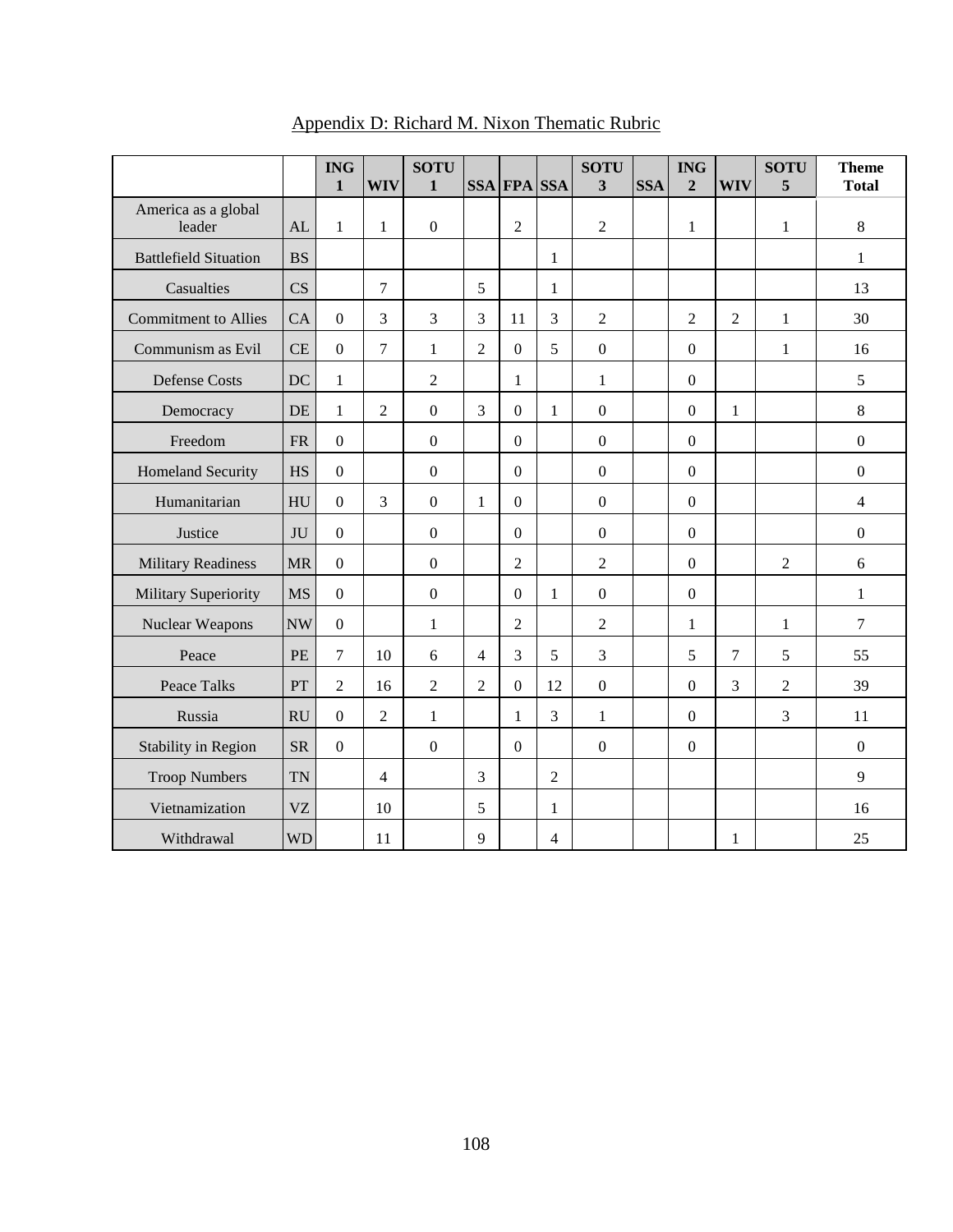|                                          |            | <b>ING</b><br>$\mathbf{1}$ | <b>AJSC</b>    | <b>SOTU</b><br>$\mathbf{1}$ | <b>SOTU</b><br>$\overline{2}$ | <b>SOTU</b><br>$\overline{\mathbf{3}}$ | <b>ING</b><br>$\overline{2}$ | <b>SOTU</b><br>$\overline{\mathbf{4}}$ | <b>SOTU</b><br>5 | <b>SOTU</b><br>6 | <b>SOTU</b><br>7 | <b>FW</b>      | <b>Theme</b><br><b>Total</b> |
|------------------------------------------|------------|----------------------------|----------------|-----------------------------|-------------------------------|----------------------------------------|------------------------------|----------------------------------------|------------------|------------------|------------------|----------------|------------------------------|
| America as a<br>global leader            | AL         |                            |                |                             |                               | $\mathbf{1}$                           |                              |                                        | $\mathbf{1}$     |                  |                  |                | $\overline{2}$               |
| Commitment to<br>Allies                  | CA         | $\mathbf 1$                | $\mathbf{1}$   | $\overline{4}$              | $\mathbf{1}$                  | $\overline{4}$                         | $\mathbf{1}$                 | $\overline{4}$                         | $\overline{4}$   | 6                |                  |                | 26                           |
| Communism as<br>Evil                     | CE         |                            |                |                             |                               |                                        |                              |                                        |                  |                  |                  |                | $\boldsymbol{0}$             |
| <b>Defense Costs</b>                     | DC         |                            | $\overline{2}$ | $\overline{4}$              | $\mathbf{1}$                  |                                        |                              |                                        |                  |                  |                  |                | $\overline{7}$               |
| Democracy                                | DE         |                            |                |                             |                               | 5                                      | $\,1\,$                      | 9                                      | 6                | $\boldsymbol{7}$ | $\overline{2}$   | $\overline{2}$ | 32                           |
| Extremism                                | EX         |                            |                |                             |                               |                                        |                              |                                        |                  | $\overline{4}$   | $\mathbf{1}$     | $\overline{2}$ | $\overline{7}$               |
| Freedom                                  | ${\sf FR}$ |                            |                |                             |                               |                                        |                              |                                        |                  |                  |                  |                | $\overline{0}$               |
| Homeland<br>Security                     | <b>HS</b>  |                            |                | 5                           | $\mathbf{1}$                  | 3                                      |                              |                                        | $\mathbf{1}$     | $\,1$            |                  | $\mathbf{1}$   | 12                           |
| Humanitarian                             | HU         |                            |                | $\mathbbm{1}$               | $\overline{2}$                | $\mathbf{1}$                           |                              |                                        |                  |                  |                  |                | 4                            |
| Intelligence                             | IT         |                            |                |                             | $\mathbf{1}$                  | $\mathbf{1}$                           |                              |                                        |                  |                  | $\mathbf{1}$     | $\mathbf{1}$   | $\overline{\mathbf{4}}$      |
| Justice                                  | JU         |                            |                | $\mathbf{1}$                | $\mathbf{1}$                  | $\overline{c}$                         |                              |                                        |                  |                  |                  |                | $\overline{4}$               |
| Justice                                  | JU         |                            |                |                             |                               |                                        |                              |                                        |                  |                  |                  |                | $\overline{0}$               |
| Military<br>Readiness                    | <b>MR</b>  | $\mathbf{1}$               | $\overline{2}$ |                             | $\mathbf{1}$                  |                                        |                              |                                        |                  |                  |                  |                | 4                            |
| Military<br>Superiority                  | <b>MS</b>  |                            |                |                             |                               |                                        |                              |                                        |                  |                  |                  |                | $\mathbf{0}$                 |
| Nuclear<br>Weapons                       | <b>NW</b>  |                            | $\mathbf{1}$   |                             | $\mathbf{1}$                  | $\mathbf{1}$                           |                              | $\mathbf{1}$                           | $\mathbf{1}$     |                  | $\mathbf{1}$     |                | 6                            |
| Peace                                    | <b>PE</b>  |                            | $\overline{2}$ |                             | $\mathbf{1}$                  | $\overline{2}$                         |                              | $\overline{2}$                         |                  | 1                |                  |                | 8                            |
| <b>Peace Talks</b>                       | PT         |                            |                |                             |                               | $\mathbf{1}$                           |                              |                                        |                  |                  |                  |                | $\mathbf{1}$                 |
| Resolve                                  | RE         |                            |                |                             | $\mathbf{1}$                  | 3                                      | $\,1$                        | $\overline{2}$                         | $\,1$            | $\mathfrak{Z}$   | $\,1$            |                | 12                           |
| Russia                                   | RU         |                            |                | $\mathbf{1}$                |                               |                                        |                              |                                        |                  |                  |                  |                | $\mathbf{1}$                 |
| Stability in<br>Region                   | ${\rm SR}$ |                            |                |                             |                               |                                        |                              |                                        |                  |                  |                  |                | $\boldsymbol{0}$             |
| <b>State Sponsors</b><br>of Terrorism    | <b>ST</b>  |                            |                | $\mathbf{1}$                | $\mathfrak{Z}$                |                                        |                              | 3                                      | $\,1$            |                  | $\mathbf{1}$     |                | 9                            |
| Terrorism                                | <b>TR</b>  | $\mathbf{1}$               | $\mathbf{1}$   | 13                          | 6                             | 5                                      |                              | $\overline{3}$                         | $\mathbf{1}$     | $\overline{2}$   | $\overline{4}$   | $\mathbf{1}$   | 37                           |
| Weapons of<br><b>Mass</b><br>Destruction | <b>WMD</b> | $\,1\,$                    | $\mathbf{1}$   | 9                           | 14                            | $\overline{2}$                         |                              | $\overline{2}$                         | $\mathfrak{Z}$   |                  | $\overline{2}$   |                | 34                           |

## Appendix E: George W. Bush Thematic Rubric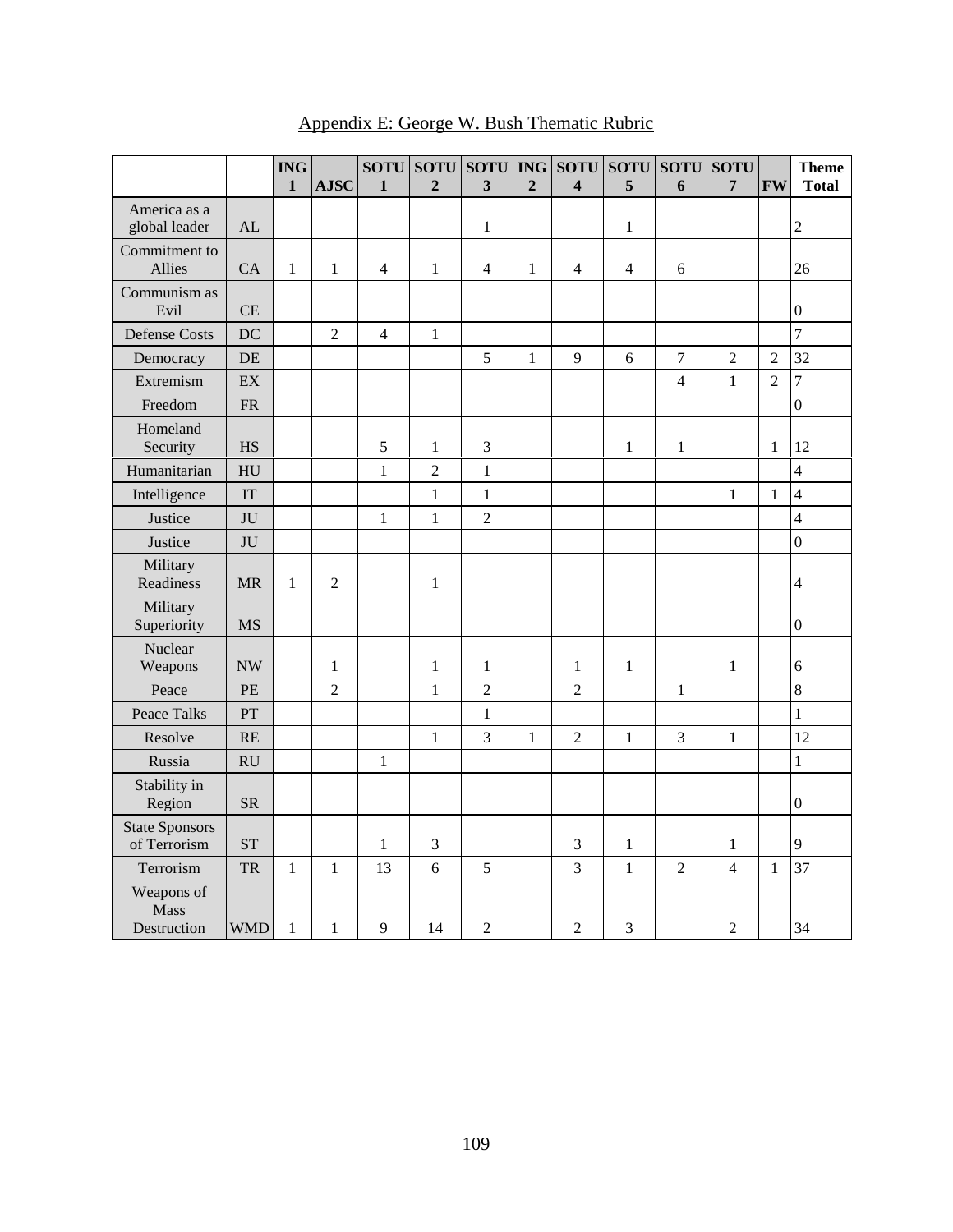|                                    |           |              |                |                | $ING 1$ AJSC SOTU 1 Theme Total |
|------------------------------------|-----------|--------------|----------------|----------------|---------------------------------|
| America as a global leader         | AL        |              |                |                | $\boldsymbol{0}$                |
| <b>Commitment to Allies</b>        | CA        | $\mathbf{1}$ | $\overline{4}$ | $\overline{c}$ | 7                               |
| Communism as Evil                  | CE        |              |                | 1              | 1                               |
| <b>Defense Costs</b>               | DC        |              |                |                | $\boldsymbol{0}$                |
| Democracy                          | DE        |              |                | $\mathbf{1}$   | 1                               |
| Extremism                          | EX        |              |                |                | $\boldsymbol{0}$                |
| Freedom                            | <b>FR</b> |              |                |                | $\boldsymbol{0}$                |
| Homeland Security                  | <b>HS</b> |              |                |                | $\boldsymbol{0}$                |
| Humanitarian                       | HU        |              | $\mathbf{1}$   |                | 1                               |
| Intelligence                       | <b>IT</b> |              |                |                | $\boldsymbol{0}$                |
| Justice                            | $\rm JU$  |              |                |                | $\overline{0}$                  |
| Justice                            | JU        |              |                |                | $\overline{0}$                  |
| <b>Military Readiness</b>          | <b>MR</b> |              | $\mathbf{1}$   |                | 1                               |
| Military Superiority               | <b>MS</b> |              |                |                | $\overline{0}$                  |
| Nuclear Weapons                    | <b>NW</b> |              | $\mathbf{1}$   | 3              | 4                               |
| Peace                              | <b>PE</b> |              | $\mathbf{1}$   |                | $\mathbf{1}$                    |
| Peace Talks                        | PT        |              |                |                | 0                               |
| Resolve                            | RE        |              |                |                | $\boldsymbol{0}$                |
| Russia                             | RU        |              |                |                | $\boldsymbol{0}$                |
| Stability in Region                | <b>SR</b> |              |                |                | 0                               |
| <b>State Sponsors of Terrorism</b> | <b>ST</b> |              |                |                | 0                               |
| Terrorism                          | <b>TR</b> |              | 4              | 3              | 7                               |

Appendix F: Donald J. Trump Thematic Rubric